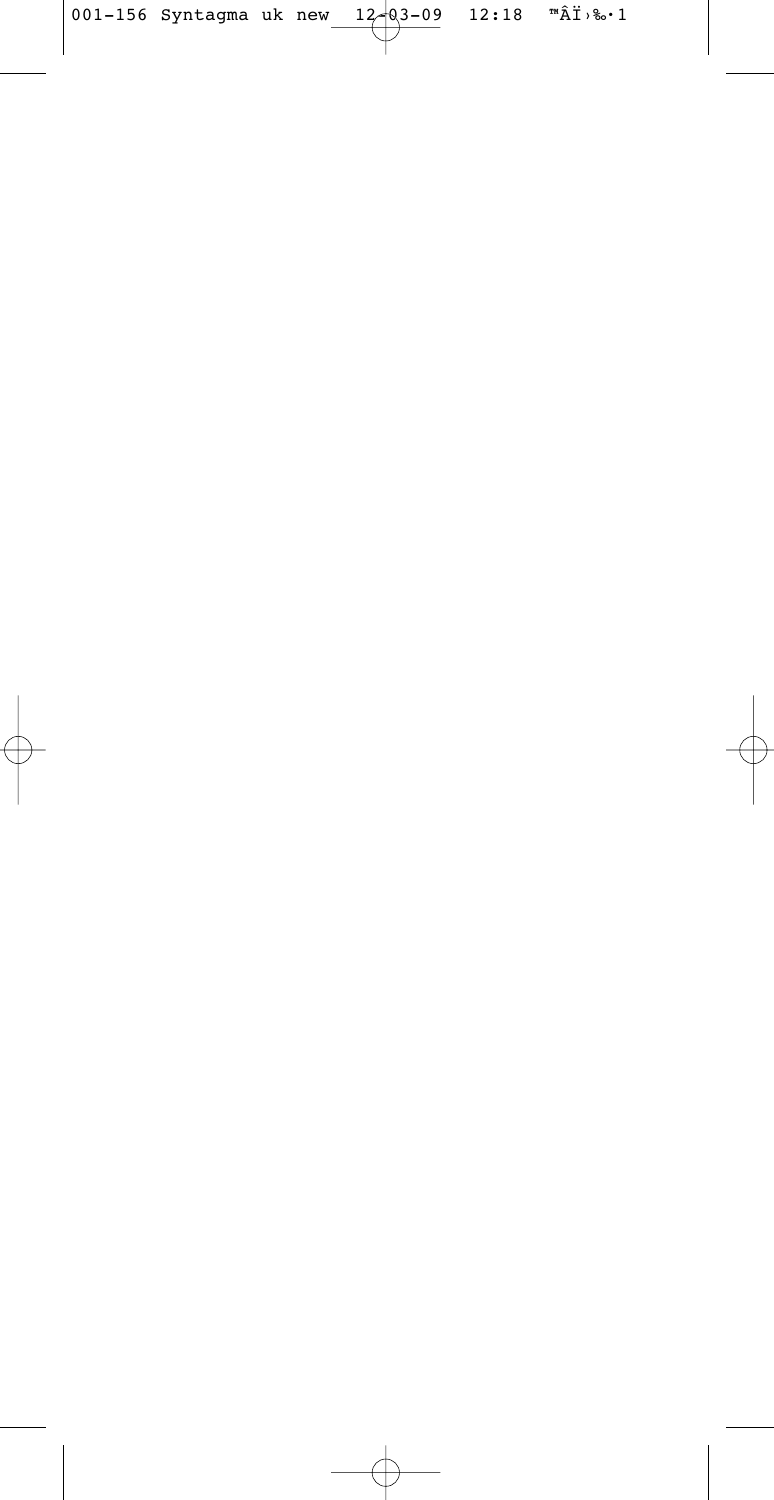001-156 Syntagma uk new 12-03-09 12:18  $\pi$ ÂÏ, %.2

 $\phi$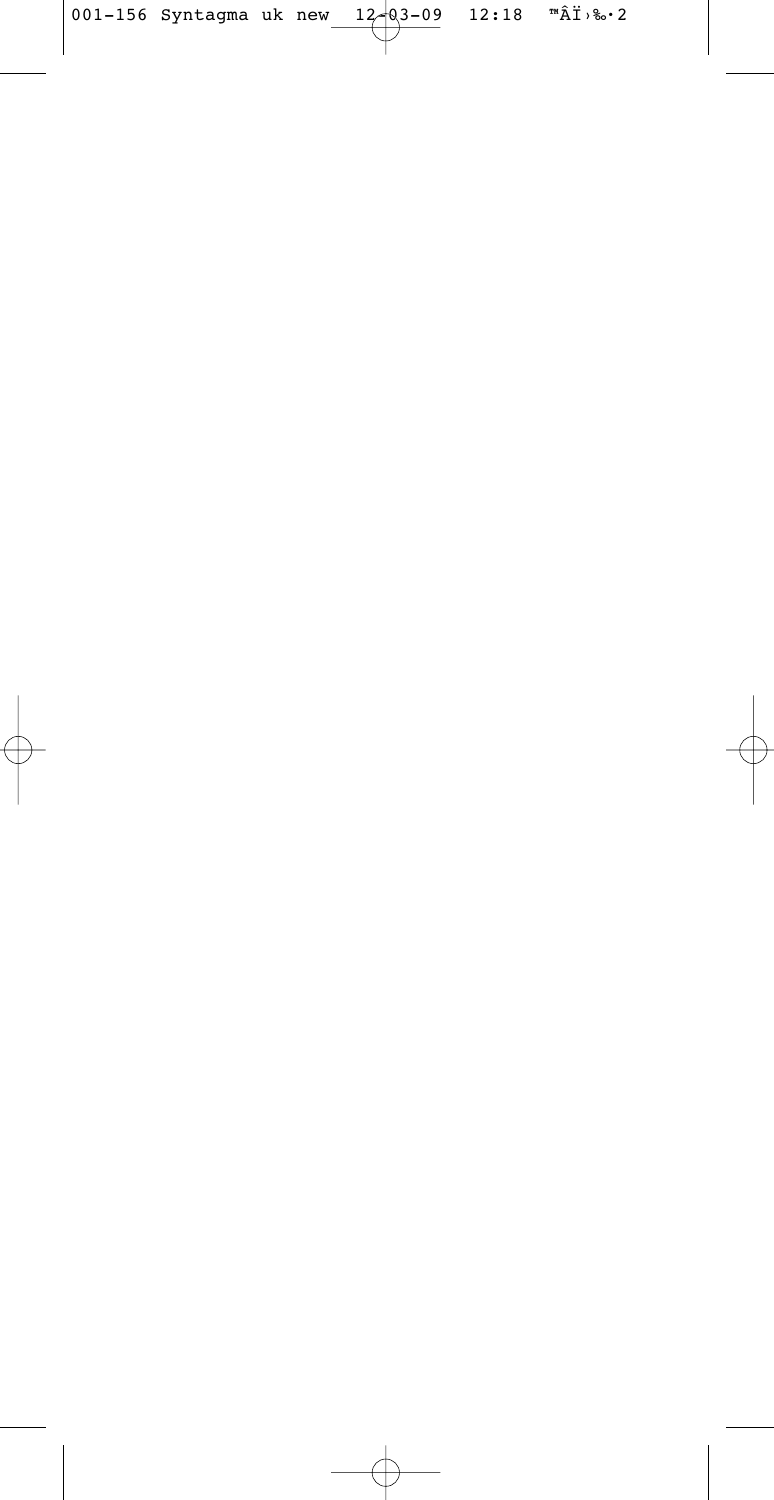## **THE CONSTITUTION** OF GREECE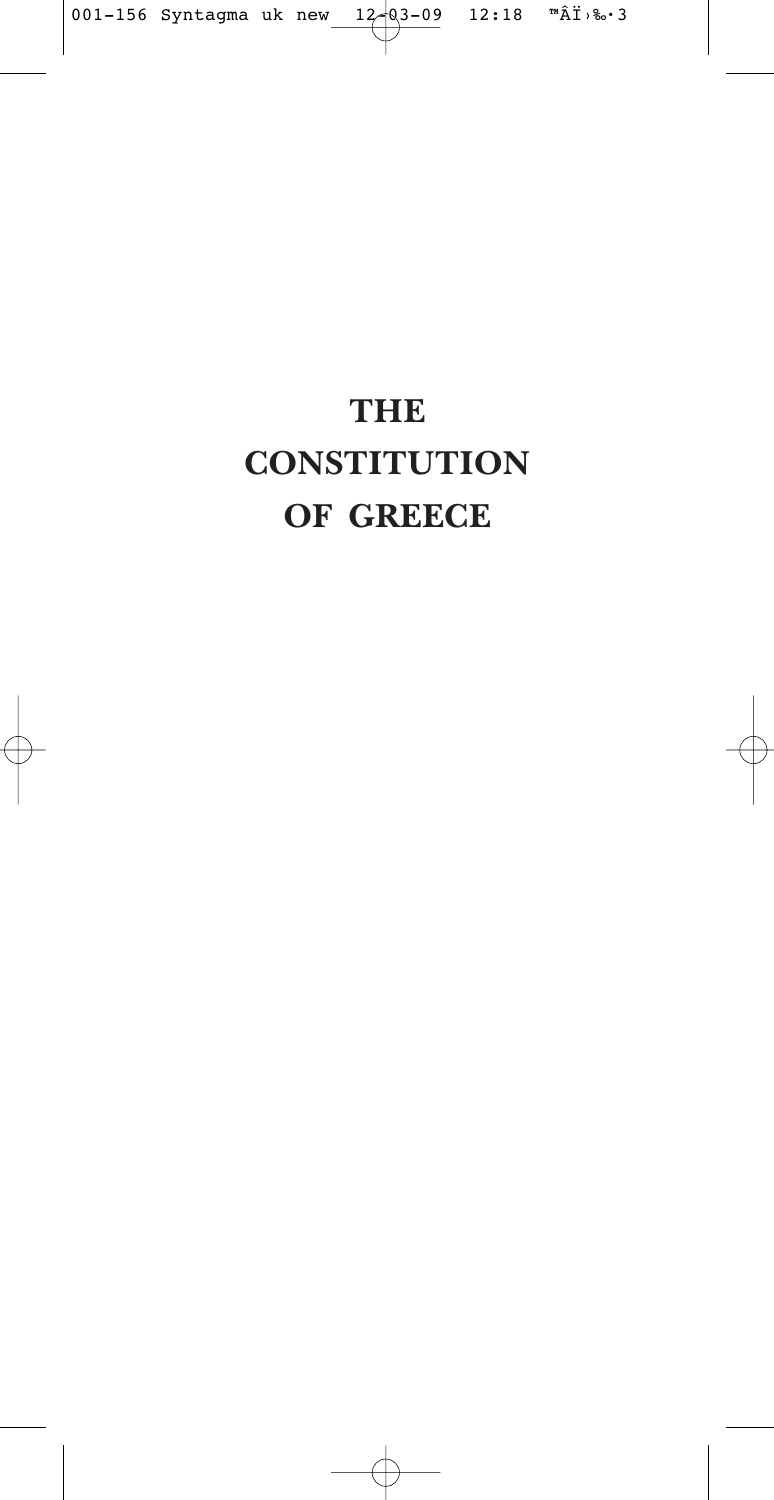001-156 Syntagma uk new 12-03-09 12:18  $\pi$ ÂÏ, %.4

 $\overline{\varphi}$ 

 $\mathbb{G}$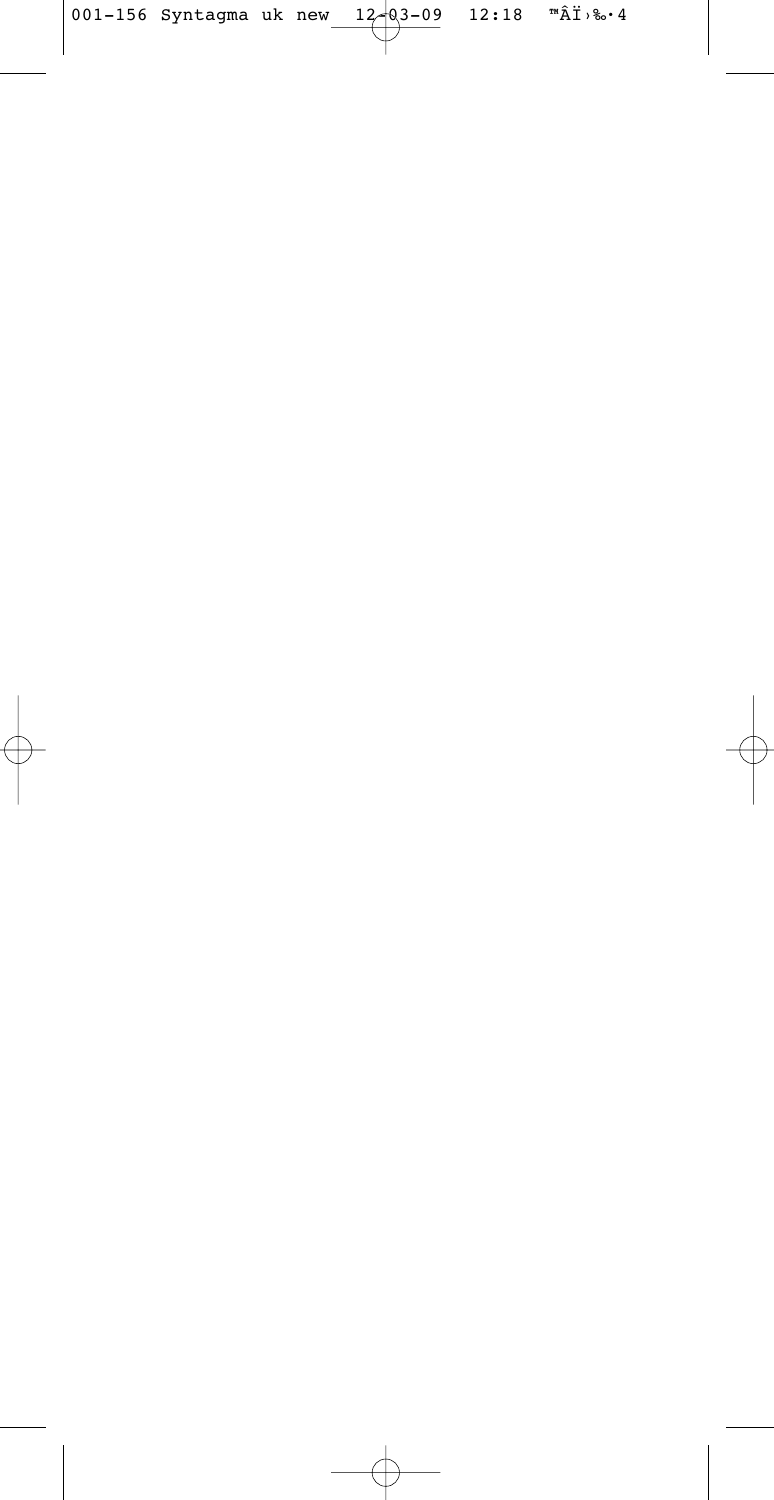# THE **CONSTITUTION OF GREECE**

As revised by the parliamentary resolution of May 27th 2008 of the VIII<sup>th</sup> Revisionary Parliament



HELLENIC PARLIAMENT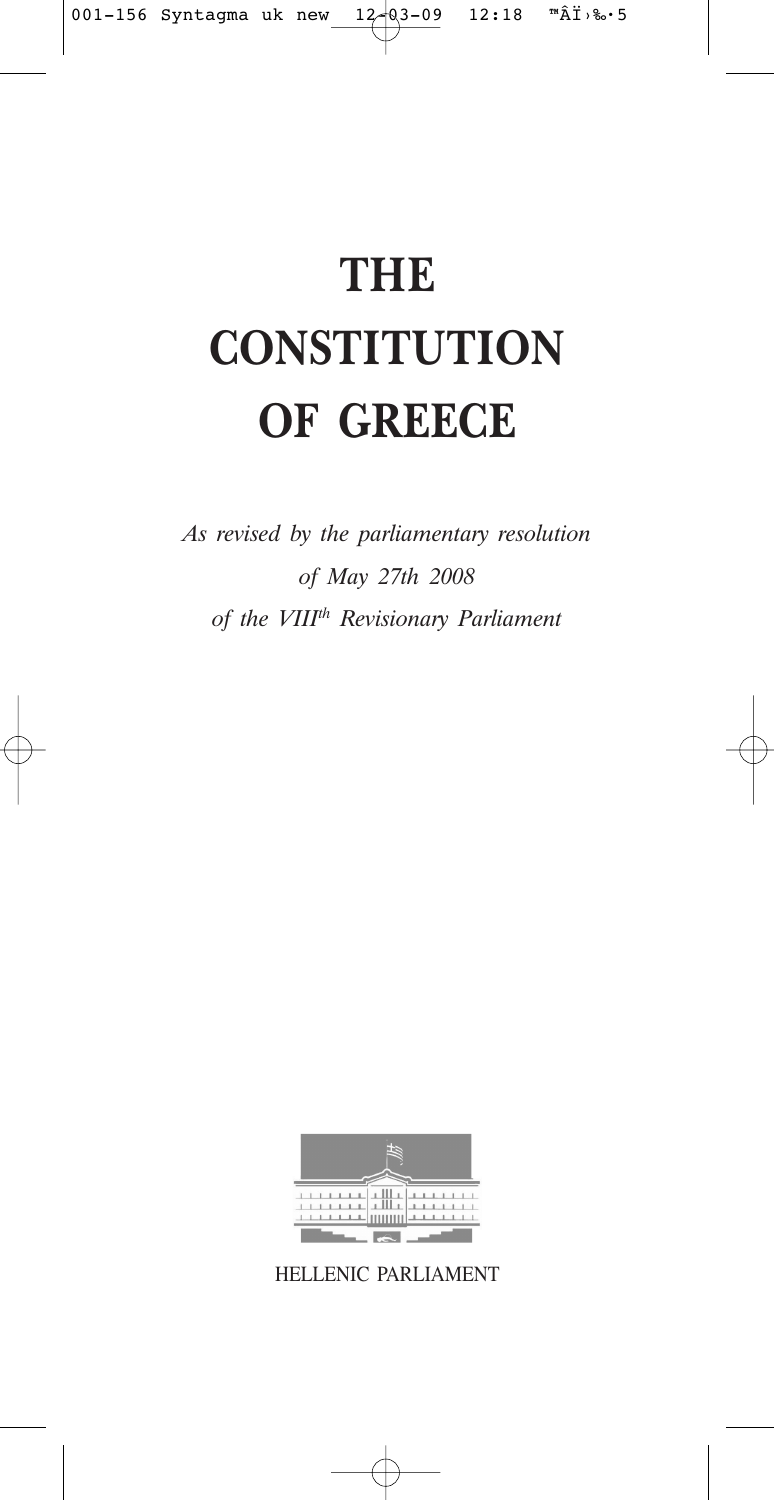Editorial Committee:

#### **Kostas Mavrias**

*Professor, Law Faculty, Athens University President of the Scientific Council Hellenic Parliament President of the Hellenic Association of Constitutionalists*

#### **Epaminondas Spiliotopoulos**

*Honorary Professor Law Faculty, Athens University Member of the Academy of Athens Member of the Scientific Council Hellenic Parliament*

Translated by:

**Xenophon Paparrigopoulos** *LL.M., S.J.D., Research Fellow, Directorate of Studies Hellenic Parliament*

**Stavroula Vassilouni** *LL.M., Research Fellow, Directorate of Studies Hellenic Parliament*

© Copyright 2008 Hellenic Parliament ISBN: 960-560-073-0

**Printing & Production:** HELLENIC PARLIAMENT'S PUBLICATIONS DEPARTMENT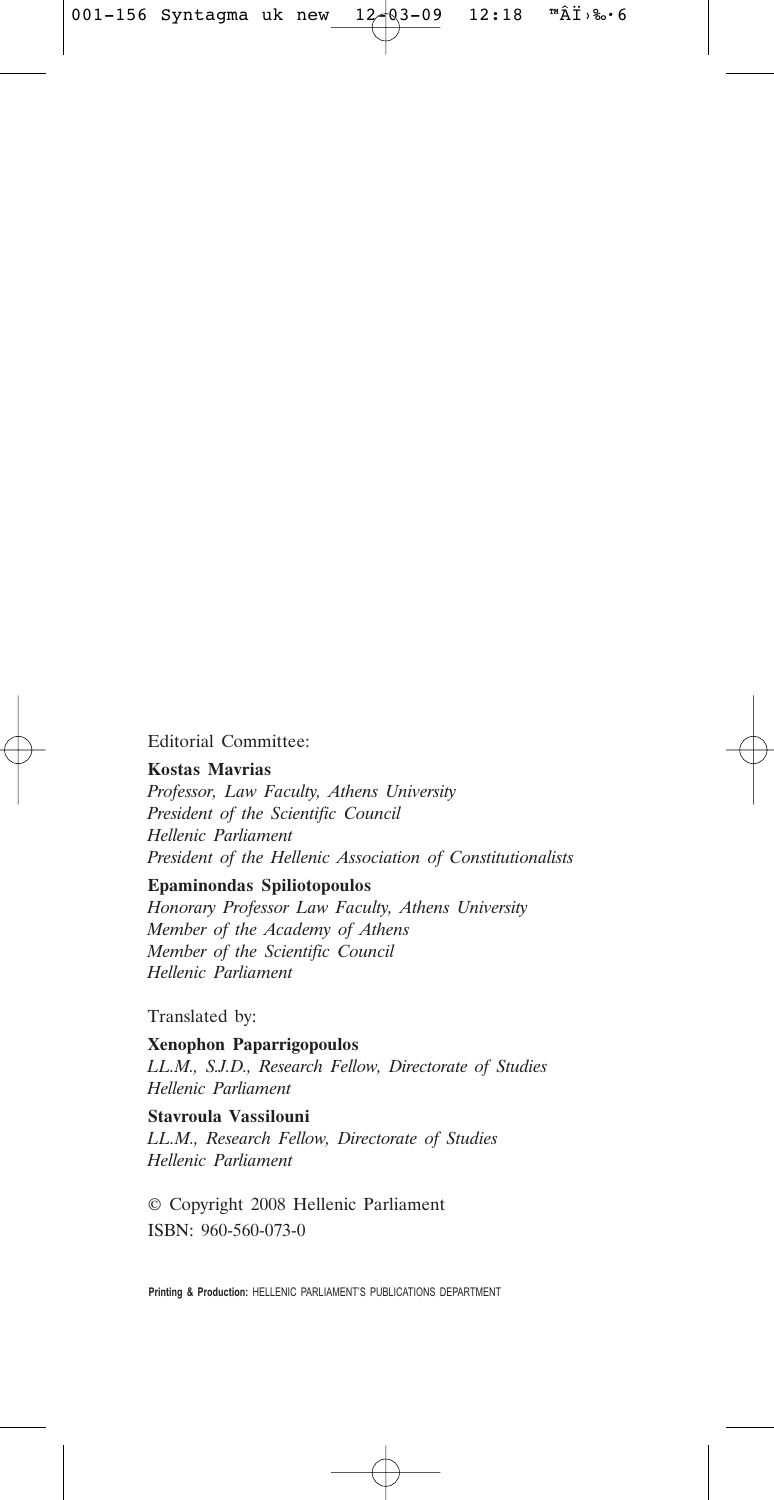001-156 Syntagma uk new 12-03-09 12:18

#### **FOREWORD**

In July 1974 Greece came out of the seven year long dictatorship which had severed the country from the process of European formation and had halted its overall development in all aspects.

Before the Fifth Revisionary Parliament exercised its constitutional power, the referendum of 8 December 1974 took place, whereby the People, with an overwhelming majority, chose as form of the democratic government that of a republic. The Fifth Revisionary Parliament was entrusted with the task to shape the modern features of the democratic regime within the framework of the country's new Constitution.

One year after the collapse of the dictatorship, the voting of the Constitution of 1975, inspired by Constantine Karamanlis with Constantine Tsatsos as its architect, sealed the return of democracy to its birthplace.

The Constitution of 1975, animated by the principles of the rule of law and the welfare state and raising the respect to the value of man as the primary obligation of the state, fully expressed the *acquis* of post-war European constitutionalism, and, indeed, considering the institutional backwardness of the Country at the political level during the first decades following World War II, signaled a real advance in that direction,

By choosing as the country's form of government that of a "parliamentary republic", the constituent legislator not only followed the choice and the mandate of the People regarding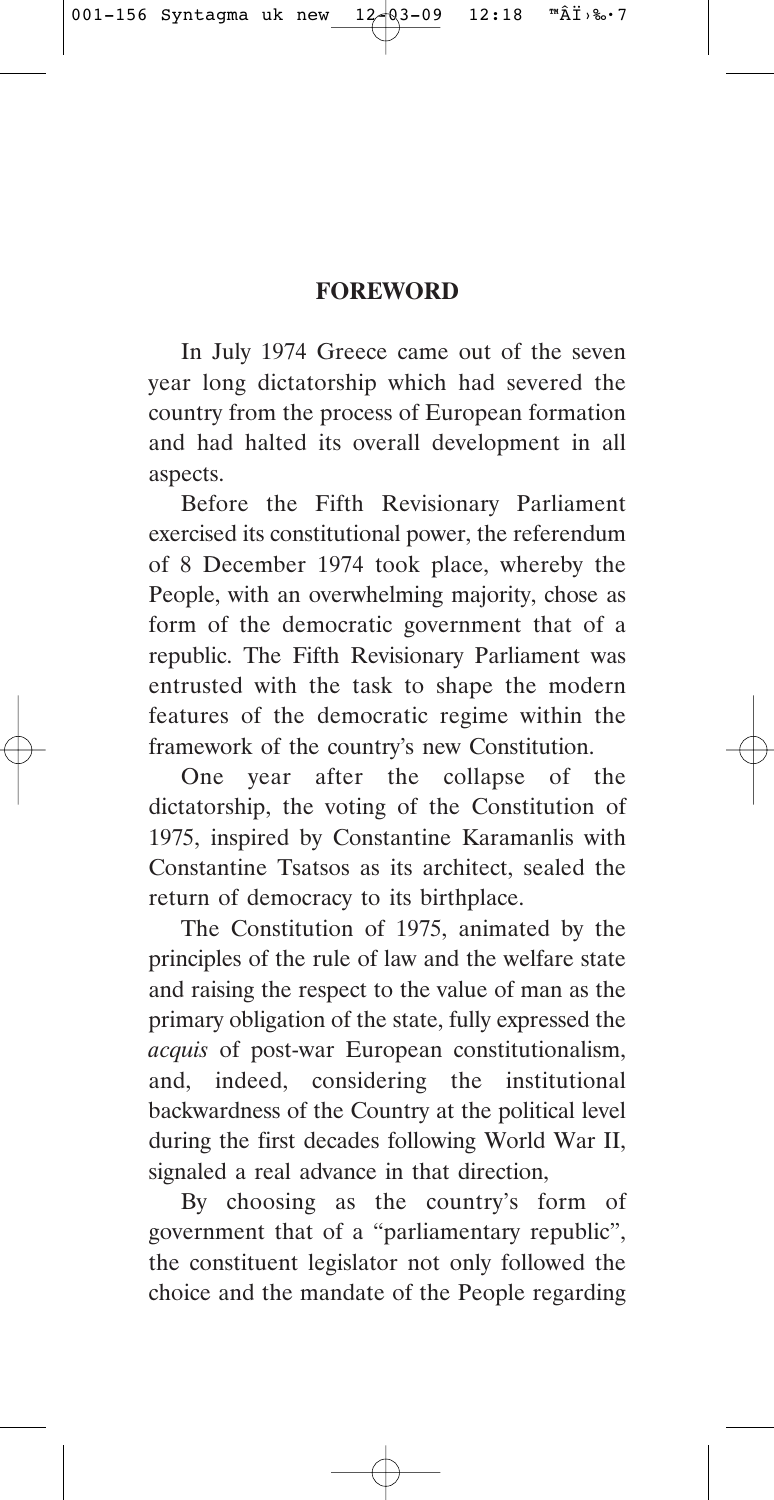the form of the democratic regime, but also, learning from the Country's recent history, placed particular emphasis on the fact that the Chief of State should be elected. At the same time, it endowed the country's constitutional charter with a grid of fundamental rights which placed it among the most modern of European constitutions. In such a way individual liberties and social rights were protected in a manner fully corresponding to the demands of a liberal, democratic and welfare state, as such a state is understood in our era.

Already, the Country's constitutional charter has completed thirty years of life. Throughout this time it provided the frame for the deployment of a normal political life, in the process of which the political powers contributed conclusively to the establishment of the system of values characterizing a liberal, socially oriented, parliamentary republic.

During these years the Constitution of 1975 witnessed three revisions. The first (in 1986), which took place eleven years after its entry into force, was limited, as it focused on the institution of the President of the Republic, whose powers as a regulator of government it significantly limited.

The second revision (2001), which took place fifteen years later, was rather extensive and was, to a great extent, the result of the consensus of, particularly, the two major political parties in the national assembly. The novelties adopted focused mainly on the broadening of the protection of individual rights, the bolstering of the institutions of the welfare state, the upgrading of local self government, the adaptation of disqualifications and incompatibilities relative to the election to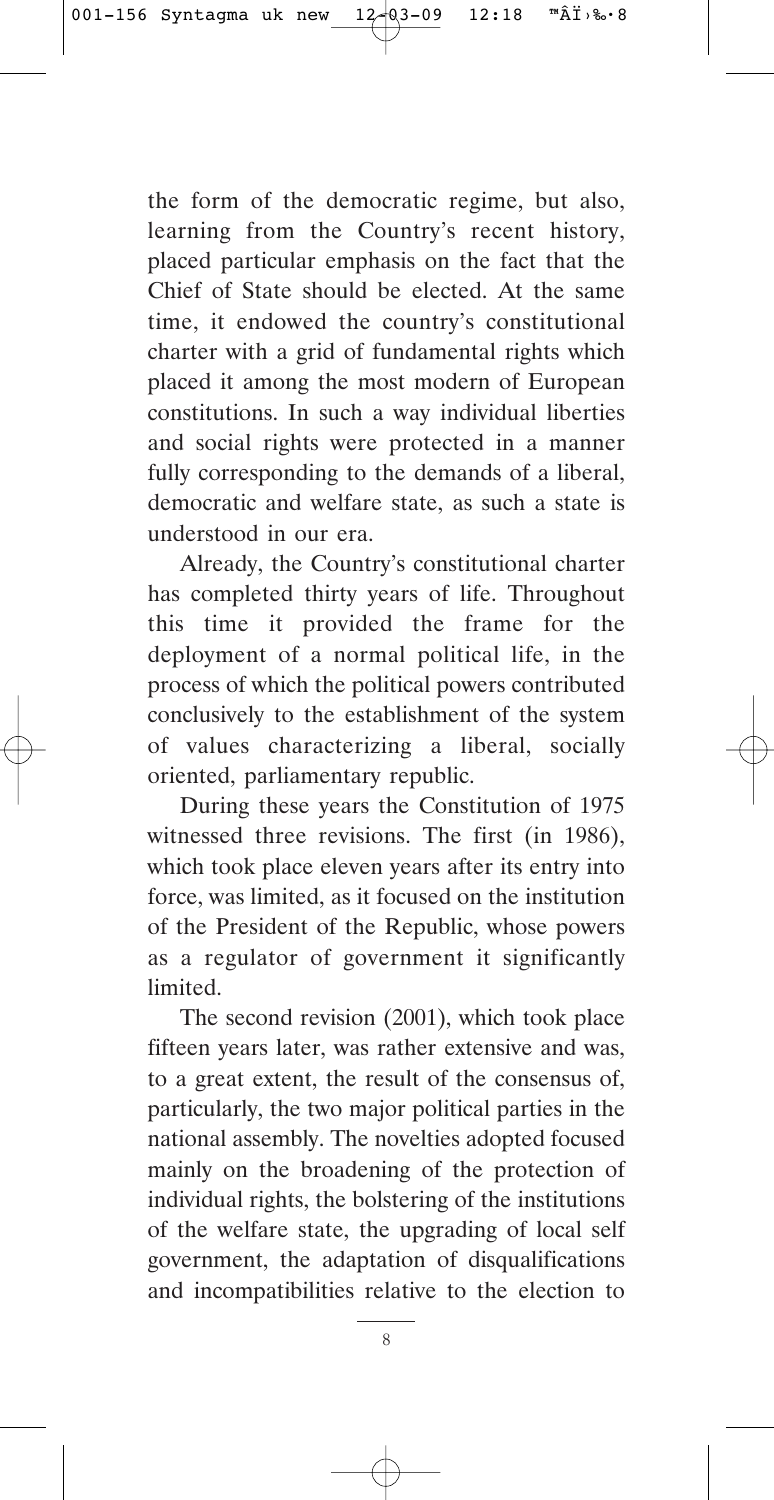the parliamentary mandate to the reality and the case-law developed by the Special Highest Court, the modernization of the Parliament's functioning, the raising to constitutional status of the most important independent authorities. The second revision of the Constitution also focused on an extensive reform in the field of Justice. Within this context a new clause is of special importance, which provides that it is mandatory to refer any statute which has been judged to be contrary to the Constitution by a section of the Supreme Administrative Court or the Supreme Civil and Criminal Court or the Court of Audit, to their respective plenum, in order for them to decide definitively on the issue.

The third revision of the Constitution (in 2008), which provided the occasion for the publication at hand, was announced as extensive as well. However, for reasons whose assessment lies within the competence of constitutional and political history, it ended up being limited to the adoption of just a few of the points of the proposal, while, due to the rigid nature of the Constitution, issues of major importance were left to be addressed at the distant future. Among the amendments accepted, it is worth noting the abolition of the incompatibility of the parliamentary mandate with the exercise of a profession which had been introduced during the revision of the year 2001, the addition of a clause which mandates the legislator and the Public Administration to take particular care of the insular and mountainous regions of the country when they introduce measures of development, the provision which, under certain conditions, gives Parliament the right to propose amendments to particular items of the state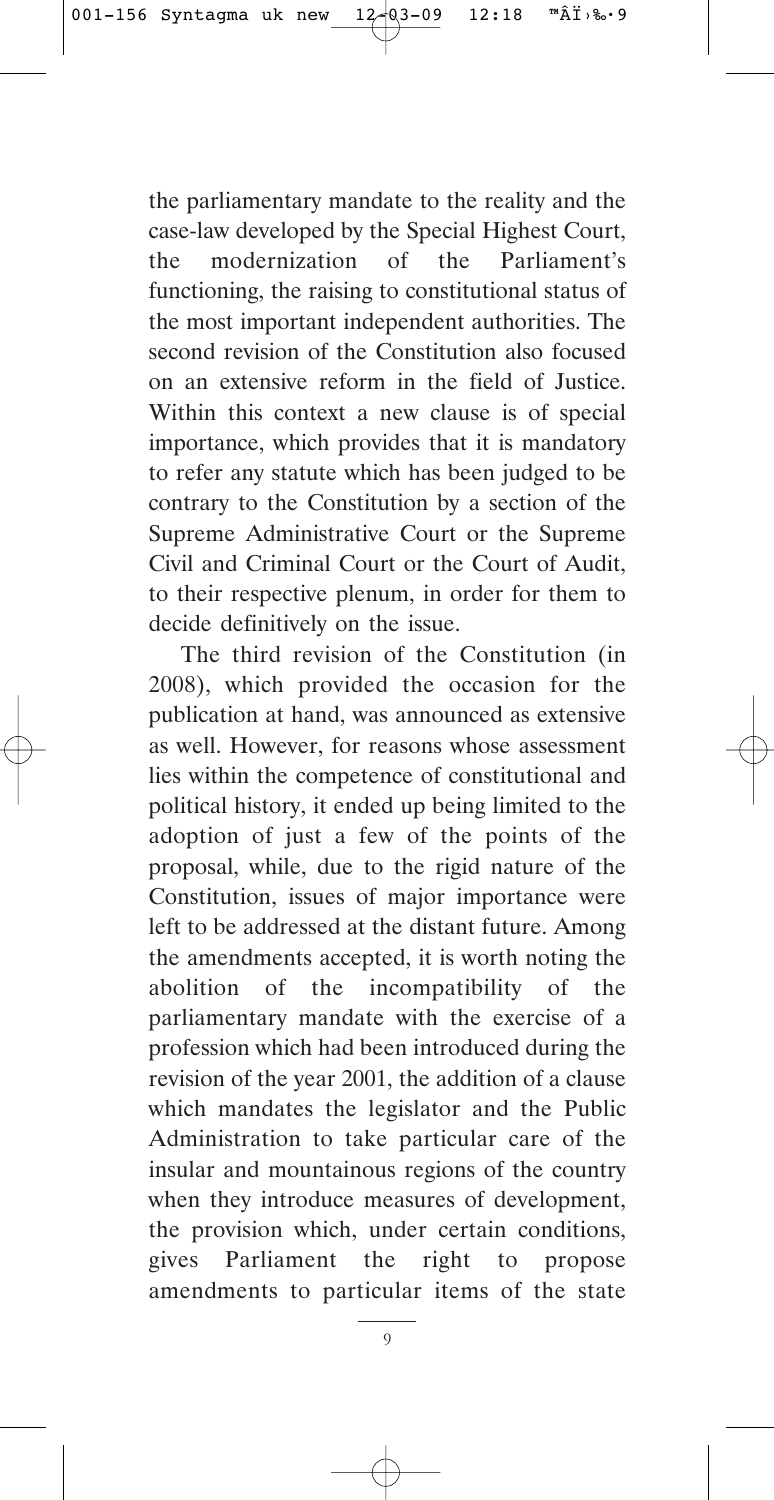budget, but also the introduction of a special process for the monitoring by the Parliament of the execution of the budget.

Since it entered into force, the Country's constitutional charter has continuously contributed, as a firm point of reference, to the shaping of the political system and to the consolidation of the democratic institutions in the conscience of all.

> ΤΗΕ SPEAKER OF THE PARLIAMENT **DIMITRIOS G. SIOUFAS**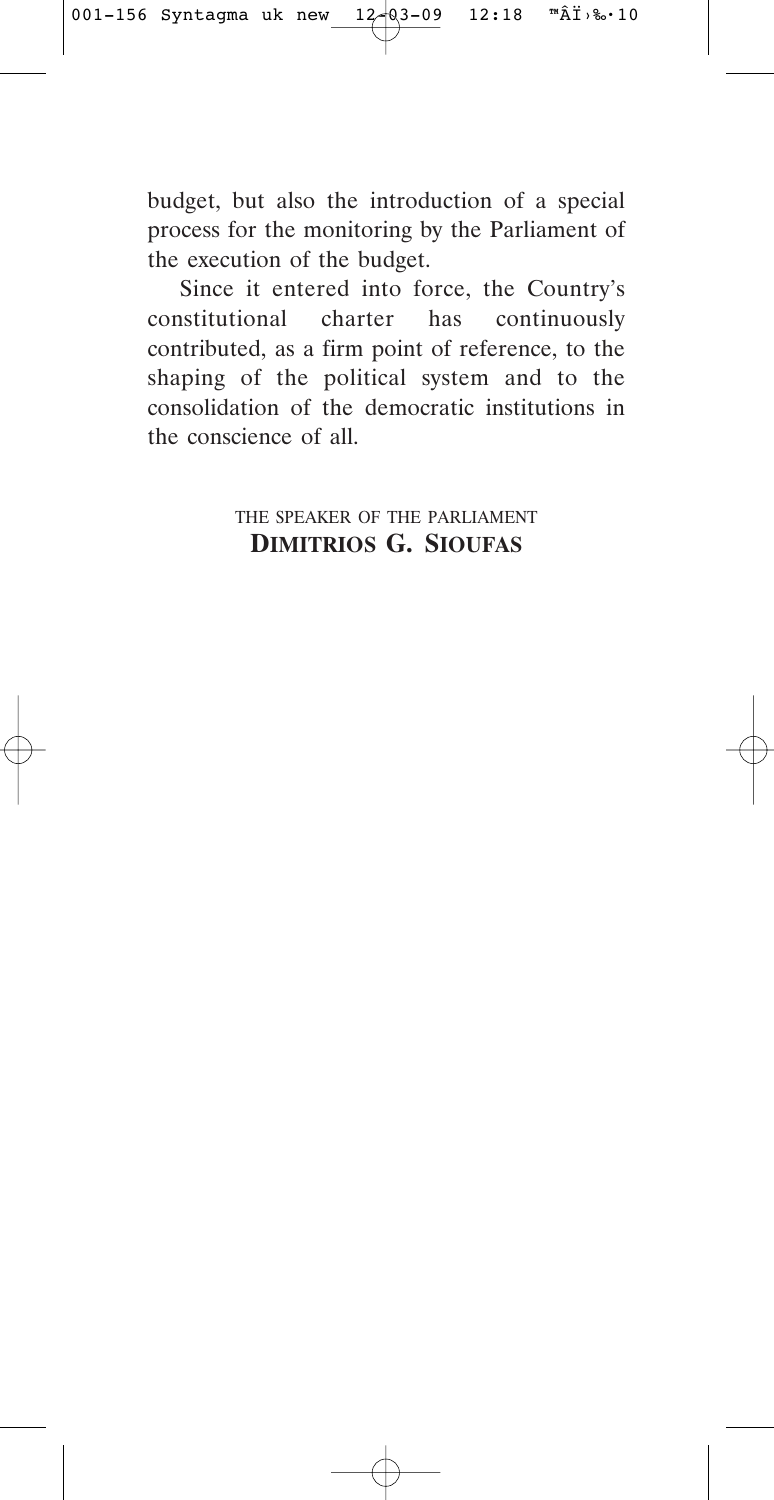001-156 Syntagma uk new 12-03-09 12:18 ™ÂÏ›‰·11

## TABLE OF CONTENTS

## PART ONE Basic Provisions

#### SECTION I

#### *The form of Government*

#### SECTION II

*Relations of Church and State*

Article 3. Relations of Church and State ...............18

## PART TWO

## Individual and Social Rights

| Article |                                       |  |
|---------|---------------------------------------|--|
|         | 5. Free development of personality20  |  |
|         | 5A. The right to information21        |  |
|         |                                       |  |
|         | 7. Nullum crimen sine lege.           |  |
|         | Prohibition of torture and            |  |
|         |                                       |  |
|         | 8. The principle of natural judge23   |  |
|         | 9. The inviolability of home and      |  |
|         |                                       |  |
|         | 9A. The protection of personal data24 |  |
|         |                                       |  |
|         |                                       |  |
|         |                                       |  |
|         | 13. The freedom of religion26         |  |
|         | 14. The freedom of expression and     |  |
|         |                                       |  |
|         |                                       |  |
|         | 16. Education, art, science30         |  |
|         |                                       |  |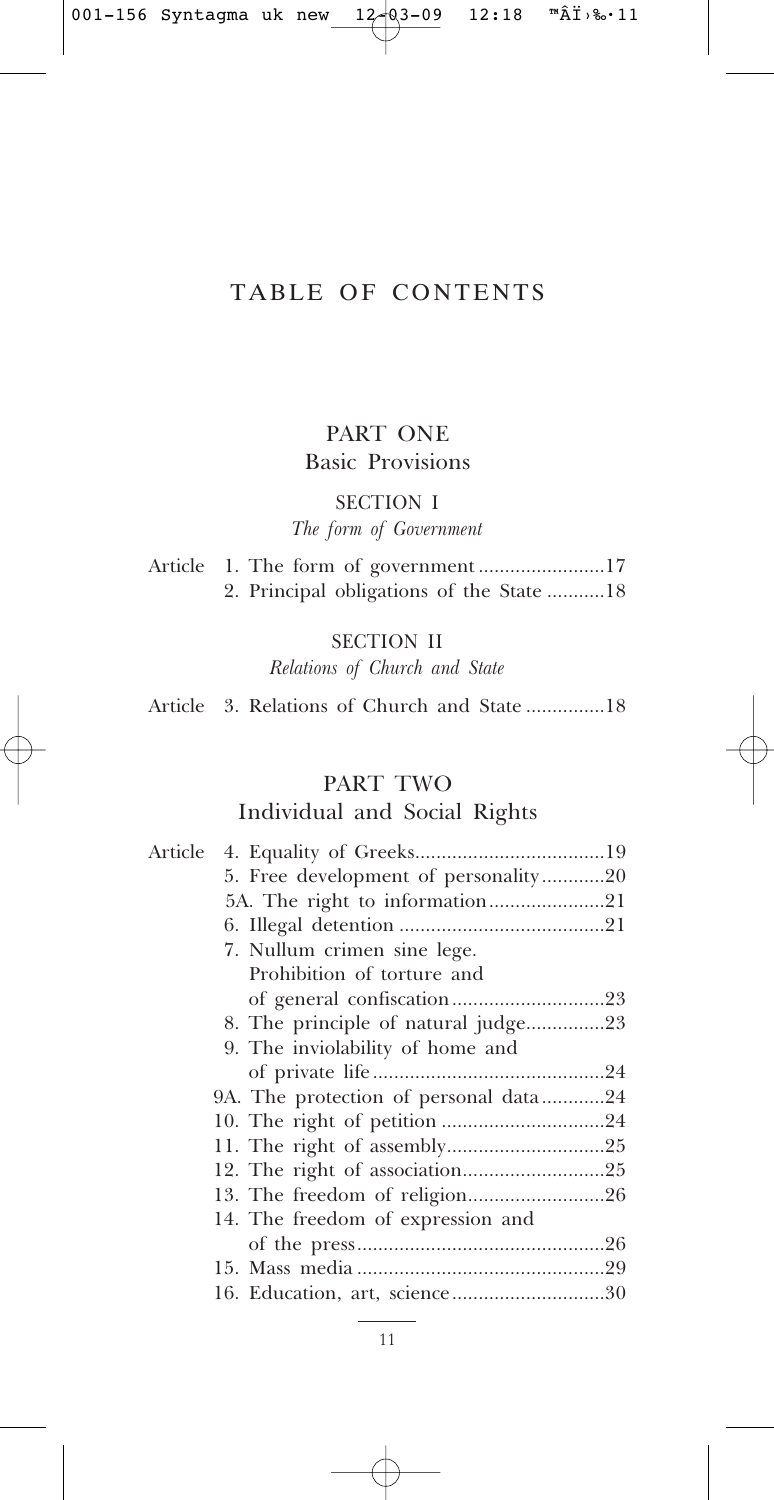| 17. Protection of private property;        |                         |
|--------------------------------------------|-------------------------|
|                                            |                         |
| 18. Protection of property, special cases; |                         |
|                                            |                         |
|                                            |                         |
| 20. The right to legal protection37        |                         |
| 21. Protection of family, marriage,        |                         |
|                                            |                         |
| 22. The right of work. Social security38   |                         |
| 23. The freedom to unionise.               |                         |
|                                            |                         |
| 24. Protection of the environment40        |                         |
| 25. Protection and exercise of             |                         |
|                                            |                         |
|                                            | motherhood and youth 37 |

## PART THREE Organization and functions of the State

#### SECTION I

*Structure of the State*

|  | 27. Change in the boundaries     |
|--|----------------------------------|
|  | of the Country. Foreign military |
|  |                                  |
|  | 28. Rules of international law.  |
|  |                                  |
|  |                                  |
|  |                                  |

#### SECTION II

*The President fo the Republic*

#### Chapter one *Election of the President*

|  | Article 30. The President regulates the |  |
|--|-----------------------------------------|--|
|  | function of the State institutions.     |  |
|  |                                         |  |
|  |                                         |  |
|  |                                         |  |
|  |                                         |  |
|  |                                         |  |
|  |                                         |  |

#### Chapter two

*Powers and liability from the acts of the President*

#### Article 35. Validity of the President's acts. Countersignature ......................................50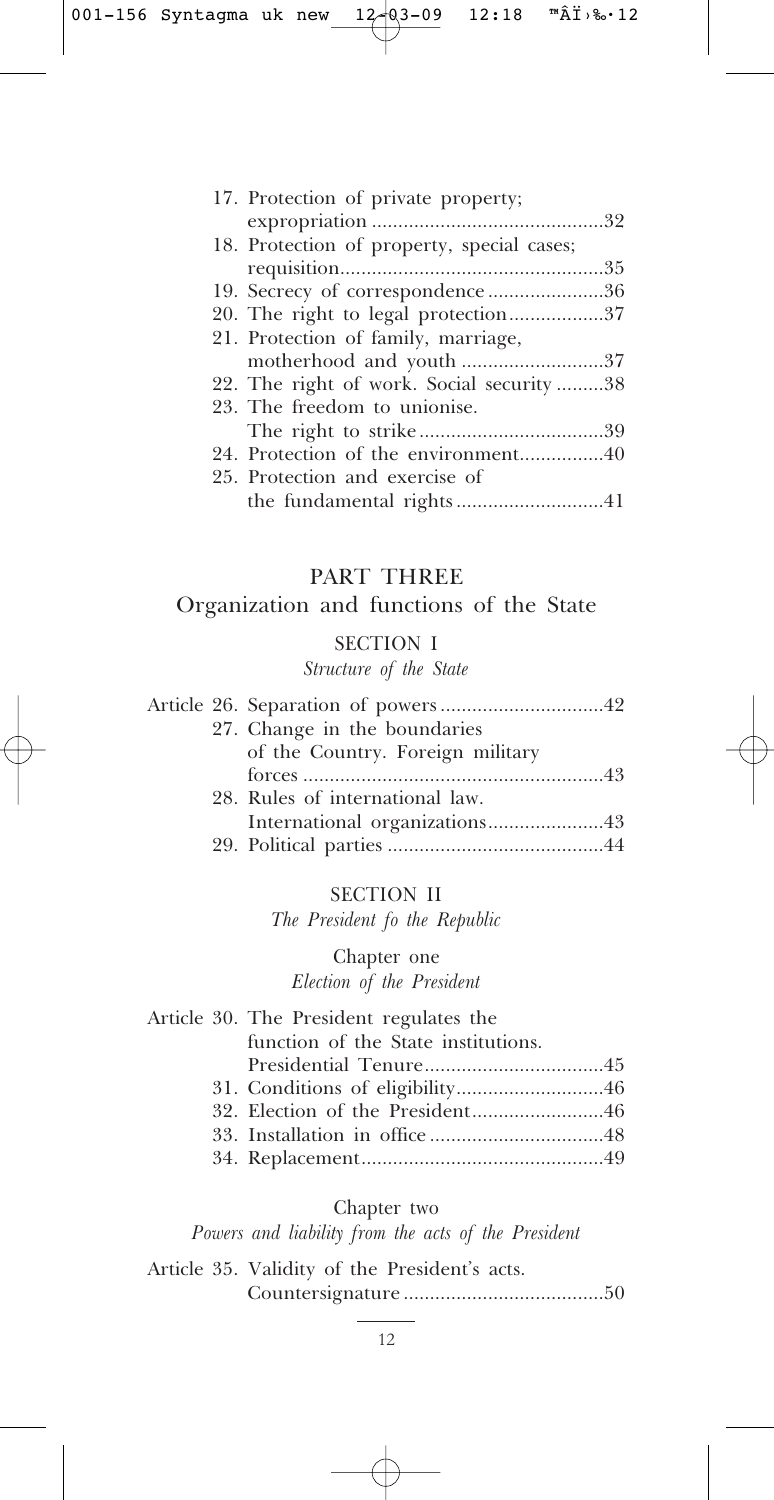| 36. International representation of the |
|-----------------------------------------|
| State; international conventions51      |
| 37. Appointment of Prime Minister       |
|                                         |
|                                         |
|                                         |
| 40. Convocation of Parliament.          |
|                                         |
| 41. Dissolution of Parliament 55        |
| 42. Promulgation and publication        |
|                                         |
|                                         |
| 44. Acts of legislative content.        |
| Referendum. Messages                    |
|                                         |
| 45. Commander in chief of the Nation's  |
|                                         |
| 46. Appointment and dismissal of public |
| servants. Established decorations59     |
|                                         |
|                                         |
|                                         |

#### Chapter three

*Special liabilities of the President of the Republic*

|  | Article 49. Liability of the President |  |
|--|----------------------------------------|--|
|  |                                        |  |
|  |                                        |  |

## SECTION III

#### *Parliament*

### Chapter one *Election and composition of Parliament*

|  | Article 51. Election of the M.P. The right |  |
|--|--------------------------------------------|--|
|  |                                            |  |
|  | 52. Free expression of the popular will64  |  |
|  |                                            |  |
|  | 54. Electoral system; election districts;  |  |
|  | Members of Parliament elected              |  |
|  |                                            |  |

#### Chapter two

*Disqualifications and incompatibilities*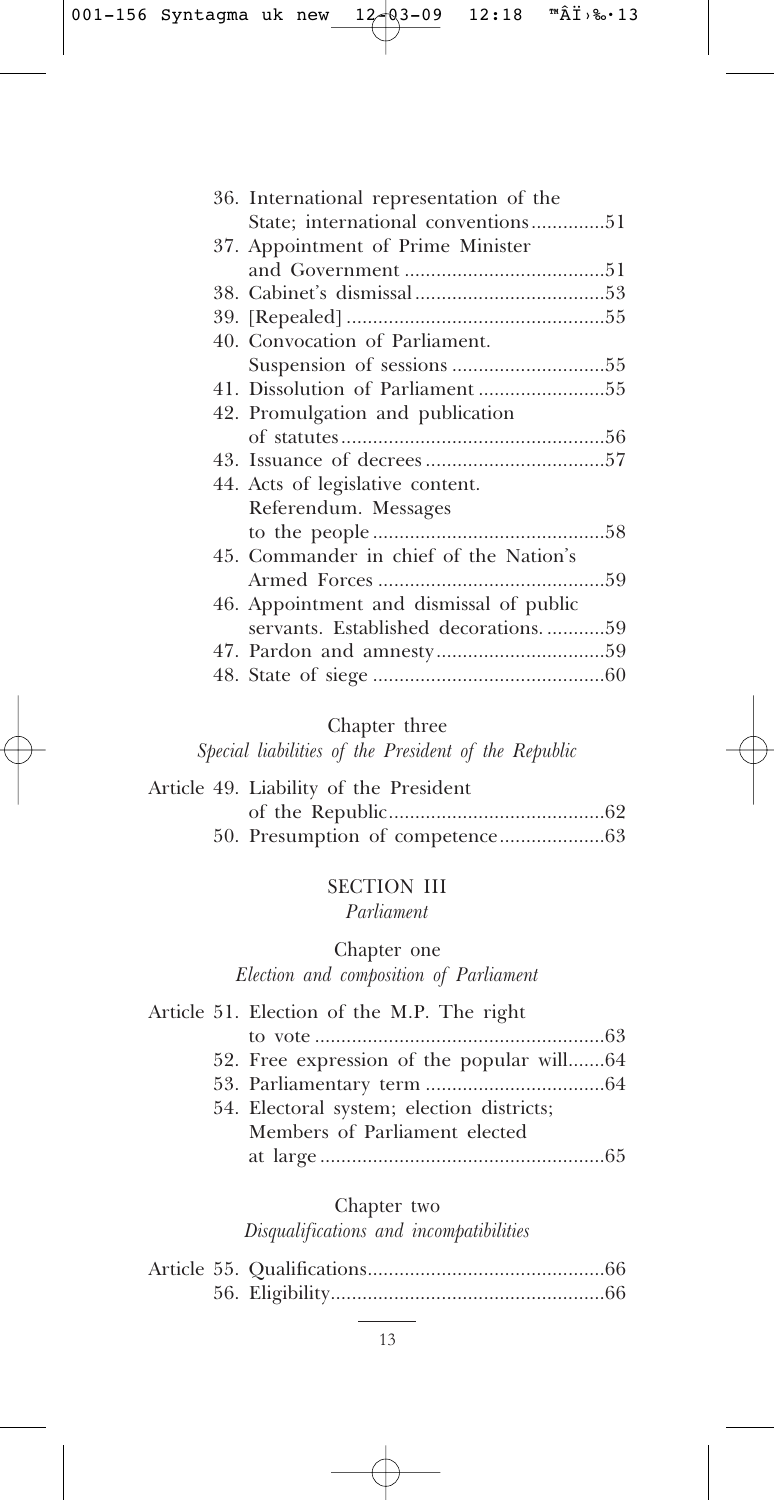001-156 Syntagma uk new 12-03-09 12:19 ™ÂÏ›‰·14

| 57. Acts incompatible with the duties |  |
|---------------------------------------|--|
|                                       |  |
| 58. Judicial control of parliamentary |  |
|                                       |  |

#### Chapter three

## *Duties and rights of Members of Parliament*

|  | 60. Freedom of opinion and right         |  |
|--|------------------------------------------|--|
|  | to vote; resignation from                |  |
|  |                                          |  |
|  | 61. Non-prosecution for opinion          |  |
|  |                                          |  |
|  |                                          |  |
|  | 63. Remuneration, exemptions, absence 73 |  |
|  |                                          |  |

#### Chapter four

*Organization and functioning of the Parliament*

|  | 65. Standing Orders and Presidium    |  |
|--|--------------------------------------|--|
|  |                                      |  |
|  |                                      |  |
|  |                                      |  |
|  | 68. Parliamentary and investigation  |  |
|  |                                      |  |
|  | 69. Reports addressed to             |  |
|  |                                      |  |
|  | 70. Plenum and Sections: legislative |  |
|  | work; parliamentary control77        |  |
|  |                                      |  |
|  | 72. Competence of the Plenum and     |  |
|  |                                      |  |
|  |                                      |  |

## Chapter five

*The legislative function of Parliament*

|  | Article 73. The right to introduce Bills80 |  |
|--|--------------------------------------------|--|
|  | 74. Procedure for the introduction         |  |
|  |                                            |  |
|  | 75. Bills resulting in burdening the       |  |
|  |                                            |  |
|  |                                            |  |
|  | 77. Authentic interpretation of statutes85 |  |
|  |                                            |  |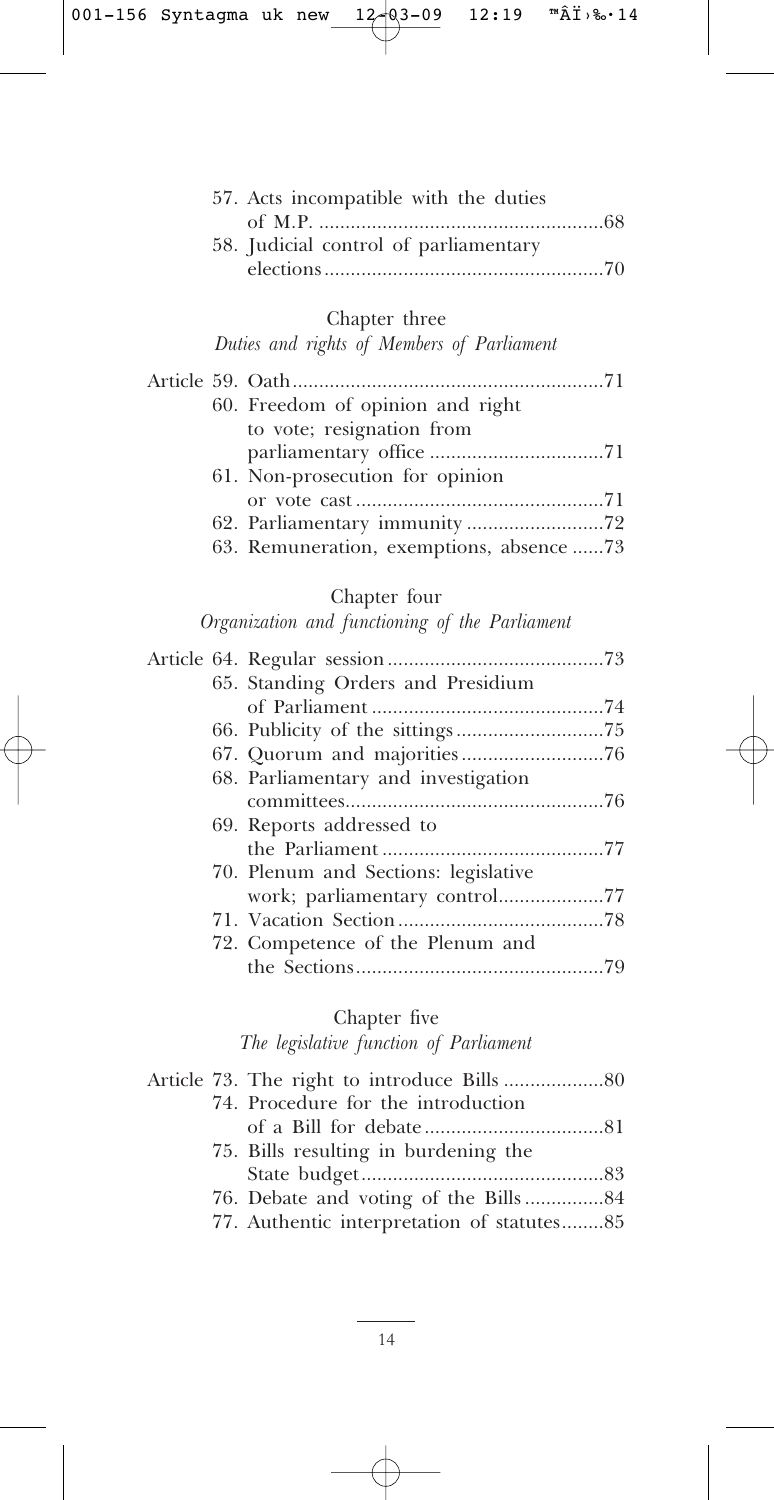001-156 Syntagma uk new 12-03-09 12:19 ™ÂÏ›‰·15

#### Chapter six *Tax and fiscal administration*

|  | 79. Budget, financial statement, general |  |
|--|------------------------------------------|--|
|  |                                          |  |
|  | 80. Salaries, pensions. Currency 87      |  |

#### SECTION IV

#### *The Government*

#### Chapter one

*Composition and function of the Government*

|  | 82. Government and Prime Minister 89  |  |
|--|---------------------------------------|--|
|  | 83. Ministers and Undersecretaries 89 |  |

#### Chapter two

*Relations between Parliament and the Government*

|  | 86. Court judging liability of Ministers91 |  |
|--|--------------------------------------------|--|

#### SECTION V

*The Judicial Power*

#### Chapter one

*Magistrates and Staff*

| 88. Guarantees of the independence       |  |
|------------------------------------------|--|
|                                          |  |
|                                          |  |
|                                          |  |
| 90. The Supreme Judicial Council 98      |  |
| 91. The Supreme Disciplinary Council 101 |  |
| 92. Civil servants of courts' offices,   |  |
| notaries public, registrars              |  |
| of mortgages and property                |  |
| transfers, directors of land             |  |
|                                          |  |
|                                          |  |

#### Chapter two

*Organization and Jurisdiction of the Courts*

|  | 94. Jurisdiction of civil and |
|--|-------------------------------|
|  |                               |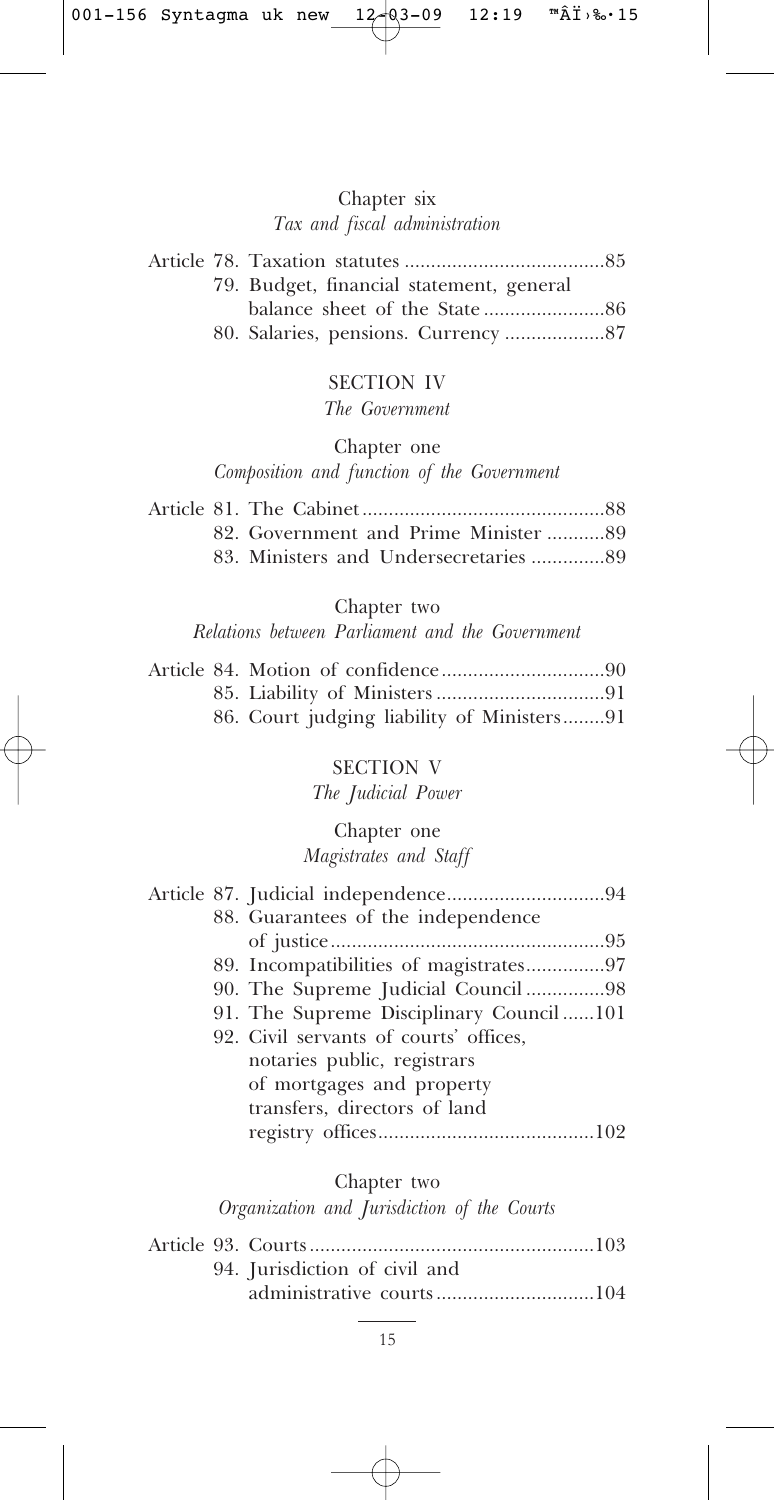| 95. Supreme Administrative Court104        |  |
|--------------------------------------------|--|
|                                            |  |
|                                            |  |
|                                            |  |
| 99. Suits for faulty wrongful judgement108 |  |
|                                            |  |
|                                            |  |

#### SECTION VI

*Administration*

#### Chapter one *Organization of the Administration*

|  | Article 101. Administrative decentralization 111 |  |
|--|--------------------------------------------------|--|
|  | 101A. Independent authorities112                 |  |
|  | 102. Local government agencies113                |  |

#### Chapter two *Status of administrative agents*

|  | 104. Restrictions concerning civil |  |
|--|------------------------------------|--|
|  |                                    |  |

Chapter three

*Regime of Aghion Oros (Mount Athos)*

Article 105. Regime of Aghion Oros ......................117

#### PART FOUR

## Special, Final and Transitory Provisions

#### SECTION I

#### *Special Provisions*

|  | Article 106. State and national economy119 |  |
|--|--------------------------------------------|--|
|  | 107. Protection of foreign capital and     |  |
|  | special economic legislation120            |  |
|  |                                            |  |
|  | 109. Will, codicil, donation benefiting    |  |
|  |                                            |  |
|  |                                            |  |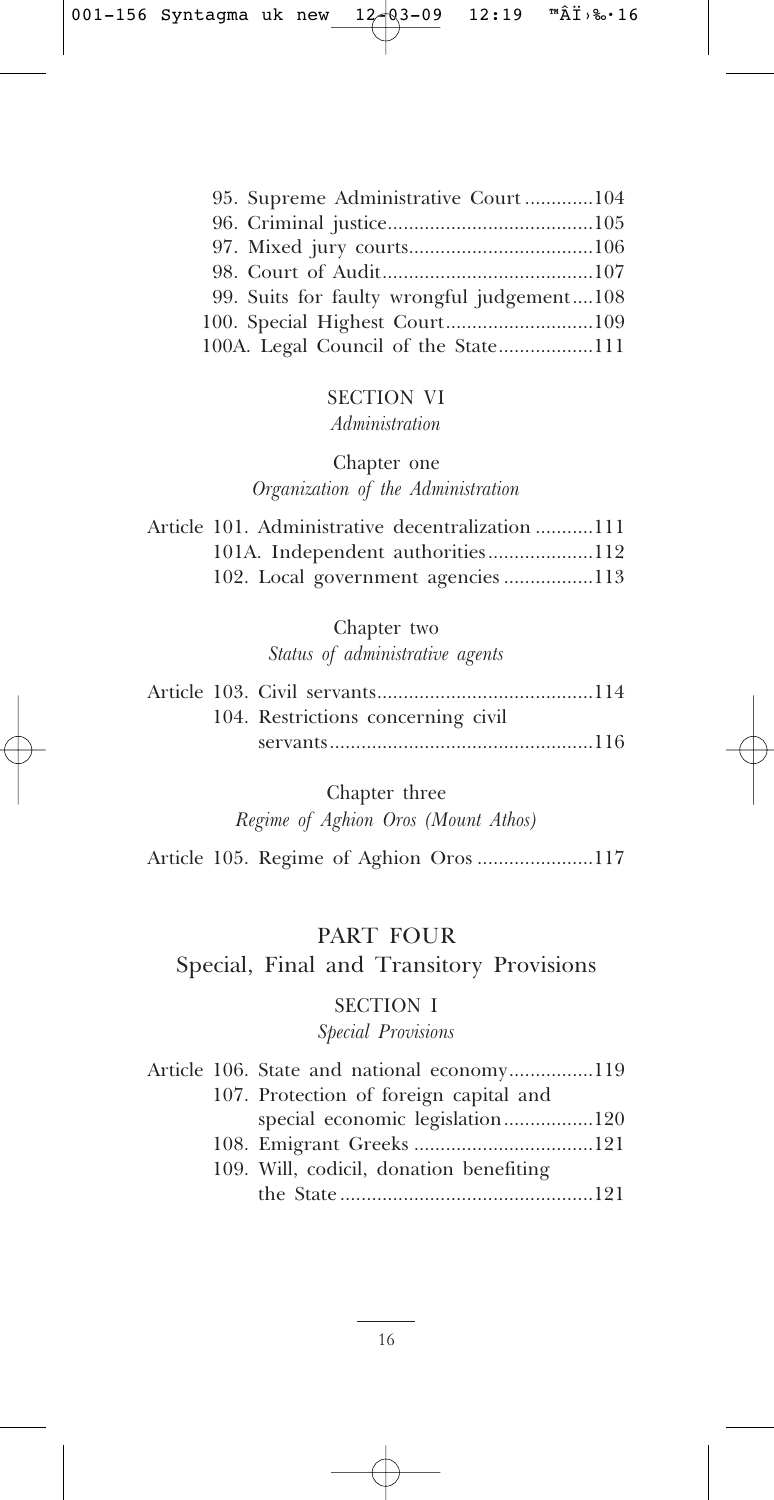001-156 Syntagma uk new 12-03-09 12:19 ™ÂÏ›‰·17

#### SECTION II *Revision of the Constitution*

Article 110. Revision of the Constitution ...............122

#### SECTION III

## *Transitory Provisions*

|  | Article 111. Previous provisions contrary |
|--|-------------------------------------------|
|  |                                           |
|  | 112. Promulgation of statute provided     |
|  | by the Constitution 124                   |
|  | 113. Enactment of the Standing            |
|  |                                           |
|  | 114. Election of the first President      |
|  | of the Republic; provisional              |
|  |                                           |
|  | 115. Transitory provisions 127            |
|  | 116. Existing provisions contrary         |
|  | to the principle of equality129           |
|  | 117. Transitory and special laws          |
|  | concerning property, forests,             |
|  | expropriation and residential             |
|  |                                           |
|  | 118. Transitory provisions concerning     |
|  |                                           |
|  | 119. Annulment of certain areas132        |
|  |                                           |

#### SECTION IV

*Final Provision*

|  |  |  | Article 120. Coming into force of the Constitution. |  |
|--|--|--|-----------------------------------------------------|--|
|  |  |  |                                                     |  |
|  |  |  |                                                     |  |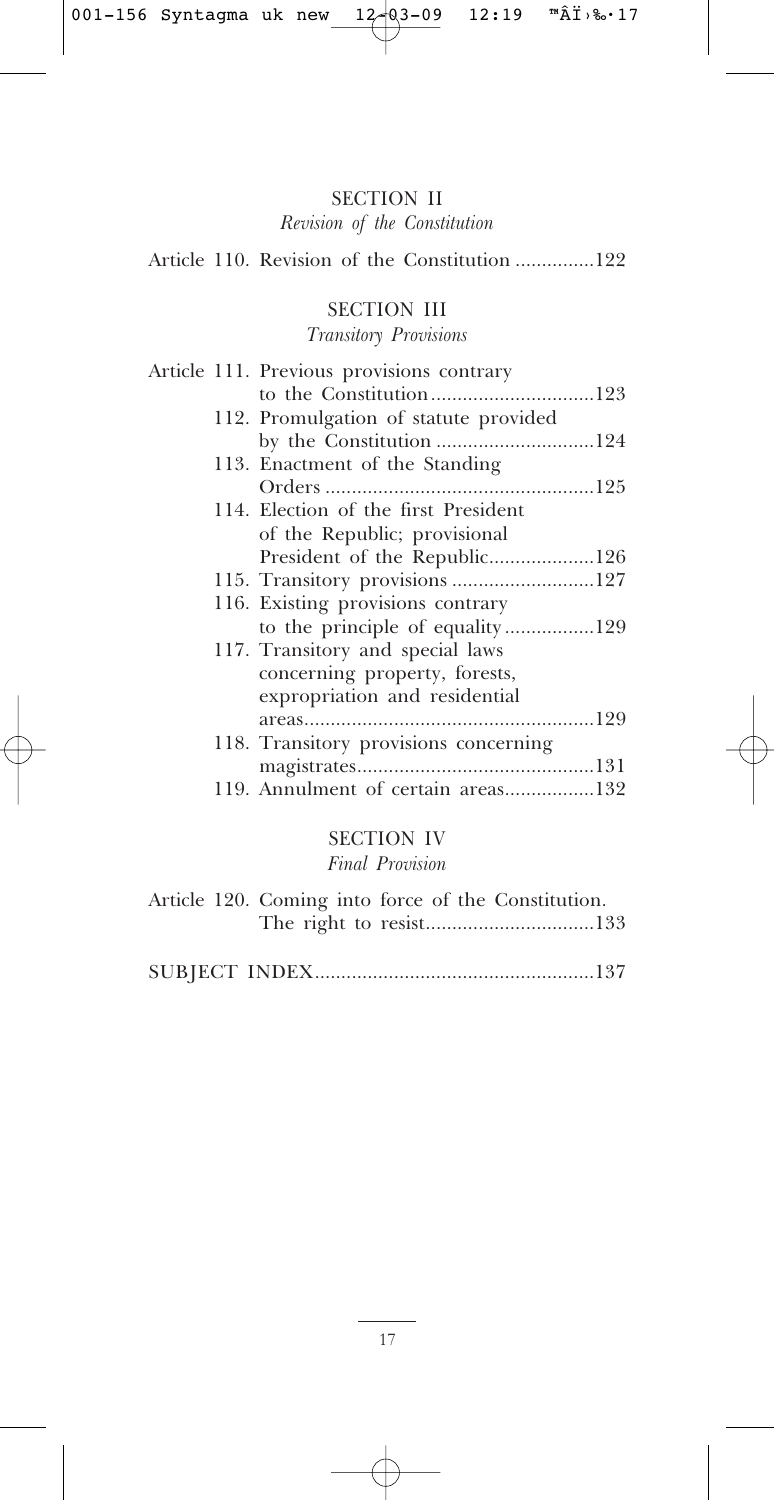001-156 Syntagma uk new 12-03-09 12:19  $\text{M}\hat{A}$  i, %.18

 $\phi$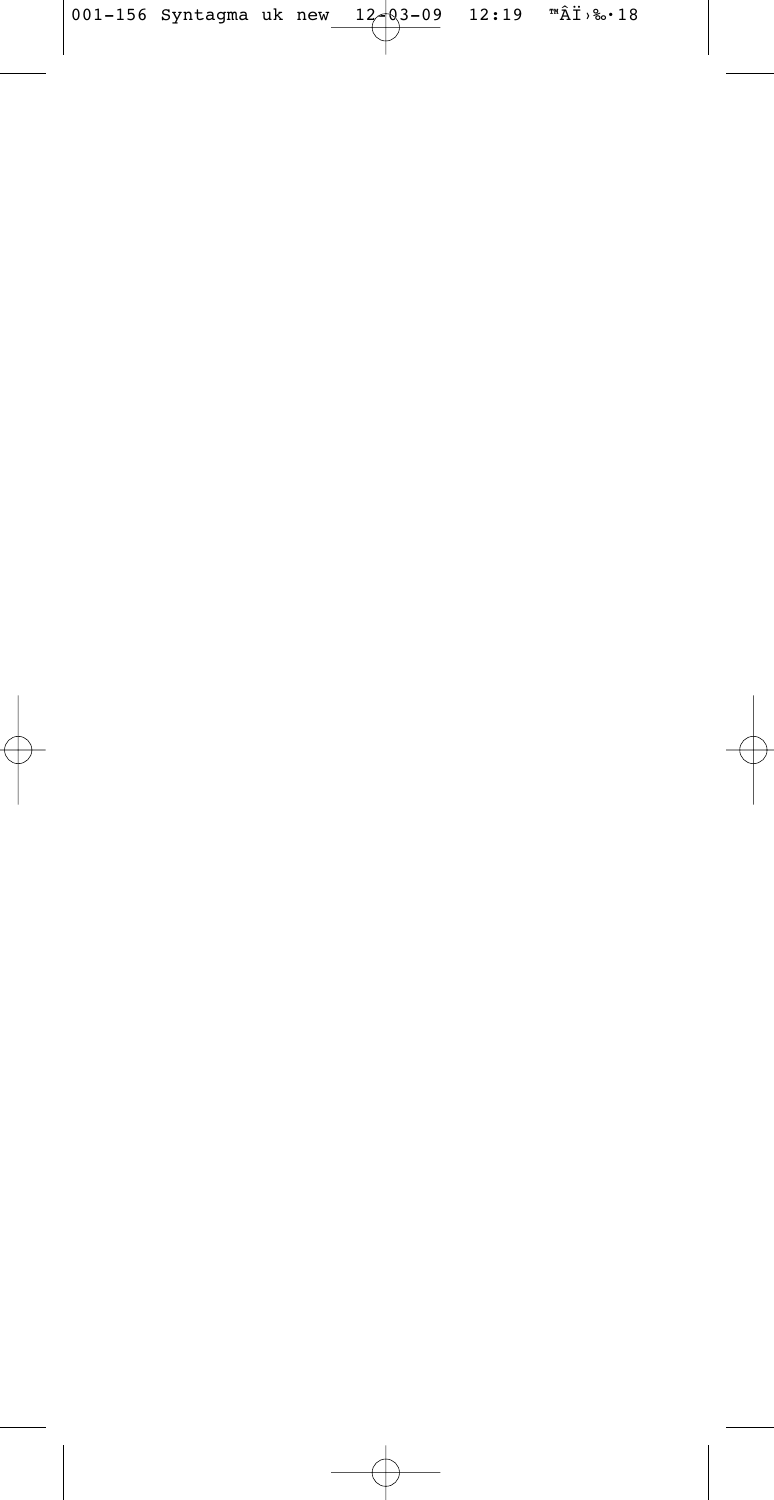## **THE CONSTITUTION OF GREECE**

*In the name of the Holy and Consubstantial and Indivisible Trinity*

## *PART ONE* **Basic Provisions**

## **SECTION I The Form of Government**

*Article 1*

1. The form of government of Greece is that of a parliamentary republic.

2. Popular sovereignty is the foundation of government.

3. All powers derive from the People and exist for the People and the Nation; they shall be exercised as specified by the Constitution.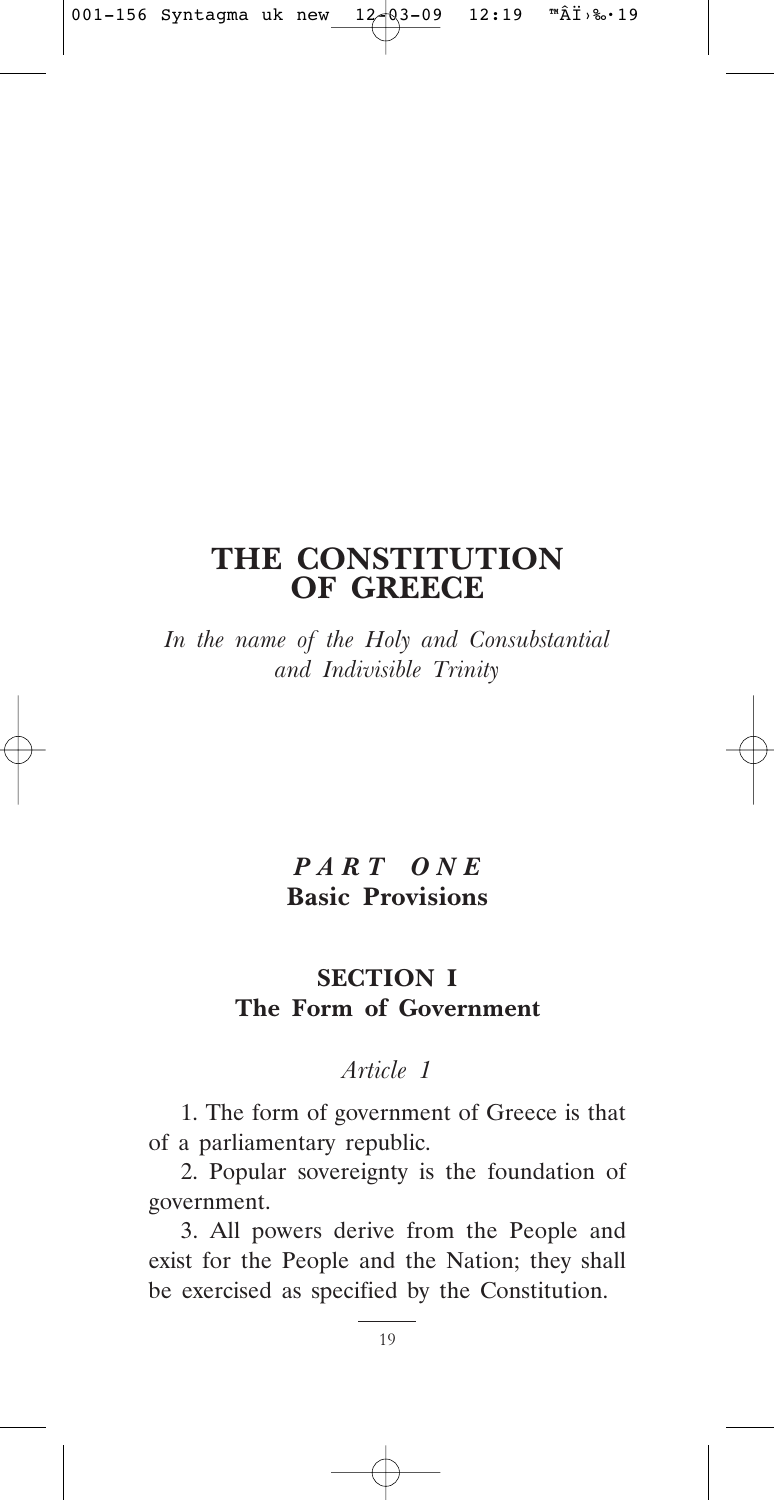#### *Article 2*

1. Respect and protection of the value of the human being constitute the primary obligations of the State.

2. Greece, adhering to the generally recognised rules of international law, pursues the strengthening of peace and of justice, and the fostering of friendly relations between peoples and States.

## **SECTION II Relations of Church and State**

#### *Article 3*

1. The prevailing religion in Greece is that of the Eastern Orthodox Church of Christ. The Orthodox Church of Greece, acknowledging our Lord Jesus Christ as its head, is inseparably united in doctrine with the Great Church of Christ in Constantinople and with every other Church of Christ of the same doctrine, observing unwaveringly, as they do, the holy apostolic and synodal canons and sacred traditions. It is autocephalous and is administered by the Holy Synod of serving Bishops and the Permanent Holy Synod originating thereof and assembled as specified by the Statutory Charter of the Church in compliance with the provisions of the Patriarchal Tome of June 29, 1850 and the Synodal Act of September 4, 1928.

2. The ecclesiastical regime existing in certain districts of the State shall not be deemed contrary to the provisions of the preceding paragraph.

3. The text of the Holy Scripture shall be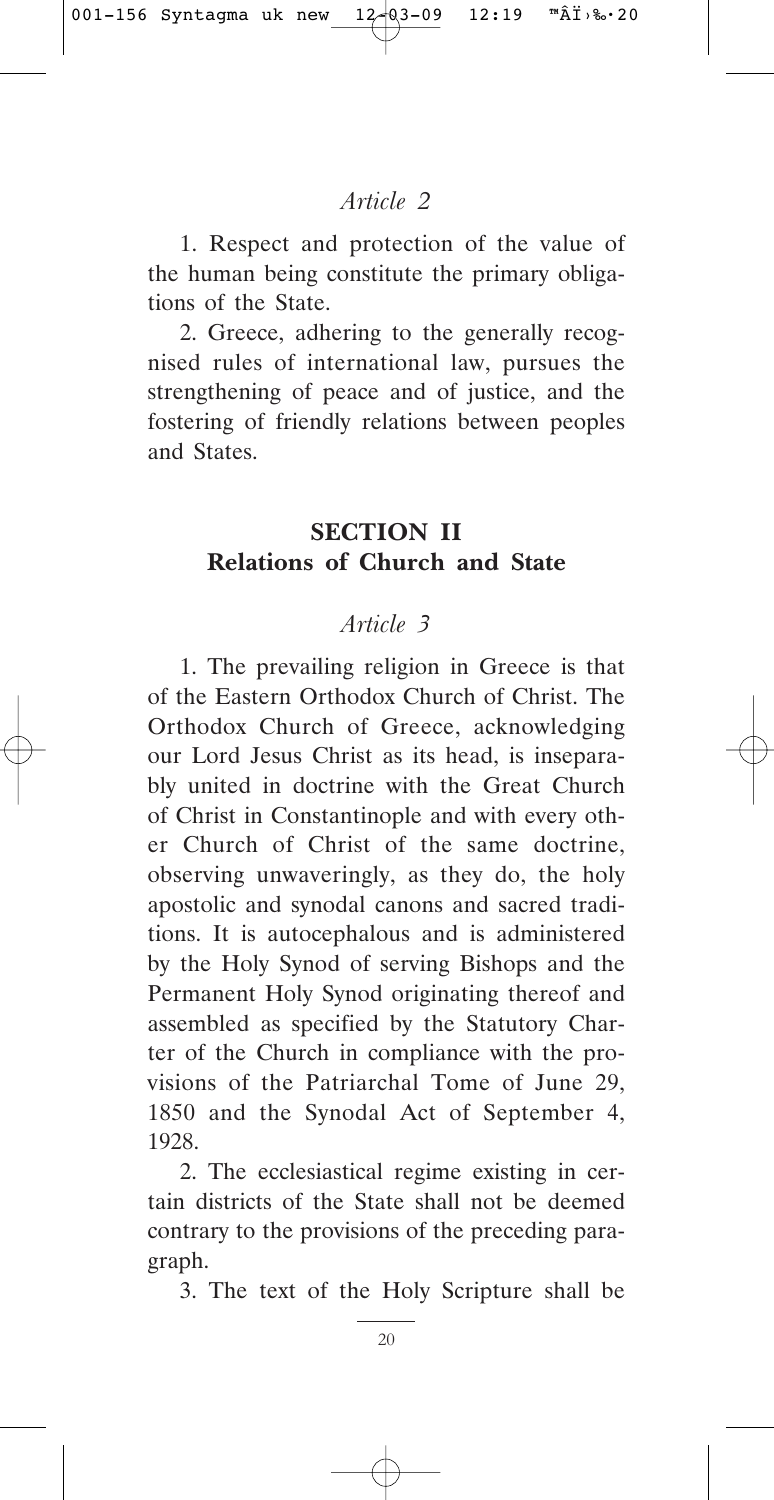maintained unaltered. Official translation of the text into any other form of language, without prior sanction by the Autocephalous Church of Greece and the Great Church of Christ in Constantinople, is prohibited.

## *PART TWO* **Individual and Social Rights**

*Article 4*

1. All Greeks are equal before the law.

2. Greek men and women have equal rights and equal obligations.

3. All persons possessing the qualifications for citizenship as specified by law are Greek citizens. Withdrawal of Greek citizenship shall be permitted only in case of voluntary acquisition of another citizenship or of undertaking service contrary to national interests in a foreign country, under the conditions and procedures more specifically provided by law.

4. Only Greek citizens shall be eligible for public service, except as otherwise provided by special laws.

5. Greek citizens contribute without distinction to public charges in proportion to their means.

6. Every Greek capable of bearing arms is obliged to contribute to the defence of the Fatherland as provided by law.

7. Titles of nobility or distinction are neither conferred upon nor recognized in Greek citizens.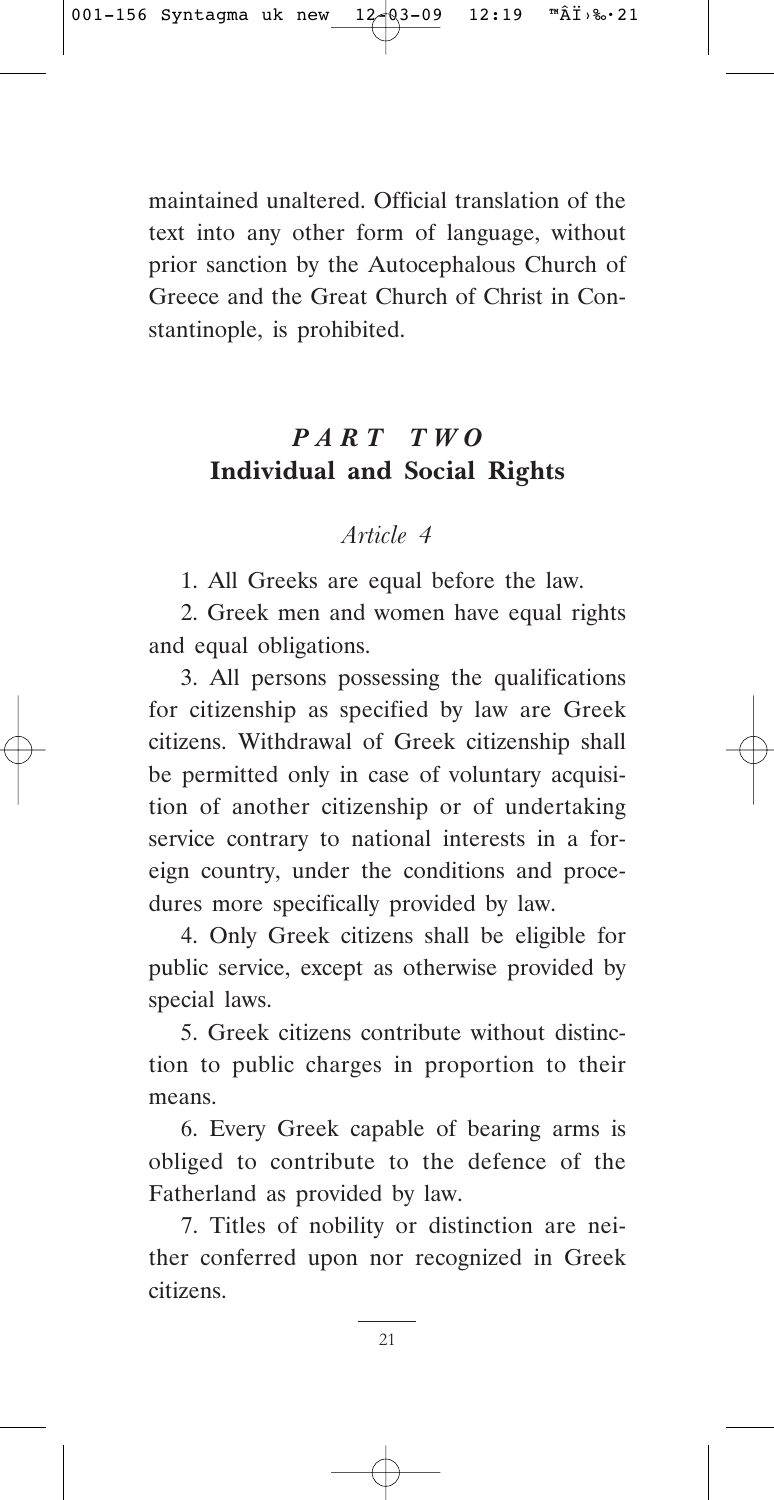\*\* Interpretative clause:

*The provision of paragraph 6 does not preclude that the law provides for the mandatory performance of other services, within or outside the armed forces (alternative service), by those having a substantiated conscientious objection to performing armed service or, generally, military duties.*

#### *Article 5*

1. All persons shall have the right to develop freely their personality and to participate in the social, economic and political life of the country, insofar as they do not infringe the rights of others or violate the Constitution and the good usages.

2. All persons living within the Greek territory shall enjoy full protection of their life, honour and liberty irrespective of nationality, race or language and of religious or political beliefs. Exceptions shall be permitted only in cases provided by international law.

The extradition of aliens prosecuted for their action as freedom-fighters shall be prohibited.

3. Personal liberty is inviolable. No one shall be prosecuted, arrested, imprisoned or otherwise confined except when and as the law provides.

\*\* 4. Individual administrative measures restrictive of the free movement or establishment in the country, and of the free exit and entrance therein of any Greek are prohibited. Restrictive measures of such content may only be imposed as an attendant penalty by a criminal court ruling, in exceptional cases of emer-

<sup>\*\*</sup> Two asterisks indicate the provisions or interpreratives clauses revised in 2001.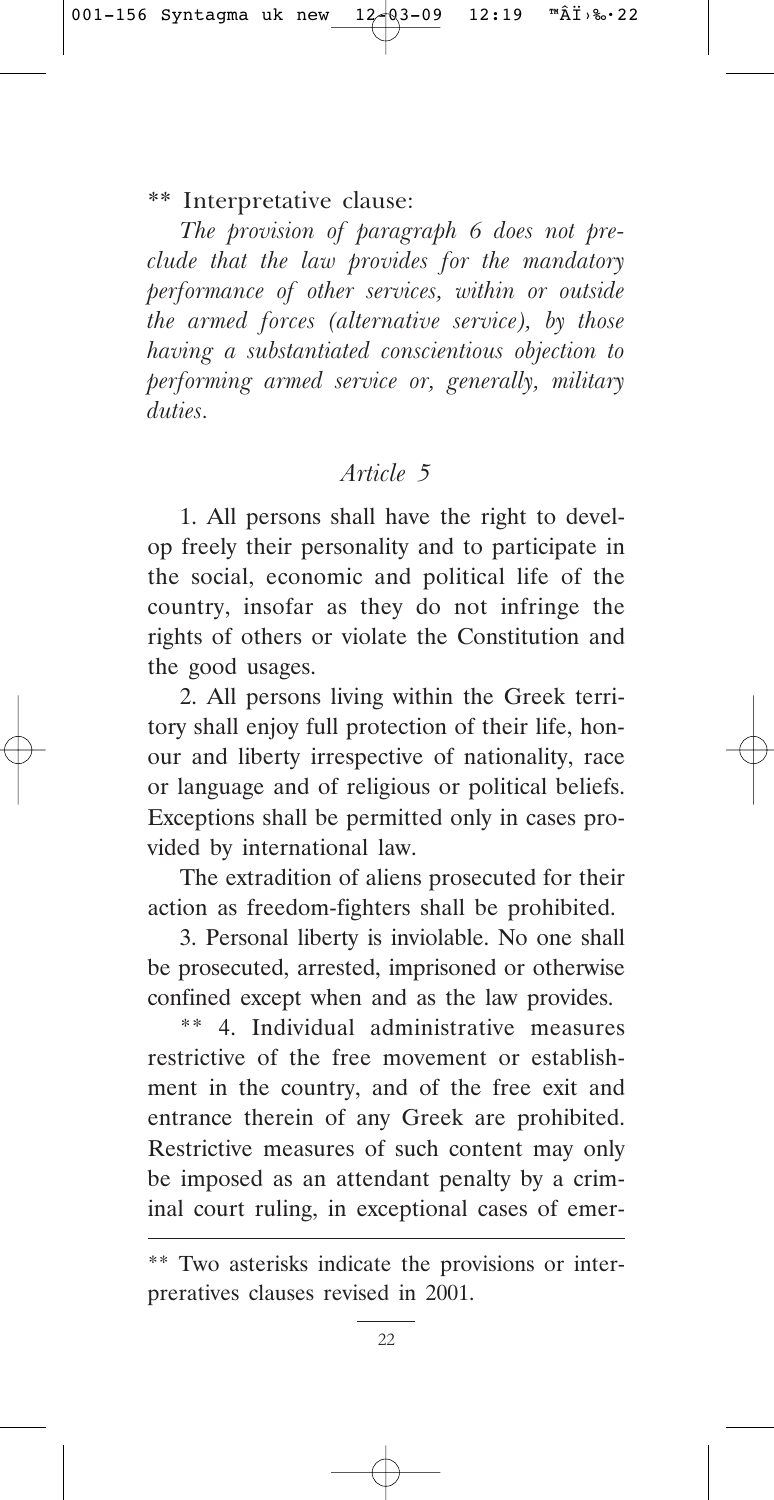gency and only in order to prevent the commitment of criminal acts, as specified by law.

\*\* 5. All persons have the right to the protection of their health and of their genetic identity. Matters relating to the protection of every person against biomedical interventions shall be specified by law.

#### Interpretative clause:

*Paragraph 4 does not preclude the prohibition of exit from the country for persons being prosecuted on criminal charges by act of the public prosecutor, or the imposition of measures necessary for the protection of public health or the health of sick persons, as specified by law.*

#### *\*\* Article 5A*

1. All persons have the right to information, as specified by law. Restrictions to this right may be imposed by law only insofar as they are absolutely necessary and justified for reasons of national security, of combating crime or of protecting rights and interests of third parties.

2. All persons have the right to participate in the Information Society. Facilitation of access to electronically transmitted information, as well as of the production, exchange and diffusion thereof, constitutes an obligation of the State, always in observance of the guarantees of articles 9, 9A and 19.

#### *Article 6*

1. No person shall be arrested or imprisoned without a reasoned judicial warrant which must be served at the moment of arrest or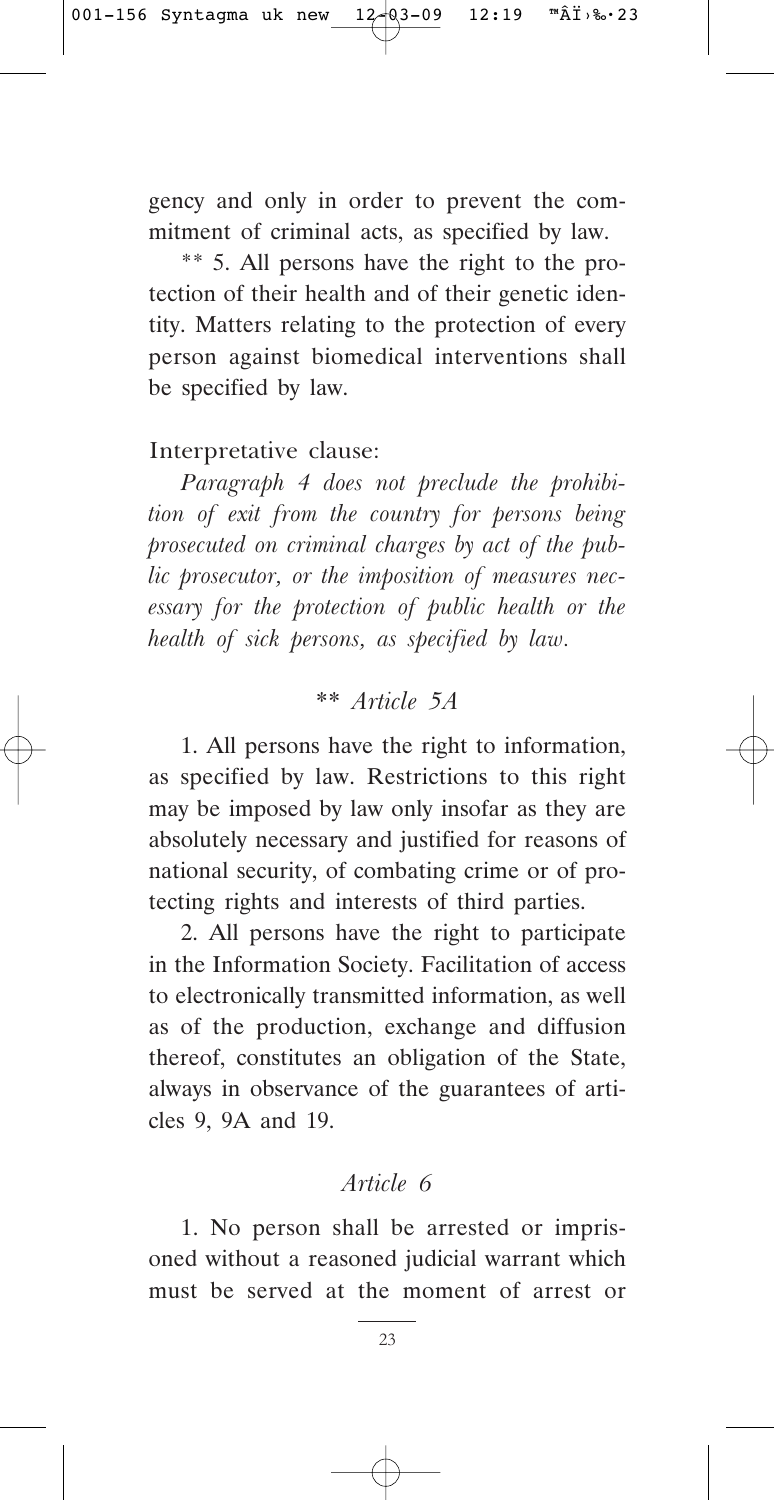detention pending trial, except when caught in the act of committing a crime.

2. A person who is arrested in the act of committing a crime or on a warrant shall be brought before the competent examining magistrate within twenty-four hours of his arrest at the latest; should the arrest be made outside the seat of the examining magistrate, within the shortest time required to transfer him thereto. The examining magistrate must, within three days from the day the person was brought before him, either release the detainee or issue a warrant of imprisonment. Upon application of the person brought before him or in case of force majeure confirmed by decision of the competent judicial council, this time-limit shall be extended by two days.

3. Should either of these time-limits elapse before action has been taken, any warden or other officer, civil or military servant, responsible for the detention of the arrested person must release him immediately. Violators shall be punished for illegal detention and shall be liable to restore any damage caused to the sufferer and to pay him a monetary compensation for pain and suffering, as specified by law.

\*\* 4. The maximum duration of detention pending trial shall be specified by law; such detention may not exceed a period of one year in the case of felonies or six months in the case of misdemeanours. In entirely exceptional cases, these maximum limits may be extended by six or three months respectively, by decision of the competent judicial council.

It is prohibited to exceed these maximum limits of detention pending trial, by successively applying this measure to separate acts of the same case.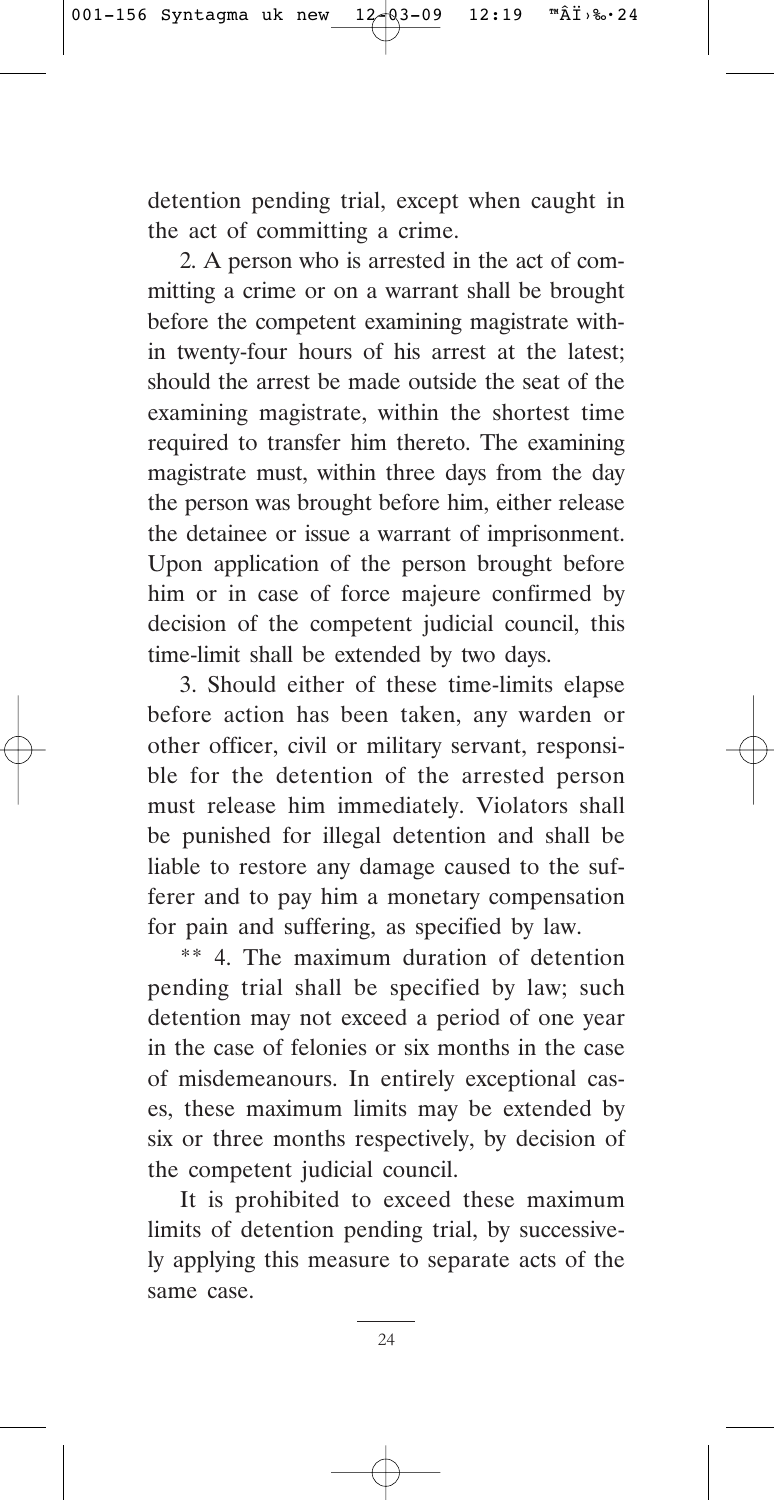#### *Article 7*

1. There shall be no crime, nor shall punishment be inflicted unless specified by law in force prior to the perpetration of the act, defining the constitutive elements of the act. In no case shall punishment more severe than that specified at the time of the perpetration of the act be inflicted.

2. Torture, any bodily maltreatment, impairment of health or the use of psychological violence, as well as any other offence against human dignity are prohibited and punished as provided by law.

\*\* 3. The general confiscation of property is prohibited. The death penalty shall not be imposed, except in the cases provided by law for felonies perpetrated in time of war and related thereto.

4. The conditions under which the State, following a judicial decision, shall indemnify persons unjustly or illegally convicted, detained pending trial, or otherwise deprived of their personal liberty shall be provided by law.

## *Article 8*

No person shall be deprived of the judge assigned to him by law against his will.

Judicial committees or extraordinary courts, under any name whatsoever, shall not be constituted.

## *Article 9*

1. Every person's home is a sanctuary. The private and family life of the individual is inviolable. No home search shall be made, except when and as specified by law and always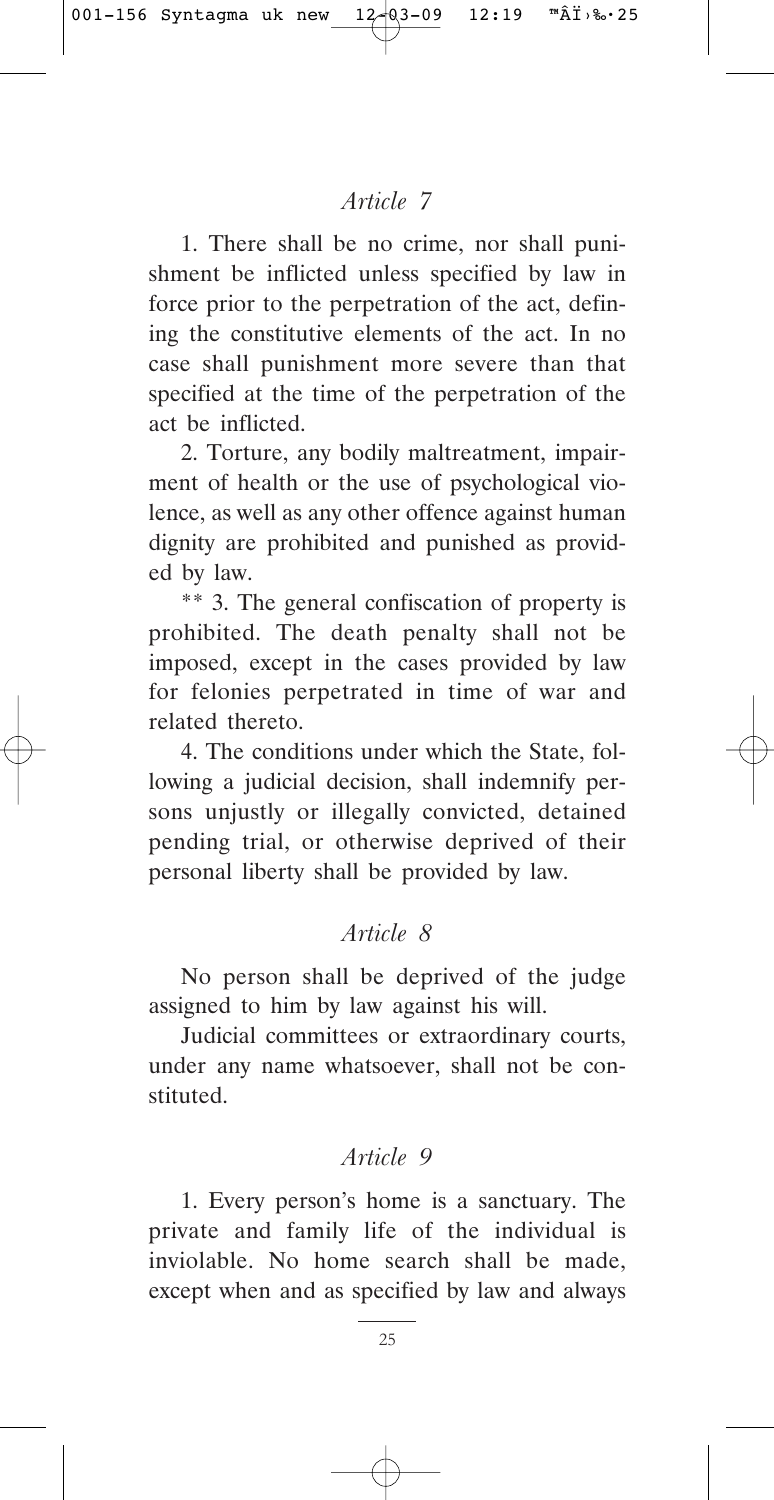in the presence of representatives of the judicial power.

2. Violators of the preceding provision shall be punished for violating the home's asylum and for abuse of power, and shall be liable for full damages to the sufferer, as specified by law.

## *\*\* Article 9A*

All persons have the right to be protected from the collection, processing and use, especially by electronic means, of their personal data, as specified by law. The protection of personal data is ensured by an independent authority, which is constituted and operates as specified by law.

## *Article 10*

1. Each person, acting on his own or together with others, shall have the right, observing the laws of the State, to petition in writing public authorities, who shall be obliged to take prompt action in accordance with provisions in force, and to give a written and reasoned reply to the petitioner as provided by law.

2. Prosecution of the person who has submitted a petition for punishable acts contained therein shall be permitted only after notification of the final decision of the authority to which the petition was addressed has taken place and after permission of this authority has been obtained.

\*\* 3. The competent service or authority is obliged to reply to requests for the provision of information and for the supply of documents, especially certificates, supporting documents and attestations, within a set deadline not exceed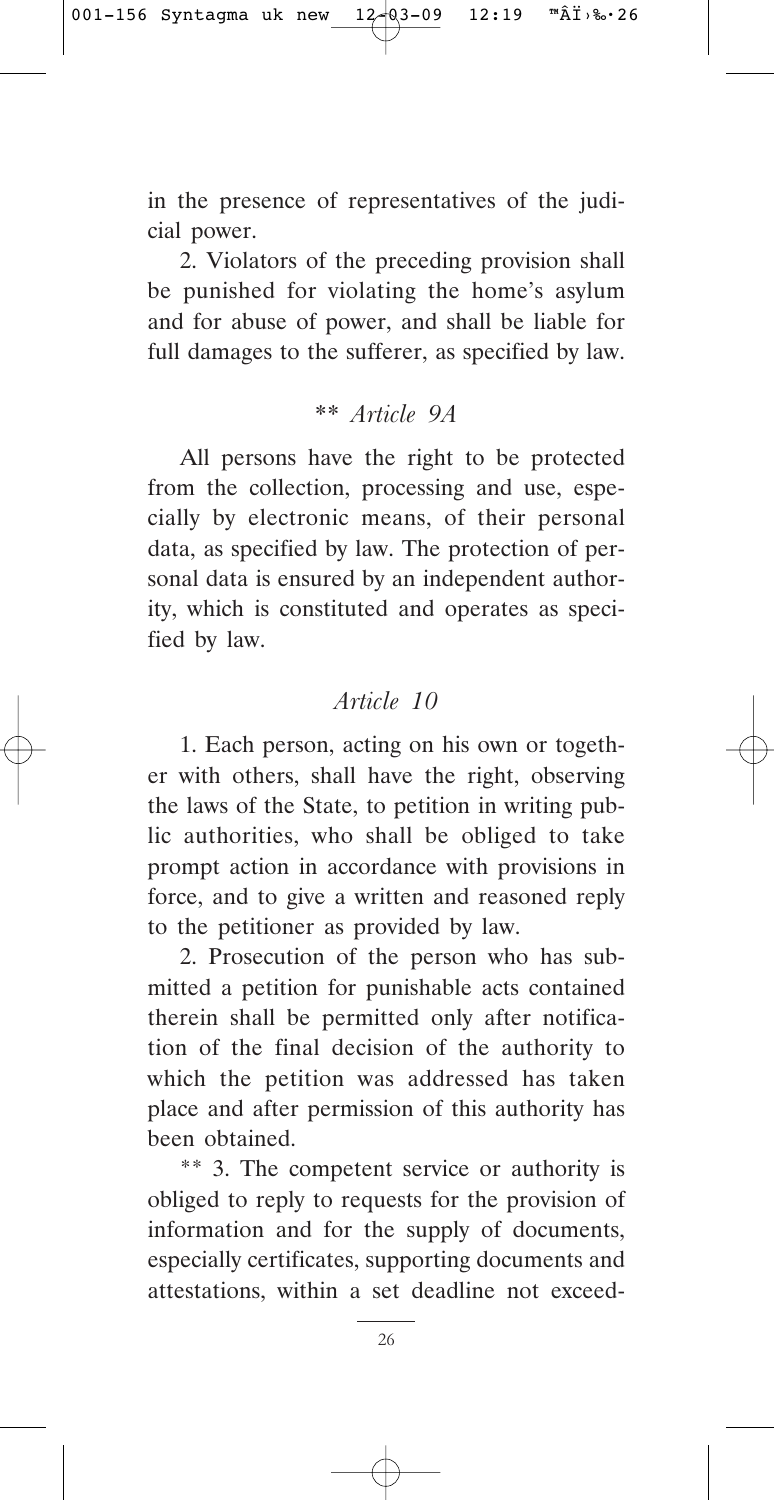ing 60 days, as specified by law. In case this deadline elapses without action or in case of unlawful refusal, in addition to any other sanctions and consequences at law, special monetary compensation is also paid to the applicant, as specified by law.

## *Article 11*

1. Greeks shall have the right to assemble peaceably and unarmed.

2. The police may be present only at outdoor public assemblies. Outdoor assemblies may be prohibited by a reasoned police authority decision, in general if a serious threat to public security is imminent, and in a specific area, if a serious disturbance of social and economic life is threatened, as specified by law.

### *\*\* Article 12*

1. Greeks shall have the right to form nonprofit associations and unions, in compliance with the law, which, however, may never subject the exercise of this right to prior permission.

2. An association may not be dissolved for violation of the law or of a substantial provision of its statutes, except by court judgment.

3. The provisions of the preceding paragraph shall apply, as the case may be, to unions of persons not constituting an association.

4. Agricultural and urban cooperatives of all types shall be self-governed according to the provisions of the law and of their statutes; they shall be under the protection and supervision of the State which is obliged to provide for their development.

5. Establishment by law of compulsory coop-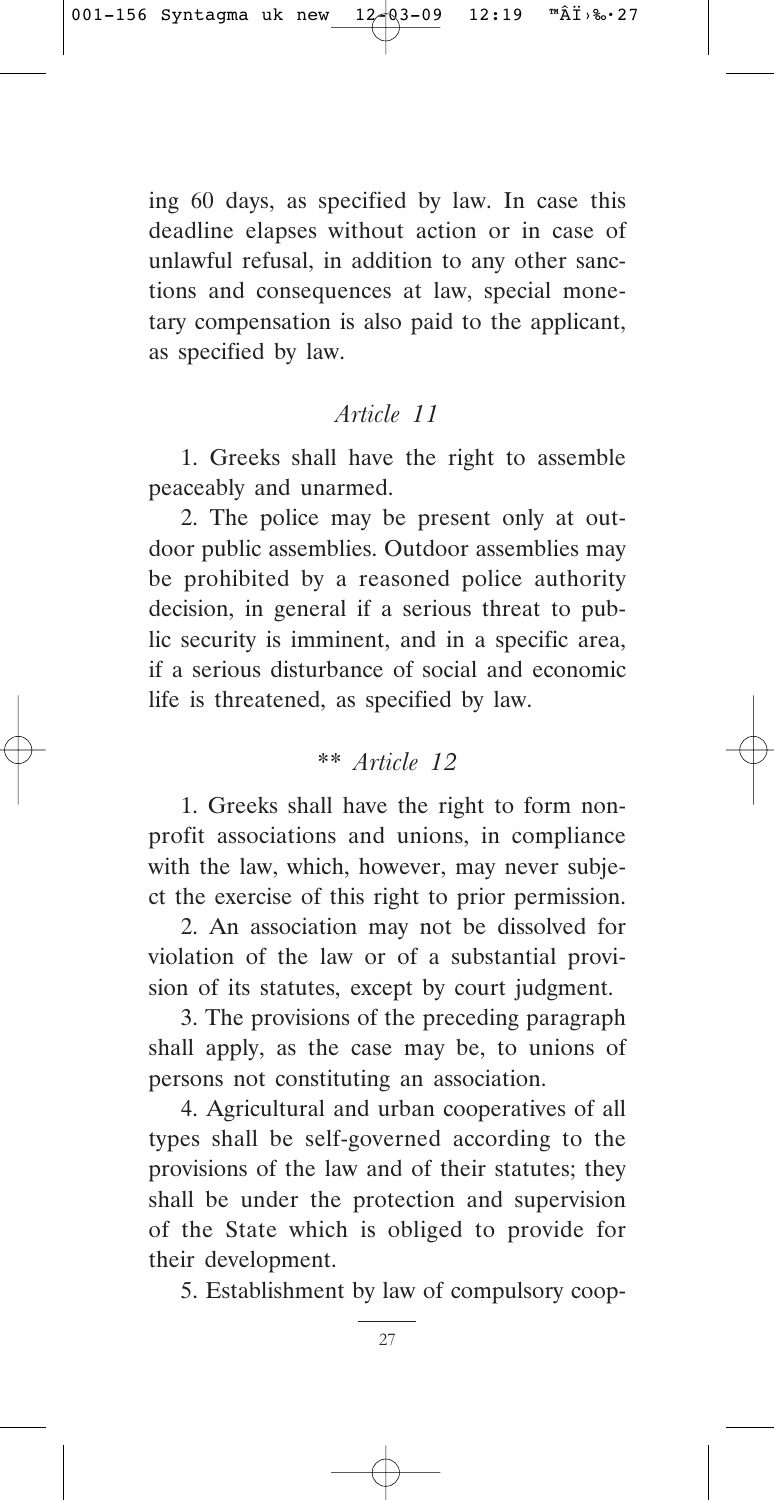eratives serving purposes of common benefit or public interest or common exploitation of farming areas or other wealth producing sources shall be permitted, on condition however that the equal treatment of all participants shall be assured.

## *Article 13*

1. Freedom of religious conscience is inviolable. The enjoyment of civil rights and liberties does not depend on the individual's religious beliefs.

2. All known religions shall be free and their rites of worship shall be performed unhindered and under the protection of the law. The practice of rites of worship is not allowed to offend public order or the good usages. Proselytism is prohibited.

3. The ministers of all known religions shall be subject to the same supervision by the State and to the same obligations towards it as those of the prevailing religion.

4. No person shall be exempt from discharging his obligations to the State or may refuse to comply with the laws by reason of his religious convictions.

5. No oath shall be imposed or administered except as specified by law and in the form determined by law.

#### *Article 14*

1. Every person may express and propagate his thoughts orally, in writing and through the press in compliance with the laws of the State.

2. The press is free. Censorship and all other preventive measures are prohibited.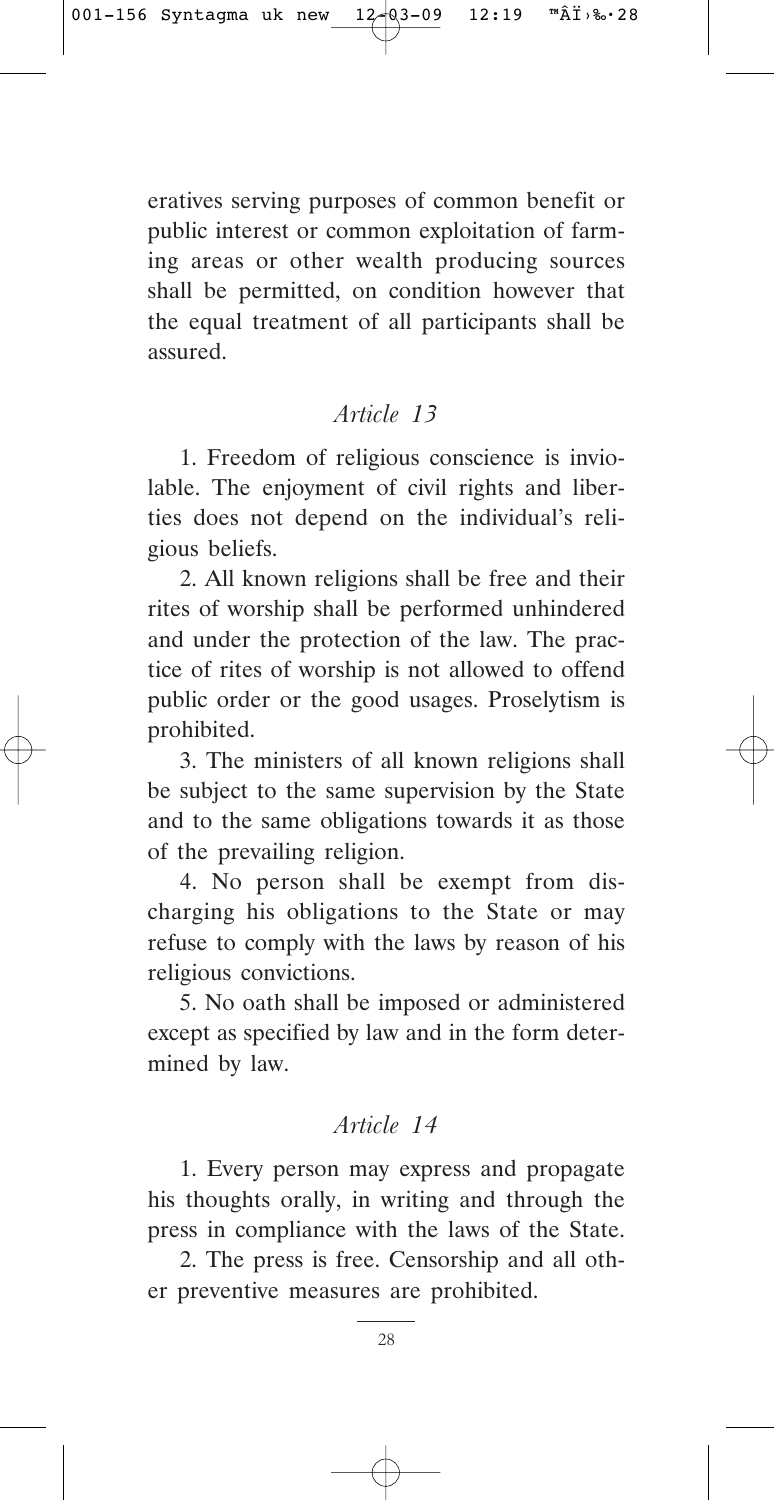001-156 Syntagma uk new 12-03-09 12:19

3. The seizure of newspapers and other publications before or after circulation is prohibited.

Seizure by order of the public prosecutor shall be allowed exceptionally after circulation and in case of:

a) an offence against the Christian or any other known religion,

b) an insult against the person of the President of the Republic,

c) a publication which discloses information on the composition, equipment and set-up of the armed forces or the fortifications of the country, or which aims at the violent overthrow of the regime or is directed against the territorial integrity of the State,

d) an obscene publication which is obviously offensive to public decency, in the cases stipulated by law.

4. In all the cases specified under the preceding paragraph, the public prosecutor must, within twenty-four hours from the seizure, submit the case to the judicial council which, within the next twenty-four hours, must rule whether the seizure is to be maintained or lifted; otherwise it shall be lifted *ipso jure*. An appeal may be lodged with the Court of Appeals and the Supreme Civil and Criminal Court by the publisher of the newspaper or other printed matter seized and by the public prosecutor.

\*\* 5. Every person offended by an inaccurate publication or broadcast has the right to reply, and the information medium has a corresponding obligation for full and immediate redress. Every person offended by an insulting or defamatory publication or broadcast has also the right to reply, and the information medium

29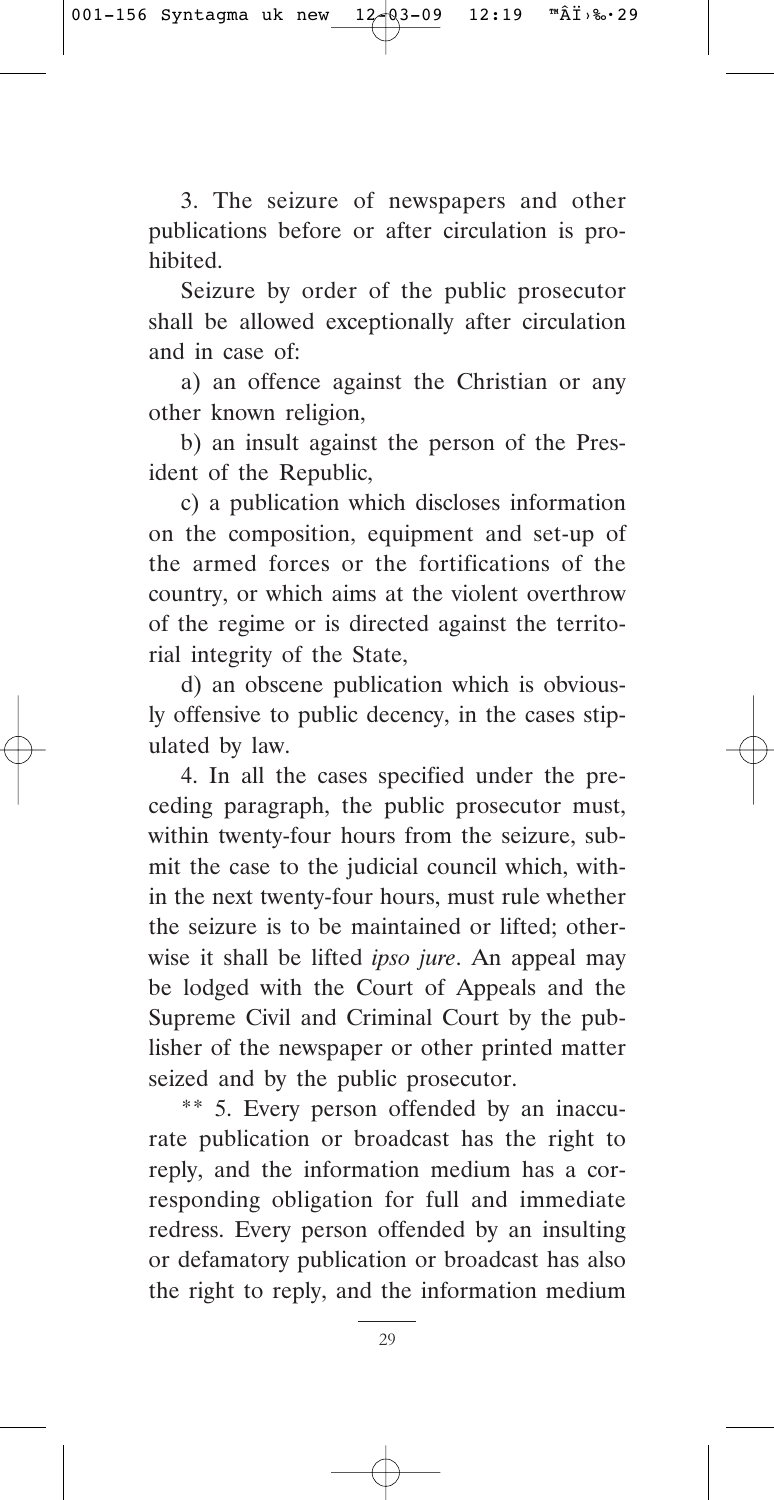has a corresponding obligation to immediately publish or transmit the reply. The manner in which the right to reply is exercised and in which full and immediate redress is assured or publication and transmission of the reply is made, shall be specified by law.

6. After at least three convictions within five years for the criminal acts defined under paragraph 3, the court shall order the definitive ban or the temporary suspension of the publication of the paper and, in severe cases, shall prohibit the convicted person from practising the profession of journalist as specified by law. The ban or suspension of publication shall be effective as of the date the court order becomes irrevocable.

\*\* 7. Matters relating to the civil and criminal liability of the press and of the other information media and to the expeditious trial of relevant cases, shall be specified by law.

8. The conditions and qualifications requisite for the practice of the profession of journalist shall be specified by law.

\*\* 9. The ownership status, the financial situation and the means of financing of information media must be made known as specified by law. The measures and restrictions necessary for fully ensuring transparency and plurality in information shall be specified by law. The concentration of the control of more than one information media of the same type or of different types is prohibited. More specifically, concentration of more than one electronic information media of the same type is prohibited, as specified by law. The capacity of owner, partner, major shareholder or managing director of an information media enterprise, is incompati-

30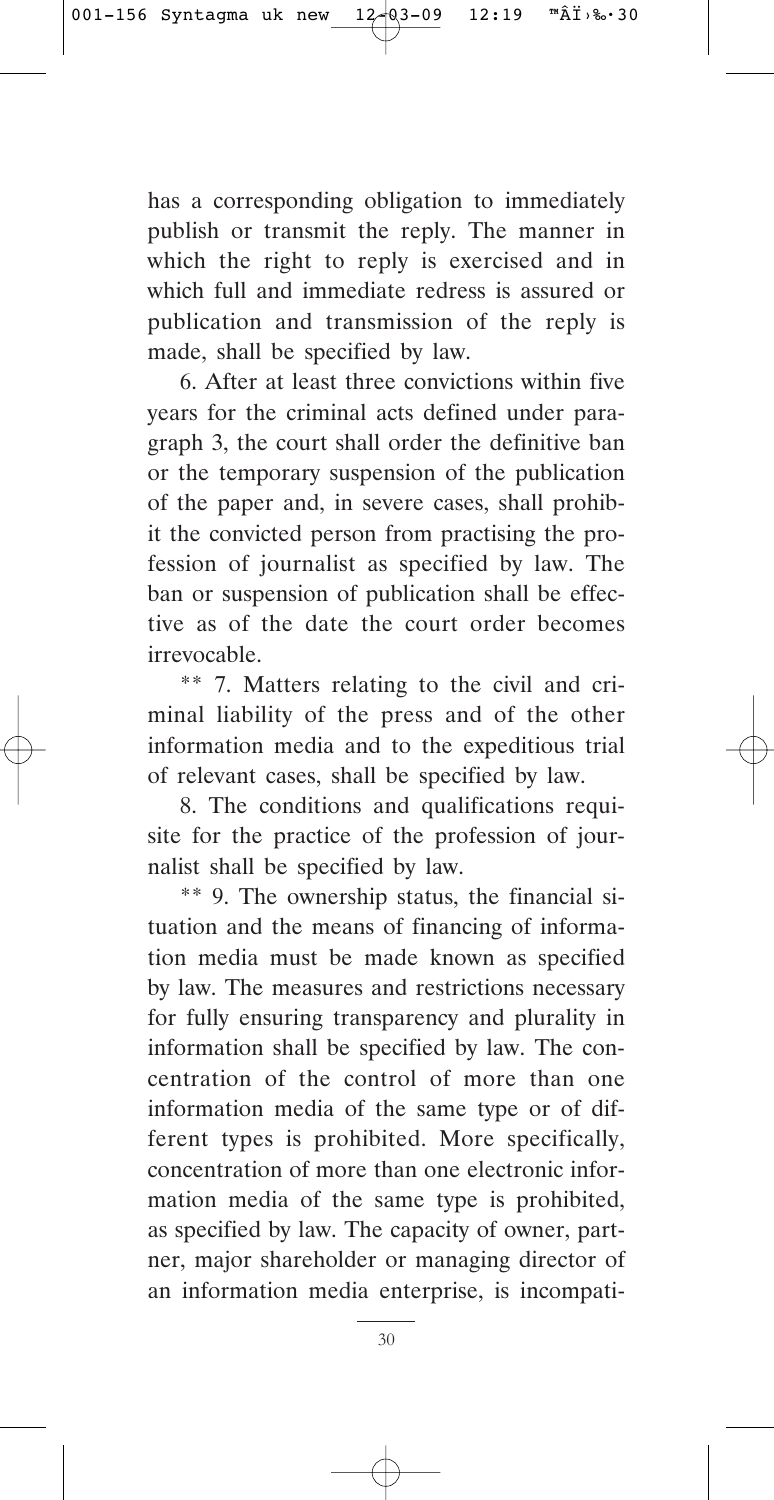ble with the capacity of owner, partner, major shareholder or managing director of an enterprise that undertakes towards the Public Administration or towards a legal entity of the wider public sector to perform works or to supply goods or services. The prohibition of the previous section extends also over all types of intermediary persons, such as spouses, relatives, financially dependent persons or companies. The specific regulations, the sanctions, which may extend to the point of revocation of the license of a radio or television station and to the point of prohibition of the conclusion or to the annulment of the pertinent contract, as well as the means of control and the guarantees for the prevention of infringements of the previous sections, shall be determined by law.

## *Article 15*

1. The protective provisions for the press in the preceding article shall not be applicable to films, sound recordings, radio, television or any other similar medium for the transmission of speech or images.

\*\* 2. Radio and television shall be under the direct control of the State. The control and imposition of administrative sanctions belong to the exclusive competence of the National Radio and Television Council, which is an independent authority, as specified by law. The direct control of the State, which may also assume the form of a prior permission status, shall aim at the objective and on equal terms transmission of information and news reports, as well as of works of literature and art, at ensuring the quality level of programs mandated by the social mission of radio and television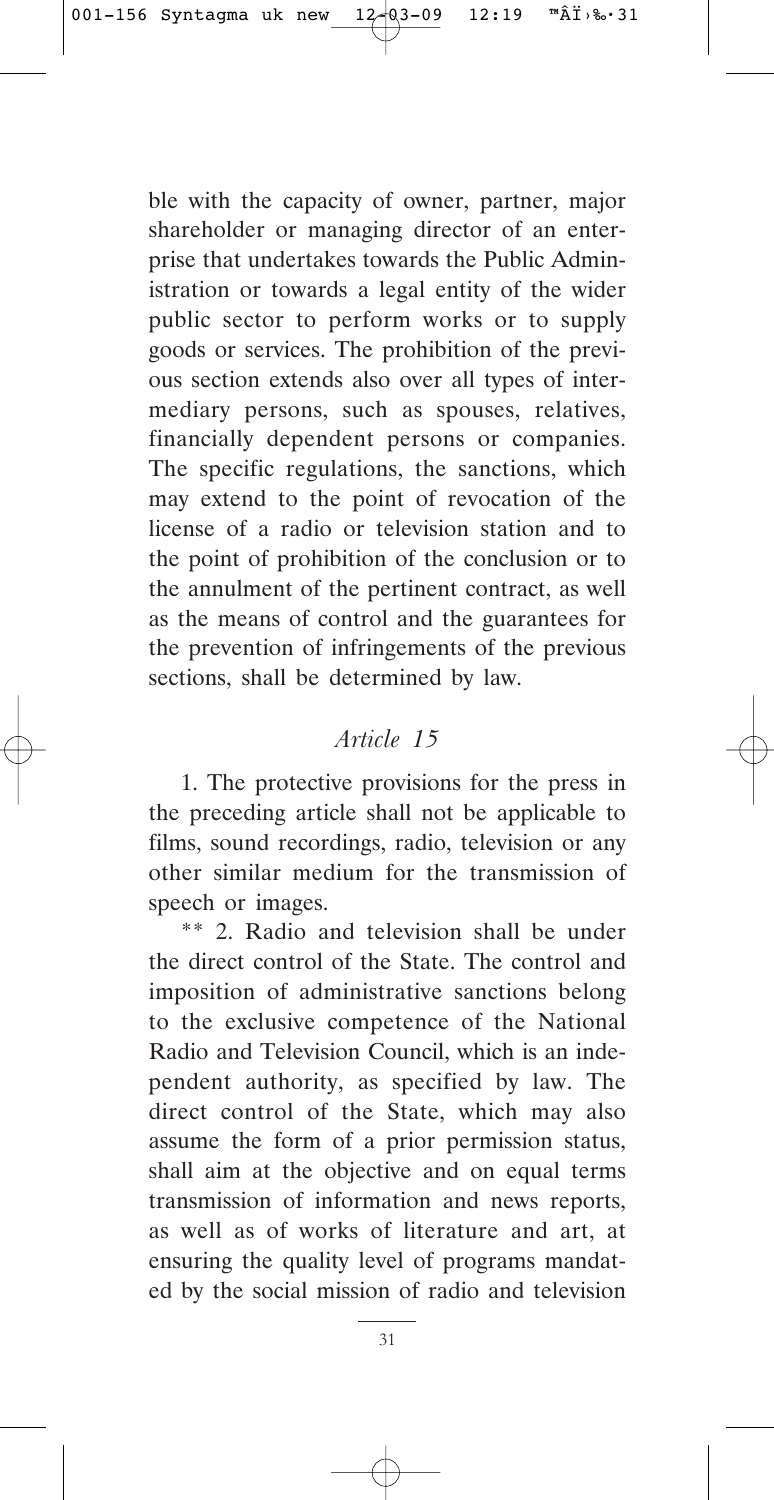and by the cultural development of the Country, as well as at the respect of the value of the human being and the protection of childhood and youth.

Matters relating to the mandatory and free of charge transmission of the workings of the Parliament and of its committees, as well as of the electoral campaign messages of the political parties by radio and television, shall be specified by law.

## *Article 16*

1. Art and science, research and teaching shall be free and their development and promotion shall be an obligation of the State. Academic freedom and freedom of teaching shall not exempt anyone from his duty of allegiance to the Constitution.

2. Education constitutes a basic mission for the State and shall aim at the moral, intellectual, professional and physical training of Greeks, the development of national and religious consciousness and at their formation as free and responsible citizens.

3. The number of years of compulsory education shall be no less than nine.

4. All Greeks are entitled to free education on all levels at State educational institutions. The State shall provide financial assistance to those who distinguish themselves, as well as to students in need of assistance or special protection, in accordance with their abilities.

5. Education at university level shall be provided exclusively by institutions which are fully self-governed public law legal persons. These institutions shall operate under the supervision of the State and are entitled to financial assis-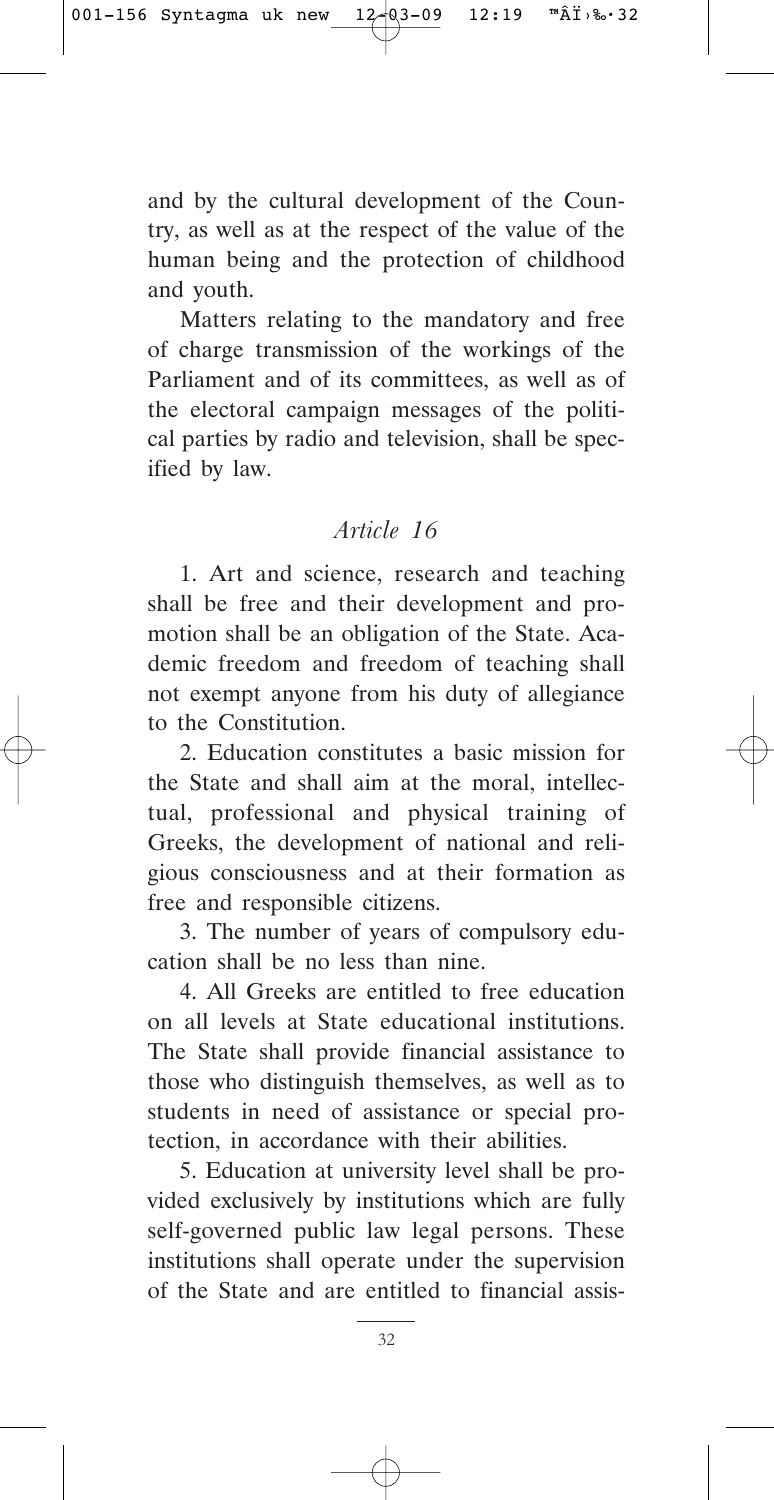tance from it; they shall operate on the basis of statutorily enacted by-laws. Merging or splitting of university level institutions may take place notwithstanding any contrary provisions, as a law shall provide.

A special law shall define all matters pertaining to student associations and the participation of students therein.

6. Professors of university level institutions shall be public functionaries. The remaining teaching personnel likewise perform a public function, under the conditions specified by law. The statutes of respective institutions shall define matters relating to the status of all the above.

Professors of university level institutions shall not be dismissed prior to the lawful termination of their term of service, except in the cases of the substantive conditions provided by article 88 paragraph 4 and following a decision by a council constituted in its majority of highest judicial functionaries, as specified by law.

The retirement age of professors of university level institutions shall be determined by law; until such law is issued, professors on active service shall retire *ipso jure* at the end of the academic year at which they have reached the age of sixty-seven.

7. Professional and any other form of special education shall be provided by the State, through schools of a higher level and for a time period not exceeding three years, as specifically provided by law which also defines the professional rights of the graduates of such schools.

8. The conditions and terms for granting a license for the establishment and operation of schools not owned by the State, the supervision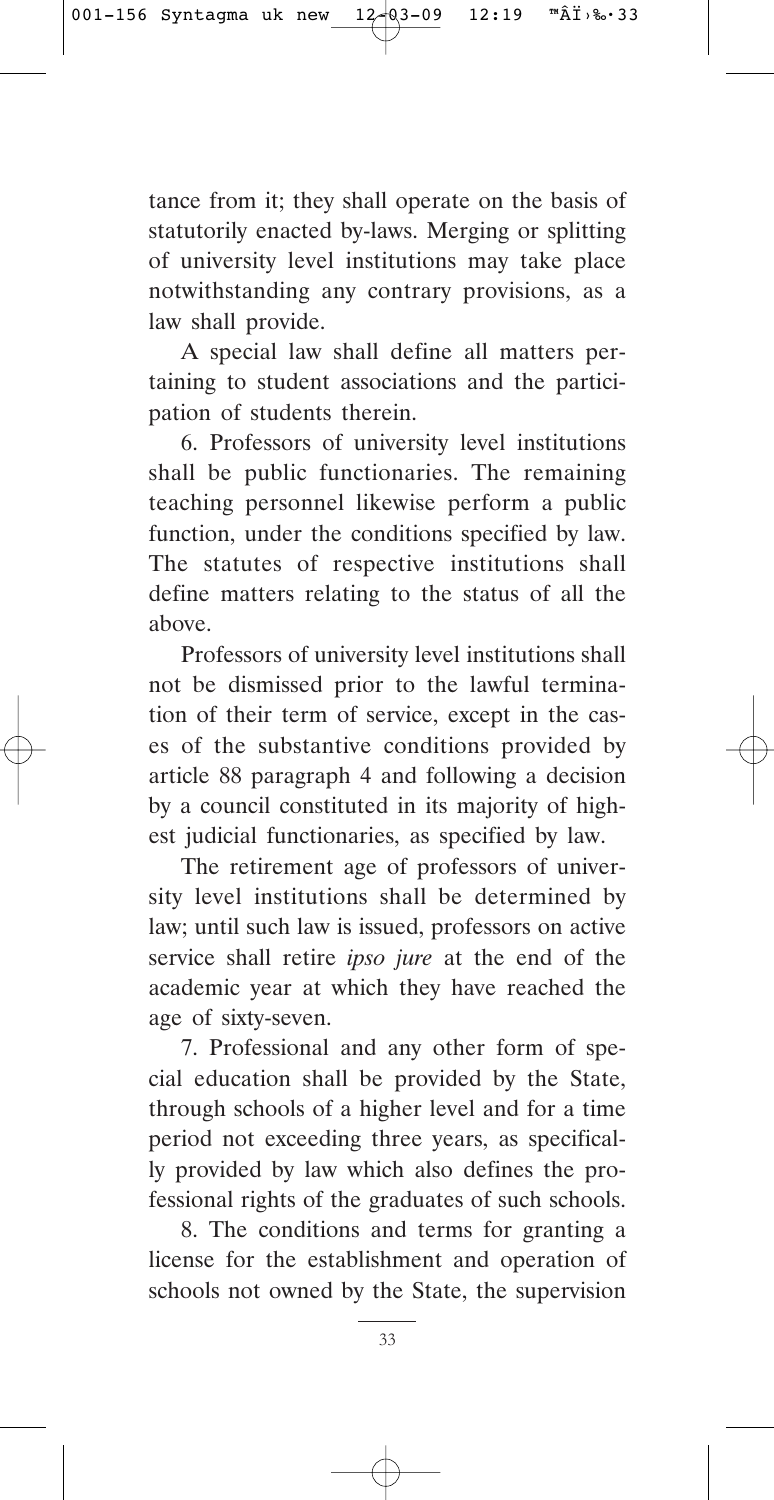of such and the professional status of teaching personnel therein shall be specified by law.

The establishment of university level institutions by private persons is prohibited.

9. Athletics shall be under the protection and the ultimate supervision of the State.

The State shall make grants to and shall control all types of athletic associations, as specified by law. The use of grants in accordance with the purpose of the associations receiving them shall also be specified by law.

## *Article 17*

1. Property is under the protection of the State; rights deriving there from, however, may not be exercised contrary to the public interest.

\*\* 2. No one shall be deprived of his property except for public benefit which must be duly proven, when and as specified by statute and always following full compensation corresponding to the value of the expropriated property at the time of the court hearing on the provisional determination of compensation. In cases in which a request for the final determination of compensation is made, the value at the time of the court hearing of the request shall be considered.

If the court hearing for the final determination of compensation takes place after one year has elapsed from the court hearing for the provisional determination, then, for the determination of the compensation the value at the time of the court hearing for the final determination shall be taken into account. In the decision declaring an expropriation, specific justification must be made of the possibility to cover the compensation expenditure. Provided that the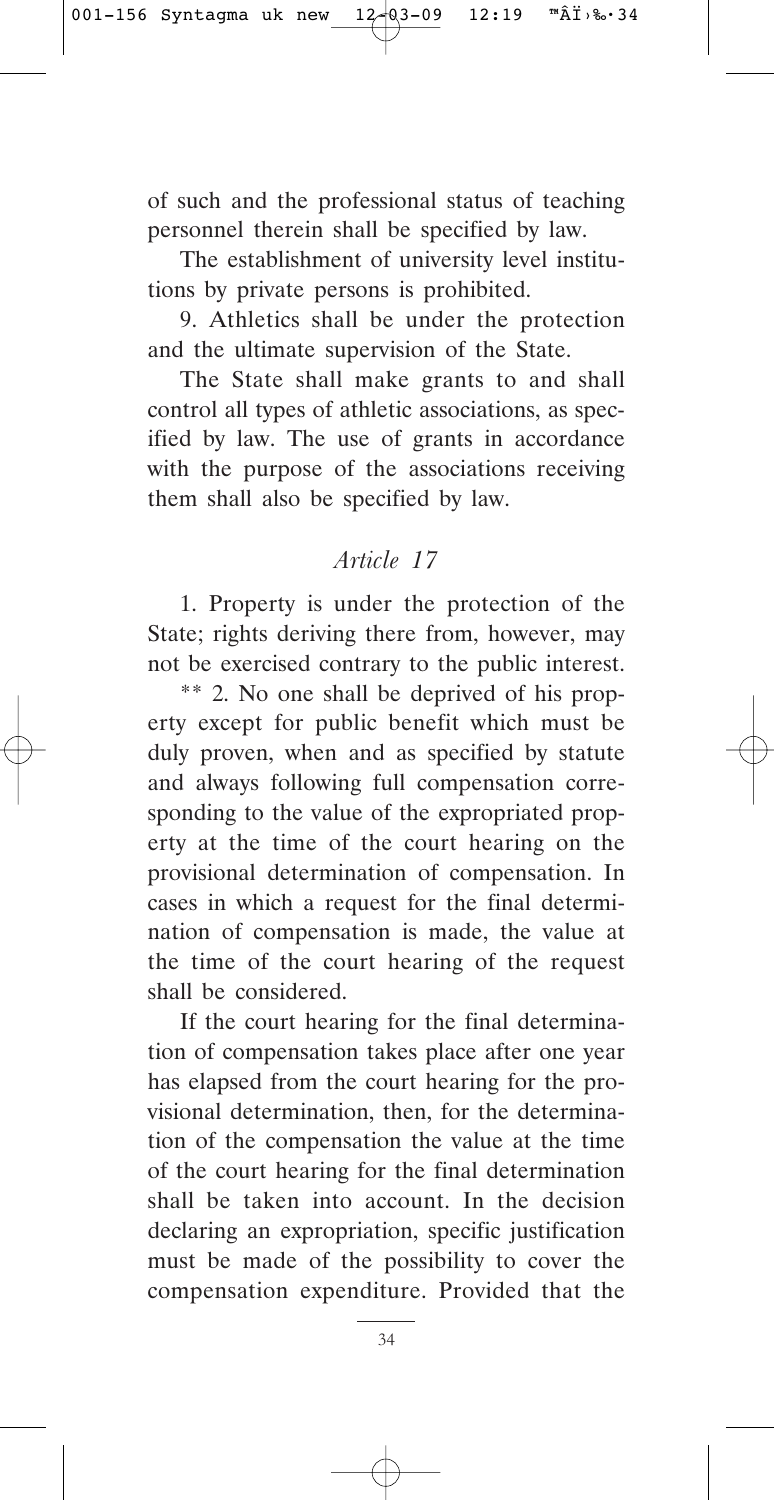beneficiary consents thereto, the compensation may be also paid in kind, especially in the form of granting ownership over other property or of granting rights over other property.

3. Any change in the value of expropriated property occurring after publication of the act of expropriation and resulting exclusively there from shall not be taken into account.

\*\* 4. Compensation is determined by the competent courts. Such compensation may also be determined provisionally by the court after hearing or summoning the beneficiary, who may be obliged, at the discretion of the court, to furnish a commensurate guarantee in order to collect the compensation, as provided by the law. Notwithstanding article 94, a law may provide for the establishment of a uniform jurisdiction, for all disputes and cases relating to expropriation, as well as for conducting the relevant trials as a matter of priority. The manner in which pending trials are continued, may be regulated by the same law.

Prior to payment of the final or provisional compensation, all rights of the owner shall remain intact and occupation of the property shall not be allowed.

In order for works of a general importance for the economy of the country to be carried out, it is possible that, by special decision of the court which is competent for the final or the provisional determination of the compensation, the execution of works even prior to the determination and payment of the compensation is allowed, provided that a reasonable part of the compensation is paid and that full guarantee is provided in favour of the beneficiary of the compensation, as provided by law. The

35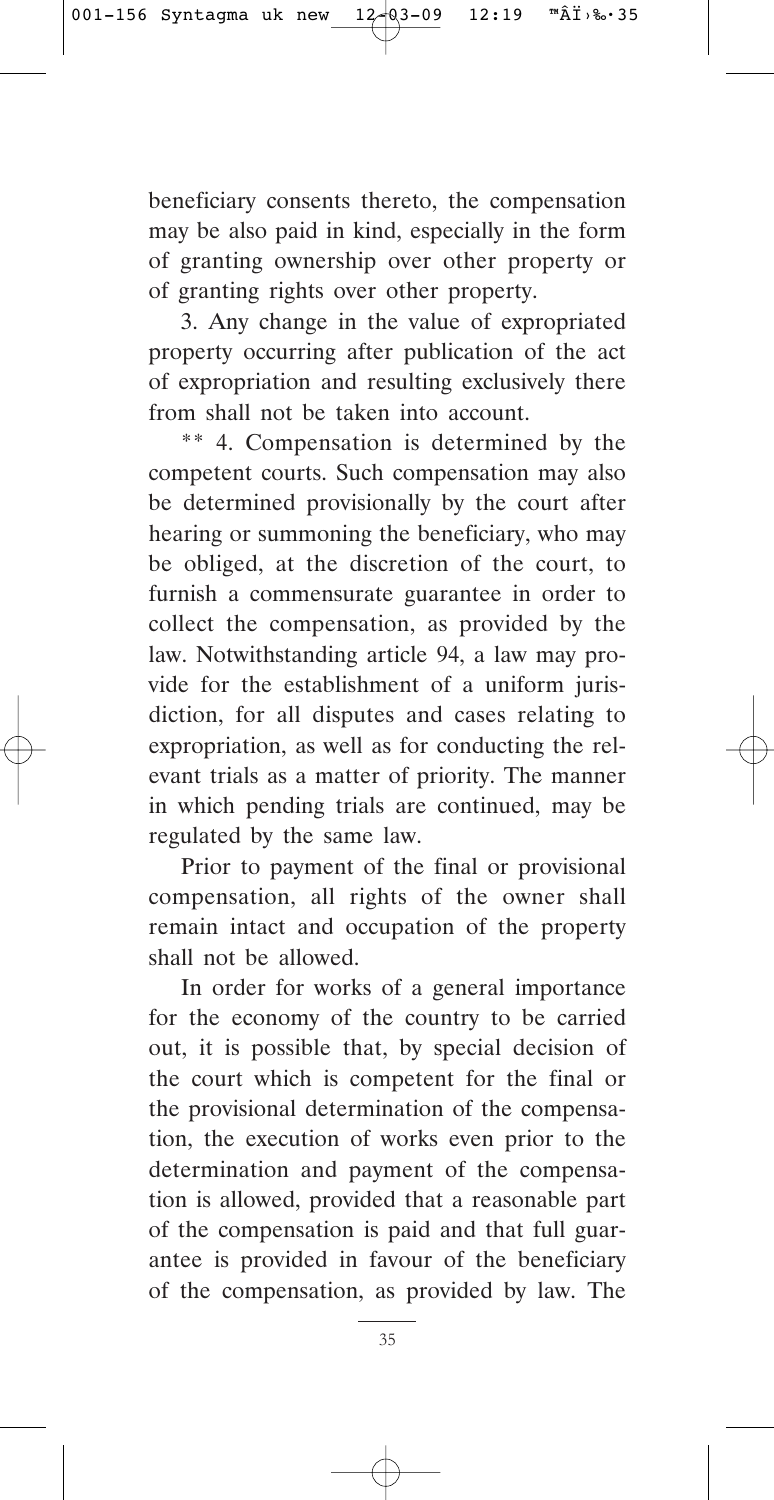second period of the first section applies accordingly also to these cases.

Compensation in the amount determined by the court must in all cases be paid within one and one half years at the latest from the date of publication of the decision regarding provisional determination of compensation payable, and in cases of a direct request for the final determination of compensation, from the date of publication of the court ruling, otherwise the expropriation shall be revoked *ipso jure*.

The compensation as such is exempt from any taxes, deductions or fees.

5. The cases in which compulsory compensation shall be paid to the beneficiaries for lost income from expropriated property until the time of payment of the compensation shall be specified by law.

6. In the case of execution of works serving the public benefit or being of a general importance to the economy of the country, a law may allow the expropriation in favour of the State of wider zones beyond the areas necessary for the execution of the works. The said law shall specify the conditions and terms of such expropriation, as well as the matters pertaining to the disposal for public or public utility purposes in general, of areas expropriated in excess of those required.

7. The digging of underground tunnels at the appropriate depth without compensation, may be allowed by law for the execution of works of evident public utility for the State, public law legal persons, local government agencies, public utility agencies and public enterprises, on condition that the normal exploita-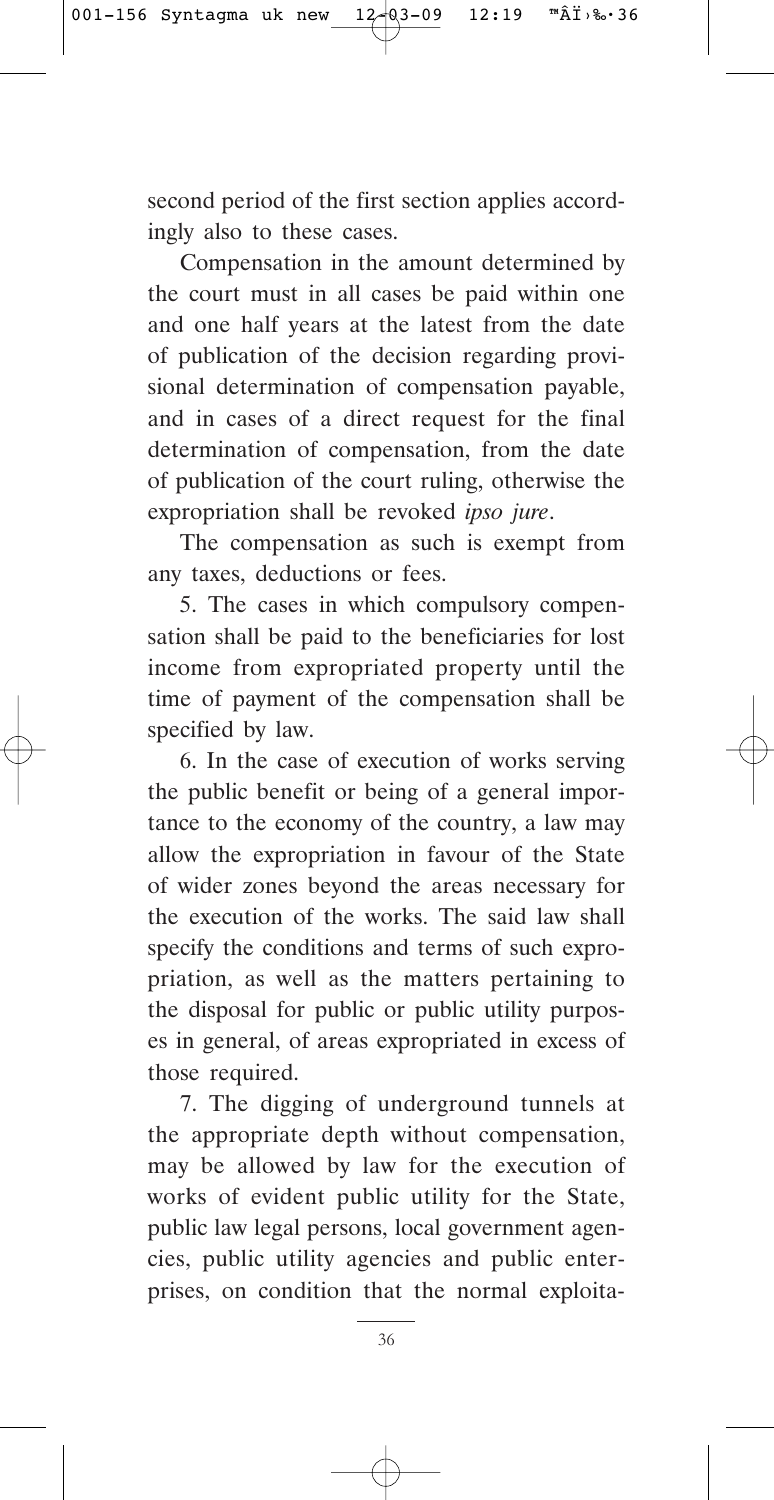001-156 Syntagma uk new 12-03-09 12:19

tion of the property situated above shall not be hindered.

## *Article 18*

1. The ownership and disposal of mines, quarries, caves, archaeological sites and treasures, mineral, running and underground waters and underground resources in general, shall be regulated by special laws.

2. The ownership, exploitation and administration of lagoons and large lakes, as well as the general disposal of areas resulting from the draining of such, shall be regulated by law.

3. Requisitions of property for the needs of the armed forces in case of war or mobilization, or for the purpose of facing an immediate social emergency that may endanger public order or health, shall be regulated by special laws.

4. The redistribution of agricultural areas for the purpose of exploiting the land more profitably, as well as the adoption of measures to prevent excessive parcelling or to facilitate restructuring of small parcelled farm holdings, shall be allowed in accordance with the procedure specified by special law.

5. In addition to the cases specified in the preceding paragraphs, the law may provide for other necessary deprivations of the free use and enjoyment of property, owing to special circumstances. The law shall specify the obligor and the procedure of payment to the person entitled to compensation for the use or enjoyment, which must be commensurate to the conditions present on each occasion.

Measures imposed in accordance with this paragraph shall be lifted as soon as the special reasons that necessitated them cease to exist.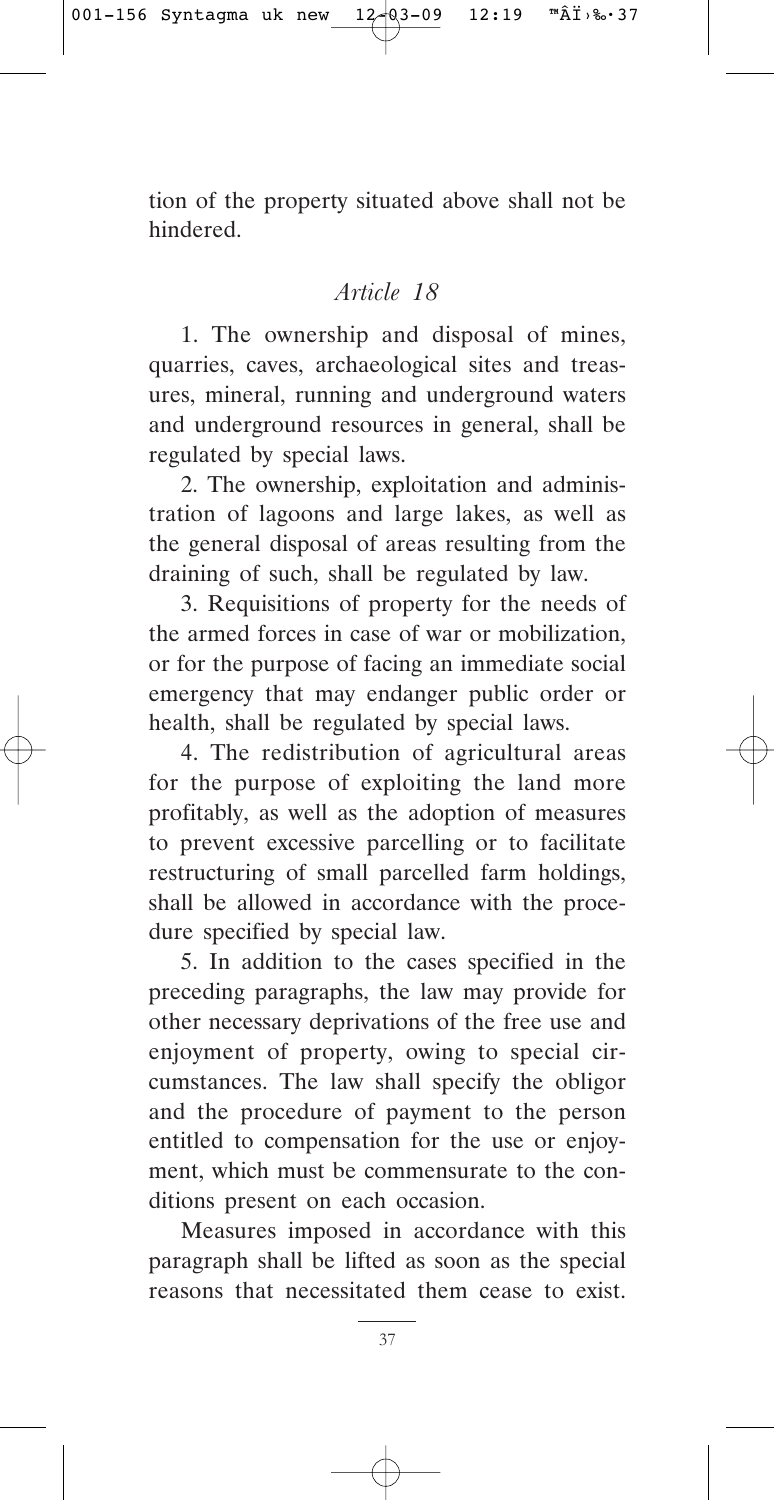In case of undue prolongation of the measures, the Supreme Administrative Court shall decide on their revocation, by categories of cases, upon recourse by any person having a legitimate interest.

6. A law may regulate the disposal of abandoned lands for the purpose of revalorising them to the benefit of the national economy and the rehabilitation of destitute farmers. The same law shall provide for the matters of partial or full compensation of owners, in case of their reappearance within a reasonable time limit.

7. Compulsory joint ownership of adjoining properties in urban areas may be introduced by law, if independent rebuilding on the said properties or some of them does not conform with the applicable or prospective building regulations in the area.

8. Farmlands belonging to the Patriarchal Monasteries of Aghia Anastasia Pharmacolytria in Chalkidiki, of Vlatadhes in Thessaloniki and Ioannis the Evangelist Theologos in Patmos, with the exception of the dependencies thereof, cannot be subject to expropriation. Likewise the property in Greece of the Patriarchates of Alexandria, Antiocheia and Jerusalem and that of the Holy Monastery of Mount Sinai cannot be subject to expropriation.

## *Article 19*

1. Secrecy of letters and all other forms of free correspondence or communication shall be absolutely inviolable. The guaranties under which the judicial authority shall not be bound by this secrecy for reasons of national security or for the purpose of investigating especially serious crimes, shall be specified by law.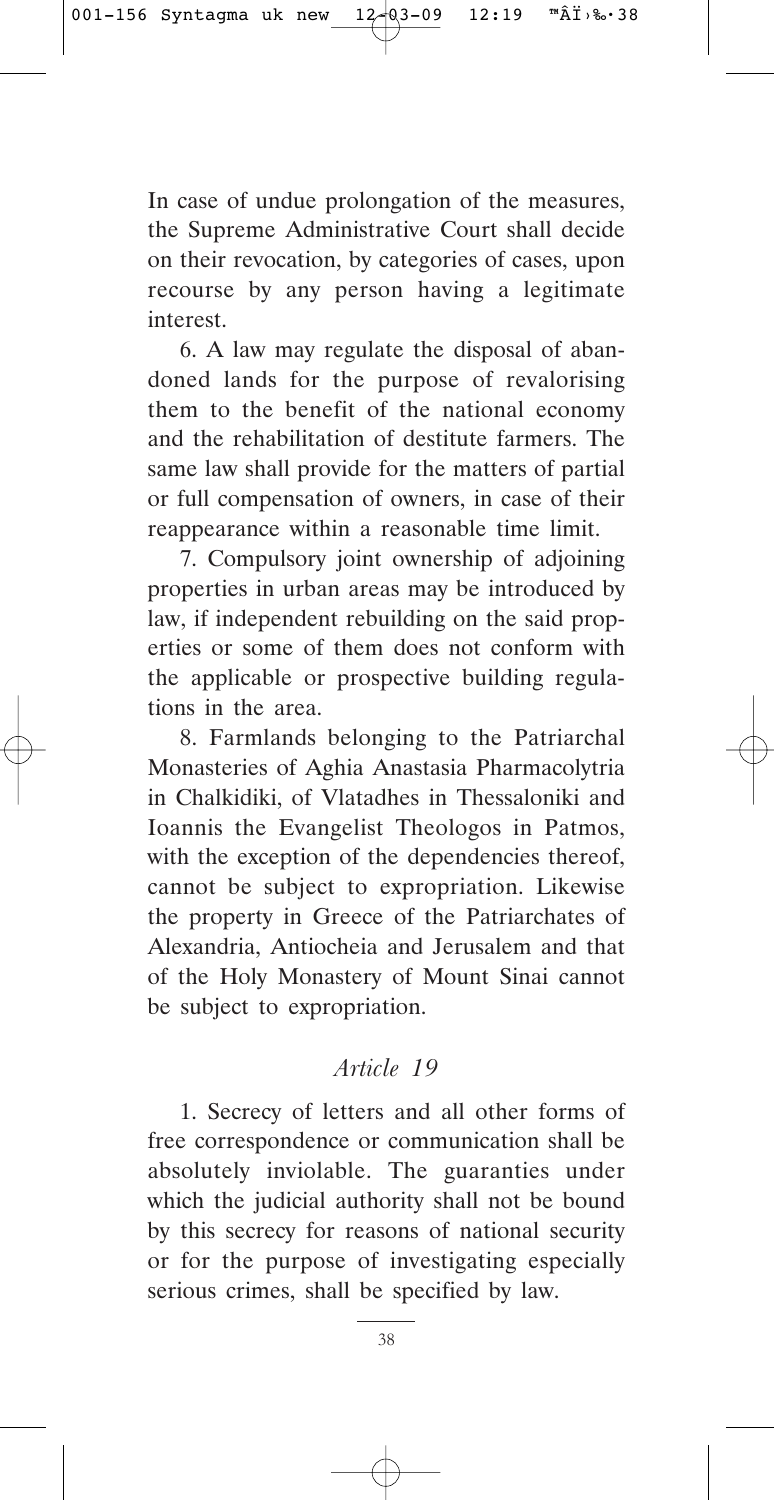001-156 Syntagma uk new 12-03-09 12:19

\*\* 2. Matters relating to the constitution, the operation and the functions of the independent authority ensuring the secrecy of paragraph 1 shall be specified by law.

\*\* 3. Use of evidence acquired in violation of the present article and of articles 9 and 9A is prohibited.

# *Article 20*

1. Every person shall be entitled to receive legal protection by the courts and may plead before them his views concerning his rights or interests, as specified by law.

2. The right of a person to a prior hearing also applies in any administrative action or measure adopted at the expense of his rights or interests.

### *Article 21*

1. The family, being the cornerstone of the preservation and the advancement of the Nation, as well as marriage, motherhood and childhood, shall be under the protection of the State.

2. Families with many children, disabled war and peace-time veterans, war victims, widows and orphans, as well as persons suffering from incurable bodily or mental ailments are entitled to the special care of the State.

3. The State shall care for the health of citizens and shall adopt special measures for the protection of youth, old age, disability and for the relief of the needy.

4. The acquisition of a home by the homeless or those inadequately sheltered shall constitute an object of special State care.

\*\* 5. Planning and implementing a demo-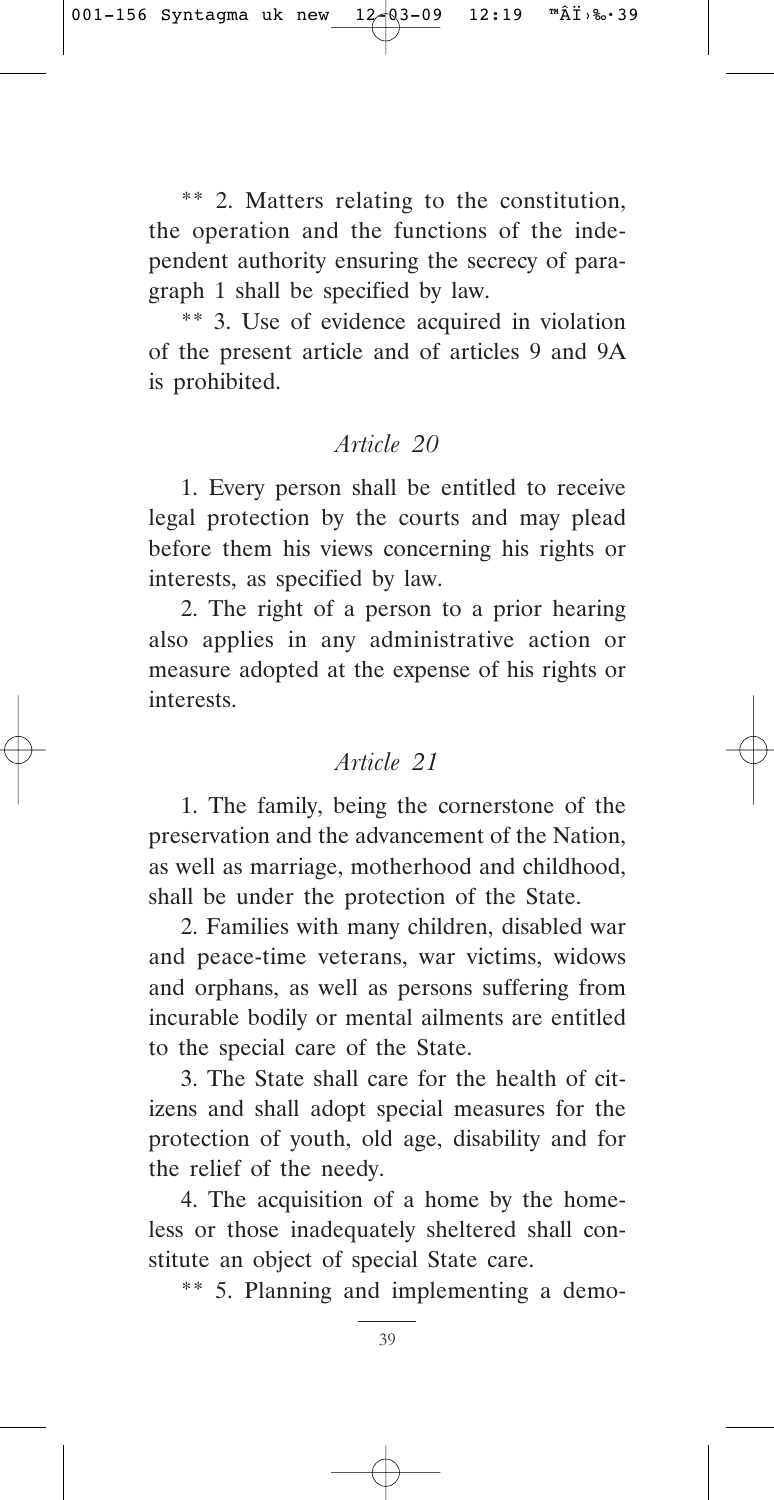graphic policy, as well as taking of all necessary measures, is an obligation of the State.

\*\* 6. People with disabilities have the right to benefit from measures ensuring their selfsufficiency, professional integration and participation in the social, economic and political life of the Country.

### *\*\* Article 22*

1. Work constitutes a right and shall enjoy the protection of the State, which shall care for the creation of conditions of employment for all citizens and shall pursue the moral and material advancement of the rural and urban working population.

All workers, irrespective of sex or other distinctions, shall be entitled to equal pay for work of equal value.

2. General working conditions shall be determined by law, supplemented by collective labour agreements concluded through free negotiations and, in case of the failure of such, by rules determined by arbitration.

3. The matters relating to the conclusion of collective labour agreements by civil servants and the servants of local government agencies or of other public law legal persons, shall be specified by law.

4. Any form of compulsory work is prohibited.

Special laws shall determine the requisition of personal services in case of war or mobilization or to face defence needs of the country or urgent social emergencies resulting from disasters or liable to endanger public health, as well as the contribution of personal work to local government agencies to satisfy local needs.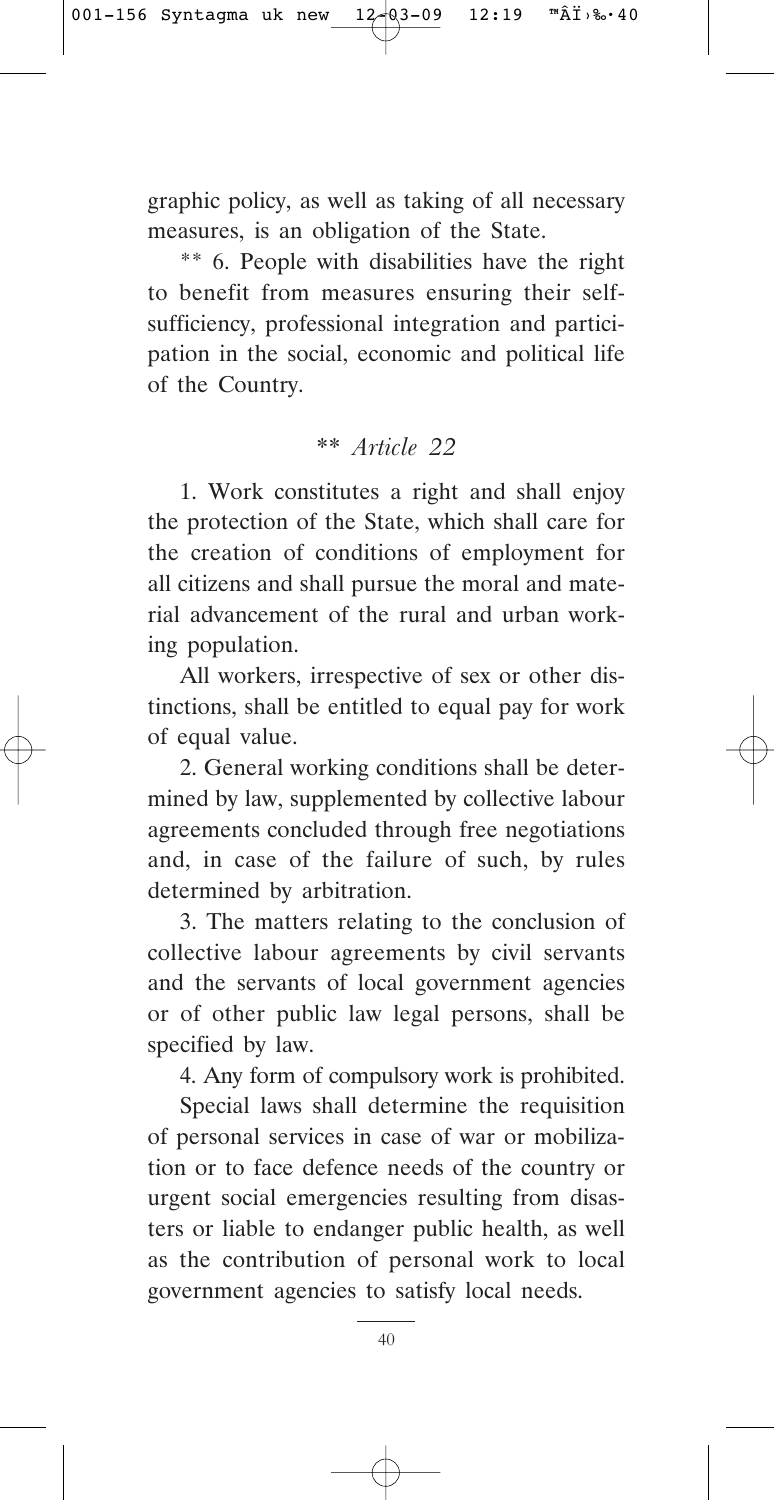Syntagma uk new  $12-03-09$  12:19

5. The State shall care for the social security of the working people, as specified by law.

### Interpretative clause:

*The general working conditions include the definition of the manner of collection and the agent obliged to collect and return to trade unions membership fees specified in their respective by-laws.*

# *Article 23*

1. The State shall adopt due measures safeguarding the freedom to unionise and the unhindered exercise of related rights against any infringement thereon within the limits of the law.

2. Strike constitutes a right to be exercised by lawfully established trade unions in order to protect and promote the financial and the general labour interests of working people.

Strikes of any nature whatsoever are prohibited in the case of judicial functionaries and those serving in the security corps. The right to strike shall be subject to the specific limitations of the law regulating this right in the case of public servants and employees of local government agencies and of public law legal persons as well as in the case of the employees of all types of enterprises of a public nature or of public benefit, the operation of which is of vital importance in serving the basic needs of the society as a whole. These limitations may not be carried to the point of abolishing the right to strike or hindering the lawful exercise thereof.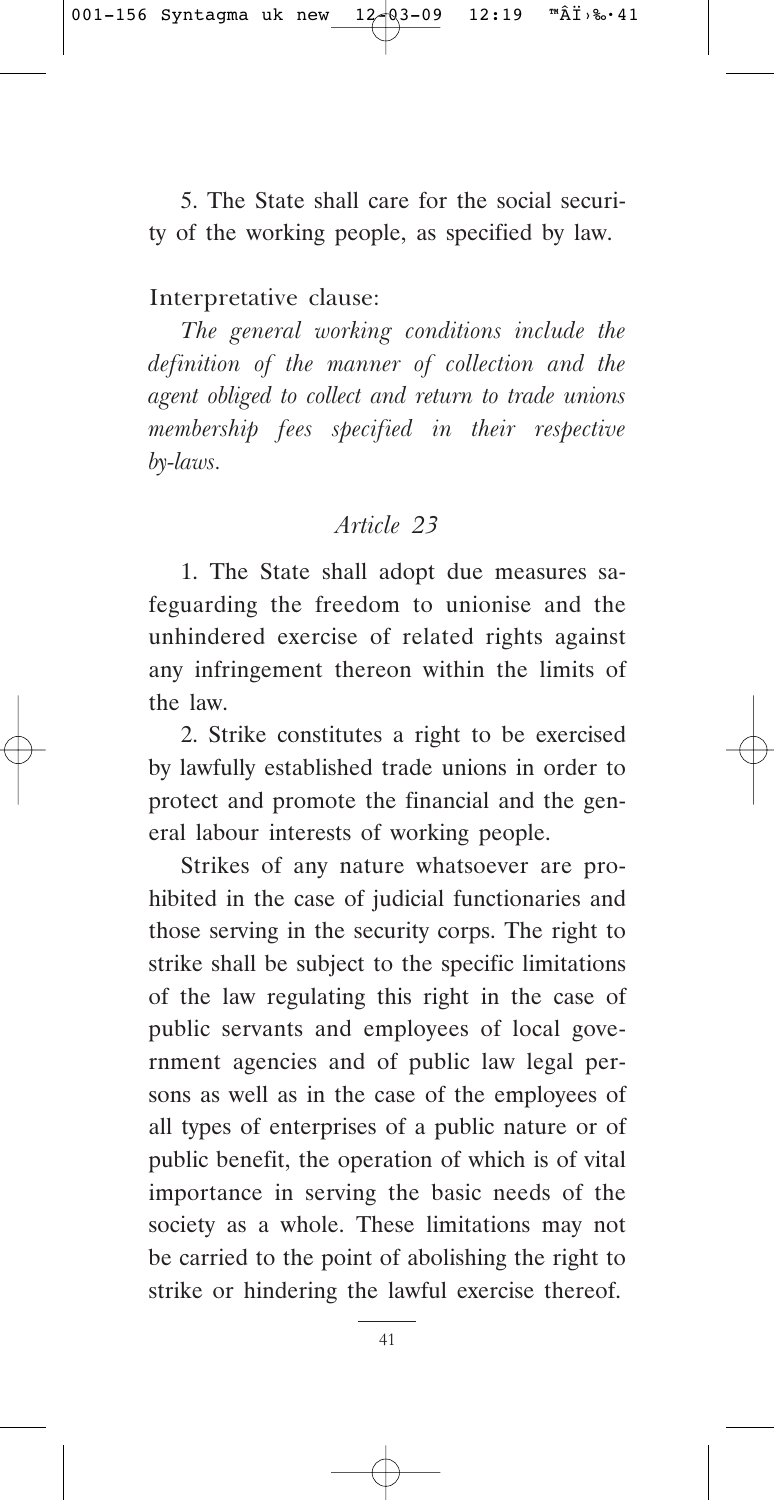### *Article 24*

\*\* 1. The protection of the natural and cultural environment constitutes a duty of the State and a right of every person. The State is bound to adopt special preventive or repressive measures for the preservation of the environment in the context of the principle of sustainable development. Matters pertaining to the protection of forests and forest expanses in general shall be regulated by law. The compilation of a forest registry constitutes an obligation of the State. Alteration of the use of forests and forest expanses is prohibited, except where agricultural development or other uses imposed for the public interest prevail for the benefit of the national economy.

\*\* 2. The master plan of the country, and the arrangement, development, urbanisation and expansion of towns and residential areas in general, shall be under the regulatory authority and the control of the State, in the aim of serving the functionality and the development of settlements and of securing the best possible living conditions.

The relevant technical choices and considerations are conducted according to the rules of science. The compilation of a national cadastre constitutes an obligation of the State.

3. For the purpose of designating an area as residential and of activating its urbanisation, properties included therein must participate, without compensation from the respective agencies, in the disposal of land necessary for the construction of roads, squares and public utility areas in general, and contribute toward the expenses for the execution of the basic public urban works, as specified by law.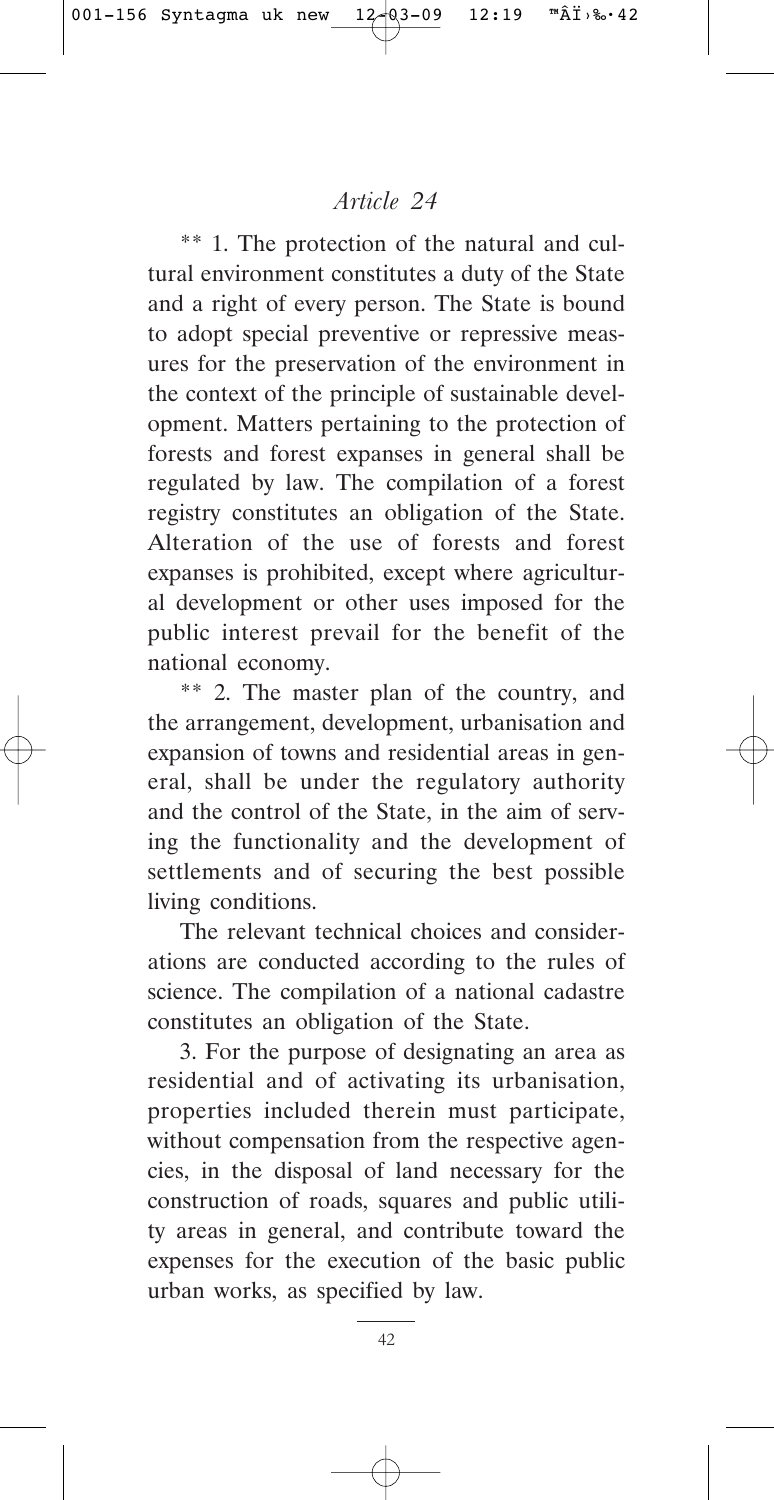001-156 Syntagma uk new 12-03-09 12:19

4. The law may provide for the participation of property owners of an area designated as residential in the development and general accommodation of that area, on the basis of an approved town plan, in exchange for real estate or apartments of equal value in the parts of such areas that shall finally be designated as suitable for construction or in buildings of the same area.

5. The provisions of the preceding paragraphs shall also be applicable in the rehabilitation of existing residential areas. Spaces remaining free after rehabilitation shall be allotted to the creation of common utility areas or shall be sold to cover expenses incurred for the rehabilitation, as specified by law.

6. Monuments and historic areas and elements shall be under the protection of the State. A law shall provide for measures restrictive of private ownership deemed necessary for protection thereof, as well as for the manner and the kind of compensation payable to owners.

### \*\* Interpretative clause:

*By forest or forest ecosystem is meant the organic whole of wild plants with woody trunk on the necessary area of ground which, together with the flora and fauna co-existing there, constitute, by means of their mutual interdependence and interaction, a particular biocoenosis (forest biocoenosis) and a particular natural environment (forest-derived). A forest expanse exists when the wild woody vegetation, either high or shrubbery, is sparse.* 

#### *Article 25*

1. The rights of the human being as an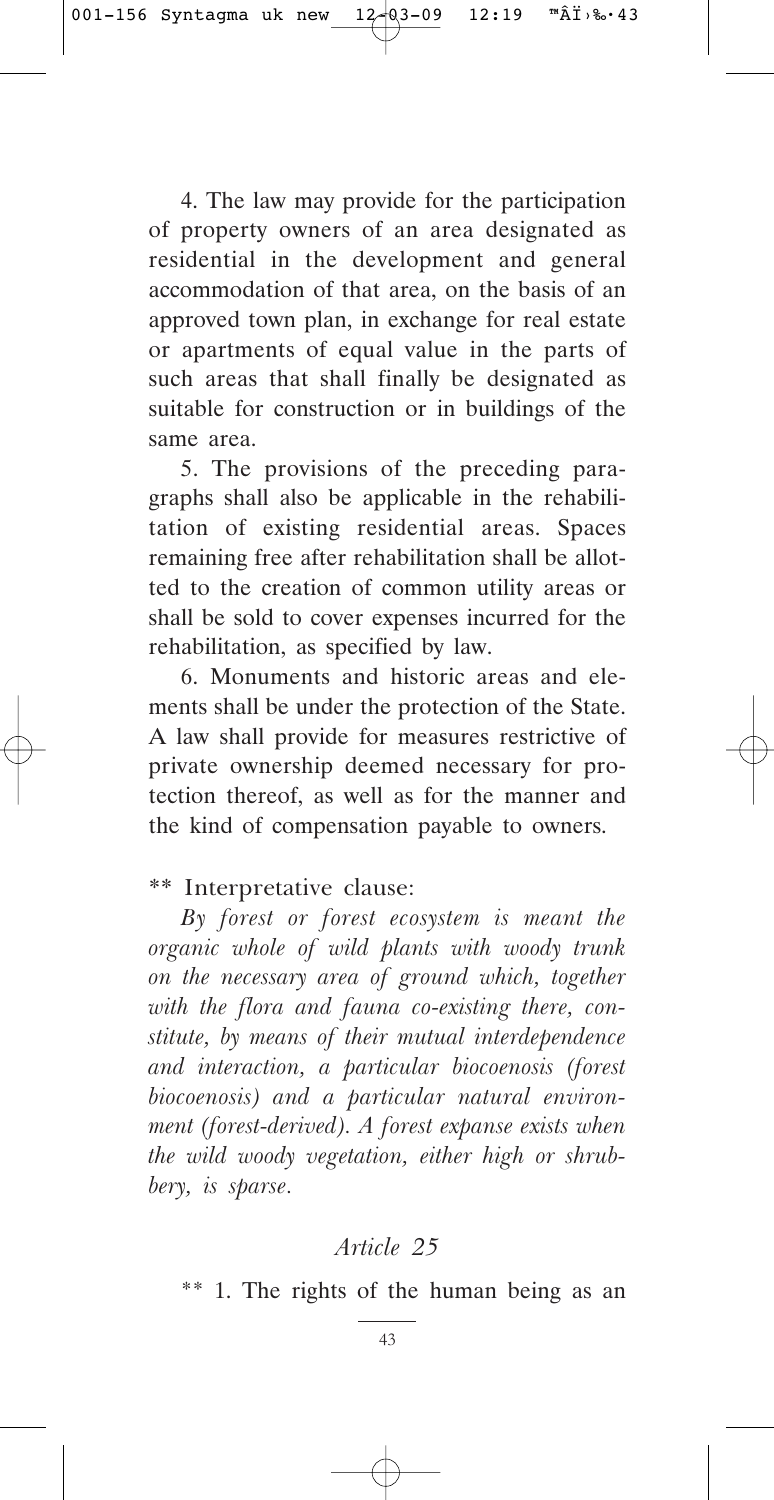individual and as a member of the society and the principle of the welfare state rule of law are guaranteed by the State. All agents of the State shall be obliged to ensure the unhindered and effective exercise thereof. These rights also apply to the relations between individuals to which they are appropriate. Restrictions of any kind which, according to the Constitution, may be imposed upon these rights, should be provided either directly by the Constitution or by statute, should a reservation exist in the latter's favour, and should respect the principle of proportionality.

2. The recognition and protection of the fundamental and inalienable rights of man by the State aims at the achievement of social progress in freedom and justice.

3. The abusive exercise of rights is not permitted.

4. The State has the right to claim of all citizens to fulfil the duty of social and national solidarity.

# *PART THREE* **Organization and Functions of the State**

# **SECTION I Structure of the State**

### *Article 26*

1. The legislative powers shall be exercised by the Parliament and the President of the Republic.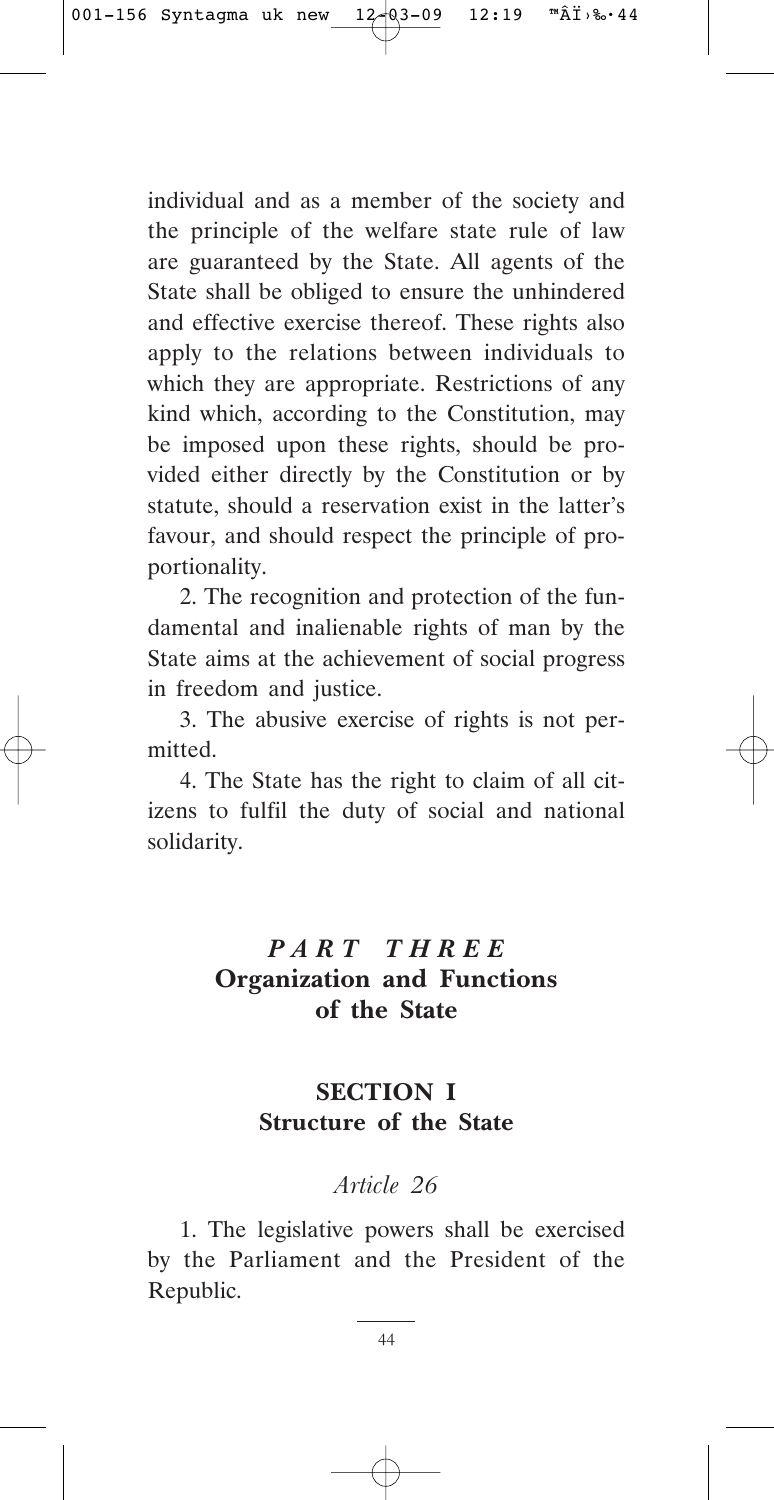Syntagma uk new  $12-03-09$  12:19

2. The executive powers shall be exercised by the President of the Republic and the Government.

3. The judicial powers shall be exercised by courts of law, the decisions of which shall be executed in the name of the Greek People.

# *Article 27*

1. No change in the boundaries of the Country can be made without a statute passed by an absolute majority of the total number of Members of Parliament.

2. Foreign military forces are not acceptable on Greek territory, nor may they remain in or traverse it, except as provided by law passed by an absolute majority of the total number of Members of Parliament.

# *Article 28*

1. The generally recognised rules of international law, as well as international conventions as of the time they are ratified by statute and become operative according to their respective conditions, shall be an integral part of domestic Greek law and shall prevail over any contrary provision of the law. The rules of international law and of international conventions shall be applicable to aliens only under the condition of reciprocity.

2. Authorities provided by the Constitution may by treaty or agreement be vested in agencies of international organizations, when this serves an important national interest and promotes cooperation with other States. A majority of three-fifths of the total number of Mem-

45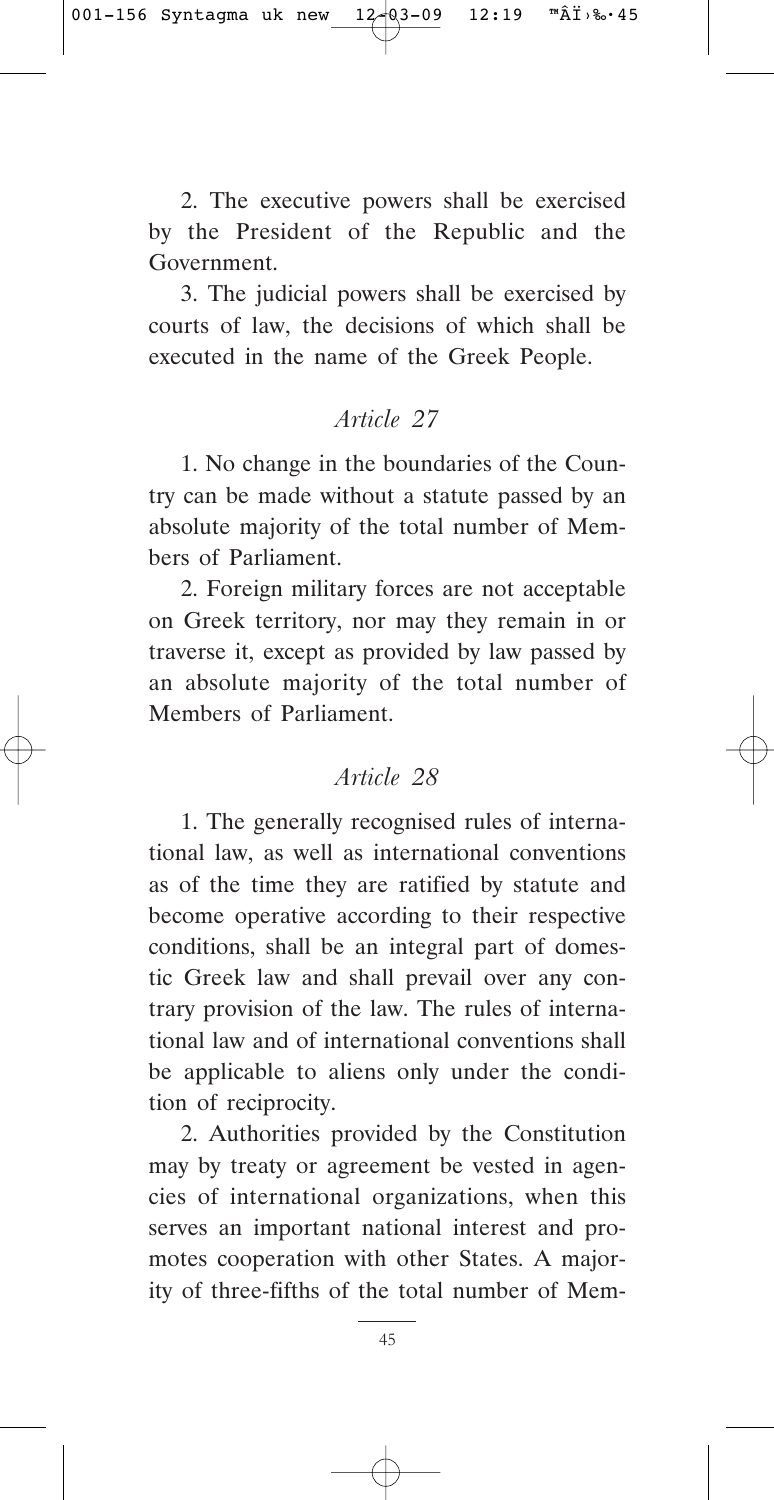bers of Parliament shall be necessary to vote the law ratifying the treaty or agreement.

3. Greece shall freely proceed by law passed by an absolute majority of the total number of Members of Parliament to limit the exercise of national sovereignty, insofar as this is dictated by an important national interest, does not infringe upon the rights of man and the foundations of democratic government and is effected on the basis of the principles of equality and under the condition of reciprocity.

### \*\* Interpretative clause:

*Article 28 constitutes the foundation for the participation of the Country in the European integration process.* 

# *Article 29*

1. Greek citizens possessing the right to vote may freely found and join political parties, the organization and activity of which must serve the free functioning of democratic government.

Citizens who have not yet acquired the right to vote may participate in youth sections of parties.

\*\* 2. Political parties are entitled to receive financial support by the State for their electoral and operating expenses, as specified by law. A statute shall specify the guarantees of transparency concerning electoral expenses and, in general, the financial management of political parties, of Members of Parliament, parliamentary candidates and candidates for all degrees of local government. A statute shall impose the maximum limit of electoral expenses, may prohibit certain forms of pre-electoral promotion and shall specify the conditions under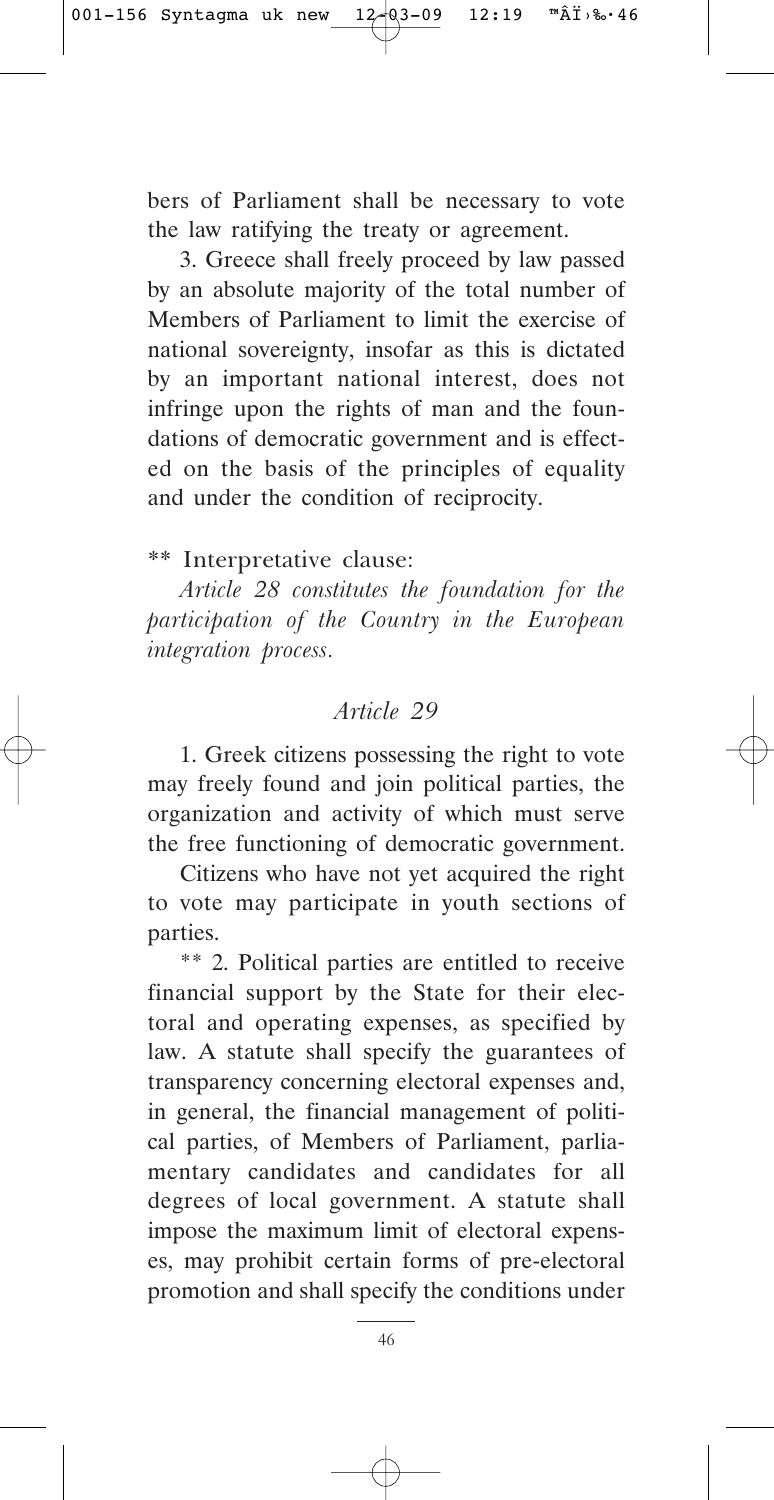which violation of the relevant provisions constitutes a ground for the forfeiture of parliamentary office on the initiative of the special body of the following section. The audit of the electoral expenses of political parties and parliamentary candidates is carried out by a special body which is constituted also with the participation of senior magistrates, as specified by law. A law may also extend these regulations to candidates for other offices held through election.

\*\* 3. Manifestations of any nature whatsoever in favour of or against a political party by magistrates and by those serving in the armed forces and the security corps, are absolutely prohibited. In the exercise of their duties, manifestations of any nature whatsoever in favour of or against a political party by public servants, employees of local government agencies, of other public law legal persons or of public enterprises or of enterprises of local government agencies or of enterprises whose management is directly or indirectly appointed by the State, by administrative act or by virtue of its capacity as shareholder, are absolutely prohibited.

## **SECTION II The President of the Republic**

# **CHAPTER ONE Election of the President**

### *Article 30*

1. The President of the Republic shall regulate the function of the institutions of the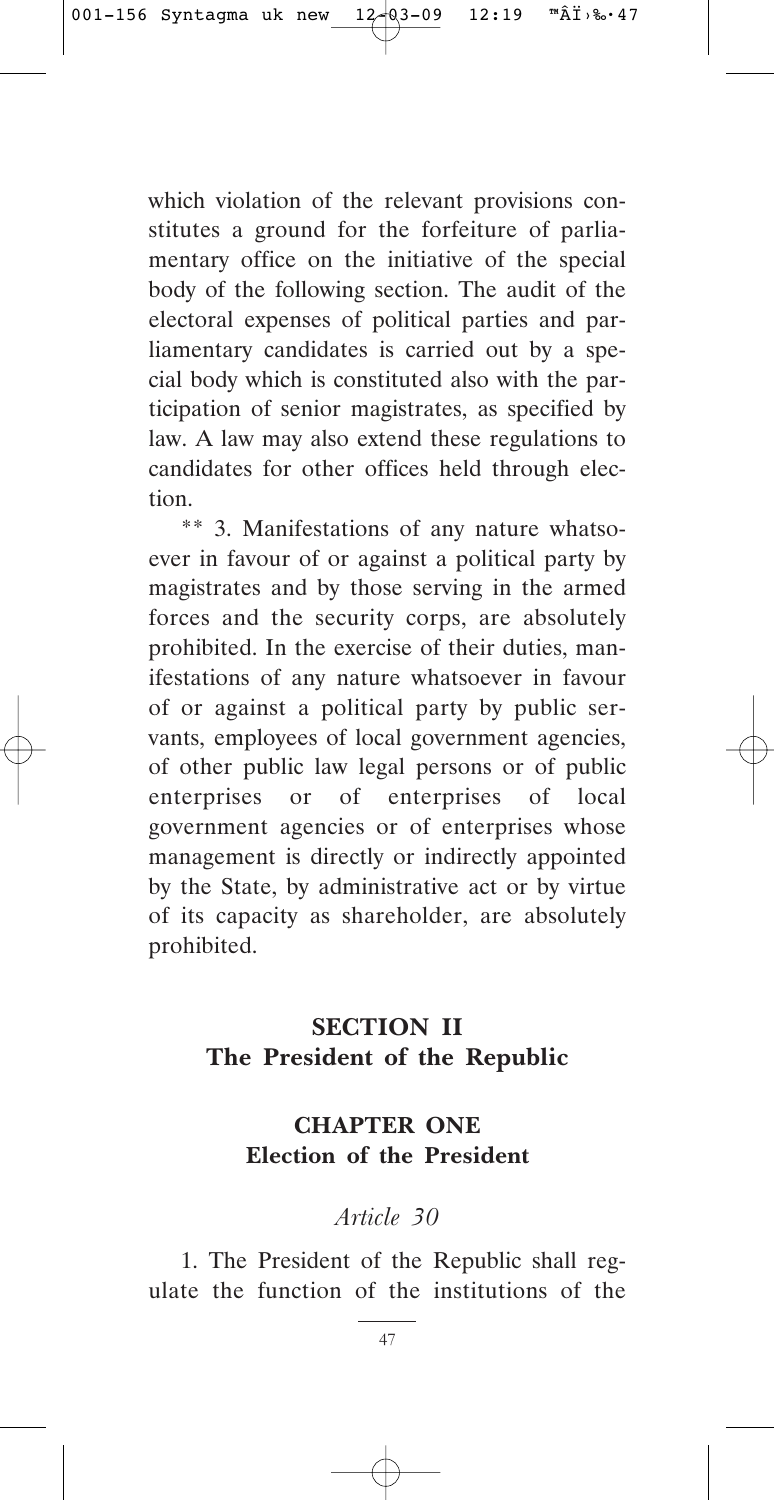001-156 Syntagma uk new 12-03-09 12:19

Republic. He shall be elected by Parliament for a term of five years, as specified in articles 32 and 33.

2. The office of the President shall be incompatible with any other office, position or function.

3. The presidential tenure commences upon the swearing-in of the President.

4. In case of war, the presidential tenure shall be extended until termination of the war.

5. Re-election of the same person as President is permitted only once.

## *\*\* Article 31*

President of the Republic may be elected a person who is a Greek citizen for at least five years, is of Greek descent from the father's or mother's line, has attained the age of forty and has the capacity to vote.

## *Article 32*

\* 1. The President of the Republic shall be elected by the Parliament through vote by roll call in a special sitting called for this purpose by the Speaker at least one month before the expiration of the tenure of the incumbent President, as specified by the Standing Orders.

In case of permanent incapacity of the President of the Republic to discharge his duties, as specified in paragraph 2 of article 34, as well as in case of his resignation, demise, or removal from office in accordance with the provisions of the Constitution, the sitting of Parliament in order to elect a new President is called within ten days at the latest from the premature ter-

<sup>\*</sup> One asterisk indicates the provisions or interpreratives clauses revised in 1986.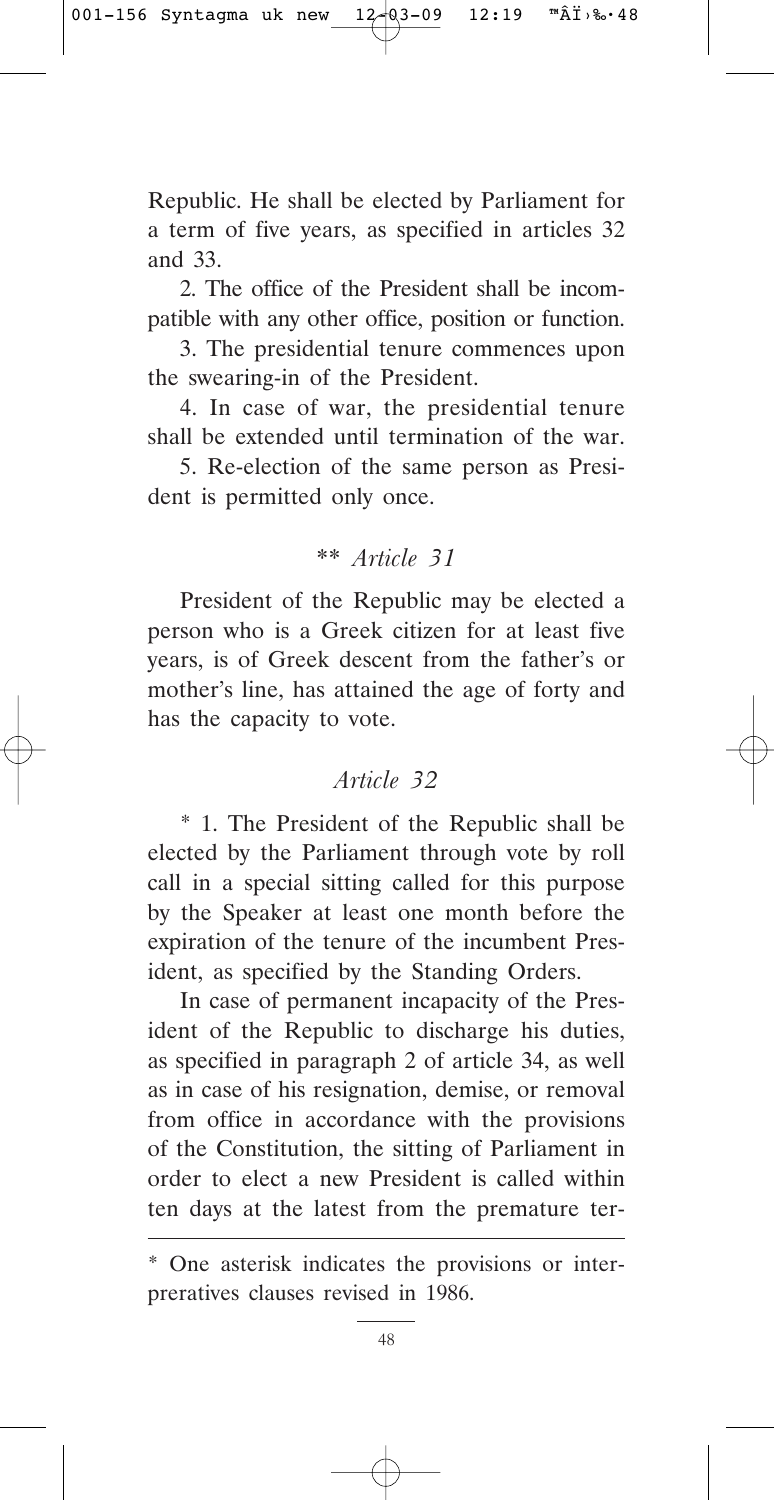mination of the tenure of office by the previous President.

2. In all cases, the election of a President shall be made for a full term.

3. The person receiving a two-thirds majority of the total number of Members of Parliament shall be elected President of the Republic.

Should the said majority not be attained, the ballot shall be repeated after five days.

Should the second ballot fail to produce the required majority, the ballot shall once more be repeated after five days; the person receiving a three-fifths majority of the total number of Members of Parliament shall be elected President of the Republic.

\* 4. Should the third ballot fail to produce the said qualified majority, Parliament shall be dissolved within ten days of the ballot, and elections for a new Parliament shall be called.

As soon as the Parliament thus elected shall have constituted itself as a body, it shall proceed through vote by roll call to elect the president of the Republic by a three-fifths majority of the total number of Members of Parliament.

Should the said majority not be attained, the ballot shall be repeated within five days and the person receiving an absolute majority of the votes of the total number of Members of Parliament shall be elected President of the Republic. Should this majority also not be attained, the ballot shall once more be repeated after five days between the two persons with the highest number of votes, and the person receiving a relative majority shall be deemed elected President of the Republic.

5. Should the Parliament be absent, a special session shall be convoked to elect the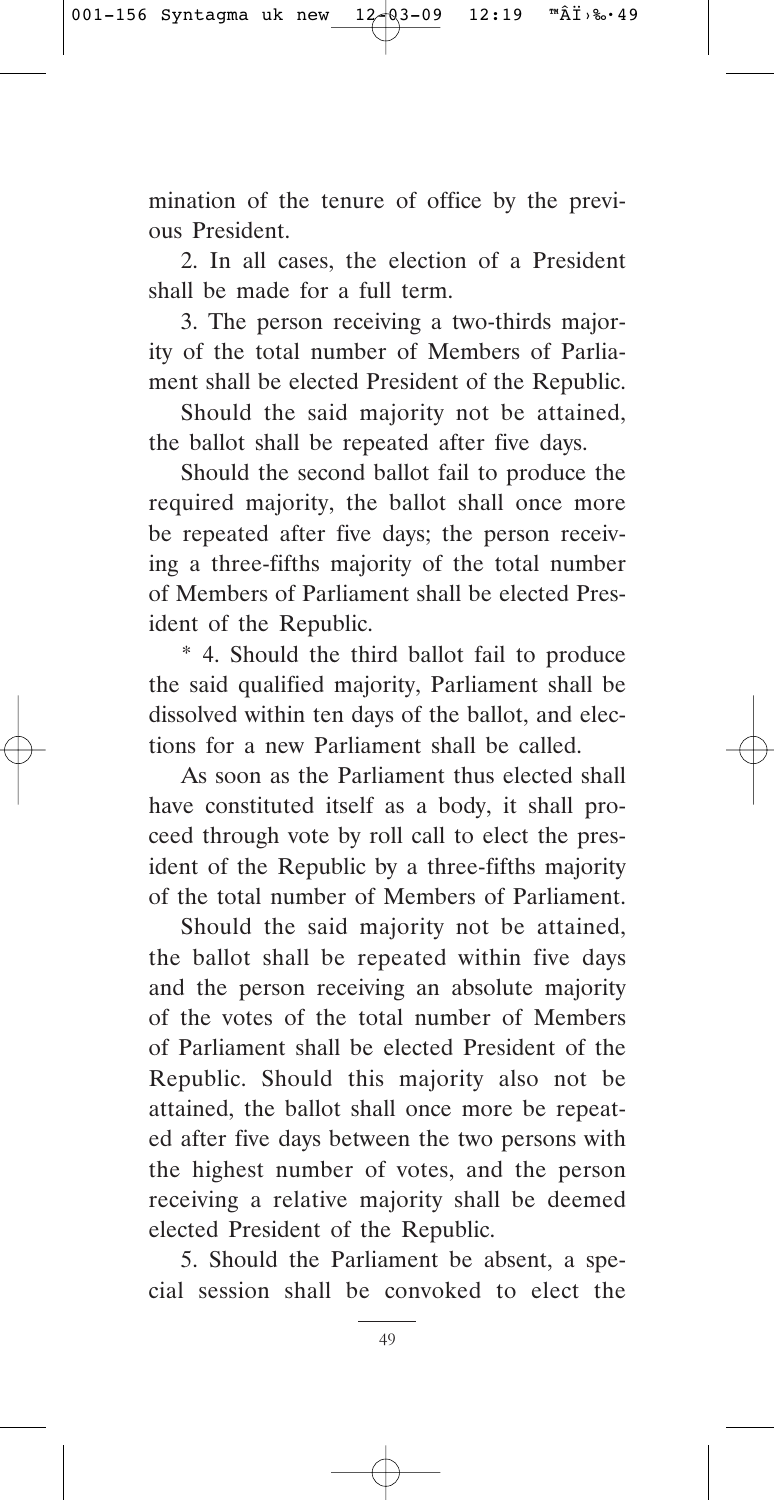President of the Republic, as specified in paragraph 4.

If the Parliament has been dissolved in any way whatsoever, the election of the President of the Republic shall be postponed until the new Parliament shall have constituted itself as a body and within twenty days at the latest thereof, as specified in paragraphs 3 and 4 and in adherence with the provisions of paragraph 1 of article 34.

6. Should the procedure specified under the preceding paragraphs for the election of a new President not be completed on time, the incumbent President of the Republic shall continue to discharge his duties even after his term of office has expired, until a new President of the Republic is elected.

#### Interpretative clause:

*A President of the Republic who has resigned prior to the expiration of his tenure may not be a candidate in the elections resulting from his resignation.*

# *Article 33*

1. The President-elect shall assume the exercise of his duties on the day following the expiration of the term of the outgoing President or, in all other cases, on the day following his election.

2. Before assuming the exercise of his duties, the President of the Republic shall take the following oath before Parliament:

«I do swear in the name of the Holy and Consubstantial and Indivisible Trinity to safeguard the Constitution and the laws, to care for the faithful observance thereof, to defend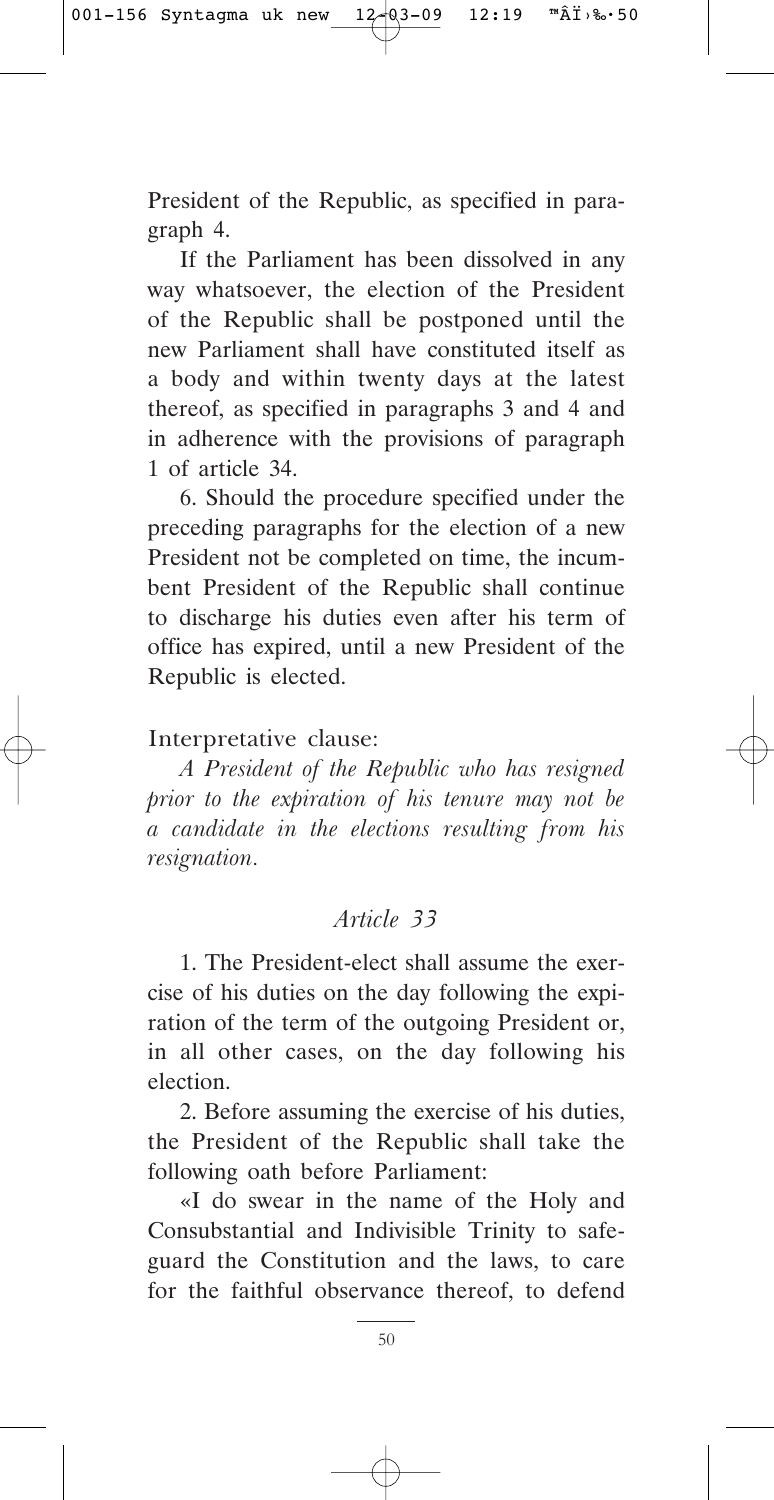the national independence and territorial integrity of the Country, to protect the rights and liberties of the Greeks and to serve the general interest and the progress of the Greek People».

3. A statute shall provide for the civil list of the President of the Republic and the functioning of services necessary for the discharge of his duties.

## *Article 34*

1. Should the President of the Republic be absent abroad for more than ten days, or be deceased or resign or be removed from office or be incapable on any ground for the discharge of his duties, he shall be temporarily replaced by the Speaker of the Parliament; or if there is no Parliament, by the Speaker of the preceding Parliament and, should the latter refuse or not exist, by the Cabinet collectively.

During the term of replacement of the President, the provisions concerning the dissolution of Parliament, except in the case specified in article 32 paragraph 4, as well as the provisions relating to the dismissal of the Cabinet and recourse to a referendum as specified in article 38 paragraph 2 and article 44 paragraph 2, shall not be applicable.

2. Should the incapacity of the President of the Republic to discharge his duties be prolonged for a period exceeding thirty days, the Parliament is mandatorily convoked even if it has been dissolved, for the purpose of deciding, by a three-fifths majority of the total number of its members, if the situation calls for the election of a new President. In no case however may the election of a new President of the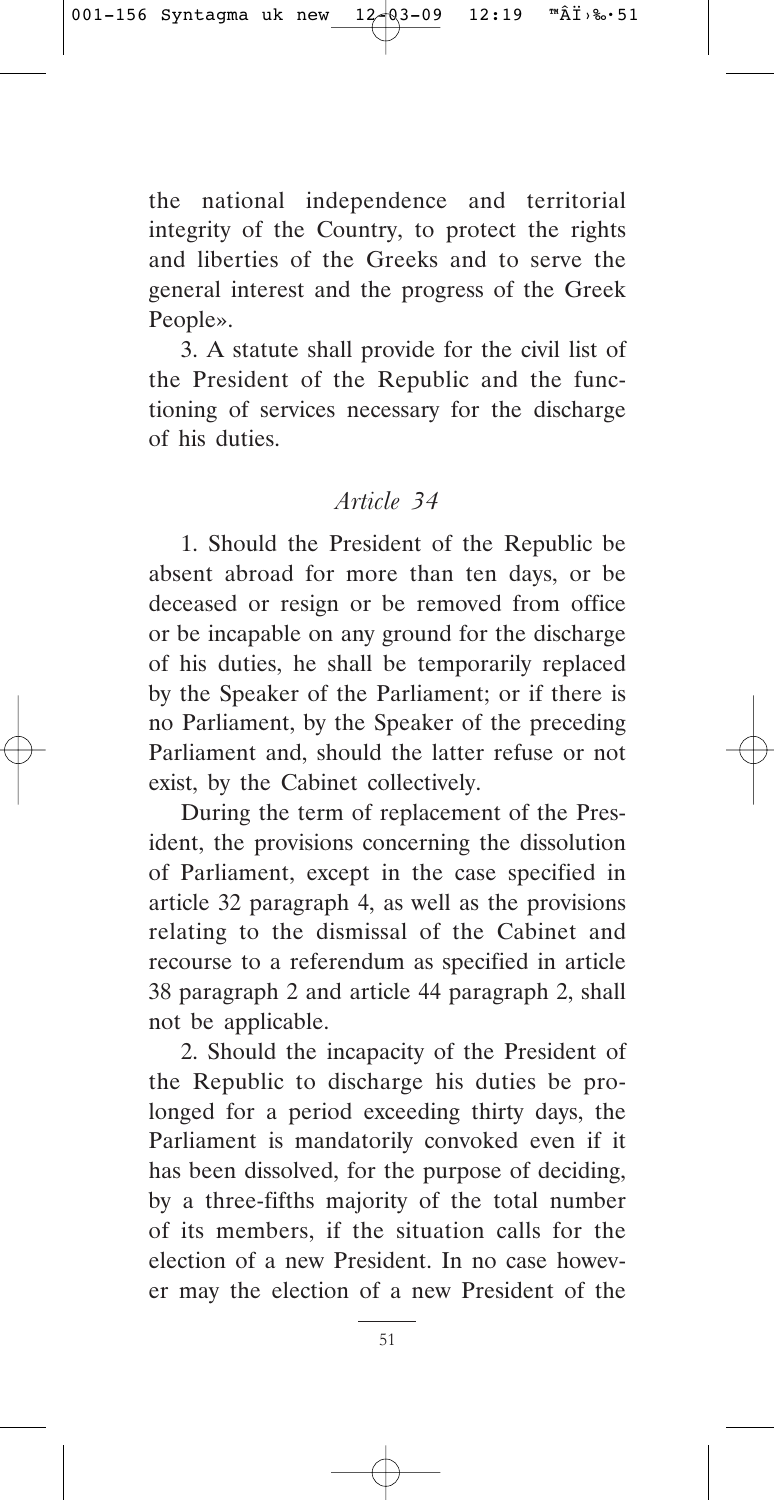001-156 Syntagma uk new 12-03-09 12:19

Republic be delayed for more than six months from the commencement of his replacement due to his incapacity.

# **CHAPTER TWO Powers and liability from the acts of the President**

### *Article 35*

\* 1. No act of the President of the Republic shall be valid nor be executed unless it has been countersigned by the competent Minister who, by his signature alone shall be rendered responsible, and unless it has been published in the Government Gazette.

If the Cabinet has been relieved of its duties as provided by article 38 paragraph 1, and the Prime Minister fails to countersign the relative decree, this shall be signed by the President of the Republic alone.

\* 2. By exception, the following acts shall not require countersignature:

a) The appointment of the Prime Minister,

b) The assignment of an exploratory mandate in accordance with article 37, paragraphs 2, 3 and 4,

c) The dissolution of the Parliament in accordance with articles 32 paragraph 4, and 41 paragraph 1, if the Prime Minister fails to countersign, and in accordance with article 53 paragraph 1 if the Cabinet fails to countersign,

d) The return to Parliament of a voted Bill or law proposal in accordance with article 42 paragraph 1,

e) The staff appointments to the administrative services of the Presidency of the Republic.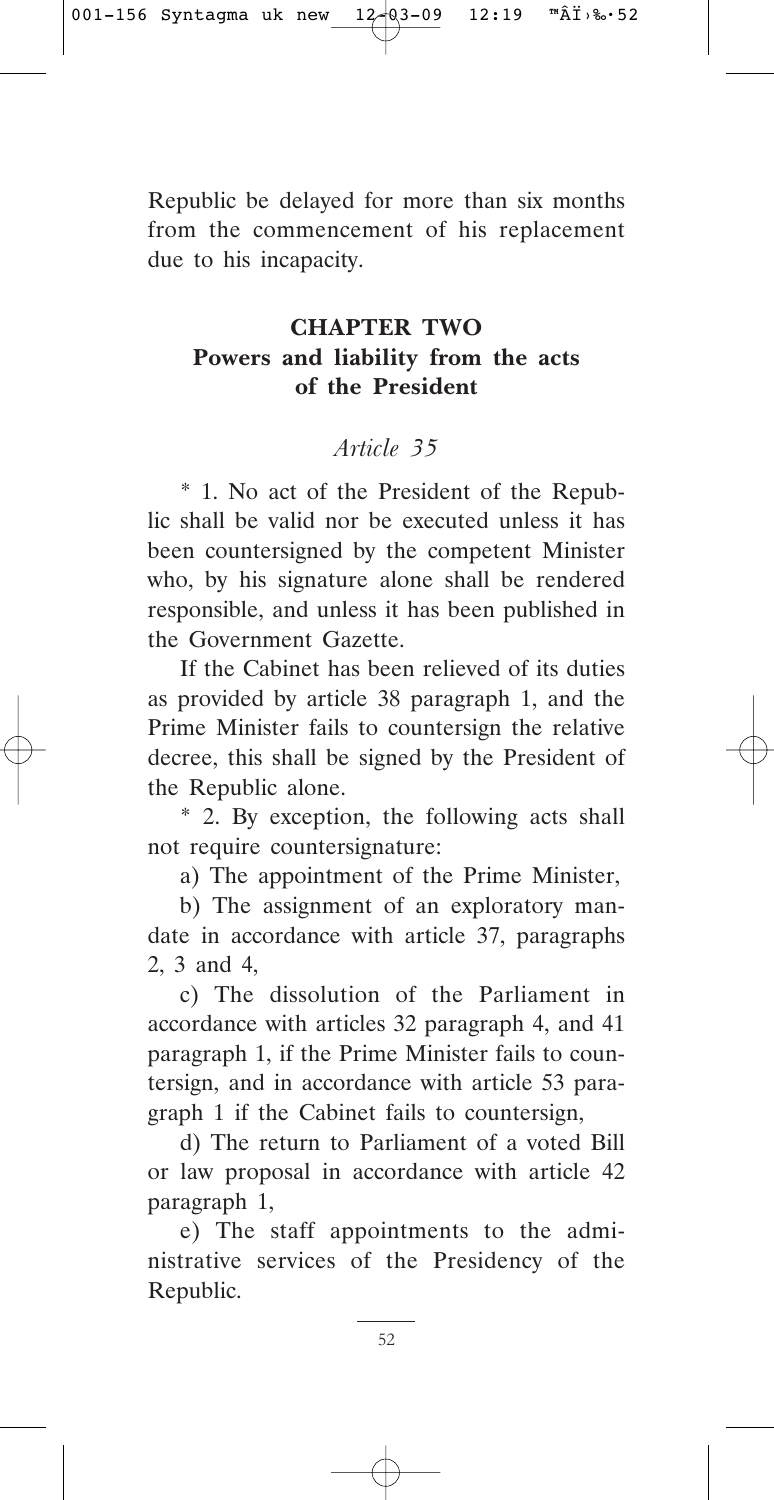\* 3. The decree to proclaim a referendum on a Bill, as provided by article 44 paragraph 2, shall be countersigned by the Speaker of the Parliament.

# *Article 36*

1. The President of the Republic, complying absolutely with the provisions of article 35 paragraph 1, shall represent the State internationally, declare war, conclude treaties of peace, alliance, economic cooperation and participation in international organizations or unions and he shall announce them to the Parliament with the necessary clarifications, whenever the interest and the security of the State thus allow.

2. Conventions on trade, taxation, economic cooperation and participation in international organizations or unions and all others containing concessions for which, according to other provisions of this Constitution, no provision can be made without a statute or which may burden the Greeks individually, shall not be operative without ratification by a statute voted by the Parliament.

3. Secret articles of a treaty may in no case reverse the open ones.

4. The ratification of international treaties may not be the object of delegation of legislative power as specified in article 43 paragraphs 2 and 4.

## *Article 37*

1. The President of the Republic shall appoint the Prime Minister and on his recommendation shall appoint and dismiss the other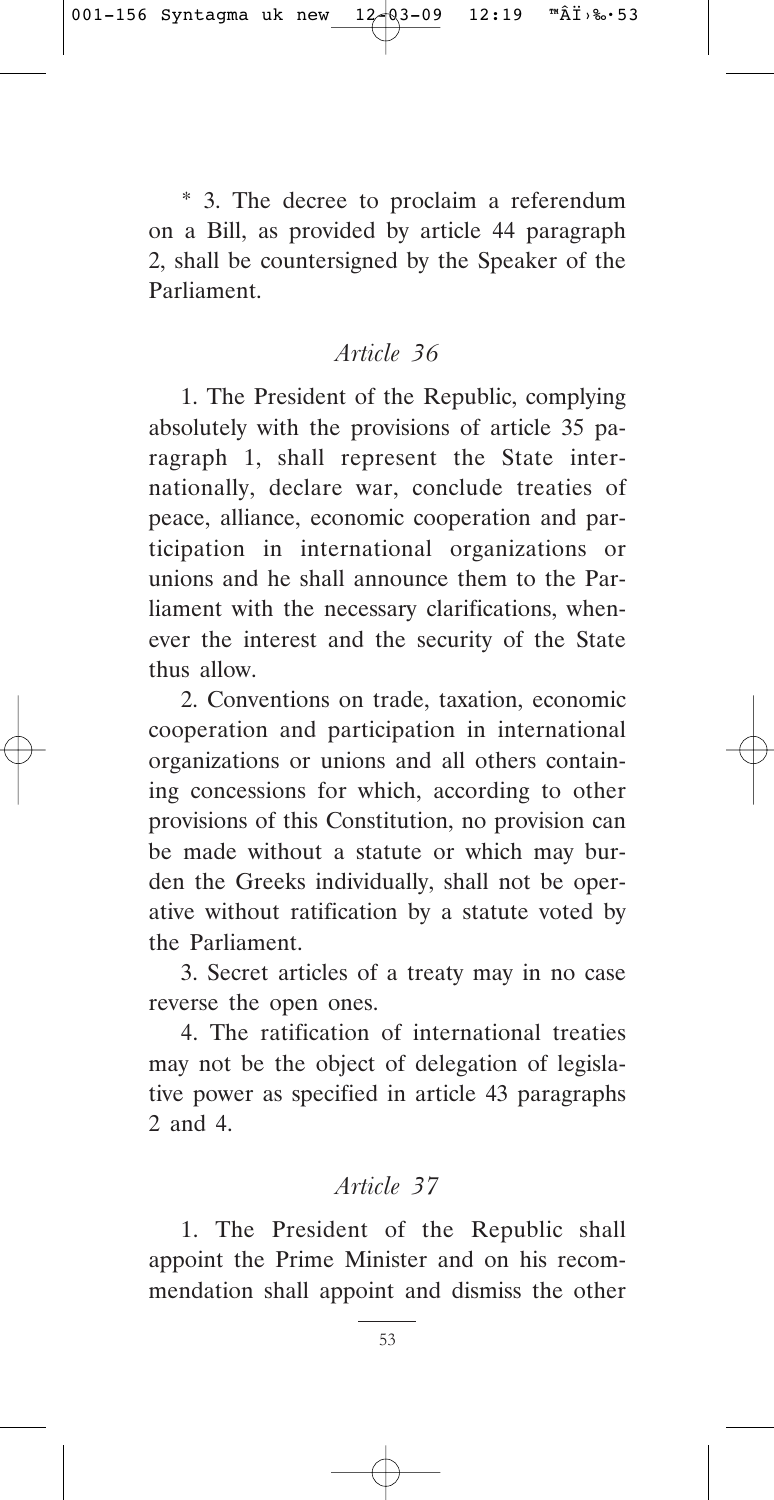members of the Cabinet and the Undersecretaries.

2. The leader of the party having the absolute majority of seats in Parliament shall be appointed Prime Minister. If no party has the absolute majority, the President of the Republic shall give the leader of the party with a relative majority an exploratory mandate in order to ascertain the possibility of forming a Government enjoying the confidence of the Parliament.

\* 3. If this possibility cannot be ascertained, the President of the Republic shall give the exploratory mandate to the leader of the second largest party in Parliament, and if this proves to be unsuccessful, to the leader of the third largest party in Parliament. Each exploratory mandate shall be in force for three days. If all exploratory mandates prove to be unsuccessful, the President of the Republic summons all party leaders, and if the impossibility to form a Cabinet enjoying the confidence of the Parliament is confirmed, he shall attempt to form a Cabinet composed of all parties in Parliament for the purpose of holding parliamentary elections. If this fails, he shall entrust the President of the Supreme Administrative Court or of the Supreme Civil and Criminal Court or of the Court of Audit to form a Cabinet as widely accepted as possible to carry out elections and dissolves Parliament.

\* 4. In cases that a mandate to form a Cabinet or an exploratory mandate is given in accordance with the aforementioned paragraphs, if the party has no leader or party spokesman, or if the leader or party spokesman has not been elected to Parliament, the President of the

54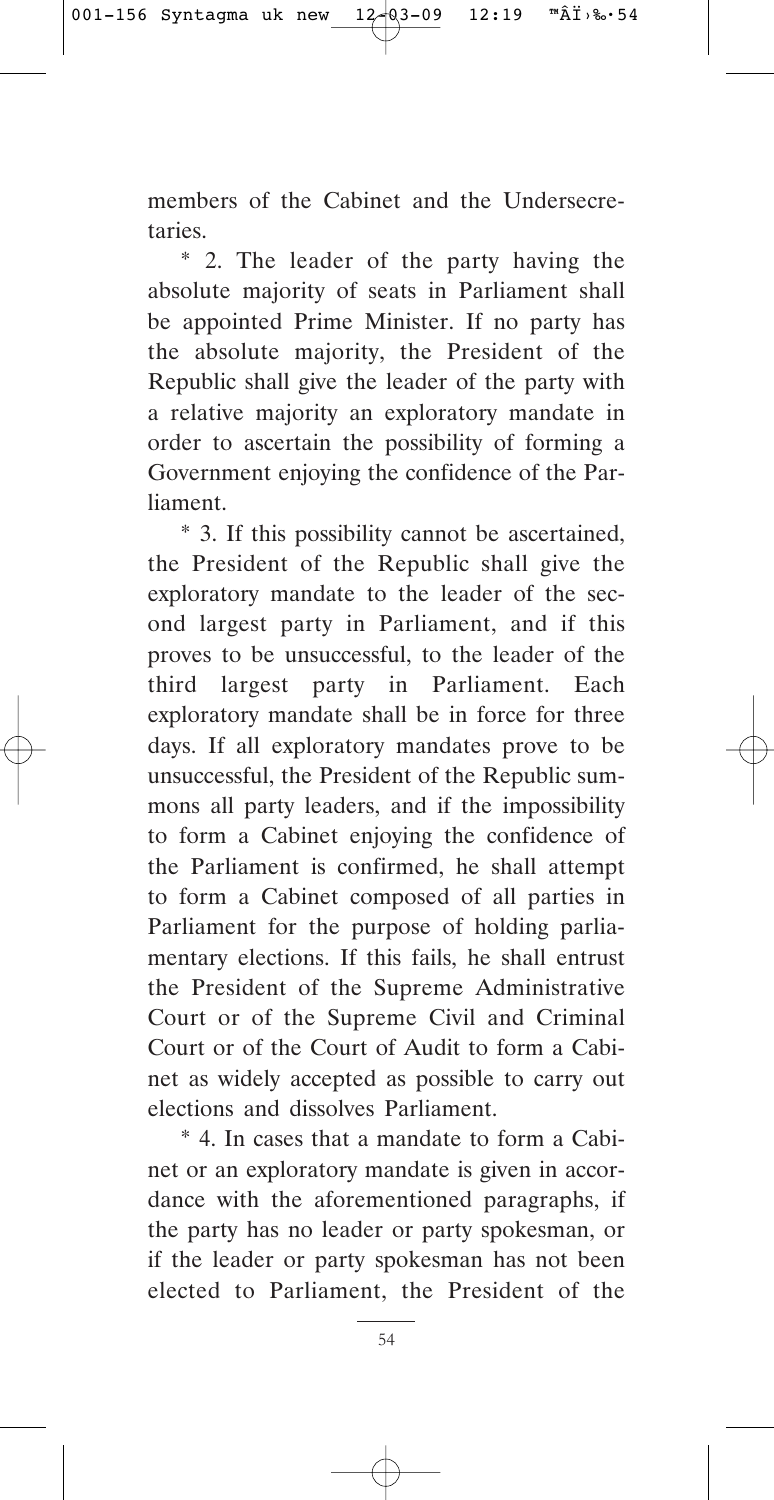Republic shall give the mandate to a person proposed by the party's parliamentary group. The proposal for the assignment of a mandate must occur within three days of the Speaker's or his Deputy's communication to the President of the Republic about the number of seats possessed by each party in Parliament; the aforesaid communication must take place before any mandate is given.

#### \*Interpretative clause:

*As far as exploratory mandates are concerned, when parties have an equal number of seats in Parliament, the one having acquired more votes at the elections, precedes the other. A recently formed party with a parliamentary group, as provided by the Standing Orders of Parliament, follows an older one with an equal number of seats. In both these instances, exploratory mandates cannot be given to more than four parties.*

# *Article 38*

\* 1. The President of the Republic shall relieve the Cabinet from its duties if the Cabinet resigns, or if Parliament withdraws its confidence, as specified in article 84. In such cases, the provisions of paragraphs 2, 3 and 4 of article 37 are analogously applied.

If the Prime Minister of the resigned Cabinet is also the leader or party spokesman of the party with an absolute majority of the total number of Members in Parliament, then the provision of article 37 paragraph 3, section c is analogously applied.

\*\* 2. Should the Prime Minister resign, be deceased or be unable to discharge his duties due to reasons of health, the President of the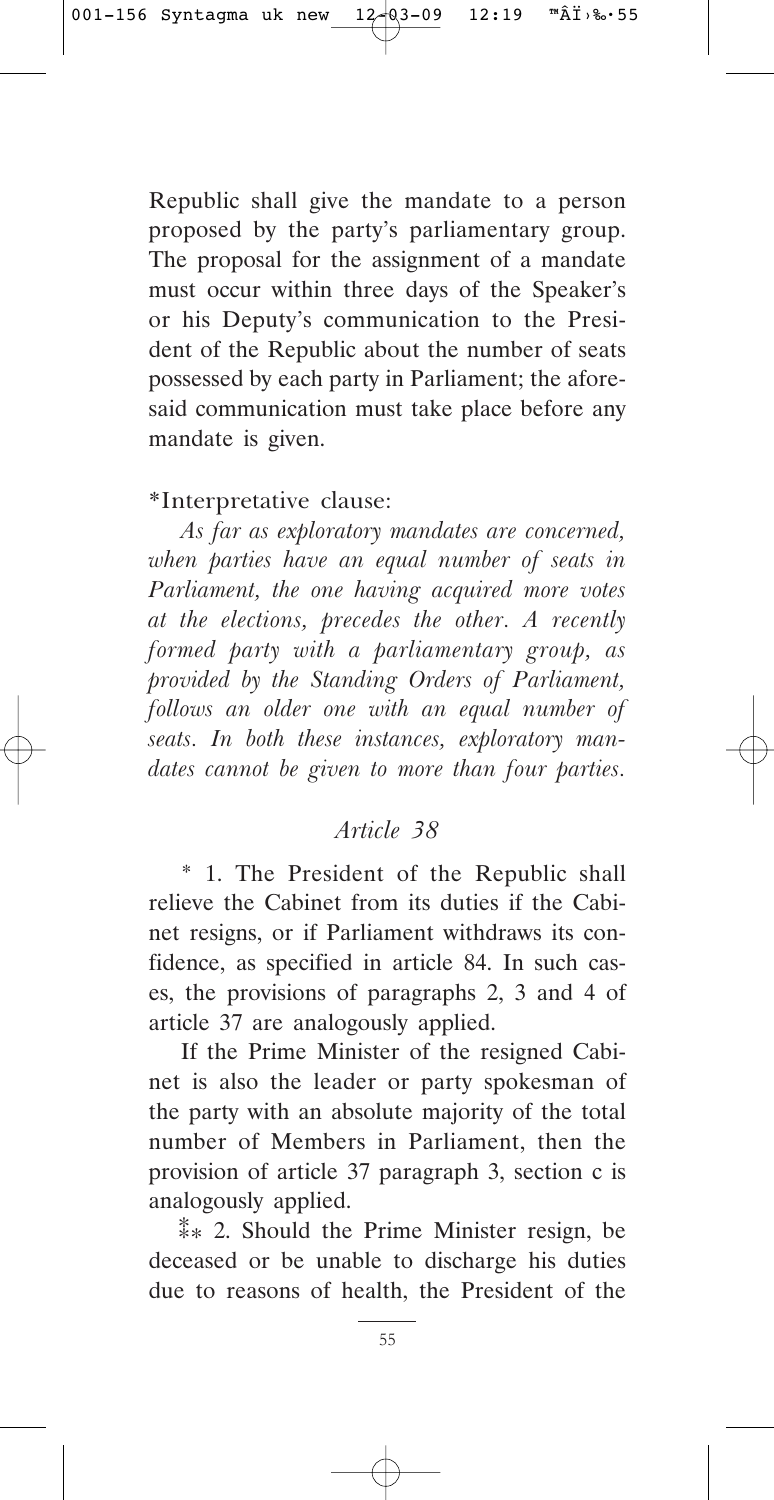Republic shall appoint as Prime Minister the person proposed by the parliamentary group of the party to which the departing Prime Minister belongs, provided that this has the absolute majority of the seats in Parliament. The proposal is made within three days at the latest from the resignation or demise of the Prime Minister or from the ascertainment of his inability to discharge his duties. In case no political party has the absolute majority of the seats in Parliament, paragraph 4 is analogously applied, followed by the second section of paragraph 2 and by paragraph 3 of the preceding article.

The inability of the Prime Minister to discharge his duties due to reasons of health is ascertained by the Parliament by virtue of a special decision, taken with the absolute majority of the total number of Members of Parliament, following a proposal by the parliamentary group of the party to which the Prime Minister belongs, provided that this has the absolute majority of the seats in Parliament. In every other case, the proposal is submitted by at least two fifths of the total number of Members of Parliament.

Until the appointment of the new Prime Minister, the duties of the Prime Minister are exercised by the first in order Deputy Prime Minister and, in case no Deputy Prime Ministers have been appointed, by the first in order Minister.

### \*Interpretative clause:

*The provision of paragraph 2 is also applied in the case of replacement of the President of the Republic, as provided in article 34.*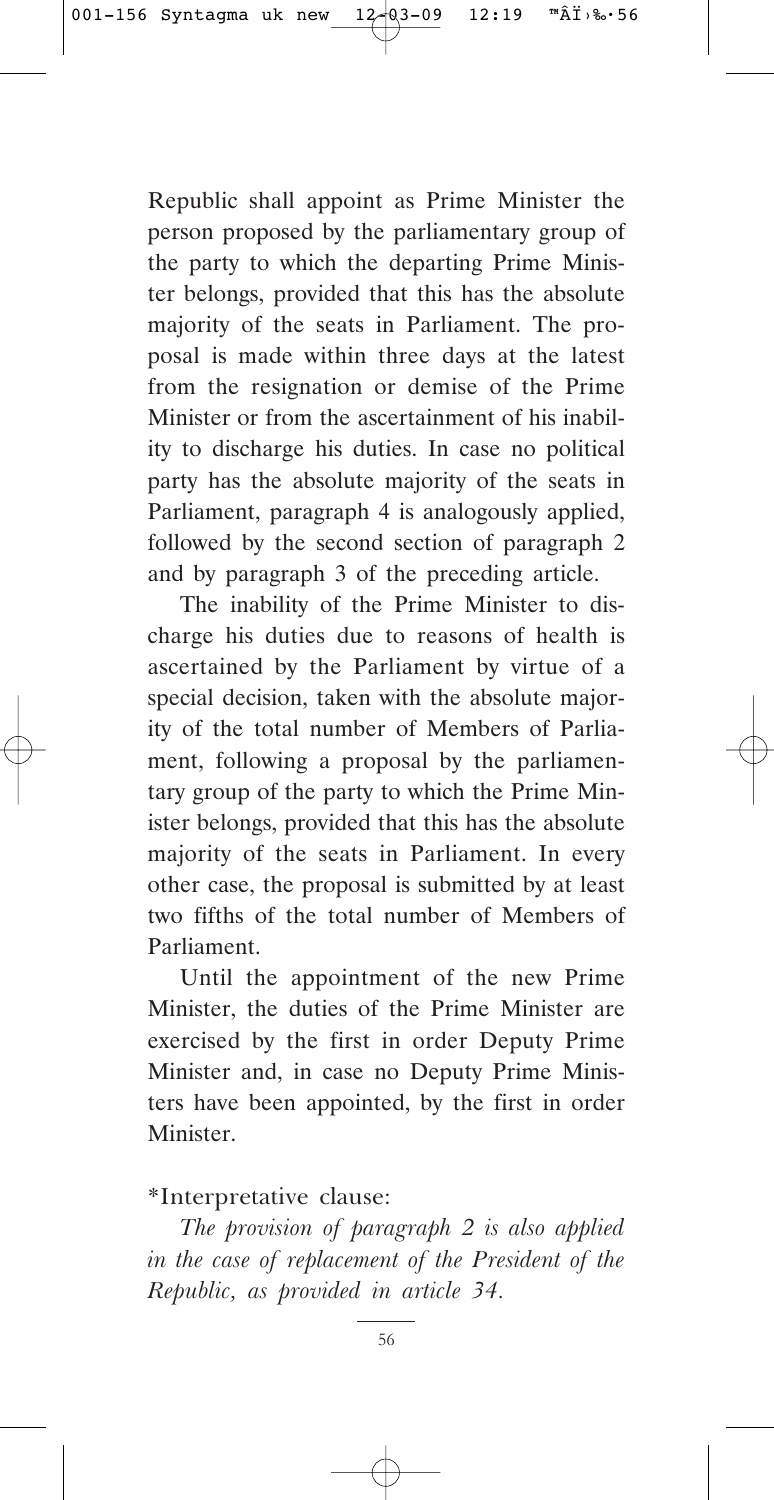001-156 Syntagma uk new 12-03-09 12:19

# *\* Article 39*

## [Repeald]

## *Article 40*

1. The President of the Republic shall convoke Parliament to a regular session once a year as specified in article 64 paragraph 1 and to an extraordinary session whenever he shall judge this to be reasonable, and he shall proclaim the commencement and termination of each parliamentary term in person or through the Prime Minister.

2. The President of the Republic may suspend a parliamentary session only once, either by postponing its commencement or by adjourning it.

3. Suspension of a session may not be extended beyond a period of thirty days, nor may such suspension be repeated during the same session without the consent of Parliament itself.

### *Article 41*

\* 1. The President of the Republic may dissolve the Parliament when two Governments have resigned or have been voted down by Parliament and its composition fails to guarantee governmental stability. Elections are held by the Government enjoying the confidence of the dissolving Parliament. In all other cases the third section of paragraph 3 of article 37 is analogously applied.

\* 2. The President of the Republic shall dissolve the Parliament on the proposal of the Cabinet which has received a vote of confidence, for the purpose of renewing the popular mandate, in view of dealing with a national issue of exceptional importance. Dissolution of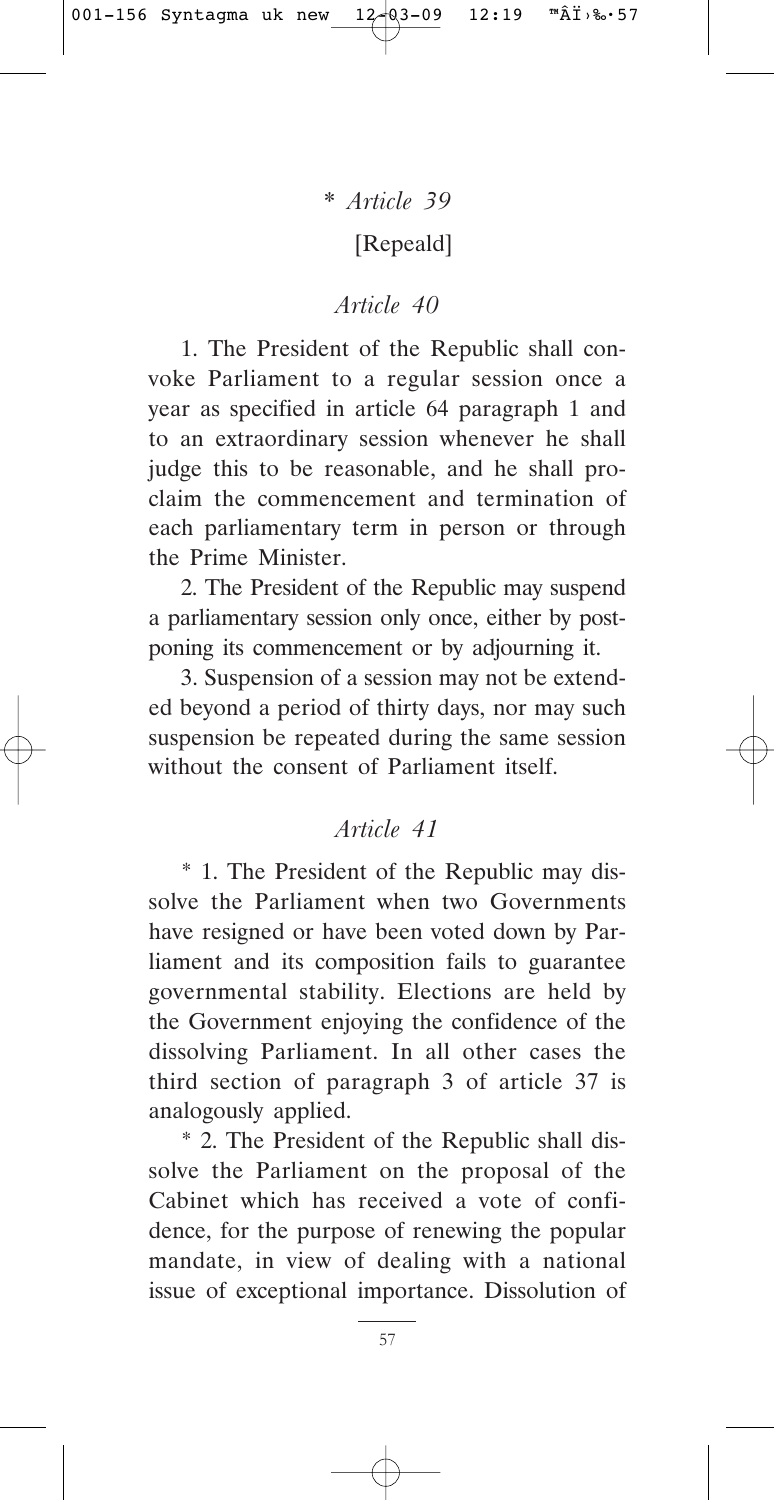the new Parliament for the same issue is precluded.

3. The decree concerning the dissolution of the Parliament, countersigned in the case of the preceding paragraph by the Cabinet, must contain a proclamation of elections within thirty days and the convocation of the new Parliament within another thirty days of the elections.

\*4. The Parliament elected following the dissolution of the previous one, may not be dissolved before the lapse of one year from its opening session except in those cases described in article 37 paragraph 3 and paragraph 1 of the present article.

5. The dissolution of the Parliament shall be compulsory in the case specified in article 32 paragraph 4.

#### \*Interpretative clause:

*In all cases and without any exception, the decree concerning the dissolution of Parliament must contain a proclamation of elections to be held within thirty days and the convocation of the new Parliament within thirty days of the elections.* 

### *\* Article 42*

1. The President of the Republic shall promulgate and publish the statutes passed by the Parliament within one month of the vote. The President of the Republic may, within the timelimit provided for in the preceding sentence, send back a Bill passed by Parliament, stating his reasons for this return.

2. A Bill sent back to Parliament by the President of the Republic shall be introduced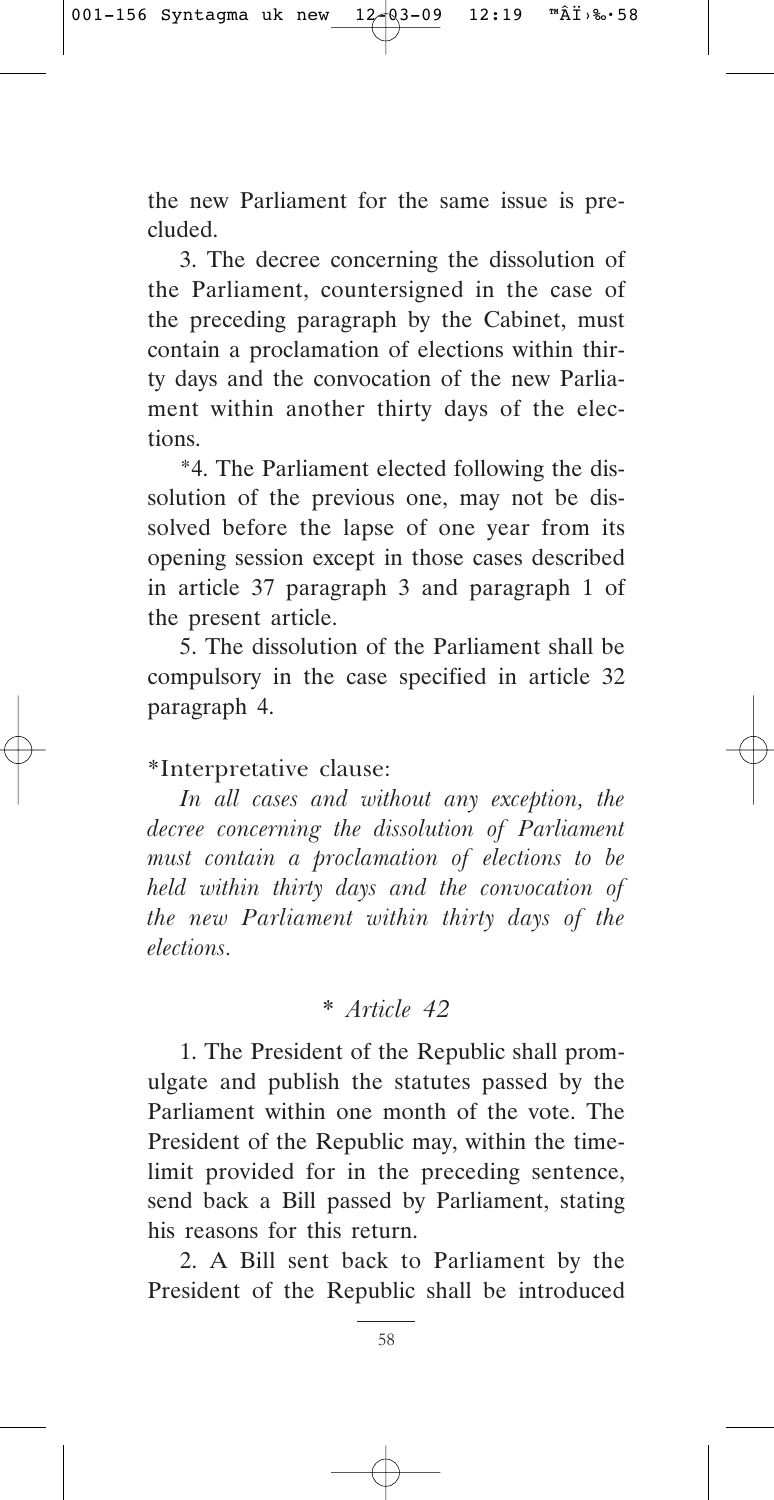to the Plenum and, if it is passed again by an absolute majority of the total number of members, following the procedure provided in article 76 paragraph 2, the President of the Republic is bound to promulgate and publish it within ten days of the second vote.

3. [Paragraph 3 repealed].

# *Article 43*

1. The President of the Republic shall issue the decrees necessary for the execution of statutes; he may never suspend the application of laws nor exempt anyone from their execution.

2. The issuance of general regulatory decrees, by virtue of special delegation granted by statute and within the limits of such delegation, shall be permitted on the proposal of the competent Minister. Delegation for the purpose of issuing regulatory acts by other administrative organs shall be permitted in cases concerning the regulation of more specific matters or matters of local interest or of a technical and detailed nature.

\* 3. [Paragraph 3 repealed by the 1986 Amendment].

4. By virtue of statutes passed by the Plenum of the Parliament, delegation may be given for the issuance of general regulatory decrees for the regulation of matters specified by such statutes in a broad framework. These statutes shall set out the general principles and directives of the regulation to be followed and shall set time-limits within which the delegation must be used.

5. Matters which, as specified in article 72 paragraph 1, belong to the competence of the plenary session of the Parliament, cannot be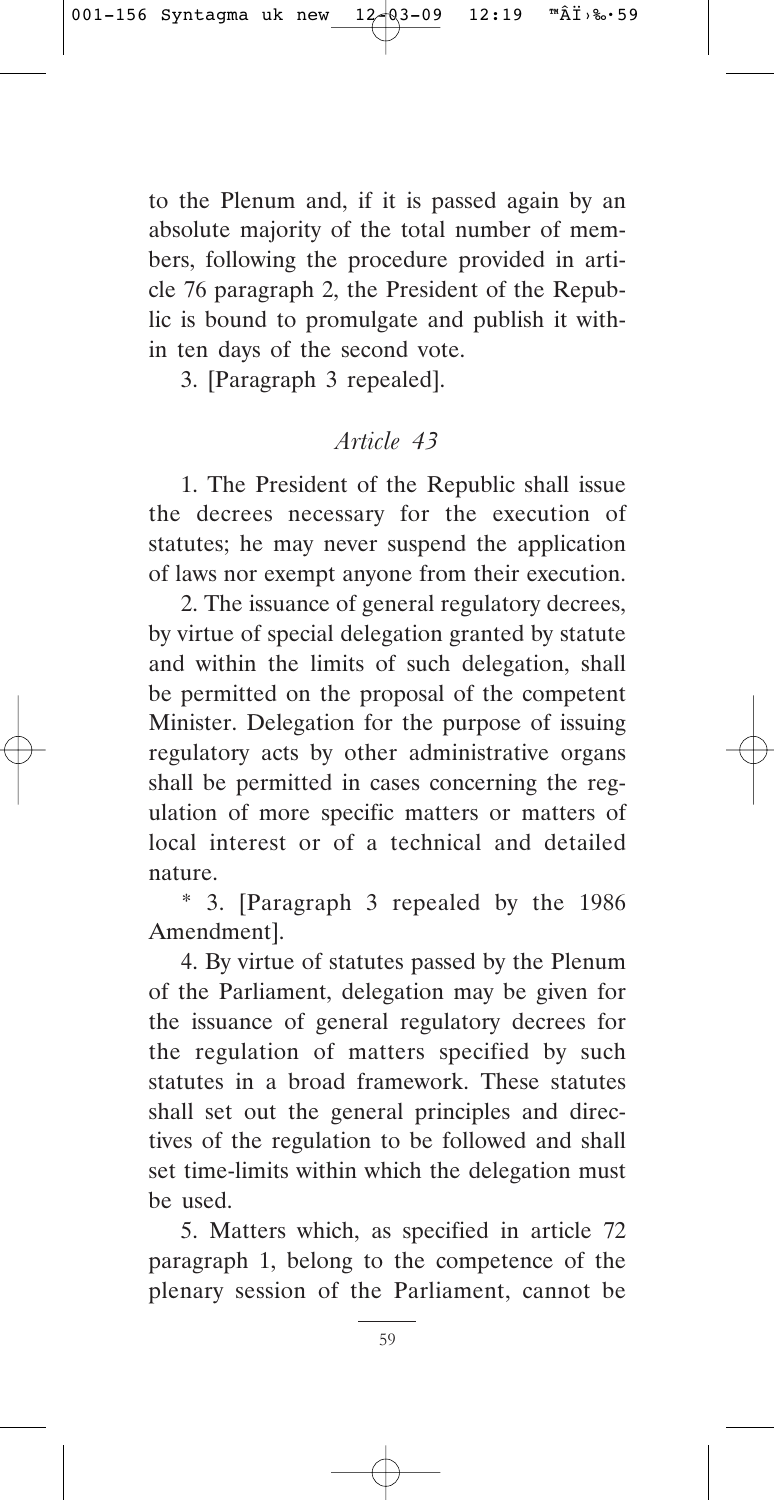the object of delegation as specified in the preceding paragraph.

## *Article 44*

1. Under extraordinary circumstances of an urgent and unforeseeable need, the President of the Republic may, upon the proposal of the Cabinet, issue acts of legislative content. Such acts shall be submitted to Parliament for ratification, as specified in the provisions of article 72 paragraph 1, within forty days of their issuance or within forty days from the convocation of a parliamentary session. Should such acts not be submitted to Parliament within the above time-limits or if they should not be ratified by Parliament within three months of their submission, they will henceforth cease to be in force.

\* 2. The President of the Republic shall by decree proclaim a referendum on crucial national matters following a resolution voted by an absolute majority of the total number of Members of Parliament, taken upon proposal of the Cabinet.

A referendum on Bills passed by Parliament regulating important social matters, with the exception of the fiscal ones shall be proclaimed by decree by the President of the Republic, if this is decided by three-fifths of the total number of its members, following a proposal of twofifths of the total number of its members, and as the Standing Orders and the law for the application of the present paragraph provide. No more than two proposals to hold a referendum on a Bill can be introduced in the same parliamentary term.

Should a Bill be voted, the time-limit stated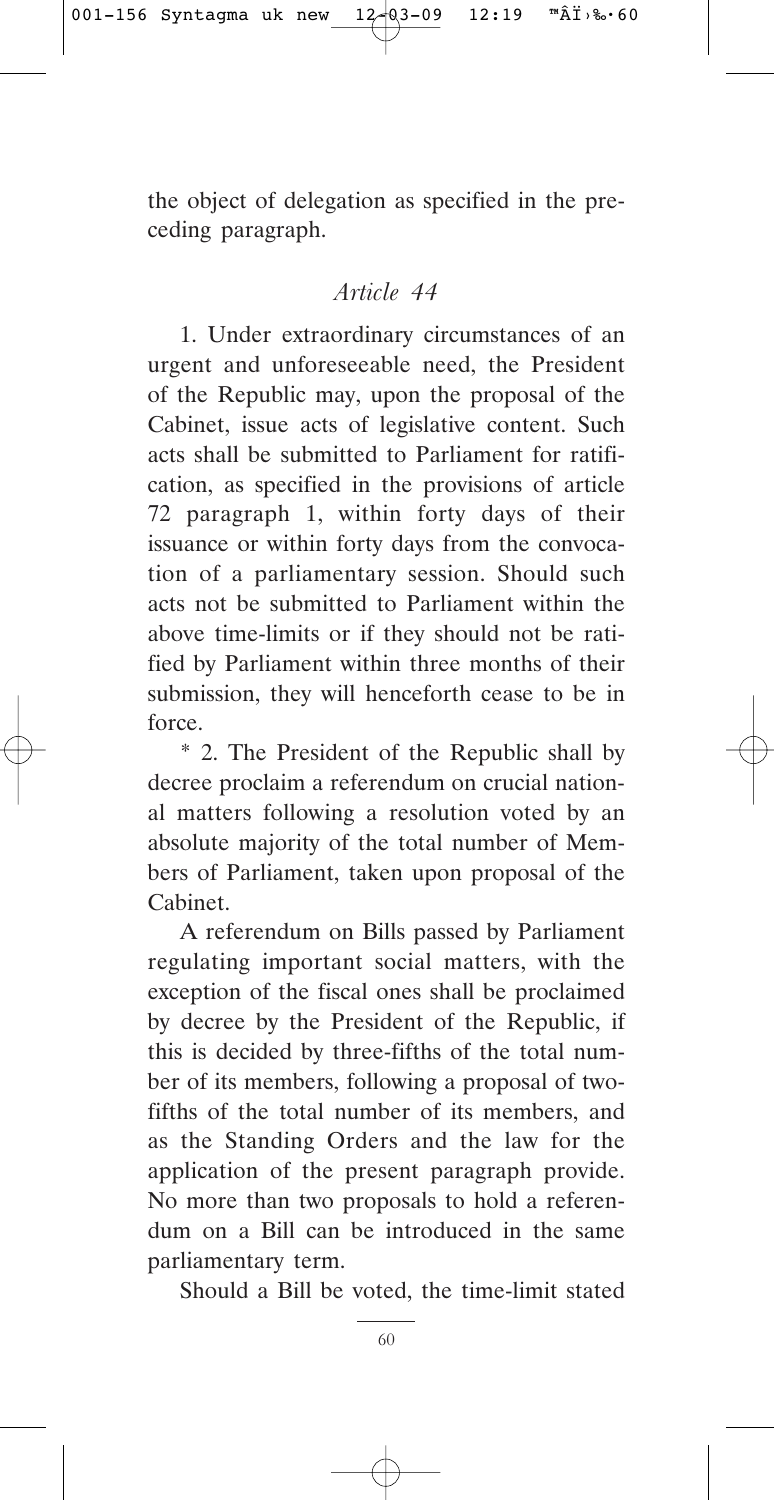in article 42 paragraph 1 begins the day the referendum is held.

\* 3. The President of the Republic may under exceptional circumstances address messages to the People with the consent opinion of the Prime Minister. Those messages should be countersigned by the Prime Minister and published in the Government Gazette.

## *Article 45*

The President of the Republic is the commander in chief of the Nation's Armed Forces, the command of which shall be exercised by the Government, as specified by law. The President shall also confer ranks on those serving therein, as specified by law.

## *Article 46*

1. The President of the Republic shall appoint and dismiss public servants, in accordance with the law, except in cases specified by law.

2. The President of the Republic shall confer the established decorations in accordance with the provisions of the relevant law.

## *Article 47*

1. The President of the Republic shall have the right, pursuant to a recommendation by the Minister of Justice and after consulting with a council composed in its majority of judges, to grant pardons, to commute or reduce sentences pronounced by the courts, and to revoke all consequences at law of sentences pronounced and served.

2. The President of the Republic shall have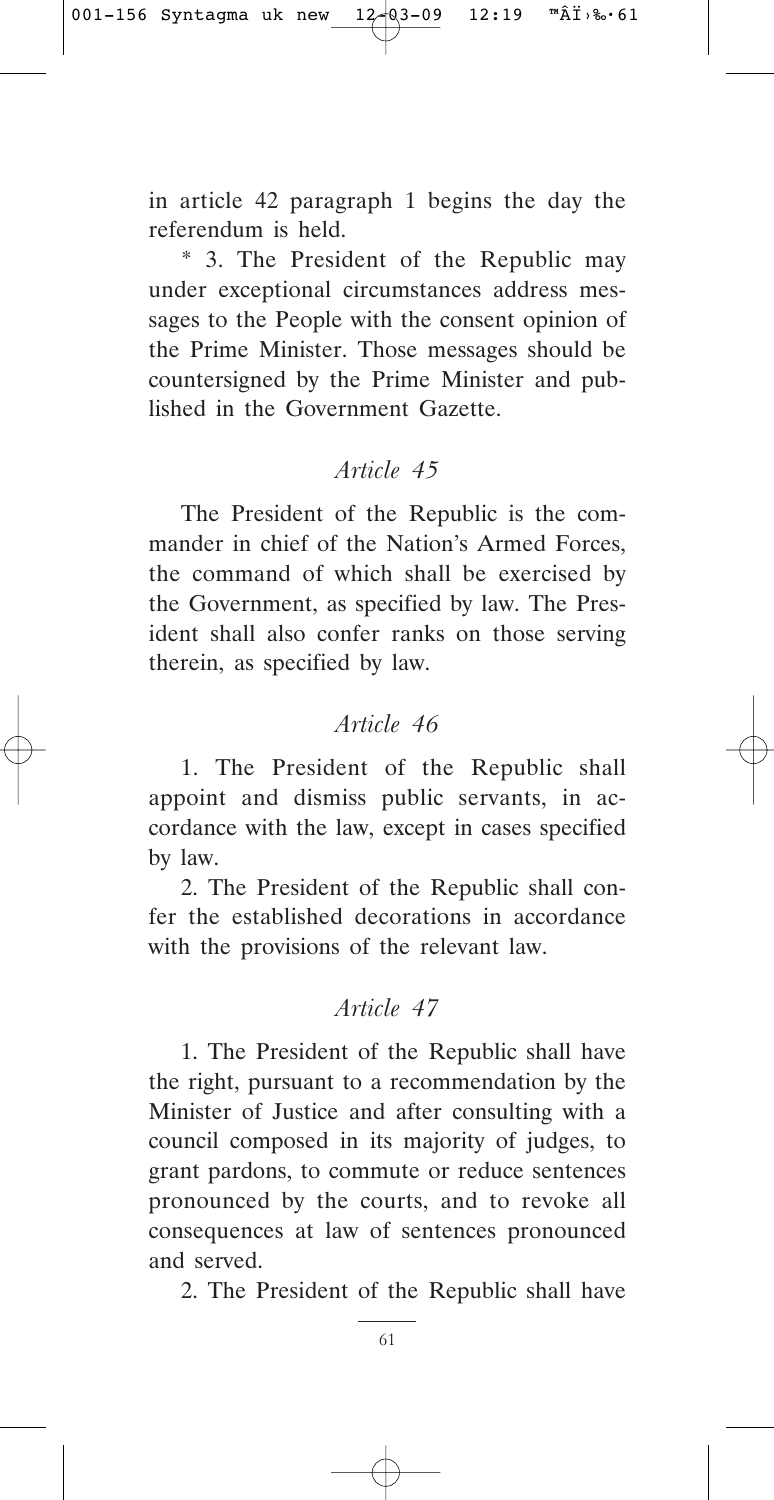the right to grant pardon to a Minister convicted as provided in article 86, only with the consent of Parliament.

\* 3. Amnesty may be granted only for political crimes, by statute passed by the Plenum of the Parliament with a majority of three-fifths of the total number of members.

4. Amnesty for common crimes may not be granted even by law.

## *\* Article 48*

1. In case of war or mobilization owing to external dangers or an imminent threat against national security, as well as in case of an armed coup aiming to overthrow the democratic regime, the Parliament, issuing a resolution upon a proposal of the Cabinet, puts into effect throughout the State, or in parts thereof the statute on the state of siege, establishes extraordinary courts and suspends the force of the provisions of articles 5 paragraph 4, 6, 8, 9, 11, 12 paragraphs 1 to 4 included, 14, 19, 22 paragraph 3, 23, 96 paragraph 4, and 97, in whole or in part. The President of the Republic publishes the resolution of Parliament.

The resolution of Parliament determines the duration of the effect of the imposed measures, which cannot exceed fifteen days.

2. If the Parliament is absent or if it is objectively impossible that it be convoked in time, the measures mentioned in the preceding paragraph are taken by presidential decree issued on the proposal of the Cabinet. The Cabinet shall submit the decree to Parliament for approval as soon as its convocation is rendered possible, even when its term has ended or it

62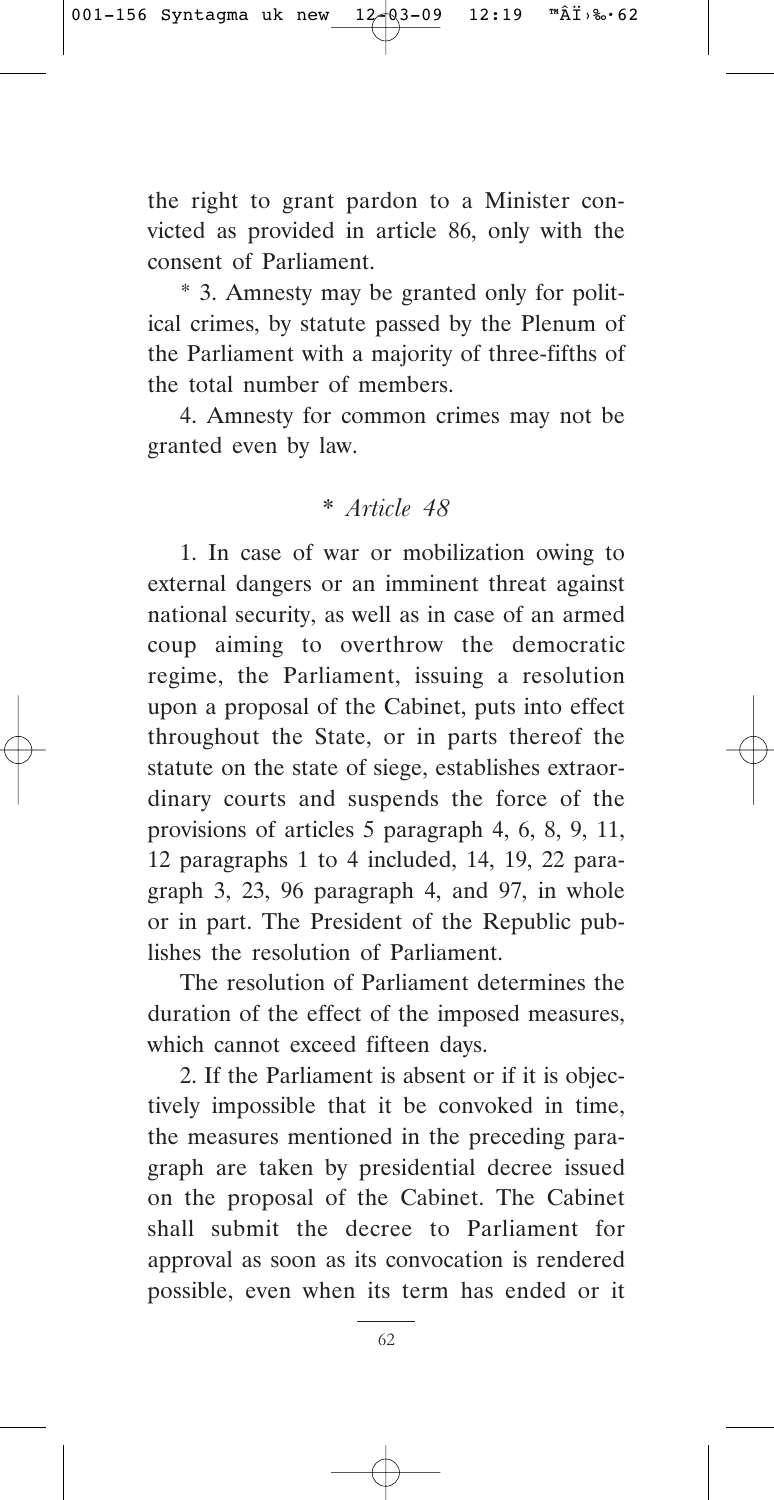has been dissolved, and in any case no later than fifteen days.

3. The duration of the measures mentioned in the preceding paragraphs may be extended every fifteen days, only upon resolution passed by the Parliament which must be convoked regardless of whether its term has ended or whether it has been dissolved.

4. The measures specified in the preceding paragraphs are lifted *ipso jure* with the expiration of the time-limits specified in paragraphs 1, 2 and 3, provided that they are not extended by a resolution of Parliament, and in any case with the termination of war if this was the reason of their imposition.

5. From the time that the measures referred to in the previous paragraphs come into effect, the President of the Republic may, following a proposal of the Cabinet, issue acts of legislative content to meet emergencies, or to restore as soon as possible the functioning of the constitutional institutions. Those acts shall be submitted to Parliament for ratification within fifteen days of their issuance or of the convocation of Parliament in session. Should they not be submitted to Parliament within the abovementioned time-limit, or not be approved by it within fifteen days of their submission, they cease henceforth to be in force. The statute on the state of siege may not be amended during its enforcement.

6. The resolutions of Parliament referred to in paragraphs 2 and 3 shall be adopted by a majority of the total number of members, and the resolution mentioned in paragraph 1 by a three-fifths majority of the total number of

63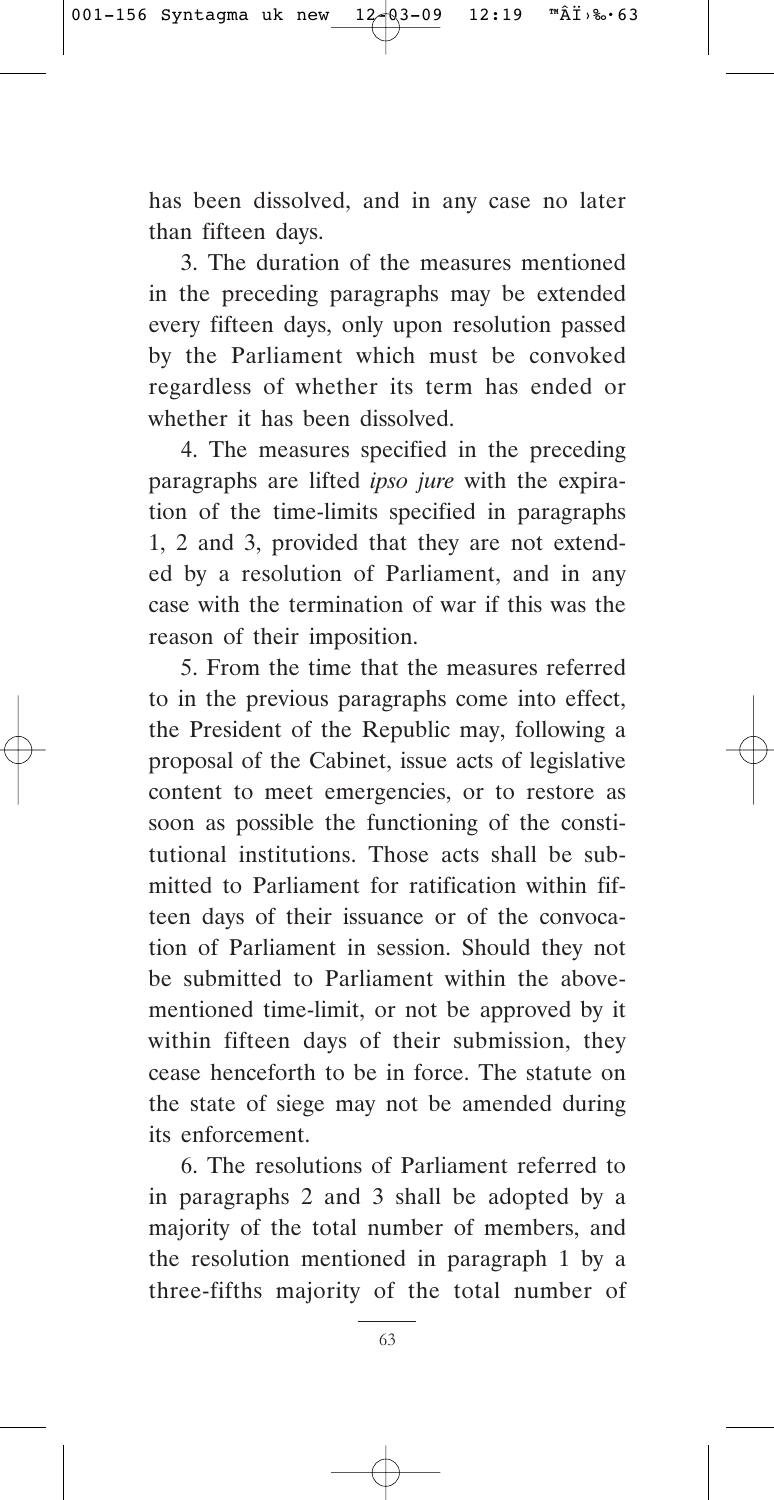members. Parliament must decide these matters in only one sitting.

7. Throughout the duration of the application of the measures of the state of emergency taken in accordance with the present article, the provisions of articles 61 and 62 of the Constitution shall apply *ipso jure* regardless of whether Parliament has been dissolved or its term has ended.

# **CHAPTER THREE Special Liabilities of the President of the Republic**

### *Article 49*

1. The President of the Republic shall in no case be held liable for acts performed in the discharge of his duties, except only for high treason or intentional violation of the Constitution. For acts not related to the discharge of his duties, prosecution shall be suspended until the expiration of the presidential term.

2. A proposal to bring charges against and impeach the President of the Republic shall be submitted to Parliament signed by at least onethird of its members and shall require for its adoption a resolution by two-thirds majority of the total number of its members.

3. If the proposal is adopted, the President of the Republic shall be arraigned before the court specified in article 86, the provisions of which shall be accordingly applicable in this case.

4. As of his arraignment, the President of the Republic shall abstain from the discharge of his duties, and shall be replaced as specified in article 34. He shall resume his duties if his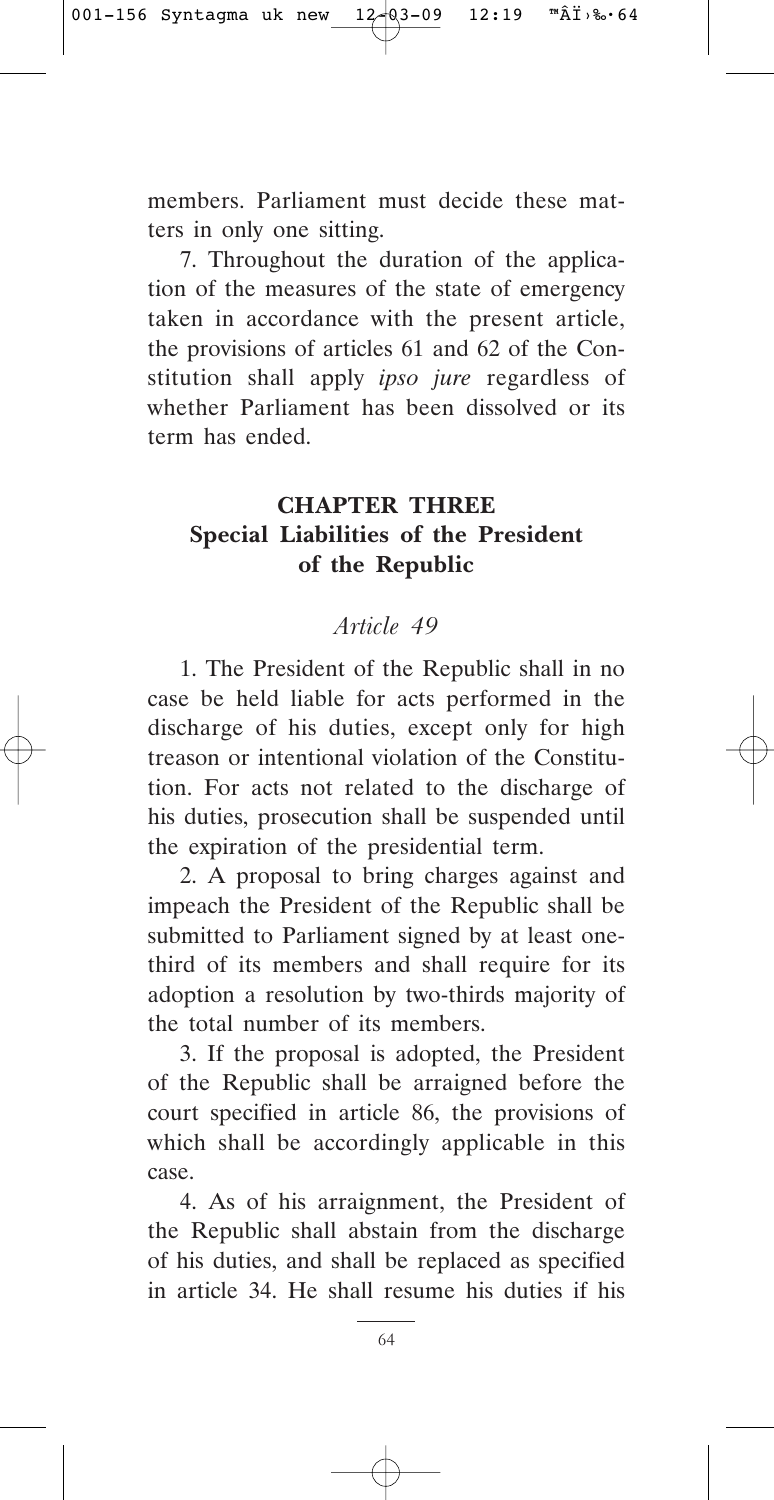term has not expired, as of the issuance of his acquittal by the court specified in article 86.

5. The implementation of the provisions of the present article shall be provided by law enacted by the Parliament in a plenary session.

## *Article 50*

The President of the Republic shall have no powers other than those explicitly conferred upon him by the Constitution and the laws concurrent herewith.

# **SECTION III Parliament**

# **CHAPTER ONE Election and Composition of Parliament**

### *Article 51*

1. The number of the Members of Parliament shall be specified by statute; it cannot, however, be below two hundred or over three hundred.

2. The Members of Parliament represent the Nation.

3. The Members of Parliament shall be elected through direct, universal and secret ballot by the citizens who have the right to vote, as specified by law. The law cannot abridge the right to vote except in cases where a minimum age has not been attained or in cases of legal incapacity or as a result of irrevocable criminal conviction for certain felonies.

\*\* 4. Parliamentary elections shall be held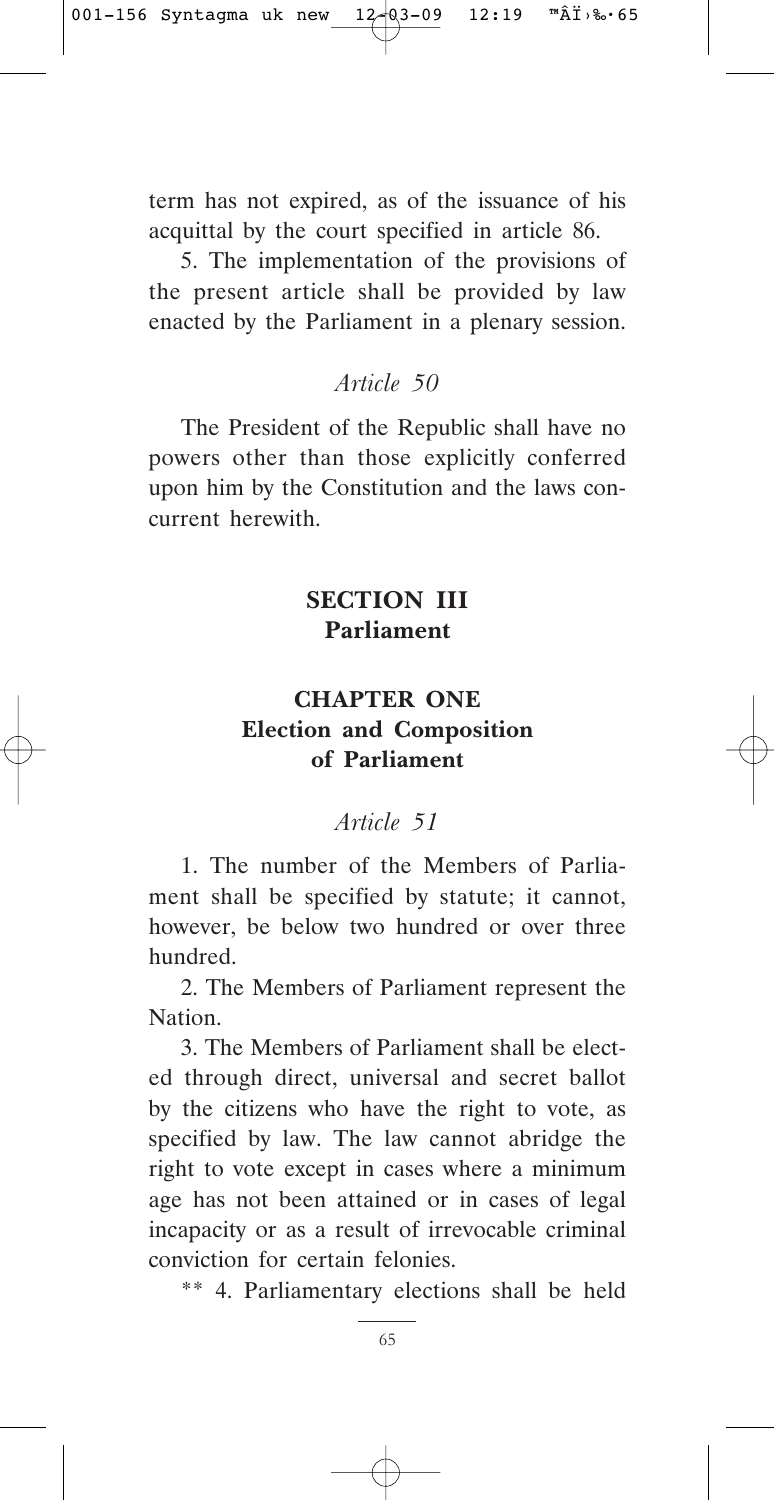simultaneously throughout the Country. Matters pertaining to the exercise of the right to vote by persons living outside the Country may be specified by statute, adopted by a majority of two thirds of the total number of Members of Parliament. Concerning such persons, the principle of simultaneously holding elections does not impede the exercise of their right to vote by postal vote or by other appropriate means, provided that the counting of votes and the announcement of the results is carried out when this is also carried out across the Country.

\*\* 5. The exercise of the right to vote is compulsory.

# *Article 52*

The free and unfalsified expression of the popular will as an expression of popular sovereignty, shall be guaranteed by all State officers, who shall be obliged to ensure such under all circumstances. Criminal sanctions for violations of this provision shall be specified by law.

# *Article 53*

1. The Members of Parliament shall be elected for a term of four consecutive years, commencing on the day of the general elections. Upon expiration of the parliamentary term, there shall be proclaimed by presidential decree countersigned by the Cabinet, general parliamentary elections to be held within thirty days and the convocation of the new Parliament in regular session within another thirty days.

2. A parliamentary seat that has become vacant during the last year of a parliamentary term shall not be filled by a by-election,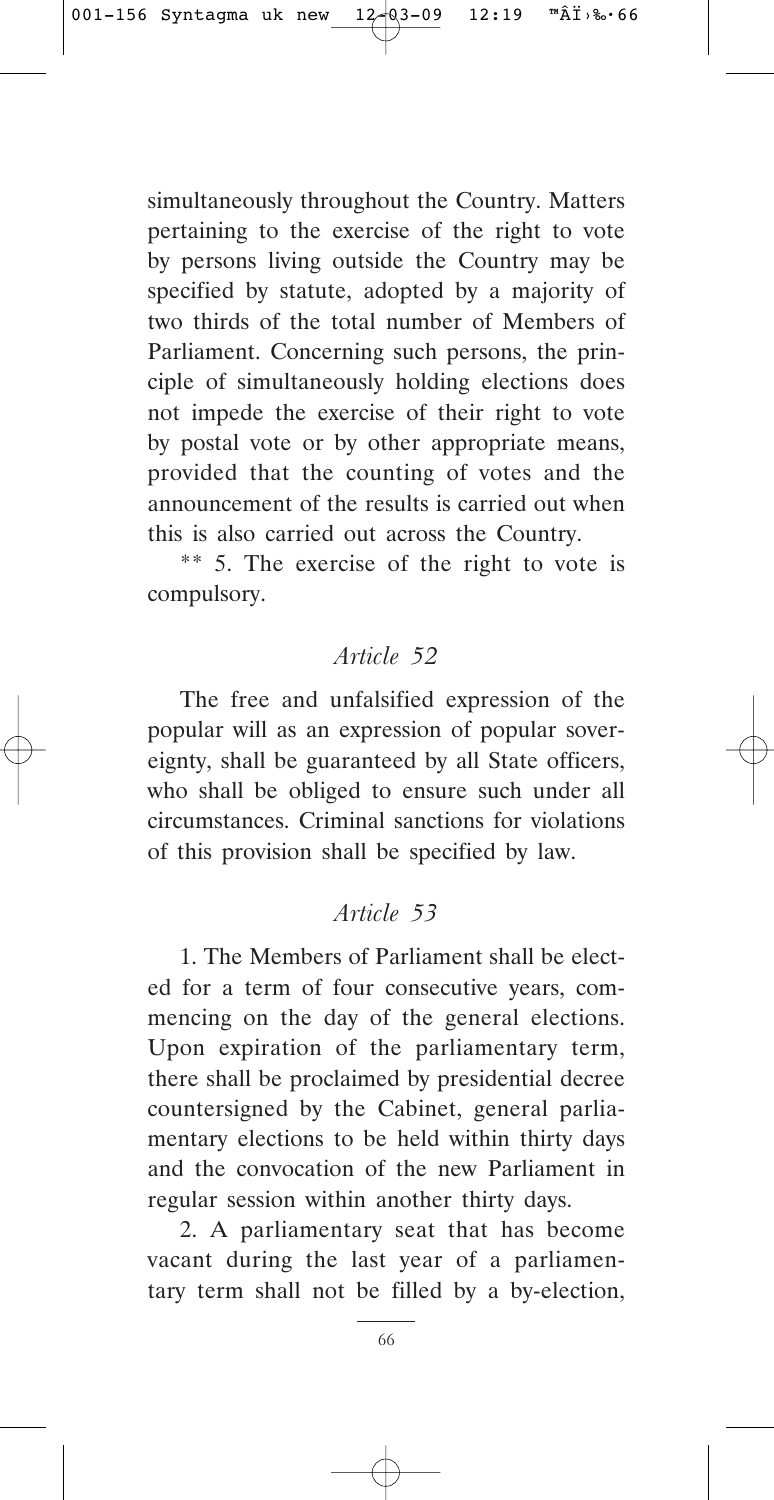where such is required by law, as long as the number of vacant seats does not exceed onefifth of the total number of the Members of Parliament.

3. In case of war, the parliamentary term shall be extended for the entire duration thereof. If Parliament has been dissolved, elections shall be postponed until the termination of the war and the Parliament dissolved shall be recalled *ipso jure* until that time.

## *Article 54*

\*\* 1. The electoral system and constituencies are specified by statute which shall be applicable as of the elections after the immediately following ones, unless an explicit provision, adopted by a majority of two thirds of the total number of Members of Parliament, provides for its immediate application as of the immediately following elections.

\*\* 2. The number of Members of Parliament elected in each constituency is specified by presidential decree on the basis of the legal population thereof, deriving, according to the latest census, from the persons registered in the relevant municipal rolls, as specified by law.

The results of the census are considered to have been published on the basis of the data of the competent service, after one year has elapsed from the last day on which the census was conducted.

3. Part of the Parliament, comprising not more than the one twentieth of the total number of its members, may be elected throughout the Country at large in proportion to the total electoral strength of each party throughout the Country, as specified by law.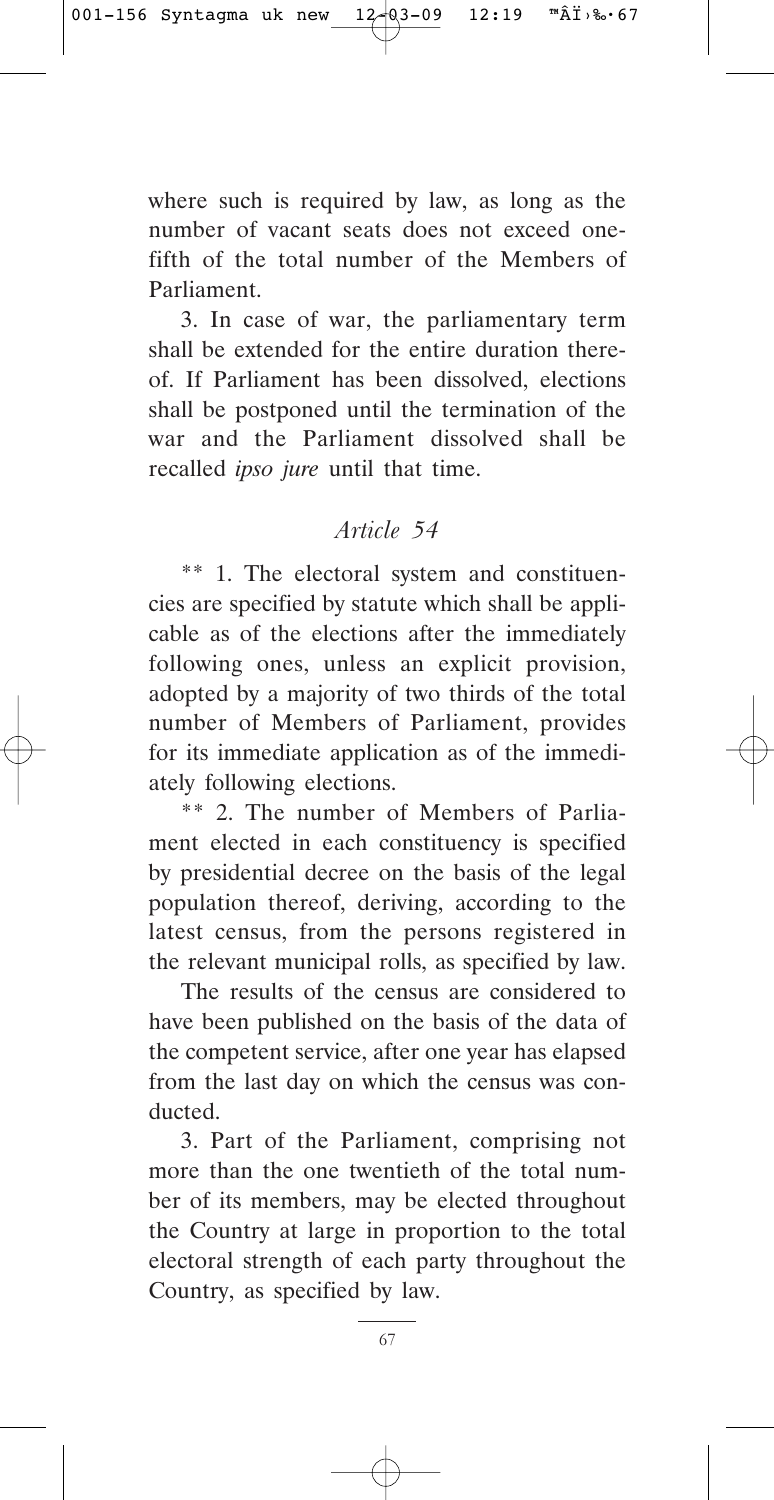# **CHAPTER TWO Disqualifications and Incompatibilities for Members of Parliament**

# *Article 55*

1. To be elected as Member of Parliament, one must be a Greek citizen, have the legal capacity to vote and have attained the age of twenty-five years on the day of the election.

2. A Member of Parliament deprived of any of the above qualifications shall forfeit his parliamentary office *ipso jure*.

# *Article 56*

1. Salaried civil functionaries and servants, other servants of the State, persons serving in the armed forces and the security corps, servants of local government agencies or of other public law legal persons, elected single-member organs of local government agencies, governors, deputy governors or chairmen of the boards of directors or managing or executive directors of public law legal persons or of statecontrolled legal entities of private law or of public enterprises or of enterprises whose management the State appoints directly or indirectly by administrative act or by virtue of its capacity as shareholder, or of local government enterprises, may neither stand for election nor be elected to Parliament if they do not resign prior to their nomination as candidates. Resignation is effective merely upon being submitted in writing. Militaries who have resigned are barred from returning to active service. Higher elected single-person organs of local government agencies of the second degree, may not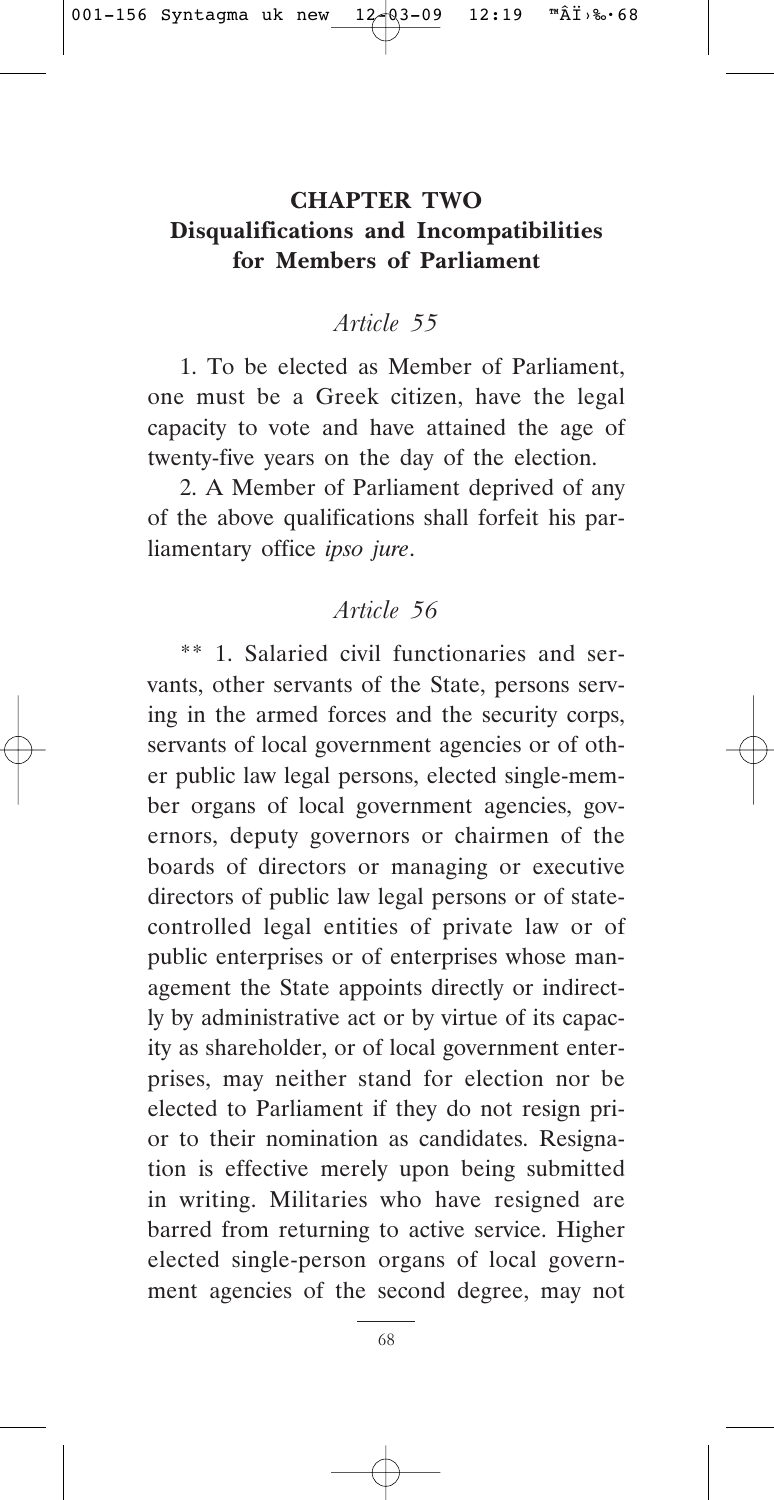stand for election nor be elected to Parliament throughout the term for which they have been elected, even if they resign.

2. Professors of institutions of university level are exempt from the restrictions of the preceding paragraph. The exercise of the duties of professor shall be suspended for the duration of the parliamentary term and the manner of replacement of professors elected to Parliament shall be specified by law.

\*\* 3. The following persons may not stand for election nor be elected to Parliament in the electoral district where they served or in any constituency to which their local powers extended during the last eighteen months of the fouryear parliamentary term:

a) Governors, deputy governors, chairmen of the boards of directors, managing and executive directors of public law legal persons, with the exception of associations, of state-owned private law legal persons and of public enterprises or of enterprises whose management the State appoints directly or indirectly by administrative act or by virtue of its capacity as shareholder.

b) Members of independent authorities which are constituted and operate in accordance with article 101A, as well as of the authorities designated by law as independent or regulatory.

c) High and highest-ranking officers of the armed forces and the security corps.

d) Salaried servants of the State, of local government agencies and their enterprises, as well as of the legal entities and enterprises falling under case (a) who held the post of head of an organic unit at the level of a directorate or a corresponding post, as specifically provided by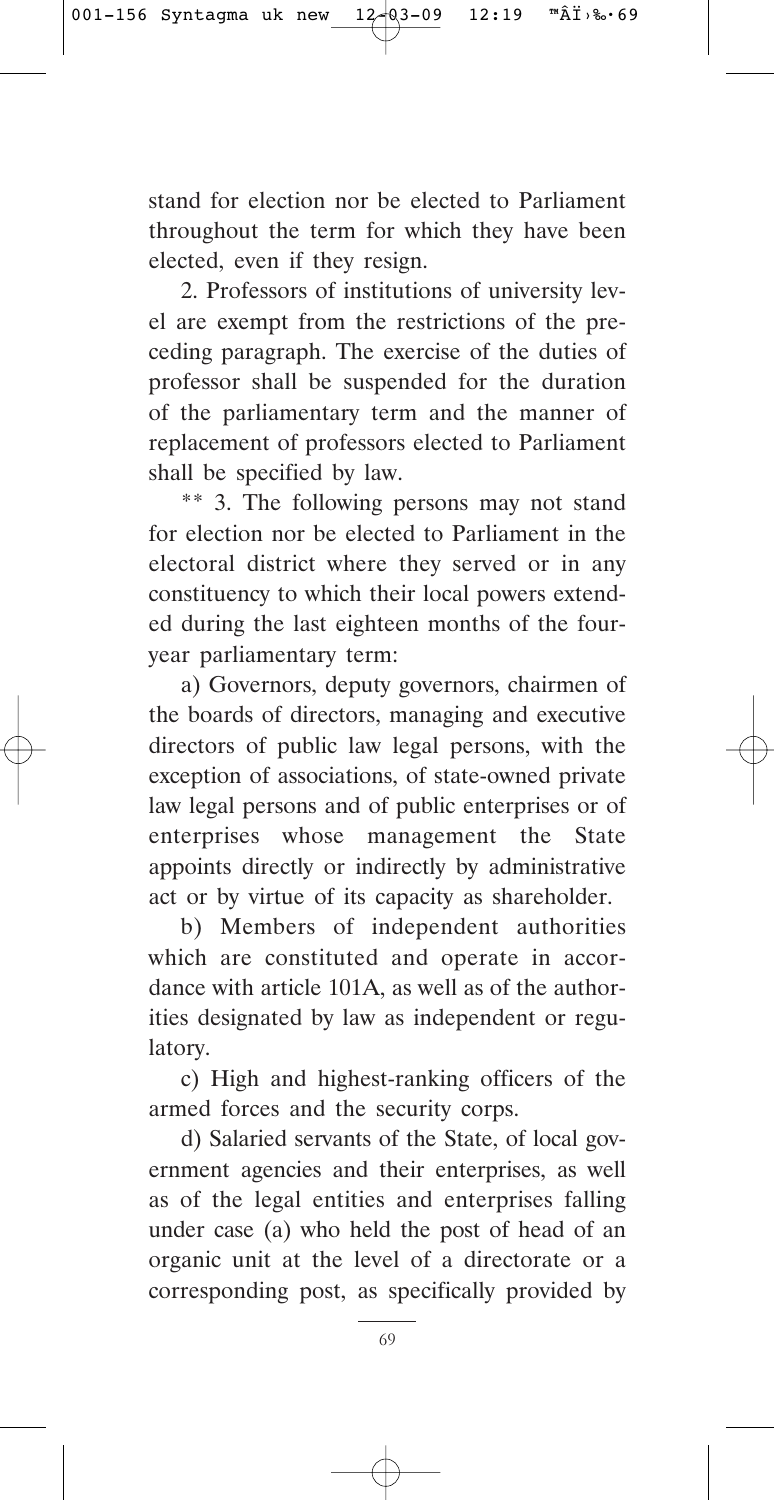law. Servants mentioned in the preceding section who exercise a larger local power are subject to the restrictions of this paragraph concerning constituencies other than those of their seat, only in case they were holding a post of head of unit at the level of general directorate or another corresponding level, as specifically provided by statute.

e) General or special Secretaries of ministries or of autonomous secretariats, general or regional administrations and all persons that the law equalises with these.

Persons nominated for State Deputies shall not be subject to the restrictions of this paragraph.

4. Civil servants and militaries, generally, having undertaken an obligation by law to remain in service for a certain period of time, may not stand for election nor be elected to Parliament while their obligation is in force.

## *Article 57*

\*\*\*\* 1. The duties of Member of Parliament are incompatible with the job or the capacity of owner or partner or shareholder or governor or administrator or member of the board of directors or general manager or a deputy thereof, of an enterprise that:

a) Undertakes Public works or studies or procurements or the provision of services to the State or concludes with State similar contacts of a development or investment nature

b) Enjoys special privileges

c) Owns or manages a radio or television station or publishes a newspaper of countrywide circulation in Greece

<sup>\*\*\*</sup> Three asterisks indicate the provisions or interpreratives clauses revised in 2008.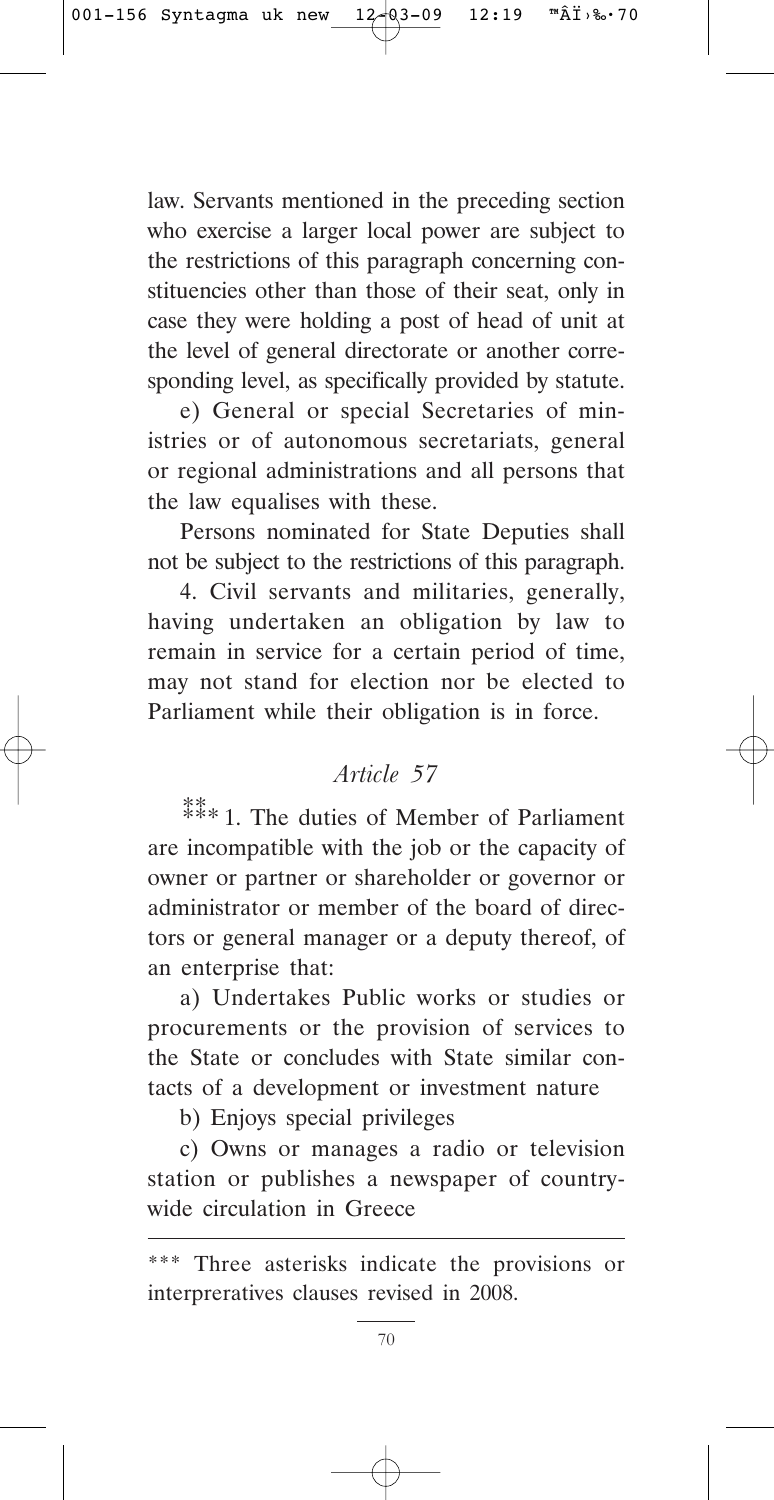001-156 Syntagma uk new 12-03-09 12:19

d) Exercises by concession a public service or a public enterprise or a public utility enterprise

e) Rents for commercial purposes real estate owned by the State

For the purposes of the application of this paragraph, local government agencies, other public law legal persons, state-owned private law legal persons, public enterprises, enterprises of local government agencies and other enterprises of local government agencies and other enterprises whose management the state appoints directly or indirectly by administrative act or by virtue of its capacity as shareholder, are equated to the State. A shareholder of an enterprise falling within the restrictions of this paragraph is every person possessing a percentage of more than one percent of its share capital.

By special law professional activities may be determined, beyond those mentioned in the previous sections, whose exercise is not permitted to Members of Parliament.

Violation of the provisions of the present paragraph shall result in the forfeiture from parliamentary office and in the nullity of the related contracts or acts, as specified by law.

\*\* 2. Members of Parliament falling within the provisions of the first section of the preceding paragraph must, within eight days from the day on which their election becomes final, select between their parliamentary office and the above stated job or capacities. Should they fail to make the said statement within the above deadline, they shall forfeit their parliamentary office *ipso jure*.

\*\* 3. Members of Parliament who accept any of the capacities or activities mentioned in this or in the preceding article and which are char-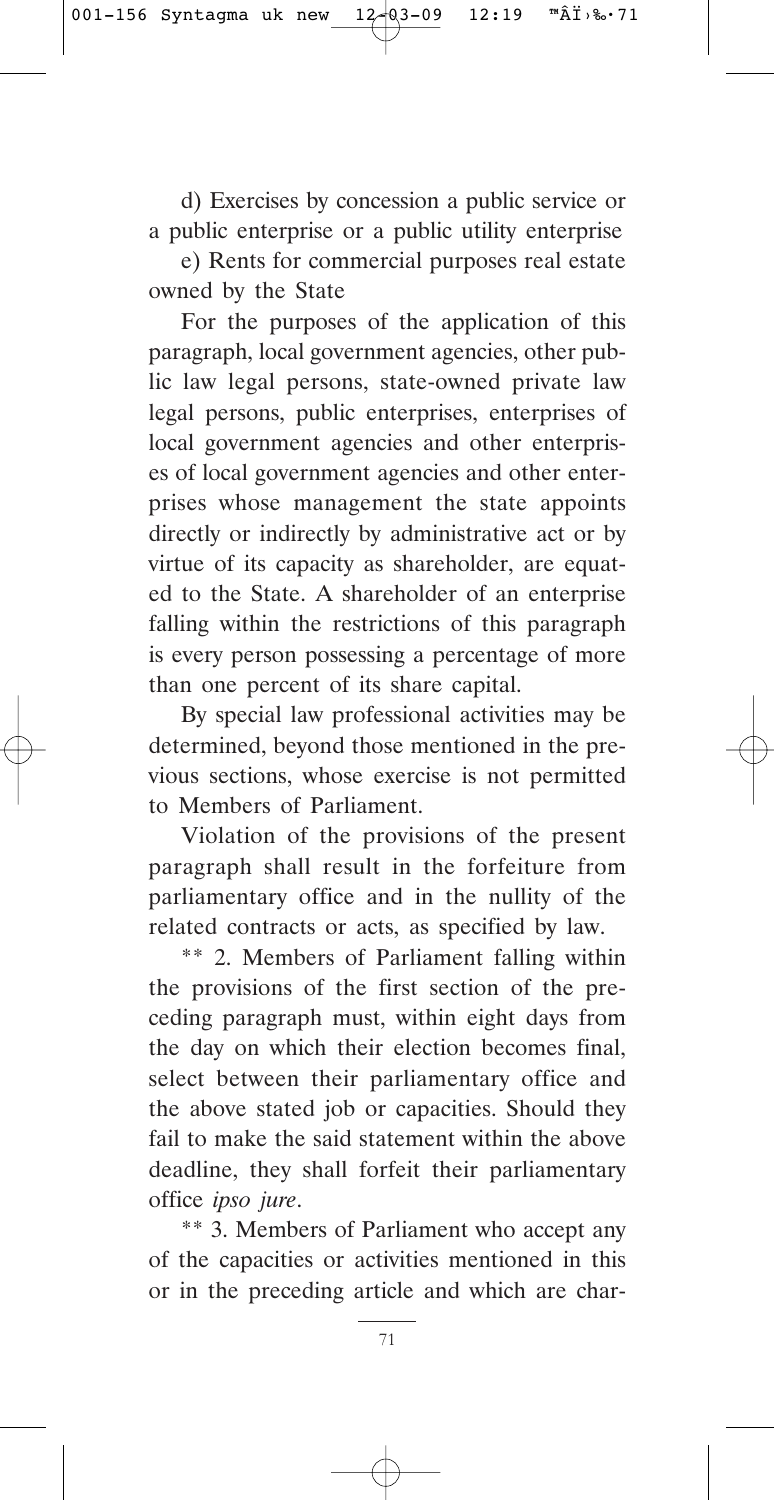acterised as impediments to run for Parliament or as being incompatible with holding parliamentary office, shall forfeit that office *ipso jure*.

\*\* 4. The manner of continuation or transfer or dissolution of contracts mentioned in paragraph 1 and undertaken by a Member of Parliament or by an enterprise to which he participated before his election, or undertaken in a capacity incompatible with his office, shall be specified by law.

### *Article 58*

The hearing of objections raised against the validity of parliamentary elections and their verification concerning either electoral violations related to the conduct of the elections, or the lack of legal qualifications, is assigned to the Supreme Special Court of article 100.

# **CHAPTER THREE Duties and Rights of Members of Parliament**

### *Article 59*

1. Before undertaking the discharge of their duties, Members of Parliament shall take the following oath in the Chamber and in a public sitting.

«I swear in the name of the Holy Consubstantial and Indivisible Trinity to keep faith in my Country and in the democratic form of government, obedience to the Constitution and the laws and to discharge conscientiously my duties».

2. Members of Parliament who are of a different religion or creed shall take the same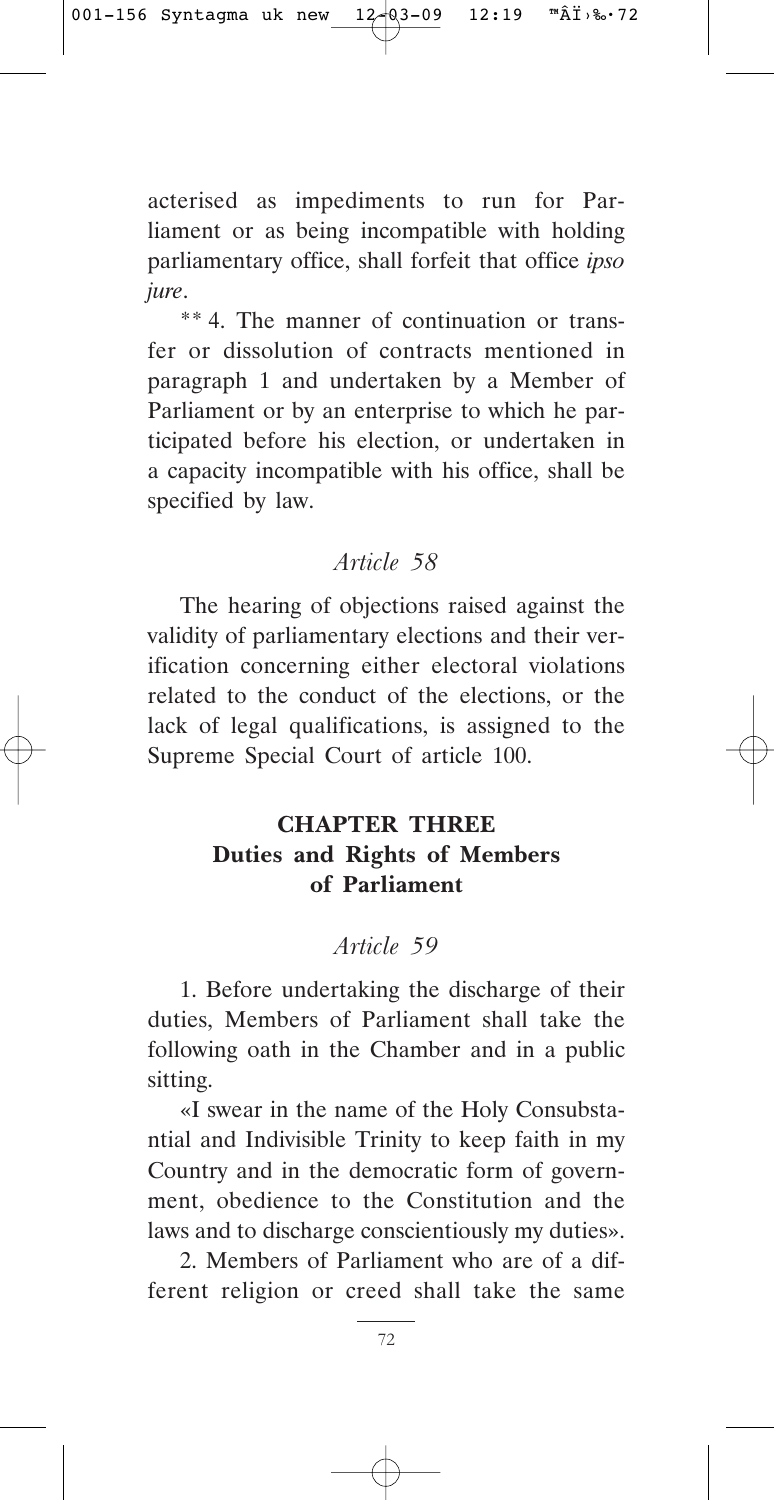oath according to the form of their own religion or creed.

3. Members of Parliament proclaimed elected in the absence of Parliament shall take the oath in the Section in session.

# *Article 60*

1. Members of Parliament enjoy unrestricted freedom of opinion and right to vote according to their conscience.

2. The resignation from parliamentary office is a right of the Member of Parliament and is effectuated as soon as the Member of Parliament submits a written declaration to the Speaker of the Parliament; this declaration is irrevocable.

## *Article 61*

1. A Member of Parliament shall not be prosecuted or in any way interrogated for an opinion expressed or a vote cast by him in the discharge of his parliamentary duties.

2. A Member of Parliament may be prosecuted only for libel, according to the law, after leave has been granted by Parliament. The Court of Appeals shall be competent to hear the case. Such leave is deemed to be conclusively denied if Parliament does not decide within forty-five days from the date the charges have been submitted to the Speaker. In case of refusal to grant leave or if the time-limit lapses without action, no charge can be brought for the act committed by the Member of Parliament.

This paragraph shall be applicable as of the next parliamentary session.

3. A Member of Parliament shall not be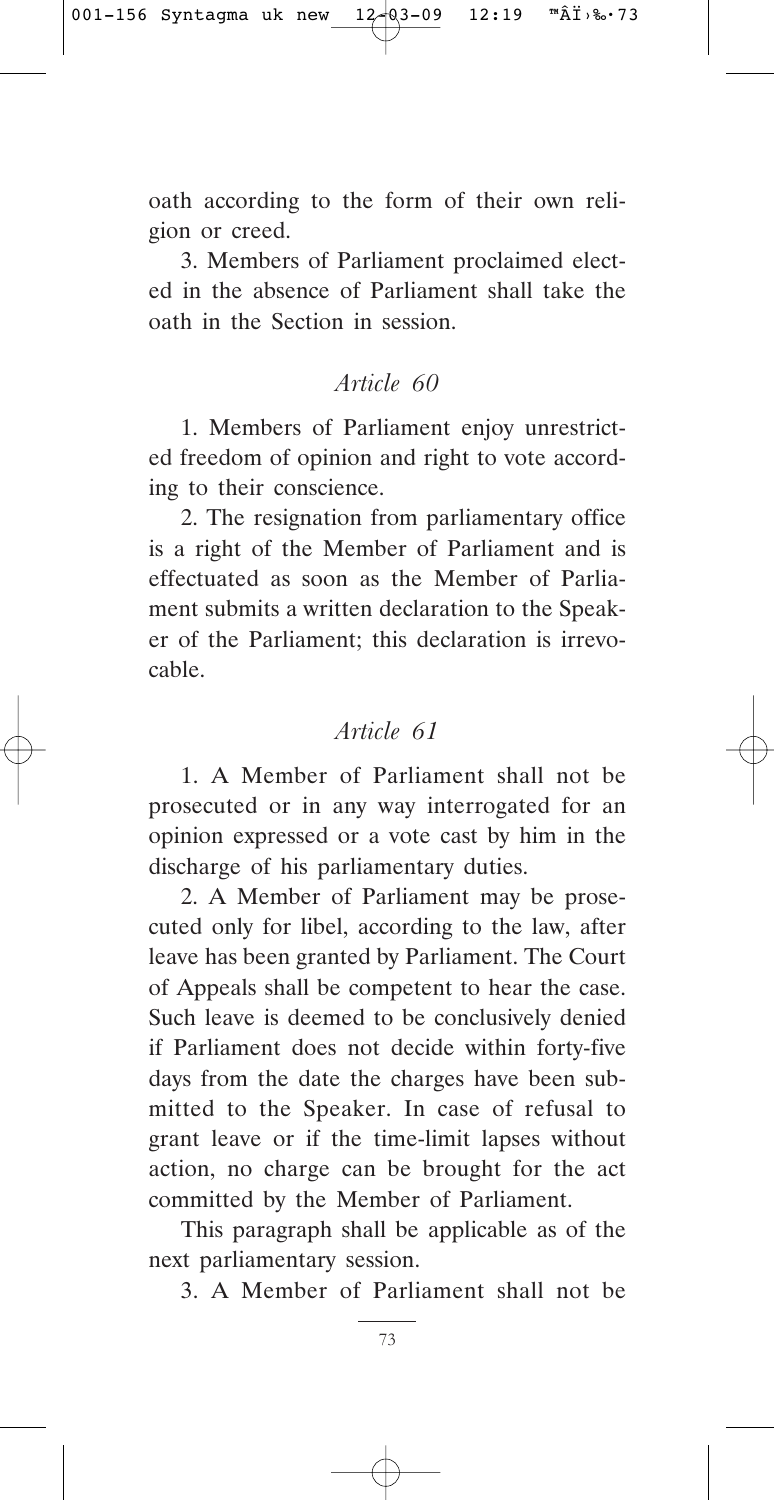liable to testify on information given to him or supplied by him in the course of the discharge of his duties, or on the persons who entrusted the information to him or to whom he supplied such information.

### *Article 62*

During the parliamentary term the Members of Parliament shall not be prosecuted, arrested, imprisoned or otherwise confined without prior leave granted by Parliament. Likewise, a member of a dissolved Parliament shall not be prosecuted for political crimes during the period between the dissolution of Parliament and the declaration of the election of the members of the new Parliament.

Leave shall be deemed not granted if Parliament does not decide within three months of the date the request for prosecution by the public prosecutor was transmitted to the Speaker.

The three month limit is suspended during the Parliament's recess.

No leave is required when Members of Parliament are caught in the act of committing a felony.

## *Article 63*

1. For the discharge of their duties, Members of Parliament shall be entitled to receive compensation and expenses from the State; the amount of both shall be determined by the Plenum of the Parliament.

2. Members of Parliament shall enjoy exemption from transportation, postal and telephone charges, the extent of which shall be determined by decision of the Parliament in plenary session.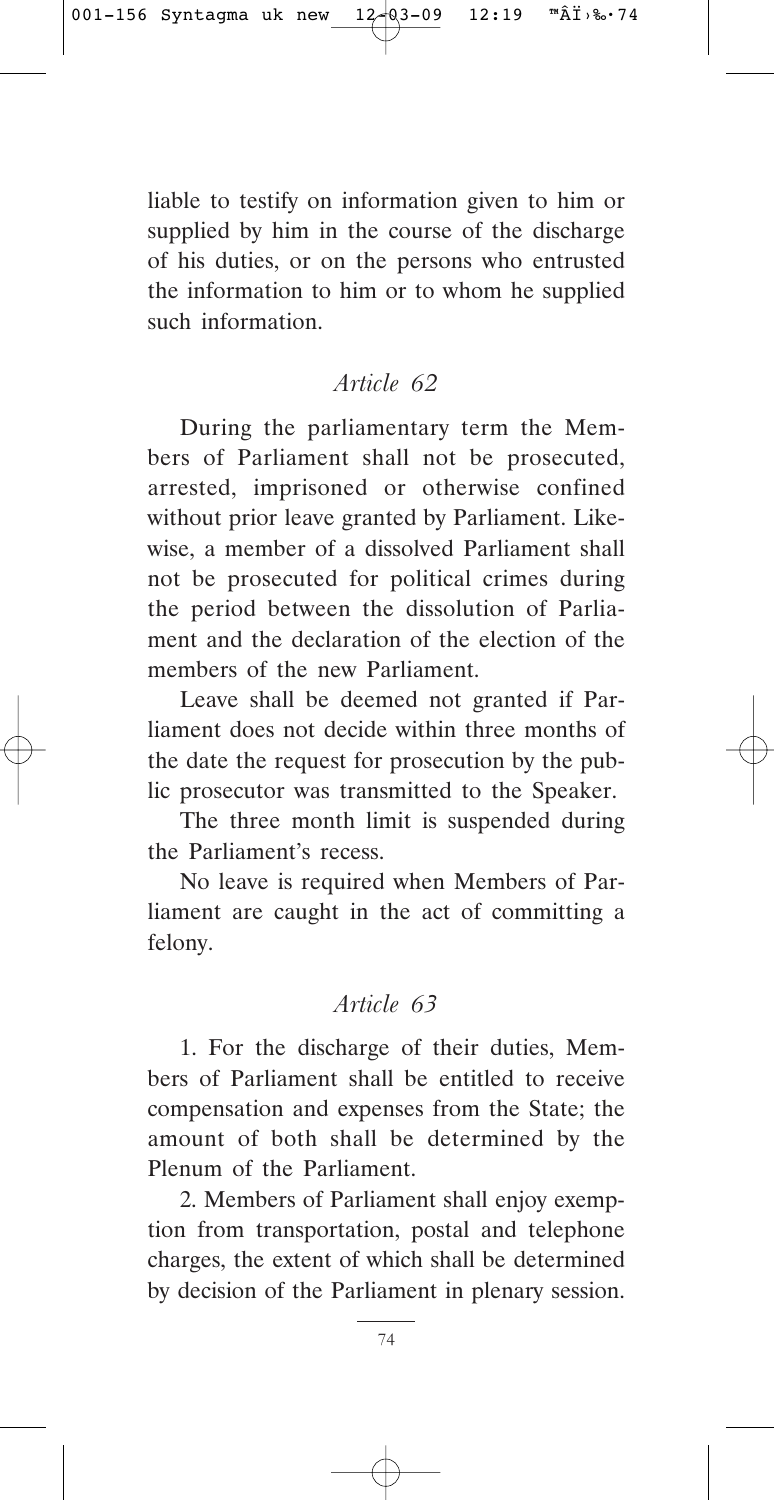001-156 Syntagma uk new 12-03-09 12:19

3. In case of unjustified absence of a member for more than five sittings per month, onethirtieth of his monthly compensation shall be withheld for each absence.

## **CHAPTER FOUR Organization and functioning of the Parliament**

### *Article 64*

1. The Parliament shall convene, *ipso jure*, on the first Monday of the month of October of each year in a regular session to conduct its annual business, unless convoked at an earlier date by the President of the Republic, in accordance with Article 40.

2. The duration of a regular session shall not be shorter than five months, not including the time of suspension specified in Article 40.

A regular session is compulsorily extended until the budget is authorized in accordance with article 79 or until the special law provided in the same article is passed.

### *Article 65*

1. Parliament shall determine the manner of its free and democratic operation by adopting its own Standing Orders; these shall be adopted by the Plenum as specified in Article 76 and shall be published in the Government Gazette on the order of the Speaker.

2. Parliament shall elect from among its members the Speaker and the other members of the Presidium as provided by the Standing Orders.

3. The Speaker and Deputy Speakers shall be elected at the beginning of each parliamentary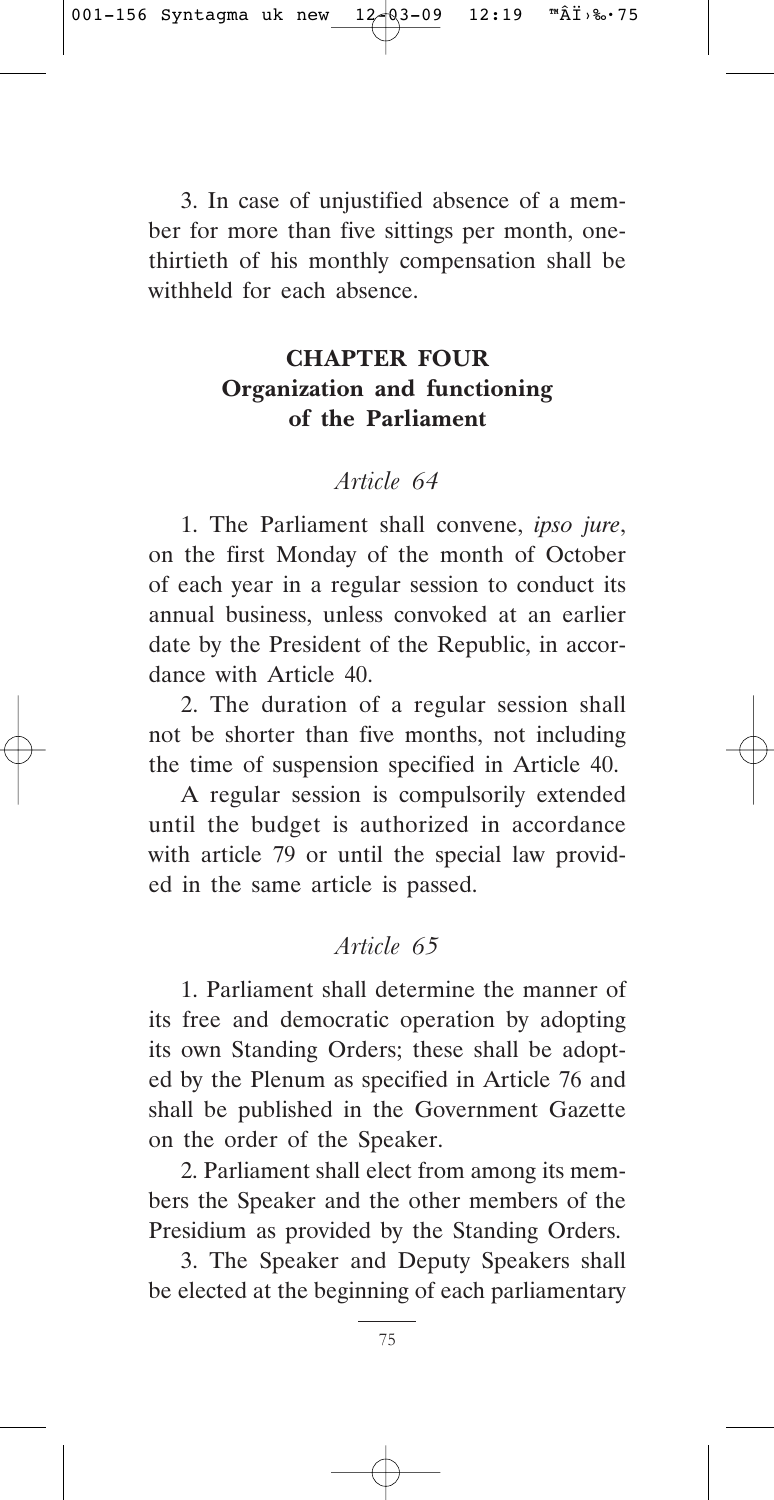term. This provision shall not apply to the Speaker and Deputy Speakers elected by the first session of the Fifth Revisionary Parliament.

On a recommendation by fifty Members the Parliament may reprimand the Speaker or a member of the Presidium thus causing the termination of his tenure.

4. The Speaker directs the business of Parliament; he cares to ensure the unhindered conduct of the business, safeguards the freedom of opinion and expression of the Members of Parliament and the maintenance of order. He is entitled to resort even to disciplinary measures against a member misbehaving as specified by the Standing Orders.

5. A scientific service to the Parliament may be established through the Standing Orders to assist Parliament in its legislative work.

6. The Standing Orders shall determine the organization of the services of the Parliament under the supervision of the Speaker; all matters concerning its personnel shall likewise be regulated. Acts of the Speaker concerning the appointment and the professional status of the personnel of the Parliament shall be subject to recourse on points of act and points of law or petition for annulment lodged with the Supreme Administrative Court.

#### *Article 66*

1. The Parliament shall hold public sittings in the Chamber; however, upon the Government's petition or upon the petition of fifteen Members of Parliament and pursuant to a majority decision reached in a closed meeting, the Parliament may deliberate behind closed doors. Thereafter Parliament shall resolve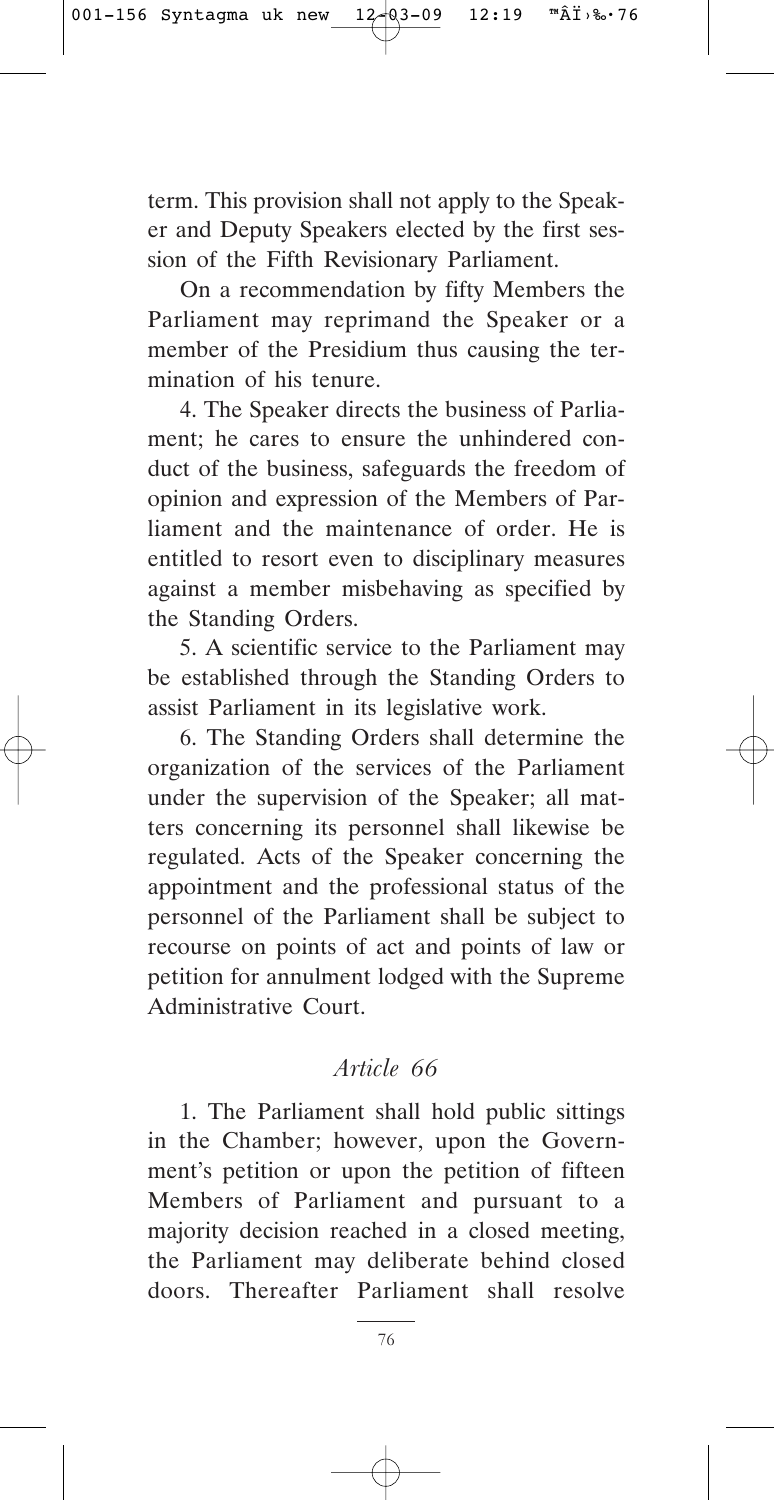whether the debate on the same subject shall be repeated in an open sitting.

2. Ministers and Undersecretaries shall be free to attend the sittings of Parliament and shall be heard whenever they request the floor.

\*\* 3. The Parliament and parliamentary committees may request the presence of Ministers or Undersecretaries when they discuss matters for which they are competent. Parliamentary committees may invite any person they consider useful to their work, informing the competent Minister accordingly. Parliamentary committees convene in public sittings, as specified by the Standing Orders; however, they may deliberate behind closed doors, following a request by the Government or by five Members of Parliament, if the majority so decides in a session behind closed doors. The parliamentary committee then decides whether the discussion on the same subject should be held again in a public sitting.

## *Article 67*

Parliament cannot resolve without an absolute majority of the members present, which in no case may be less than one-fourth of the total number of the Members of Parliament.

In the case of a tie vote, the vote shall be repeated; in the case of a second tie the proposal shall be rejected.

## *Article 68*

\*\* 1. At the beginning of each regular session, Parliament shall set up standing parliamentary committees composed of Members of Parliament for the examination and processing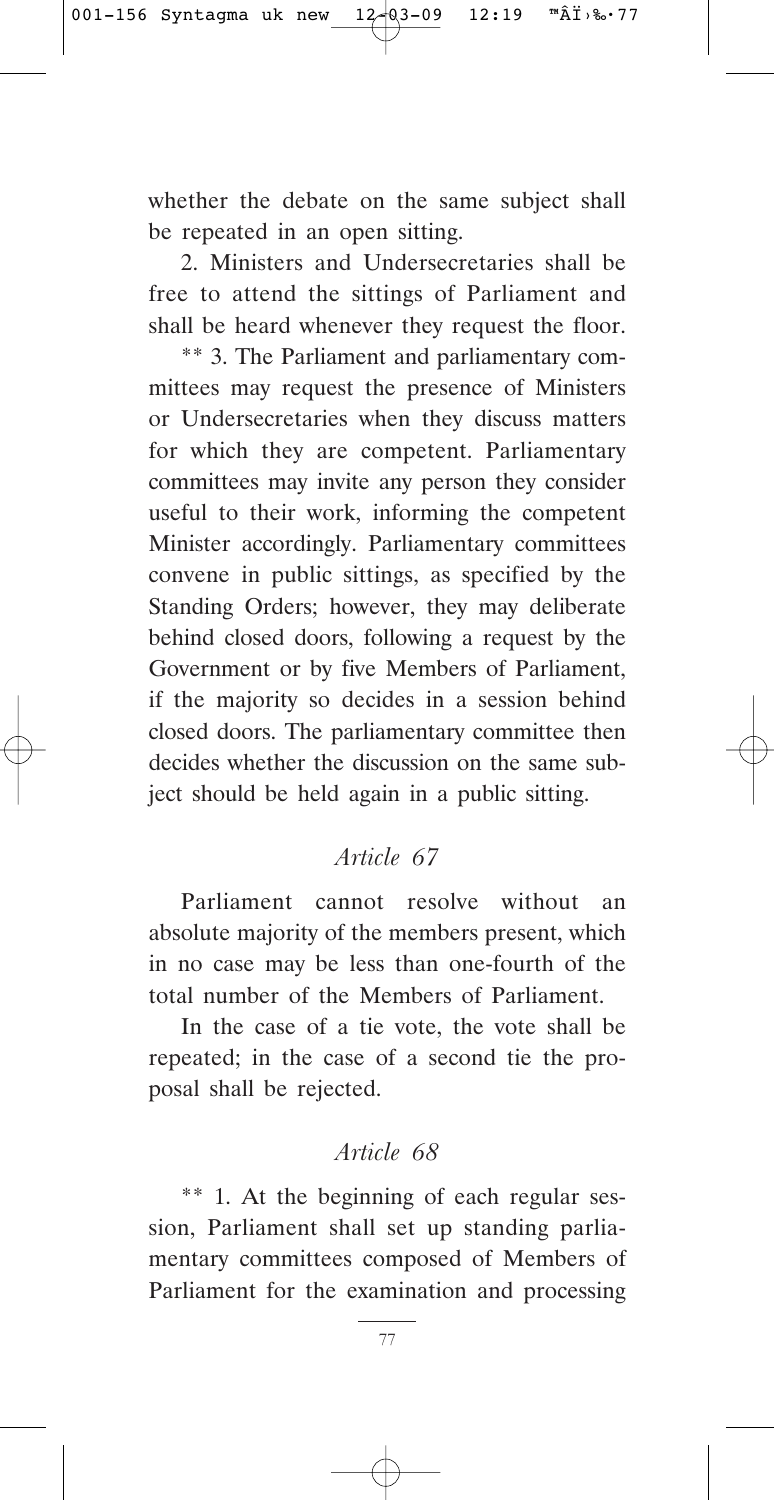of Bills and law proposals submitted, as specified by the Standing Orders of the Parliament.

2. Parliament shall set up investigation committees from among its members by a resolution supported by two-fifths of the total number of members, on the proposal of one-fifth of the total number of members.

A parliamentary resolution adopted by an absolute majority of the total number of members shall be required in order to set up investigation committees on matters related to foreign policy and national defence.

Details pertaining to the composition and operation of such committees shall be provided by the Standing Orders.

3. Parliamentary and investigation committees, as well as Sections of Parliament specified in articles 70 and 71 shall be established in proportion to the strength of parties, groups and independents, as specified by the Standing Orders.

### *Article 69*

No person shall appear at his own initiative before the Parliament to make an oral or written report. Reports shall be presented through a member or shall be handed over to the Speaker. Parliament shall have the right to forward any reports addressed thereto to the Ministers and Undersecretaries who shall be obliged to offer explanations when so requested.

### *Article 70*

1. The Parliament shall conduct its legislative business in Plenum.

\*\* 2. The Standing Orders of the Parliament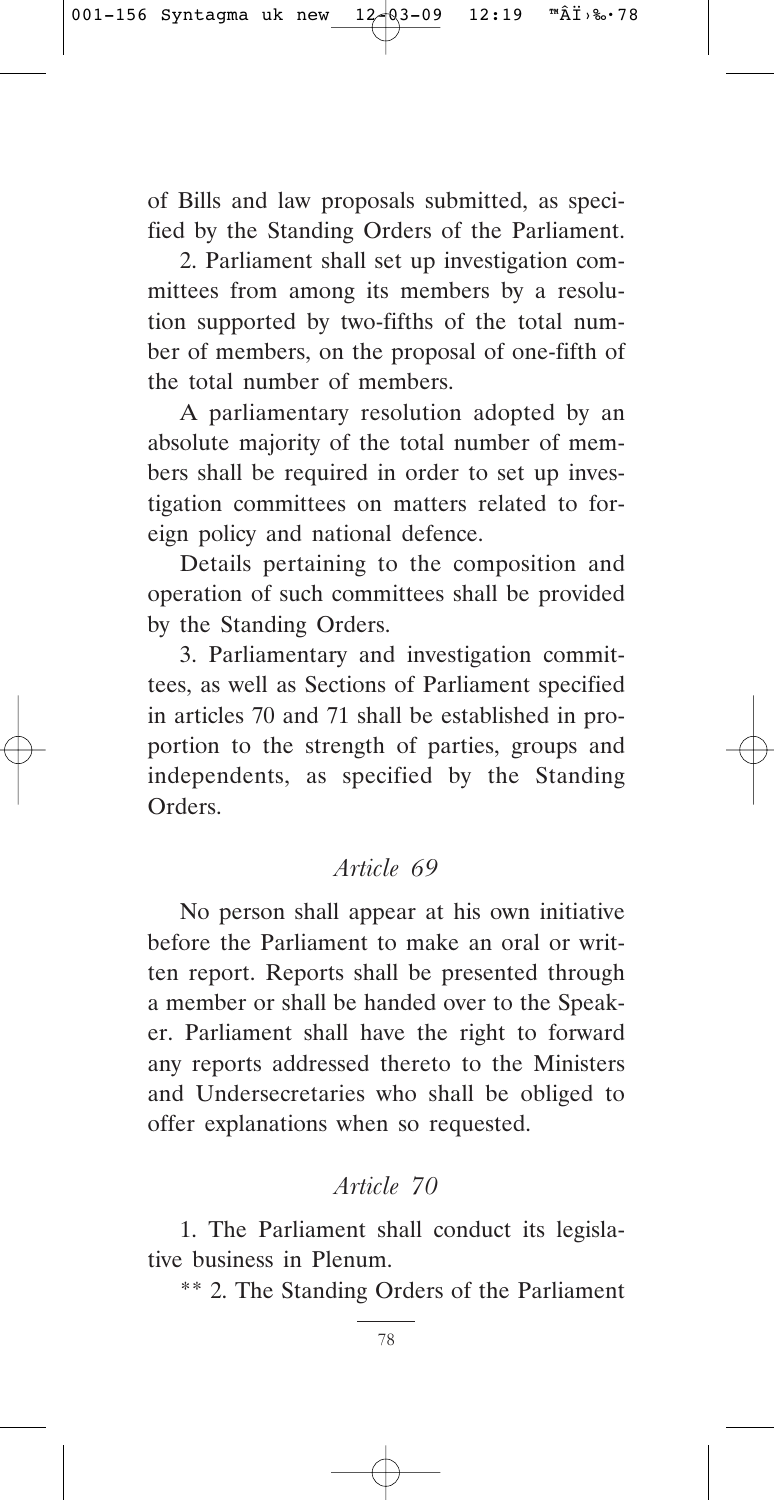shall provide for the exercise of the legislative work specified therein, to may also be conducted by the standing parliamentary committees which are established and function during the session, as specified by the Standing Orders and subject to the restrictions of article 72.

\*\* 3. The Standing Orders of Parliament shall likewise determine the allocation of competences by Ministries among the standing parliamentary committees.

\*\* 4. Unless otherwise stated, the provisions of the Constitution concerning the Parliament shall apply to its functioning in Plenum and in Section pursuant to article 71, as well as for the functioning of the parliamentary committees.

\*\* 5. In order for the Section envisaged in article 71 and for the standing parliamentary committees to decide when exercising their legislative work in accordance with paragraph 2 of the present article, a majority of no less than two fifths of the number of their members is required.

\*\* 6. Parliamentary control shall be exercised by the Plenum, as specified by the Standing Orders. The Standing Orders may provide the exercise of parliamentary control also by the Section envisaged in article 71, as well as by the standing parliamentary committees established and functioning during the session.

\*\* 7. The Standing Orders shall specify the manner in which Members of Parliament who are on a Parliament or a Government mission abroad shall participate in voting.

\*\* 8. The Standing Orders of Parliament shall specify the manner in which the Parlia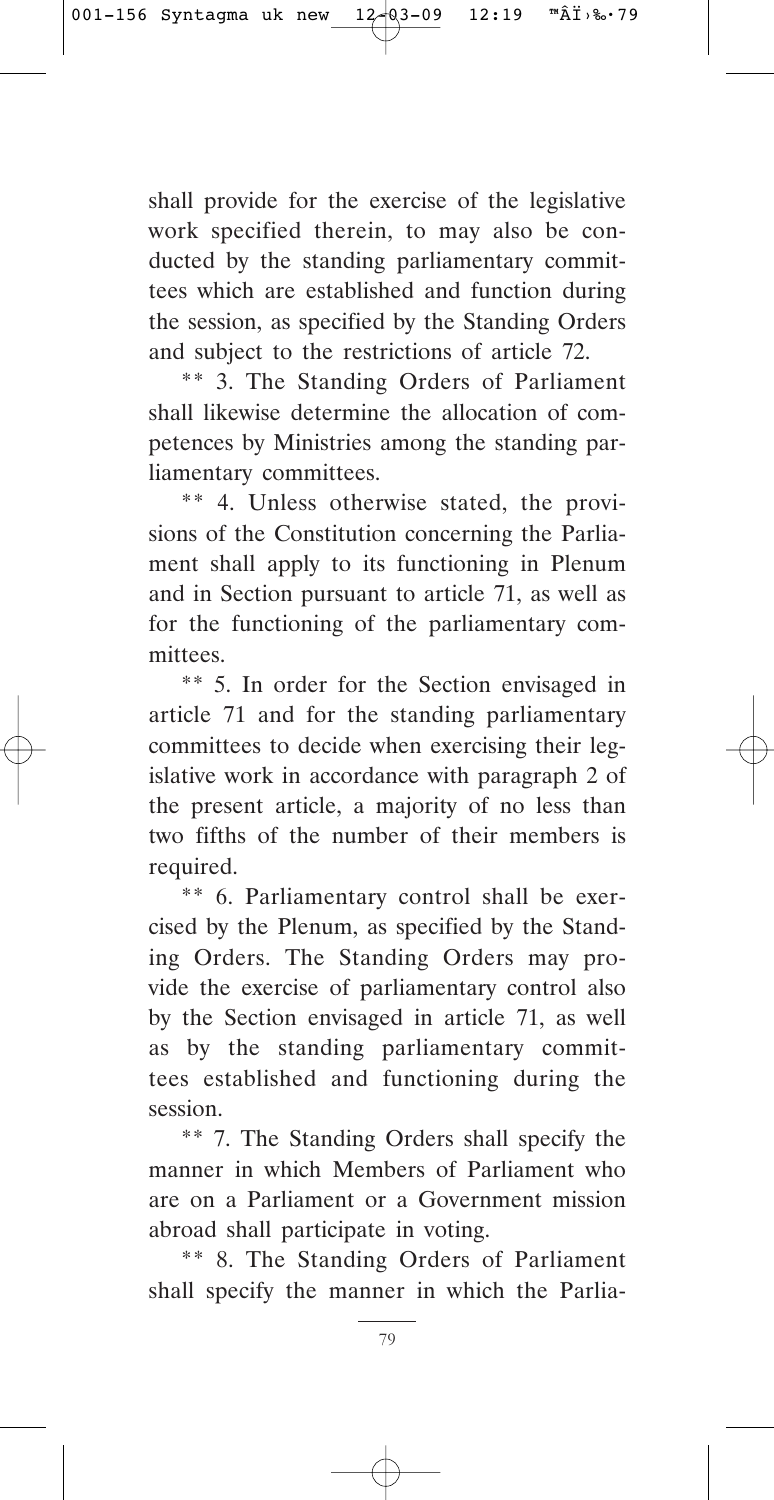001-156 Syntagma uk new 12-03-09 12:19

ment is informed by the Government on issues being the object of regulation in the framework of the European Union, and debates on these.

### *Article 71*

When Parliament is in recess, its legislative business, with the exception of statutes belonging to the competence of the Plenum as specified in article 72, shall be conducted by a Section of Parliament, established and operating as specified in article 68 paragraph 3 and article 70.

The Standing Orders may provide for the examination of Bills by a Parliamentary Committee composed of members of the same Section.

### *\*\* Article 72*

1. Parliament debates and votes in Plenum on its Standing Orders, on Bills and law proposals on the subjects of articles 3, 13, 27, 28 paragraphs 2 and 3, 29 paragraph 2, 33 paragraph 3, 48, 51, 54, 86, on Bills and proposals implementing the Constitution on the exercise and protection of individual rights, on Bills and law proposals on the authentic interpretation of the statutes as well as on every other matter referred to the Plenum by special provision of the Constitution or for the regulation of which a special majority is required.

The Parliament in Plenum shall also vote the budget and the financial statement of the State and of Parliament.

2. Debates and votes on all other Bills or law proposals may be carried out during the session by the competent standing parliamentary committee, pursuant to the provisions of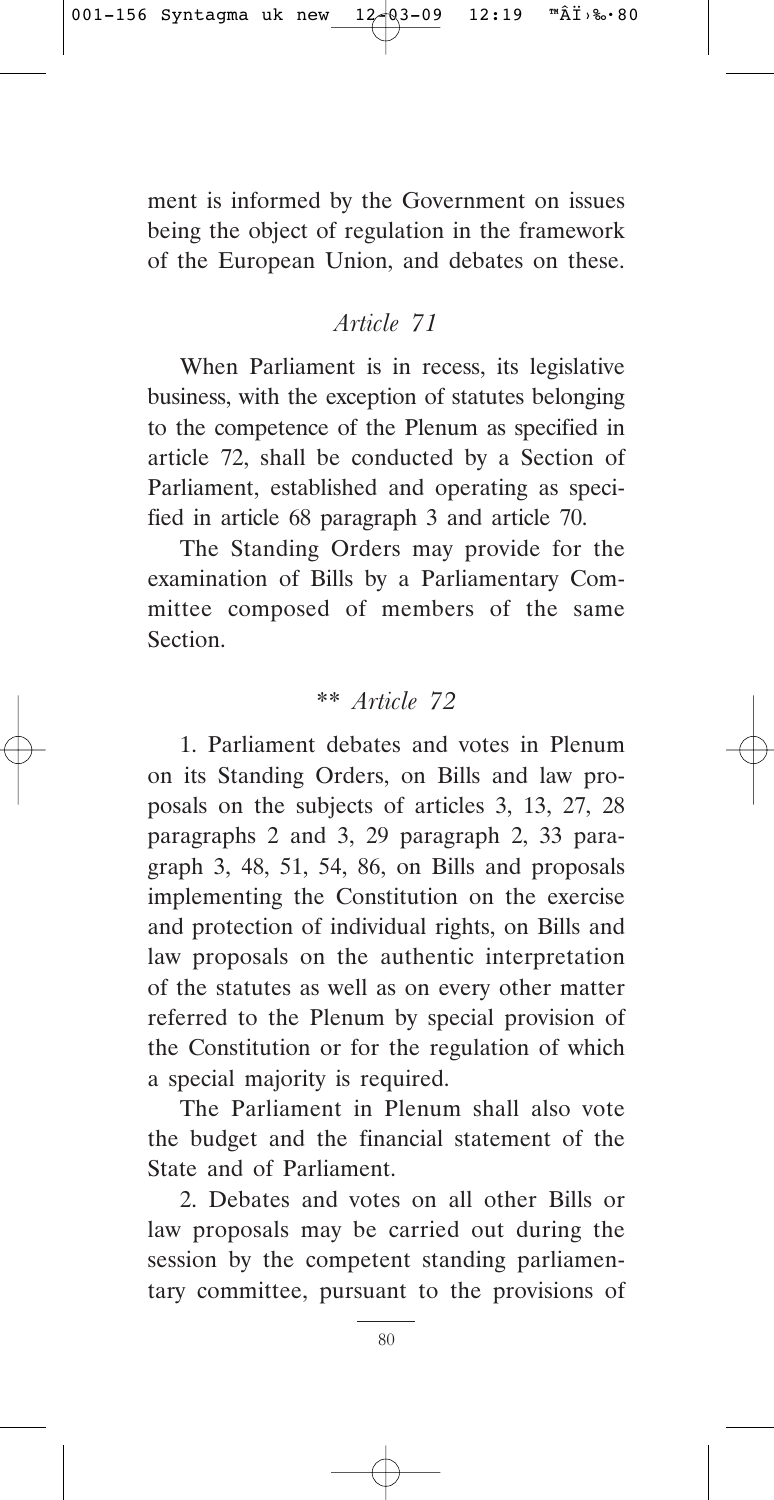001-156 Syntagma uk new 12-03-09 12:19

article 70. They are also carried out by the Section established and functioning pursuant to article 71 during the period in which Parliament is in recess, as specified by the Standing Orders.

3. The standing parliamentary committee assuming the voting of a Bill or law proposal may, by resolution adopted by the absolute majority of its members, refer any dispute over its competence to the Plenum. The resolution of the Plenum shall be binding on the committees.

At least one week must intervene between submission of a Bill or law proposal and its debate in the standing parliamentary committee.

4. A Bill or law proposal debated and voted in the competent standing parliamentary committee is introduced in the Plenum in one session, as specified by the Standing Orders of the Parliament, and is debated and voted in principle, by article and as a whole. A Bill or law proposal voted in the committee by a majority of at least four fifths is debated and voted in the Plenum, as specified by the Standing Orders.

#### **CHAPTER FIVE**

#### **The legislative function of Parliament**

### *Article 73*

1. The right to introduce Bills belongs to the Parliament and the Government.

2. Bills pertaining in any way to the granting of a pension and the prerequisites thereof shall be introduced only by the Minister of Finance after an opinion of the Court of Audit; in the case of pensions burdening on the budg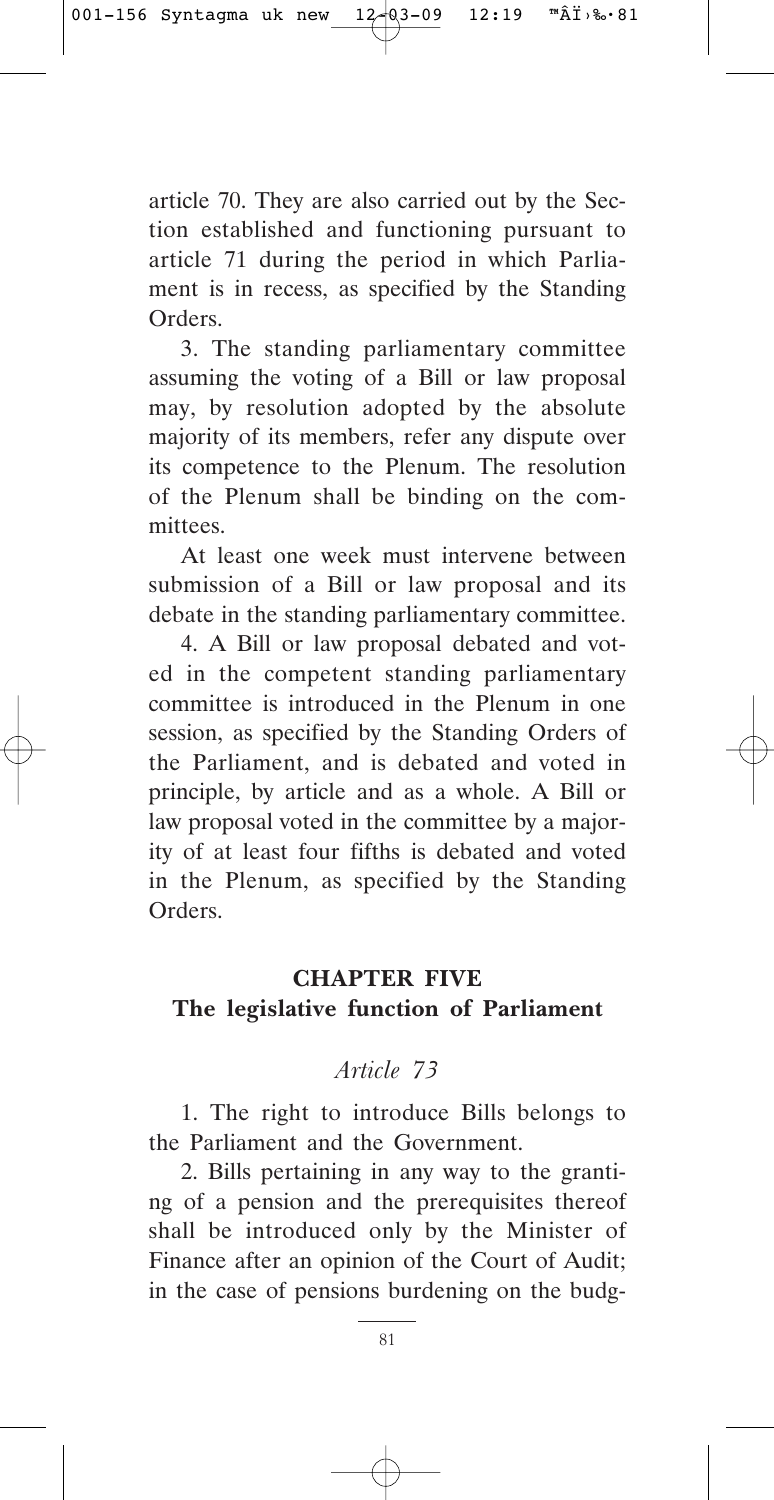et of local government agencies or other public law legal persons, Bills shall be submitted by the competent Minister and the Minister of Finance. Pensions must be proposed by means of special Bills; the insertion of provisions pertaining to pensions in Bills introduced to regulate other matters, is not permitted under penalty of nullity.

3. No law proposal or amendment or addition which originated in Parliament shall be introduced for debate if it results in an expenditure or a reduction of revenues or assets for the State or local government agencies or other public law legal persons, for the purpose of paying a salary or pension or otherwise benefiting a person.

4. However, an amendment or addition introduced by a party leader or a spokesman of a parliamentary group as specified in article 74 paragraph 3 shall be acceptable in the case of Bills concerning the organization of public services and agencies of public interest, the status of civil servants in general, military and security corps officers, employees of local government agencies or other public law legal persons and public enterprises in general.

5. Bills introducing local or special taxes or charges of any nature on behalf of agencies or, public or private law legal persons, must be countersigned by the Minister of Coordination and the Minister of Finance.

### *Article 74*

1. Every Bill or law proposal must be accompanied by an explanatory report; before it is introduced to the Plenum or to a Section of Parliament, it may be referred for legisla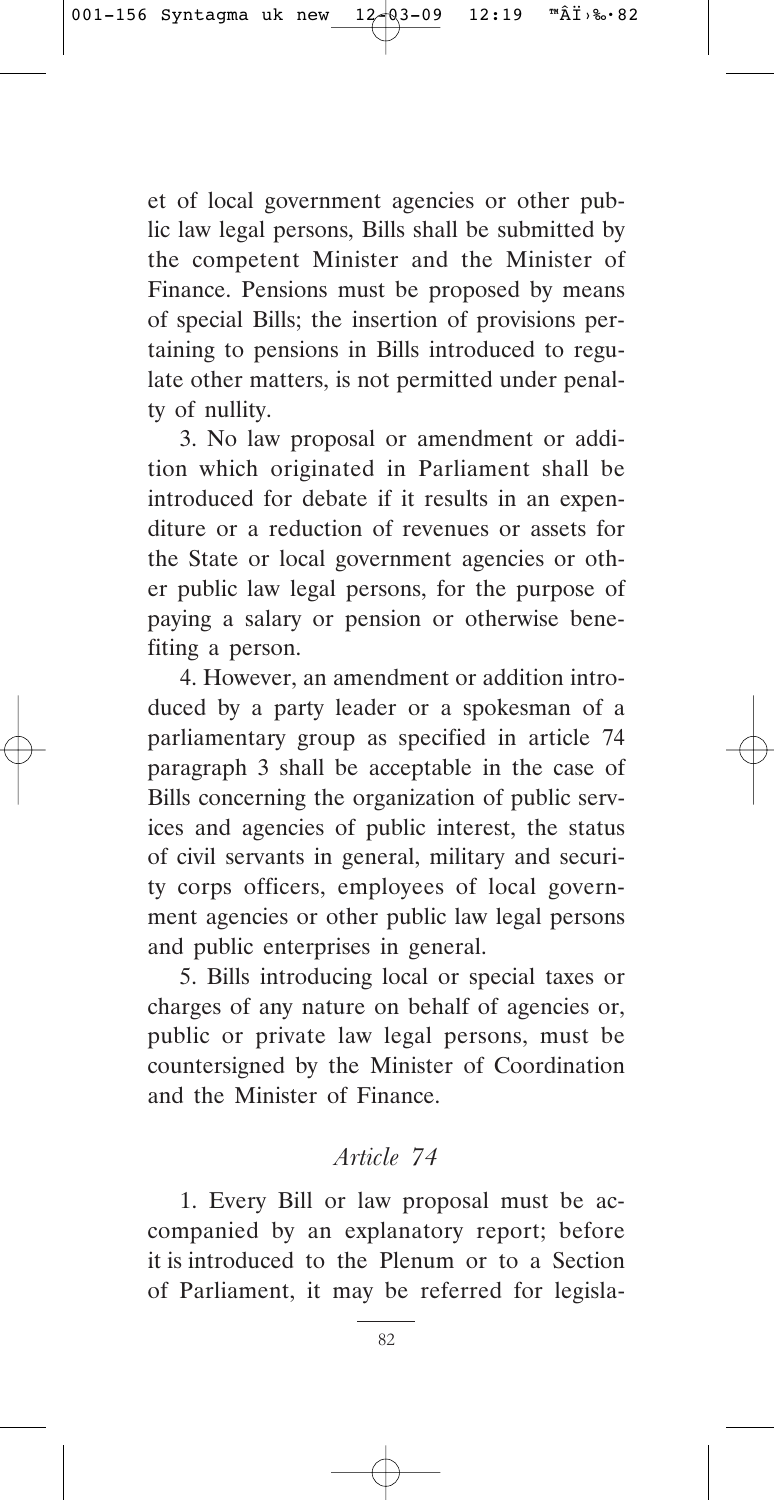tive elaboration to the scientific service defined in article 65 paragraph 5 as soon as this service is established, as specified by the Standing Orders.

2. Bills or law proposals tabled in Parliament shall be referred to the appropriate parliamentary committee. When the report has been submitted or when the time-limit for its submittal has elapsed inactively, the Bill shall be introduced for debate to Parliament after three days, unless it has been designated as urgent by the competent Minister. The debate shall begin following an oral introduction by the competent Minister and the rapporteurs of the committee.

3. Amendments submitted by Members of Parliament to Bills or law proposals for which the Plenum or the Sections of Parliament are competent, shall not be introduced for debate if they have not been submitted up to and including the day prior to the commencement of the debate, unless the Government consents to such a debate.

4. A Bill or law proposal for the amendment of a provision of a statute shall not be introduced for debate if the accompanying explanatory report does not contain the full text of the provision to be amended and if the text of the Bill or law proposal does not contain the full text of the new provision as amended.

\*\* 5. The provisions of paragraph 1 also apply for Bills or law proposals introduced for debate and vote in the competent standing parliamentary committee, as specified by the Standing Orders of the Parliament.

A Bill or law proposal containing provisions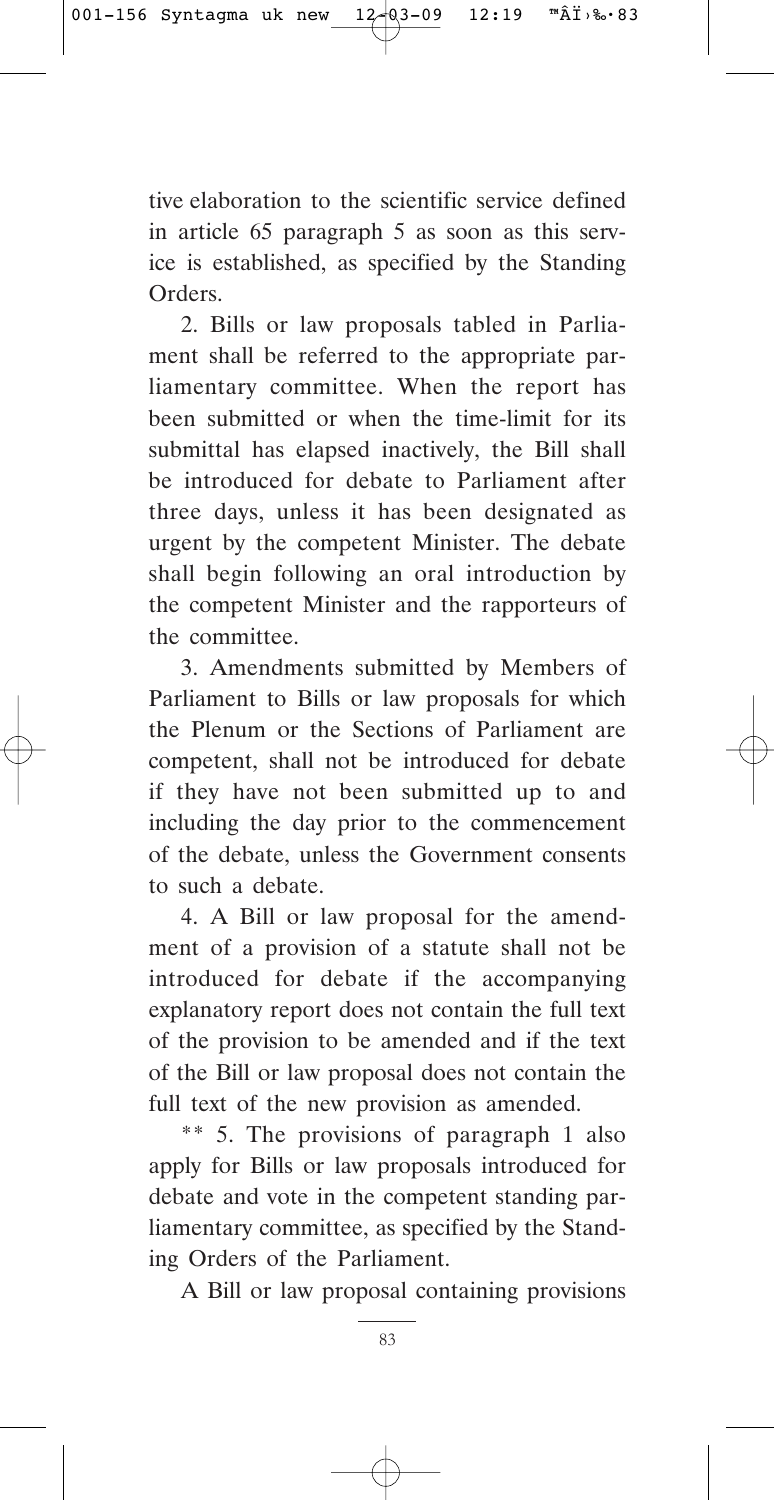not related to its main subject matter shall not be introduced for debate.

No addition or amendment shall be introduced for debate if it is not related to the main subject matter of the Bill or law proposal.

Additions or amendments by Ministers are debated only if they have been submitted at least three days prior to the commencement of the debate in the Plenum, to the Section specified in article 71 or to the competent standing parliamentary committee, as specified by the Standing Orders.

The provisions of the two preceding sections shall also apply for additions or amendments submitted by Members of Parliament.

Parliament shall resolve in case of contestation.

Members of Parliament not participating in the competent standing parliamentary committee or the Section specified in article 71, are entitled to take the floor during the debate in principle and in order to support law proposals and additions or amendments that they have submitted, as provided by the Standing Orders.

6. Once every month, on a day designated by the Standing Orders, pending law proposals shall be entered by priority in the order of the day and debated.

### *Article 75*

1. Any Bill and law proposal which result in burdening the Budget, if submitted by Ministers, shall not be introduced for debate unless it is accompanied by a report of the General Accounting Office specifying the amount of the expenditure involved; if submitted by Members of Parliament, prior to any debate thereon it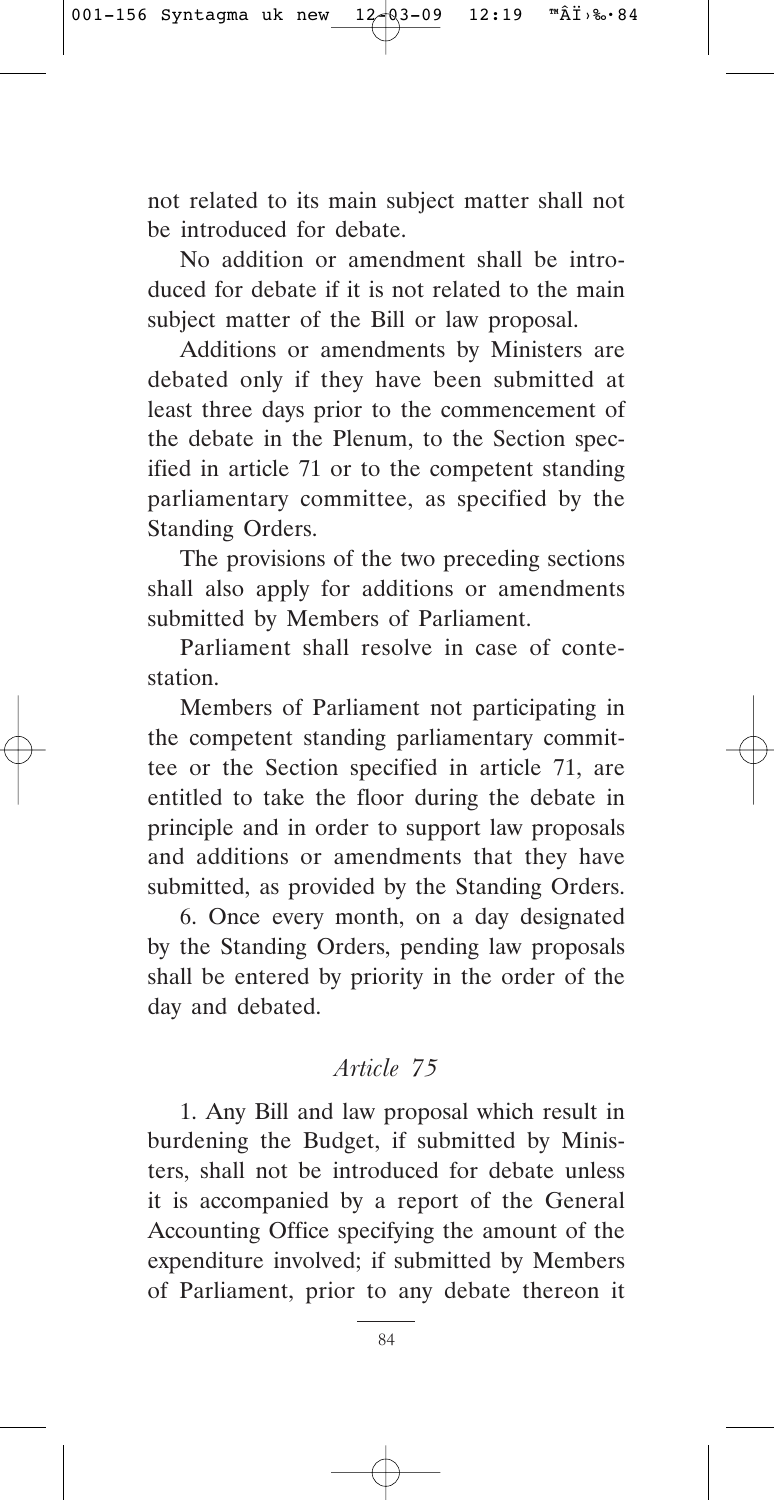shall be forwarded to the General Accounting Office which shall be bound to submit a report within fifteen days. Should this time-limit elapse without action, the law proposal shall be introduced for debate without it.

2. The same shall apply for amendments, if so requested by the competent Ministers. In this case, the General Accounting Office shall be bound to submit its report to Parliament within three days; only if the report shall not be forthcoming within this time-limit may the amendment be debated without it.

3. A Bill resulting in expenditure or reduction of revenues shall not be introduced for debate unless it is accompanied by a special report specifying the manner in which they will be covered, signed by the competent Minister and the Minister of Finance.

## *Article 76*

\*\* 1. Every Bill and every law proposal shall be debated and voted on once in principle, by article and as a whole, with the exception of the cases provided under paragraph 4 of article 72.

\*\* 2. Voted Bills or law proposals that are sent back to Parliament pursuant to article 42 shall be debated and voted on by the Plenum of Parliament twice and in two distinct sittings, at least two days apart, in principle and by article during the first debate, and by article and as a whole during the second.

\*\* 3. If in the course of the debate, additions or amendments have been accepted, voting as a whole shall be postponed for twenty-four hours from distribution of the amended Bill or law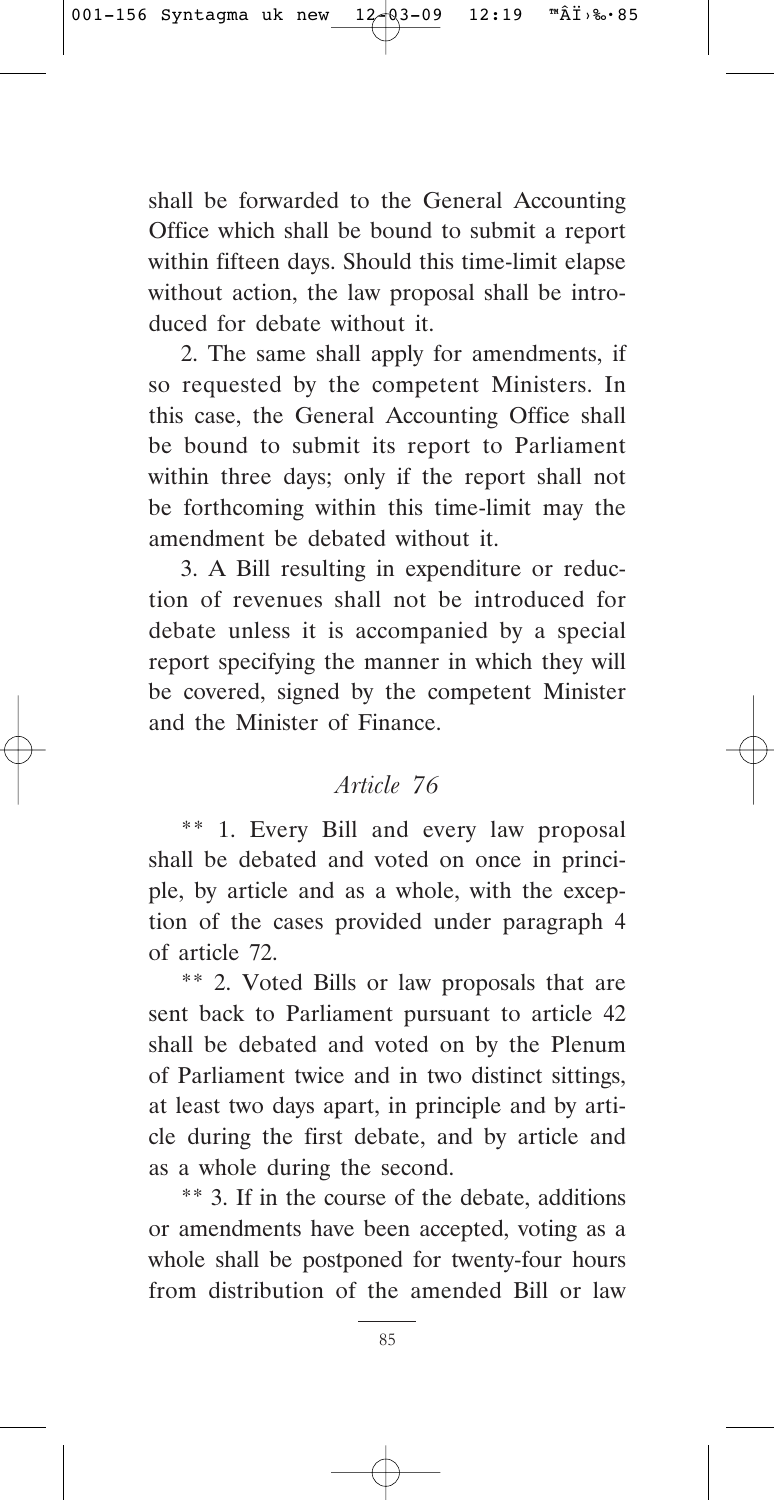proposal, with the exception of the cases provided under paragraph 4 of article 72.

\*\* 4. A Bill or law proposal designated by the Government as very urgent shall be introduced for voting after a limited debate in one sitting, by the Plenum or by the Section of article 71, as provided by the Standing Orders of Parliament.

\*\* 5. The Government may request that a Bill or law proposal of an urgent nature be debated in a specific number of sittings, as specified by the Standing Orders of Parliament.

6. Judicial or administrative codes drafted by special committees established under special statutes may be voted through in the Plenum of the Parliament by a special statute ratifying the code as a whole.

7. Likewise, legislative provisions in force may be codified by simple classification, or repealed statutes may be reenacted as a whole, with the exception of statutes concerning taxation.

### *Article 77*

1. The authentic interpretation of the statutes shall rest with the legislative power.

2. A statute which is not truly interpretative shall enter into force only as of its publication.

# **CHAPTER SIX Tax and Fiscal Administration**

### *Article 78*

1. No tax shall be levied without a statute enacted by Parliament, specifying the subject of taxation and the income, the type of property,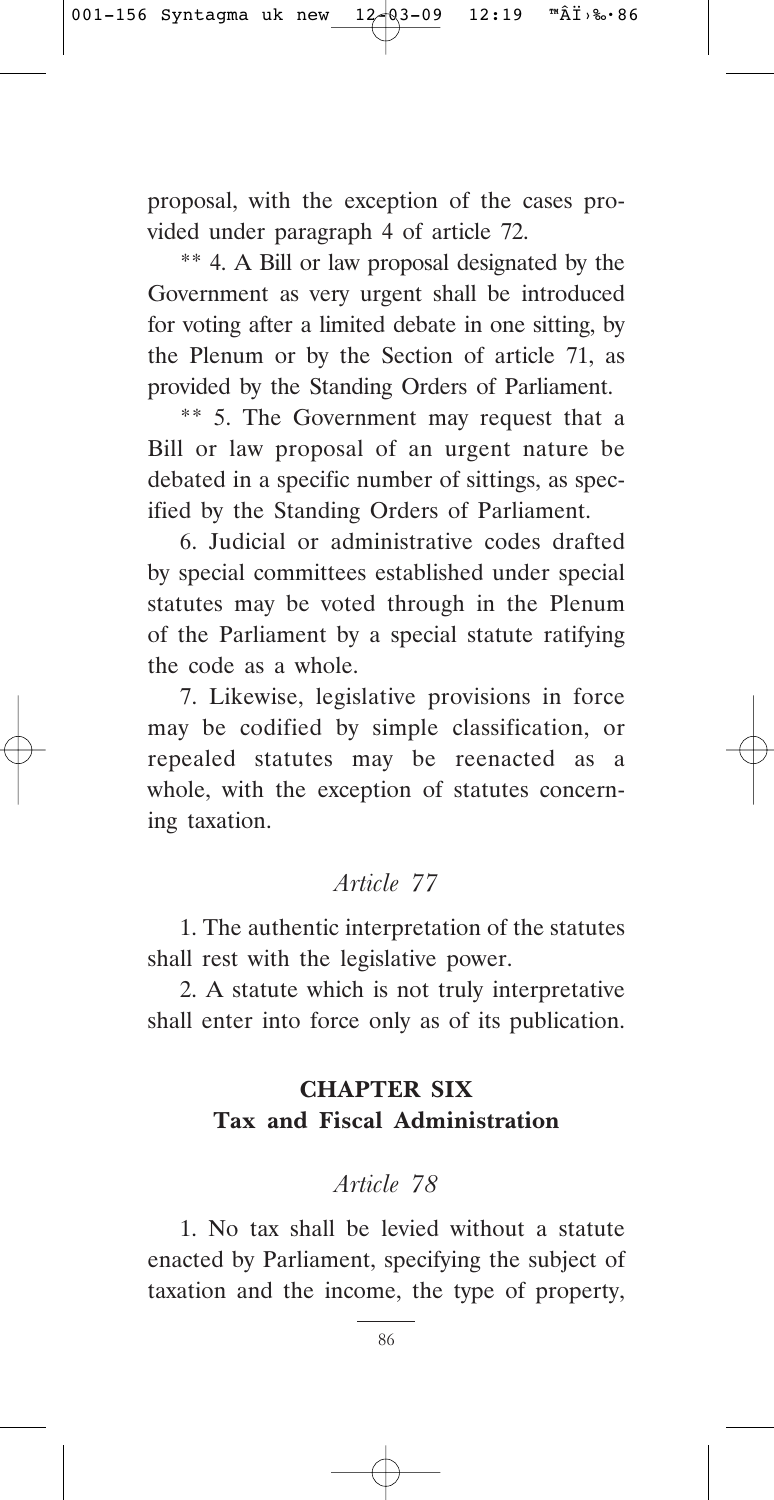the expenses and the transactions or categories thereof to which the tax pertains.

2. A tax or any other financial charge may not be imposed by a retroactive statute effective prior to the fiscal year preceding the imposition of the tax.

3. Exceptionally, in the case of imposition or increase of an import or export duty or a consumer tax, collection thereof shall be permitted as of the date on which the Bill shall be tabled in Parliament, on condition that the statute shall be published within the time-limit specified in article 42 paragraph 1, and in any case not later than ten days from the end of the Parliamentary session.

4. The object of taxation, the tax rate, the tax abatements and exemptions and the granting of pensions may not be subject to legislative delegation.

This prohibition does not preclude the determination by law of the manner of assessing the share of the State or public agencies in general in the automatic increase on value of private real estate property adjoining the site of construction of public works and resulting exclusively therefrom.

5. It shall, exceptionally, be permitted to impose by means of delegation granted in framework by statute, balancing or counteractive charges or duties, and to impose, within the framework of the country's international relations to economic organizations, economic measures or measures concerning the safeguarding of the country's foreign exchange position.

# *Article 79*

\*\*\* 1. In the course of its regular annual ses-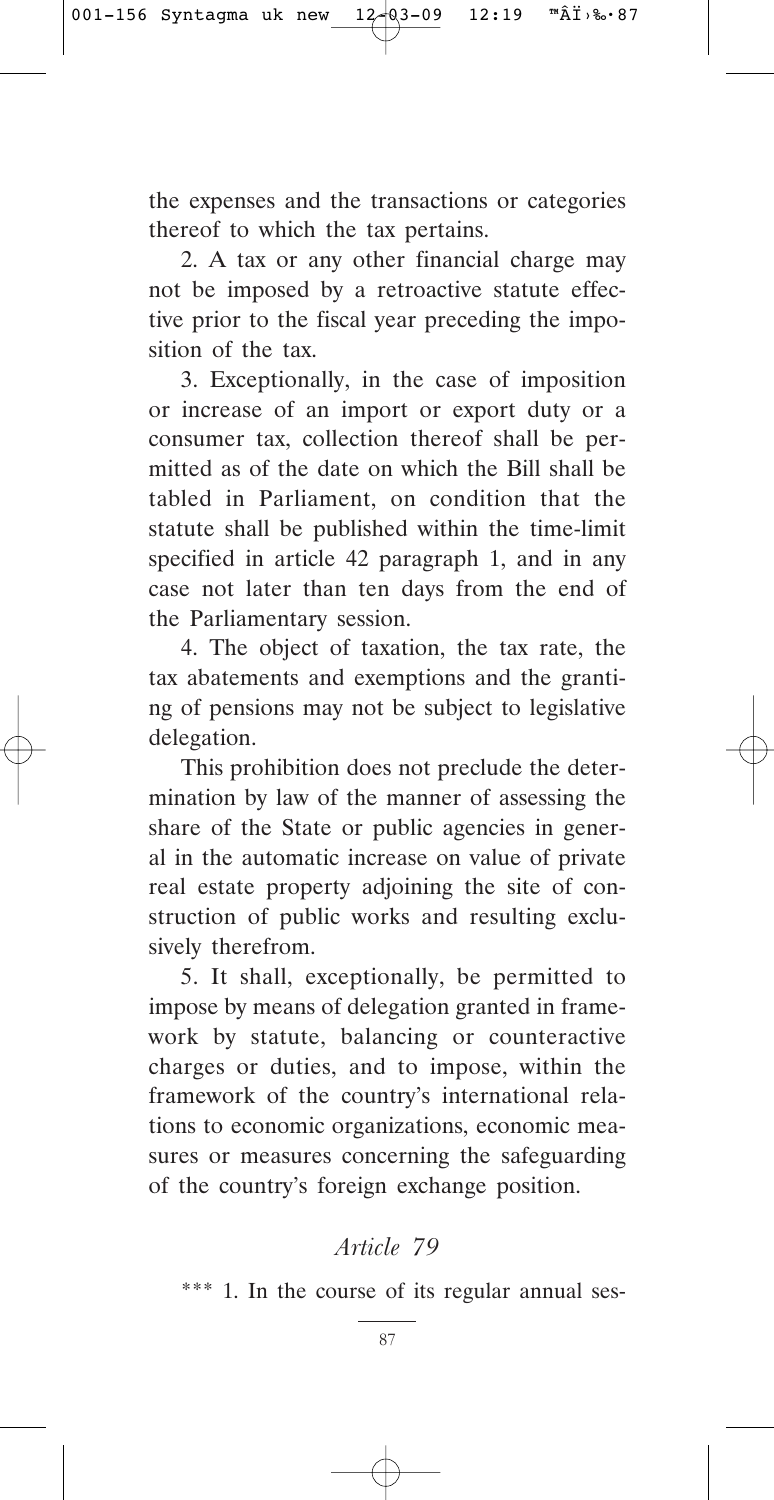sion Parliament shall vote on the State budget of revenues and expenditures foe the following year.

During the discussion of the draft envisaged in par. 3, the parliament may submit proposals for the modification of individual items of the budget which are introduced to the Plenum and are voted upon, provided that the modifications have no impact over the total expenditures and revenues of the State. The Standing orders shall provide the specific process for the monitoring of the execution of the State budget by the Parliament.

2. All State revenues and expenditures must be entered in the annual budget and financial statement.

\*\* 3. The draft budget shall be submitted by the Minister of Finance to the competent standing parliamentary committee on the first Monday of October and shall be debated, as specified by the Standing Orders. The Minister of Finance taking into account the remarks of the committee, shall introduce the budget to the Parliament at least forty days before the beginning of the fiscal year. The budget shall be debated and voted by the Plenum in accordance with the provisions of the Standing Orders, which ensure the right of all political sections in Parliament to express their views.

4. Should the administration of revenues and expenditures as provided in the budget be inoperative for any reason whatsoever, they shall be administered in accordance with a special statute to be enacted every time.

5. Should it be impossible to vote the budget or to pass the special statute defined in the preceding paragraph due to the end of the Parliamentary term, the force of the budget for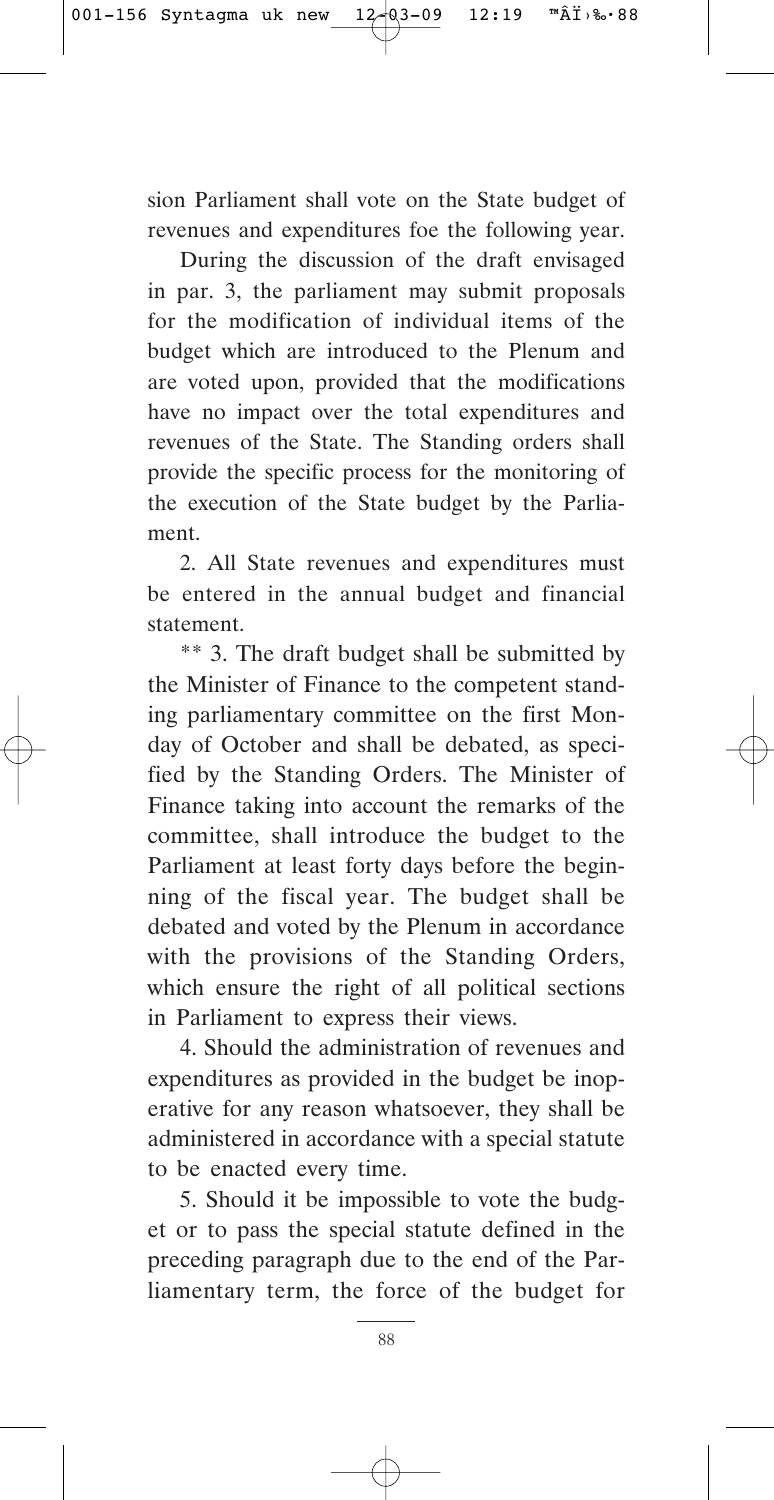the fiscal year just ended or ending shall be extended for four months by decree issued upon proposal of the Cabinet.

6. The practice of drafting budgets for biannual fiscal periods may be established by statute.

\*\* 7. The financial statement and general balance sheet of the State shall be laid before Parliament no later than one year from the end of each fiscal year; these, are accompanied without fail by the report of the Court of Audit provided in article 98 paragraph 1 case (e), are examined by a special committee of Members of Parliament and are ratified by the Plenum of Parliament, according to the provisions of the Standing Orders.

8. Economic and social development plans shall be approved by the Plenum of the Parliament as specified by statute.

# *Article 80*

1. No salary, pension, subsidy or remuneration shall be entered in the State budget or granted, unless it is provided for by statute concerning the organization or other special statute.

2. The minting or issuing of currency shall be regulated by law.

#### \*\* Interpretative clause:

*Paragraph 2 does not impede the participation of Greece in the process of the Economic and Monetary Union, in the wider framework of European integration, according to the provisions of article 28.*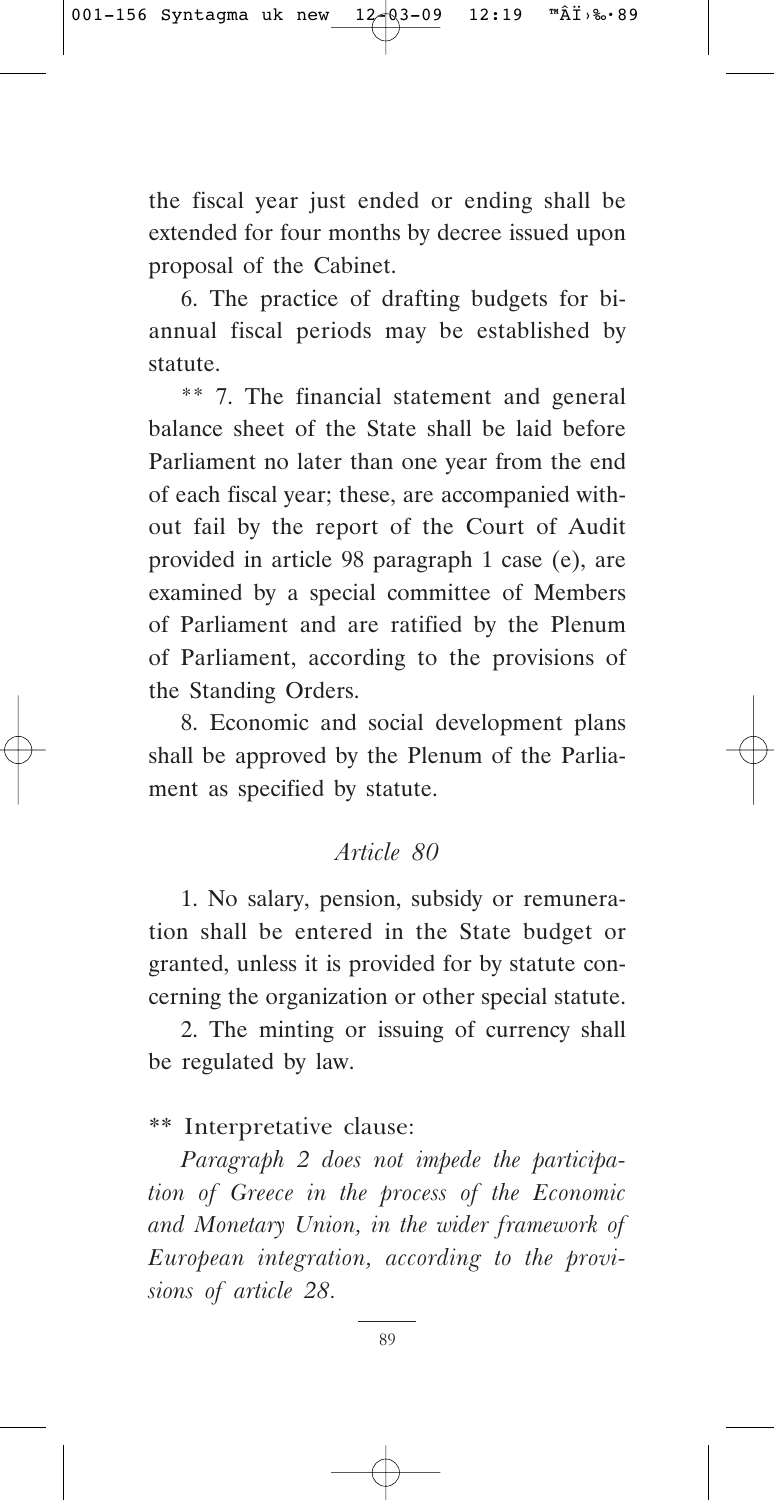001-156 Syntagma uk new 12-03-09 12:19

# **SECTION IV The Government**

# **CHAPTER ONE Composition and Function of the Government**

### *Article 81*

1. The Cabinet, which shall be composed of the Prime Minister and the Ministers, constitutes the Government. The composition and functioning of the Cabinet shall be specified by law. One or more Ministers may be appointed Vice Presidents of the Cabinet, by decree initiated by the Prime Minister.

A statute shall regulate the status of Deputy Ministers, Ministers without portfolio and Undersecretaries who may be members of the Cabinet, as well as the status of permanent Undersecretaries.

2. No person may be appointed a member of the Government or an Undersecretary if he does not possess the qualifications required in Article 55 for Members of Parliament.

3. Any professional activity whatsoever of members of the Government, Undersecretaries and the Speaker of Parliament shall be in abeyance during the discharge of their duties.

4. The incompatibility of the office of Minister and Undersecretary with other activities may be established by statute.

5. In the absence of a Vice President, the Prime Minister shall appoint, whenever the need arises, one of the Ministers as his provisional Alternate.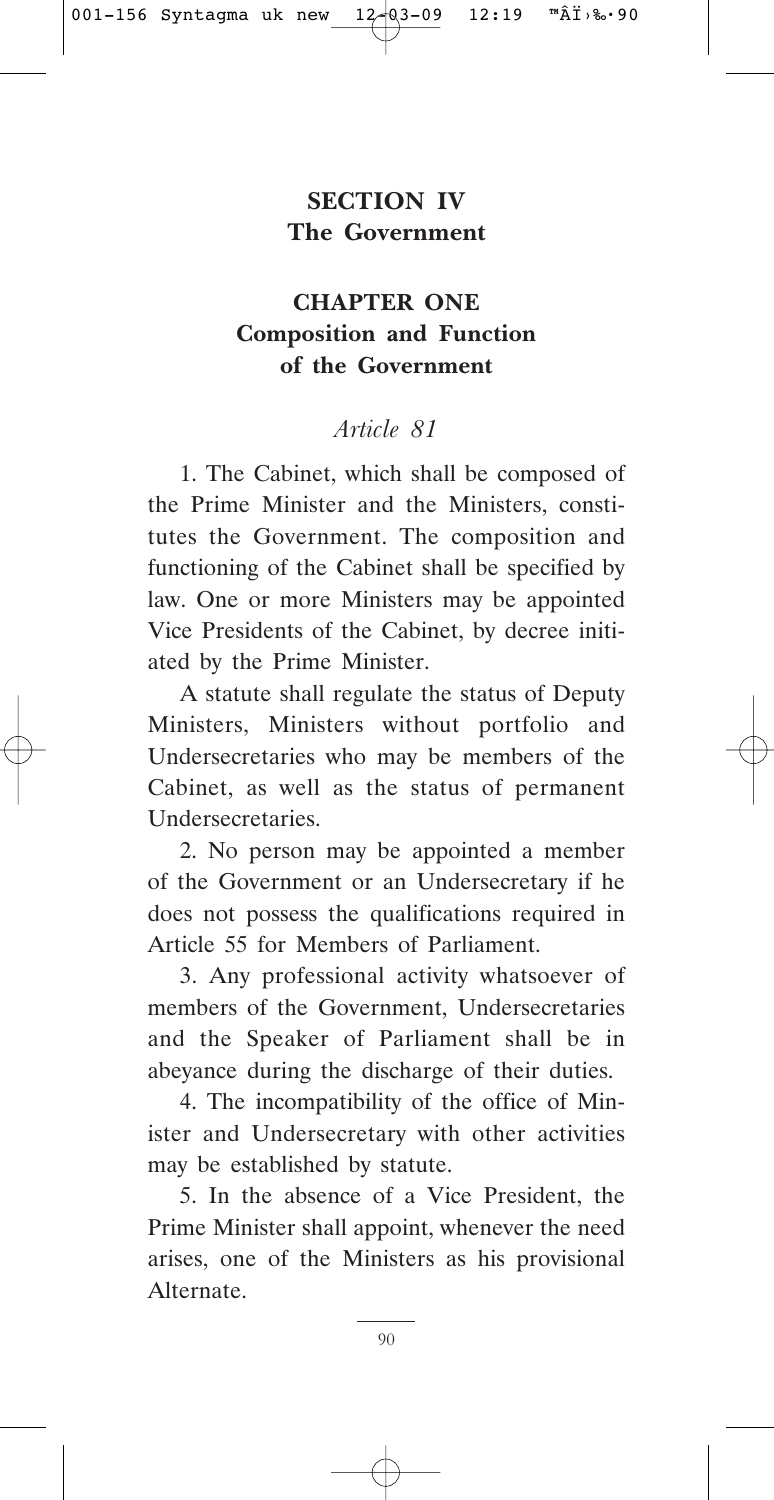### *Article 82*

1. The Government shall define and direct the general policy of the Country, in accordance with the provisions of the Constitution and the laws.

2. The Prime Minister shall safeguard the unity of the Government and shall direct the actions of the Government and of the public services in general, for the implementation of Government policy within the framework of the laws.

\*\* 3. Matters relating to the establishment, functioning and competences of the Economic and Social Committee whose mission is to conduct social dialogue for the overall policy of the Country and, especially, for the orientations of the economic and social policy, as well as to formulate opinions on Bills and law proposals referred to it, shall be specified by law.

\*\* 4. Matters relating to the establishment, functioning and competences of the National Council of Foreign Policy, with the participation of representatives from the parties in Parliament and of persons possessing expertise or specialised experience, shall be specified by law.

### *Article 83*

1. Each Minister shall exercise the powers defined by law. Ministers without portfolio shall exercise the powers vested in them by decision of the Prime Minister.

2. Undersecretaries shall exercise the powers vested in them by joint decision of the Prime Minister and the competent Minister.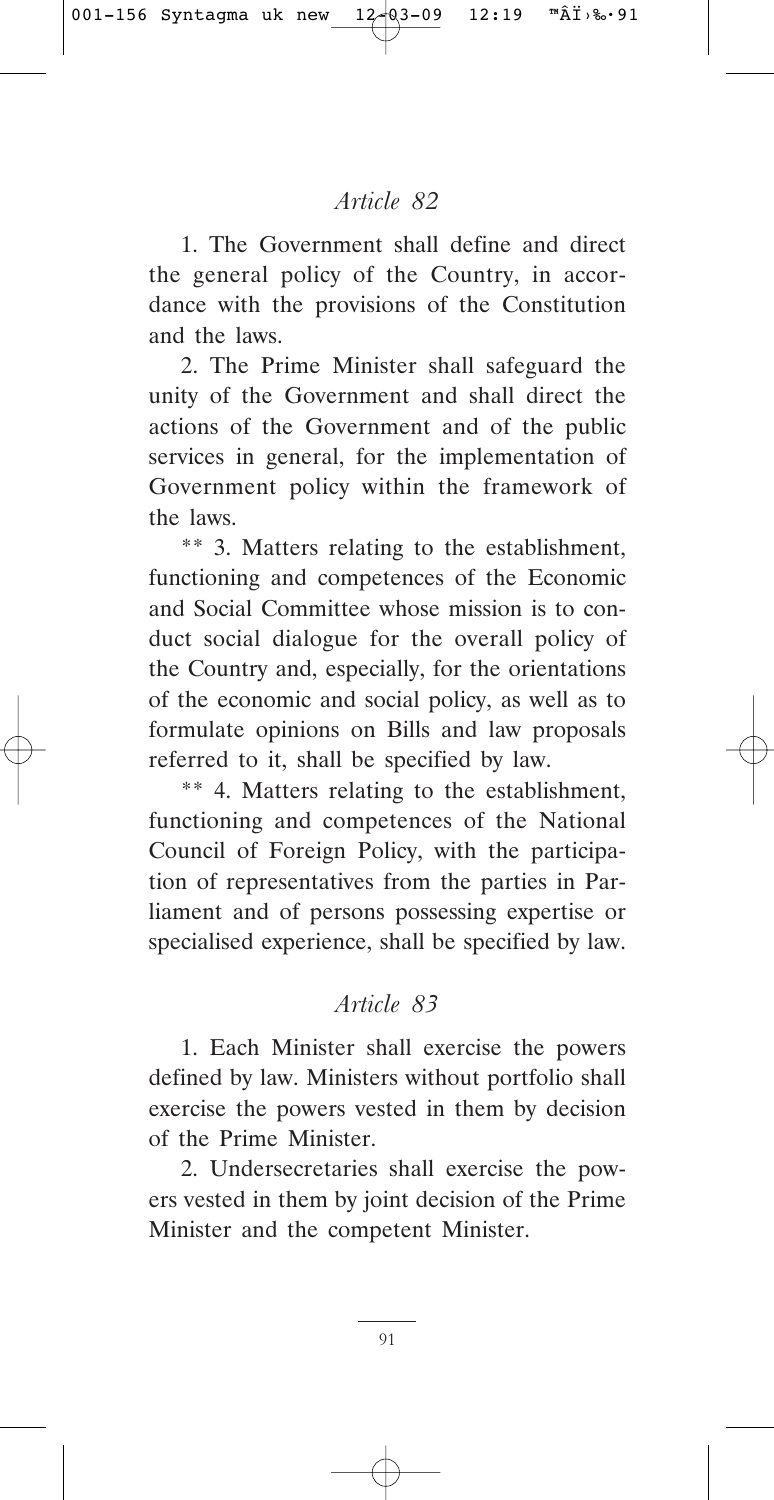## **CHAPTER TWO Relations between Parliament and the Government**

## *Article 84*

1. The Government must enjoy the confidence of Parliament. The Government shall be obliged to request a vote of confidence by Parliament within fifteen days of the date the Prime Minister shall have been sworn in, and may also do so at any other time. If at the time the Government is formed, Parliament has suspended its works, it shall be convoked within fifteen days to resolve on the motion of confidence.

2. Parliament may decide to withdraw its confidence from the Government or from a member of the Government. A motion of censure may not be submitted before the lapse of six months from the rejection by Parliament of such a motion.

A motion of censure must be signed by at least one-sixth of the number of Members of Parliament and must explicitly state the subjects on which the debate is to be held.

3. A motion of censure may, exceptionally, be submitted before the lapse of six months, if it is signed by the majority of the total number of Members of Parliament.

4. The debate on a motion of confidence or censure shall commence two days after the motion is submitted, unless, in the case of a motion of censure, the Government requests its immediate commencement; in all cases the debate may not be prolonged for more than three days from its commencement.

5. The vote on a motion of confidence or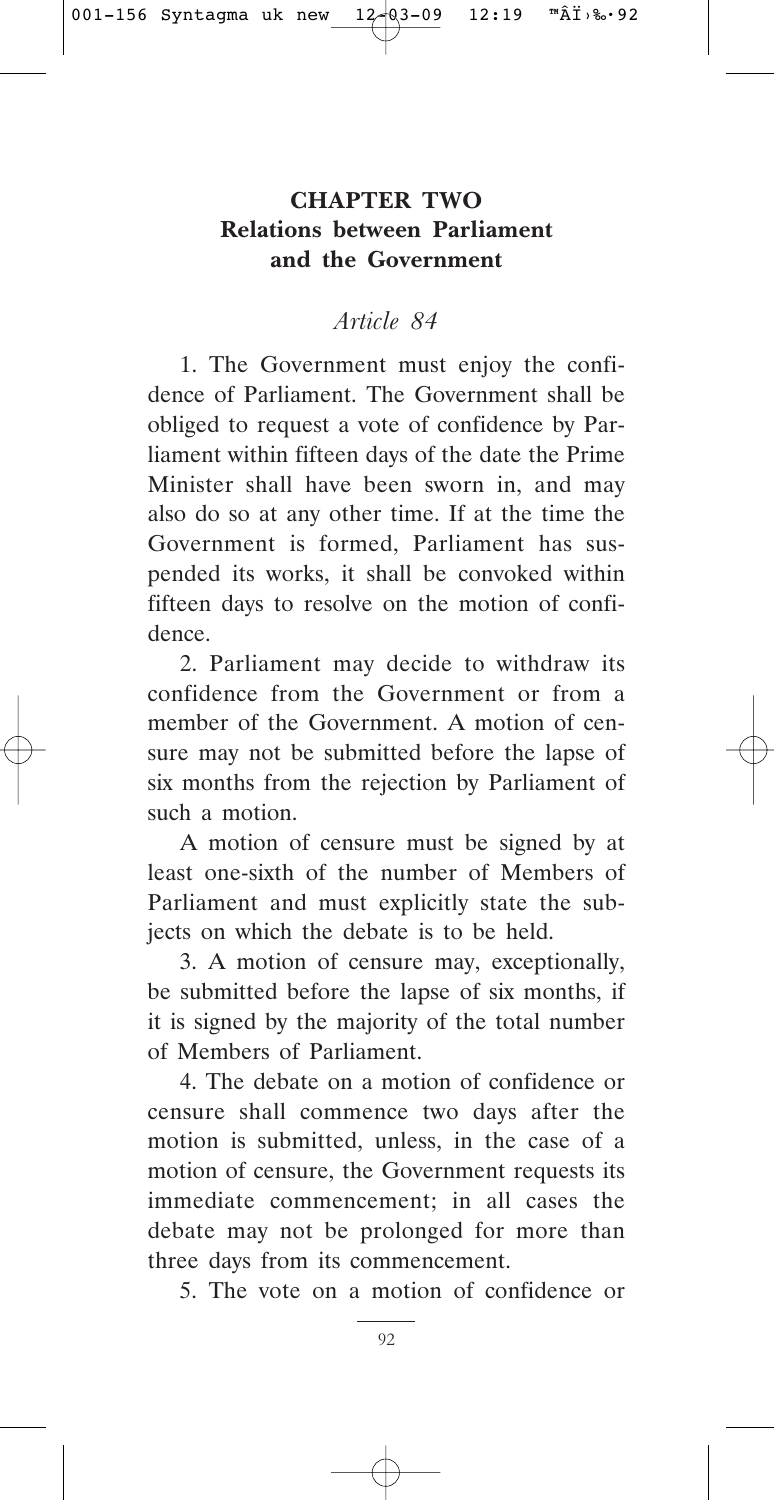censure is held immediately after the termination of the debate; it may, however, be postponed for forty-eight hours if the Government so requests.

6. A motion of confidence cannot be adopted unless it is approved by an absolute majority of the present Members of Parliament, which however cannot be less than the two-fifths of the total number of the members.

A motion of censure shall be adopted only if it is approved by an absolute majority of the total number of Members of Parliament.

7. Ministers and Undersecretaries who are Members of Parliament shall vote on the above motions.

## *Article 85*

The members of the Cabinet and the Undersecretaries shall be collectively responsible for general Government policy, and each of them severally for the actions or omissions within his powers, according to the provisions of statutes on the liability of Ministers. A written or oral order of the President of the Republic may in no case whatsoever relieve Ministers and Undersecretaries of their liability.

### *\*\* Article 86*

1. Only the Parliament has the power to prosecute serving or former members of the Cabinet or Undersecretaries for criminal offences that they committed during the discharge of their duties, as specified by law. The institution of specific ministerial offences is prohibited.

2. Prosecution, investigation, preliminary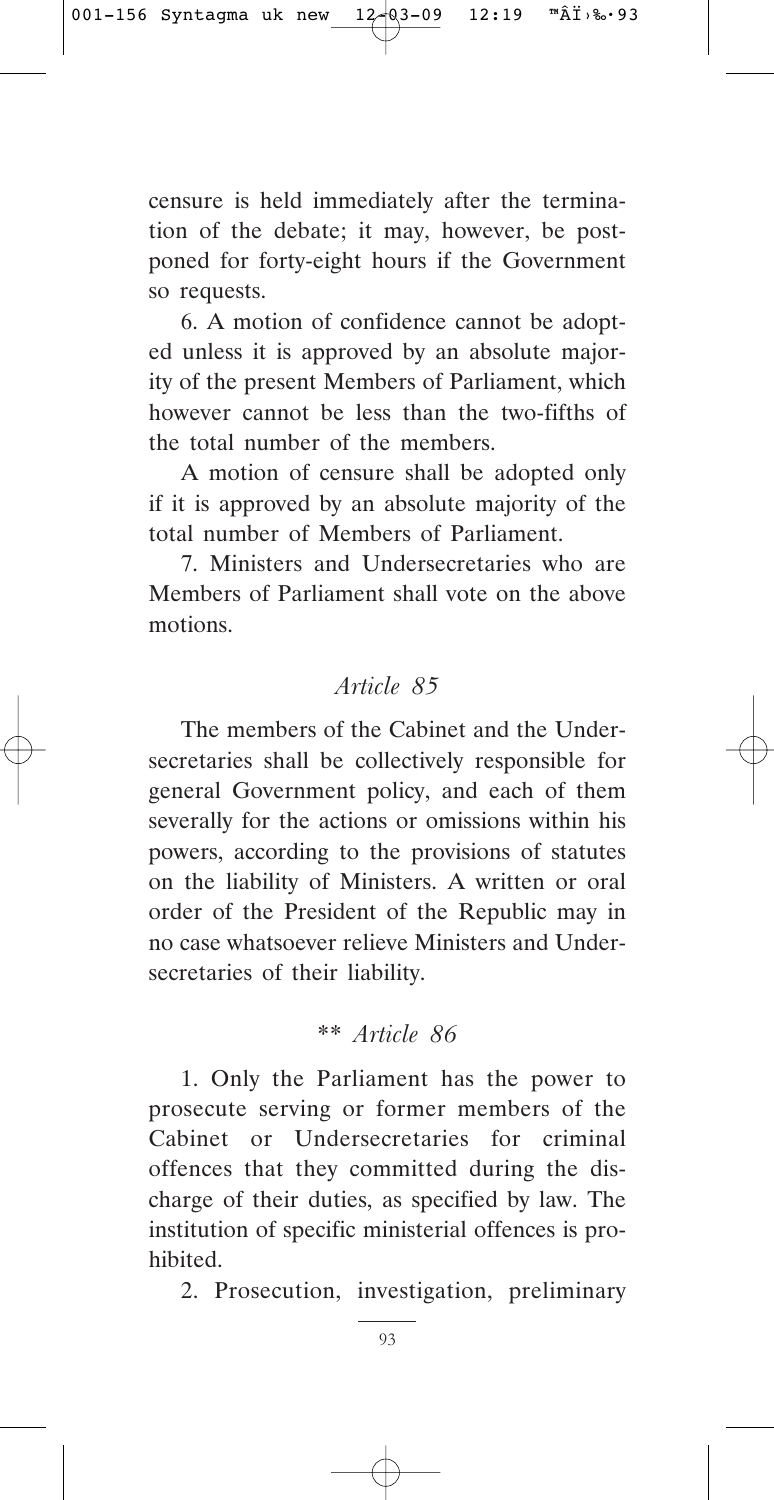investigation or preliminary examination against the persons specified in paragraph 1 for the above mentioned offences shall not be permitted without a prior resolution of Parliament in accordance with paragraph 3.

If in the course of another investigation, preliminary investigation, preliminary examination or administrative inquiry, evidence should arise which relates to the persons and offences of the preceding paragraph, these shall be promptly forwarded to Parliament by the person conducting the investigation, preliminary examination or inquiry.

3. A motion for prosecution is submitted by at least thirty Members of Parliament. The Parliament, by resolution adopted by the absolute majority of the total number of its Members, sets up a special parliamentary committee to conduct a preliminary examination; otherwise the motion is rejected as manifestly unfounded. The findings of the committee of the preceding section are introduced to the Plenum of Parliament, which decides whether prosecution shall start or not. The relevant resolution is adopted by an absolute majority of the total number of Members of Parliament.

The Parliament may exercise its competence pursuant to paragraph 1 until the end of the second regular session of the parliamentary term commencing after the offence was committed.

The Parliament may at any time revoke its resolution or suspend the prosecution, preliminary proceedings or main proceedings, according to the procedure and majority provided in the first section of this paragraph.

4. The Court competent for trying the relevant cases, at first and last instance is, as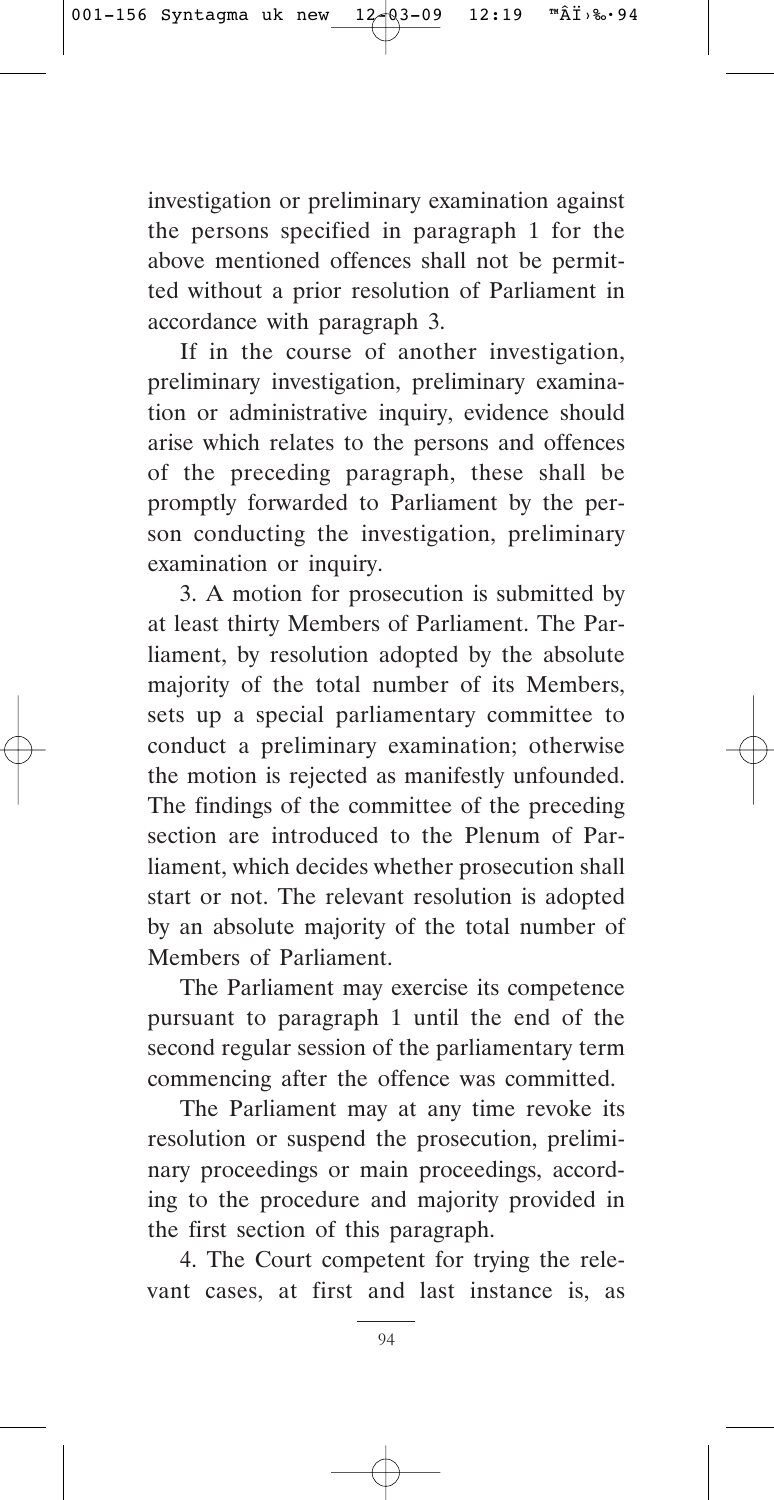supreme court, a Special Court, which is composed for each case by six members of the Supreme Administrative Court and seven members of the Supreme Civil and Criminal Court. The regular and alternate members of the Special Court are chosen by lot, after the prosecution has taken place, by the Speaker of the Parliament in a public sitting of the Parliament, from among those members of the two high ranking courts who were appointed or promoted to the rank they hold prior to the submission of the motion for prosecution. The Special Court is chaired by the highest ranking of the Supreme Civil and Criminal Court members chosen by lot and, in case of equal in the rank members, by the first one in order of seniority.

A Judicial Council, composed for each case by two members of the Supreme Administrative Court and three members of the Supreme Civil and Criminal Court, functions in the framework of the Special Court of this paragraph. The members of the Judicial Council may not be members of the Special Court at the same time. Following a ruling of the Judicial Council, one of its members who belong to the Supreme Civil and Criminal Court is appointed as examining magistrate. The preliminary proceedings are concluded with the issue of an ordinance.

The duties of public prosecutor in the Special Court and in the Judicial Council of this paragraph are exercised by a member of the Public Prosecutor's Office of the Supreme Civil and Criminal Court who is chosen by lot together with his alternate. The second and third sections of this paragraph also apply for the members of the Judicial Council, while the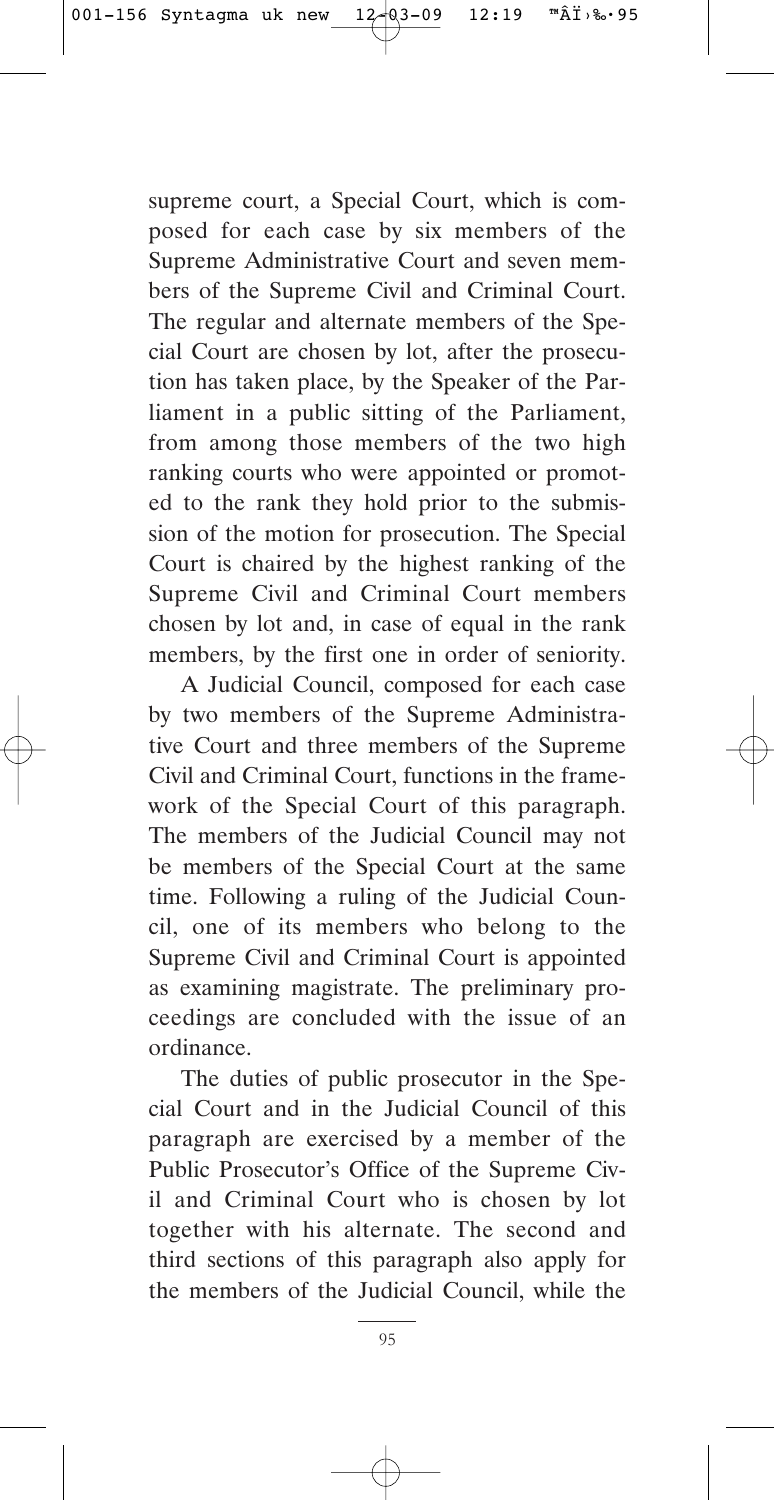second section also applies for the public prosecutor.

In the case of impeachment before the Special Court of a serving or former member of the Cabinet or Undersecretary, any participants are also jointly indicted, as specified by law.

5. Should the procedure on the prosecution of a serving or former member of the Cabinet or Undersecretary not be completed for any other reason whatsoever, including the reason of status of limitations, the Parliament may, at the request of the person itself or of its heirs, establish a special committee for investigating the charges in which highest magistrates may also participate.

# **SECTION V The Judicial Power**

## **CHAPTER ONE Magistrates and Staff**

### *Article 87*

1. Justice shall be administered by courts composed of regular judges who shall enjoy functional and personal independence.

2. In the discharge of their duties, judges shall be subject only to the Constitution and the laws; in no case whatsoever shall they be obliged to comply with provisions enacted in violation of the Constitution.

3. Regular judges shall be inspected by judges of a superior rank, as well as by the Public Prosecutor and the Deputy Prosecutor of the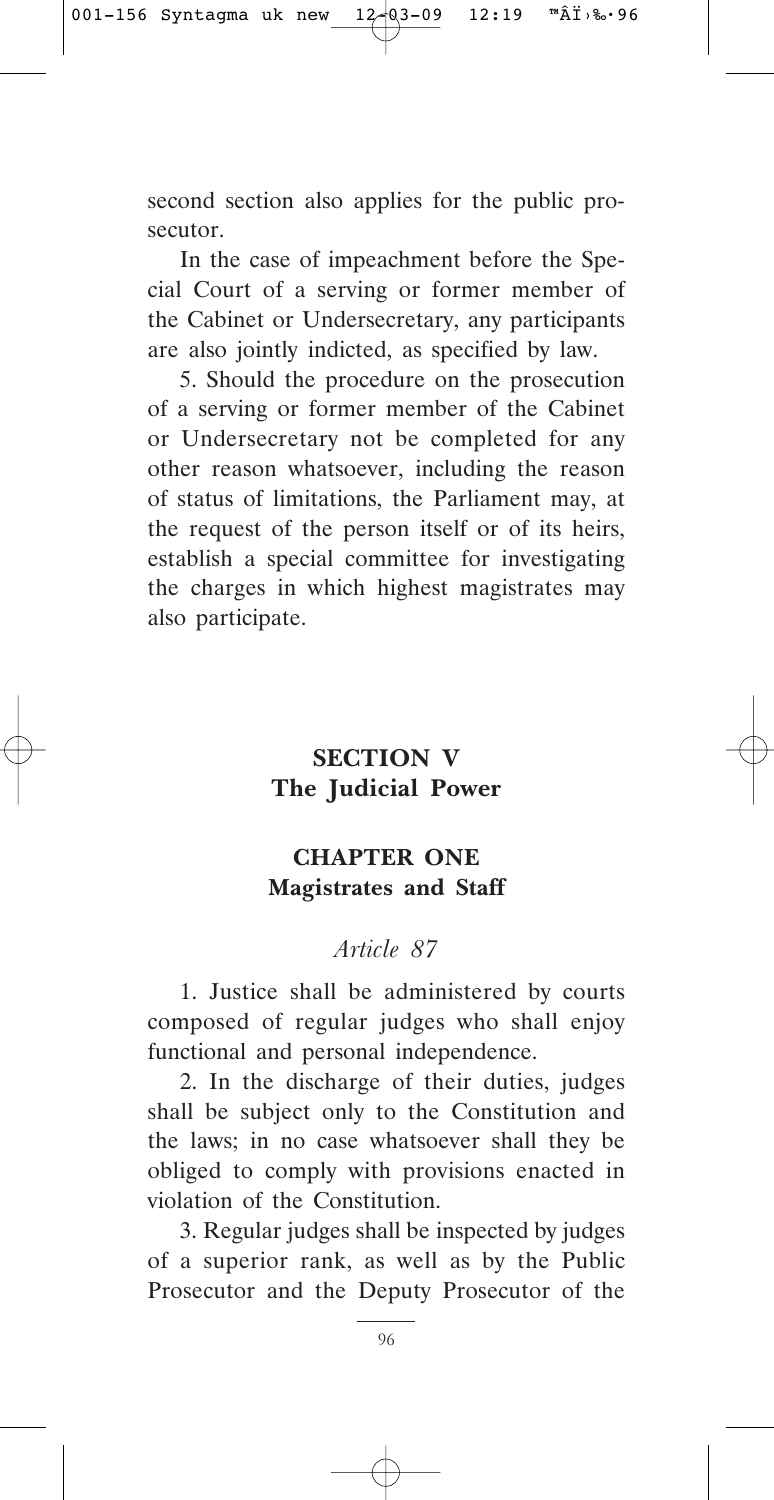Supreme Civil and Criminal Court; Public Prosecutors shall be inspected by the Supreme Civil and Criminal Court judges and Public Prosecutors of a superior rank, as specified by law.

### *Article 88*

1. Magistrates shall be appointed by presidential decree in compliance with a law specifying the qualifications and the procedure for their selection and are appointed for life.

\*\* 2. The remuneration of magistrates shall be commensurate with their office. Matters concerning their rank, remuneration and their general status shall be regulated by special statutes.

Notwithstanding articles 94, 95 and 98, disputes concerning all kinds of remunerations and pensions of magistrates, and provided that the resolution of the relevant legal issues may affect the salary, pension or fiscal status of a wider circle of persons, shall be tried by the special court of article 99. In such cases, the composition of the court includes the participation of one additional full professor and one additional barrister, as specified by law. Matters relating to the continuation of pending processes before the courts shall be specified by law.

3. A training and trial period for magistrates of up to three years prior to their appointment as regular judges may be provided for by law. During this period they may also act as regular judges, as specified by law.

4. Magistrates may be dismissed only pursuant a court judgment resulting from a criminal conviction or a grave disciplinary breach or illness or disability or professional incompetence, confirmed as specified by law and in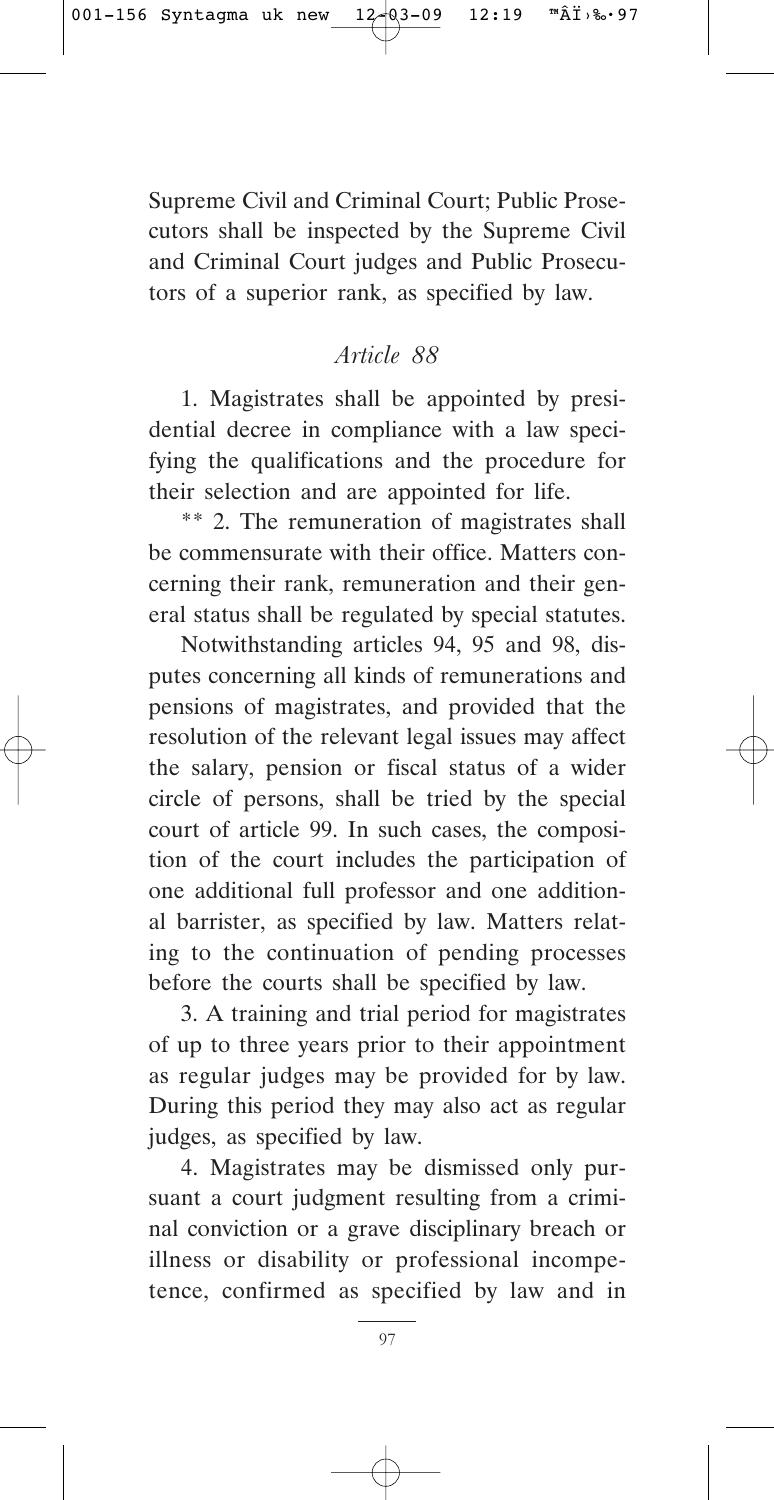compliance with the provisions of article 93 paragraphs 2 and 3.

5. Retirement from the service of the magistrates shall be compulsory upon attainment of the age of sixty five years for all magistrates up to and including the rank of Court of Appeal judge or Deputy Prosecutor of the Court of Appeals, or a rank corresponding thereto. In the case of magistrates of a rank higher than the one stated, or of a corresponding rank, retirement shall be compulsory upon attainment of the age of sixty seven years. In the application of this provision, the 30th of June of the year of retirement shall in all cases be taken as the date of attainment of the above age limit.

\*\* 6. Transfer of magistrates into another branch is prohibited. Exceptionally, the transfer of associate judges to courts of first instance or of associate prosecutors to public prosecutors offices, shall be permitted, upon request of the persons concerned, as specified by law. Judges of ordinary administrative courts shall be promoted to the rank of Councillor of the Supreme Administrative Court and to one fifth of the posts, as specified by law.

7. Courts or councils especially provided by the Constitution and composed of members of the Supreme Administrative Court and the Supreme Civil and Criminal Court shall be presided over by the senior in rank member.

#### \*\* Interpretative clause:

*In the true sense of article 88, the unification of the jurisdiction of first instance of civil courts and the regulation of the service status of magistrates of this instance is permitted, provid-*

98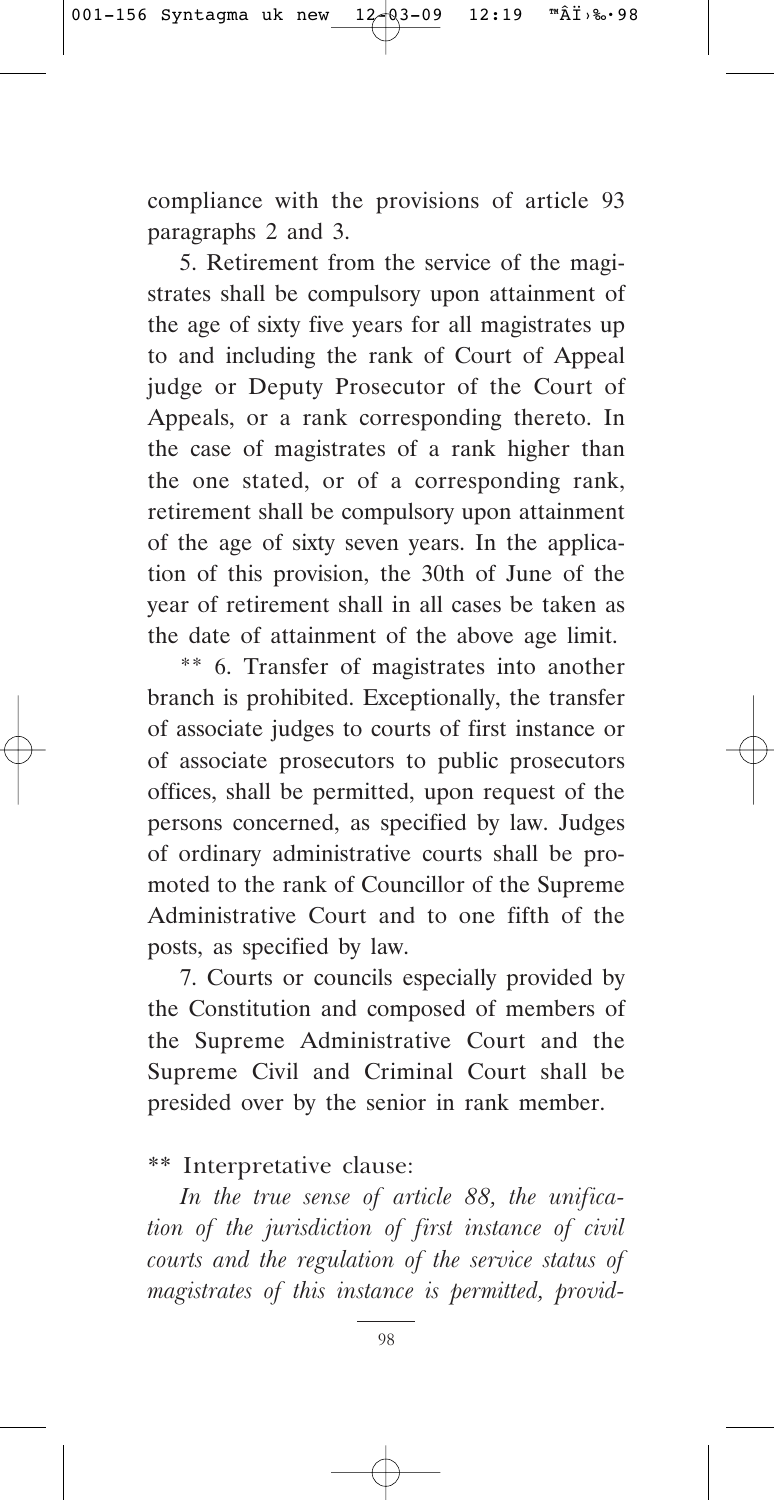*ed that a procedure for judgement and evaluation is provided for, as specified by law.*

*Article 89*

1. Magistrates shall be prohibited from performing any other salaried service or practicing any other profession.

\*\* 2. Exceptionally, magistrates may be elected members of the Athens Academy or teaching staff of university level institutions, as well as may sit on councils or committees exercising competences of disciplinary, auditing or adjudicating nature and on Bill drafting committees, provided that this participation is specifically stipulated by the law. Law shall provide substitution of magistrates by other persons in councils or committees established or in duties assigned by a private individual's declaration of intention, *inter vivos or mortis causa*, with the exception of the cases of the preceding section.

\*\* 3. Assignment of administrative duties to magistrates is prohibited. Activities related to the training of magistrates are considered to be of judicial nature. The assignment to magistrates of the duties of representing the Country in international organisations is permitted.

The conduct of arbitrations by magistrates is allowed only in the framework of their official duties, as specified by law.

4. Participation of magistrates in the Government is prohibited.

5. The establishment of an association of magistrates shall be permitted, as specified by law.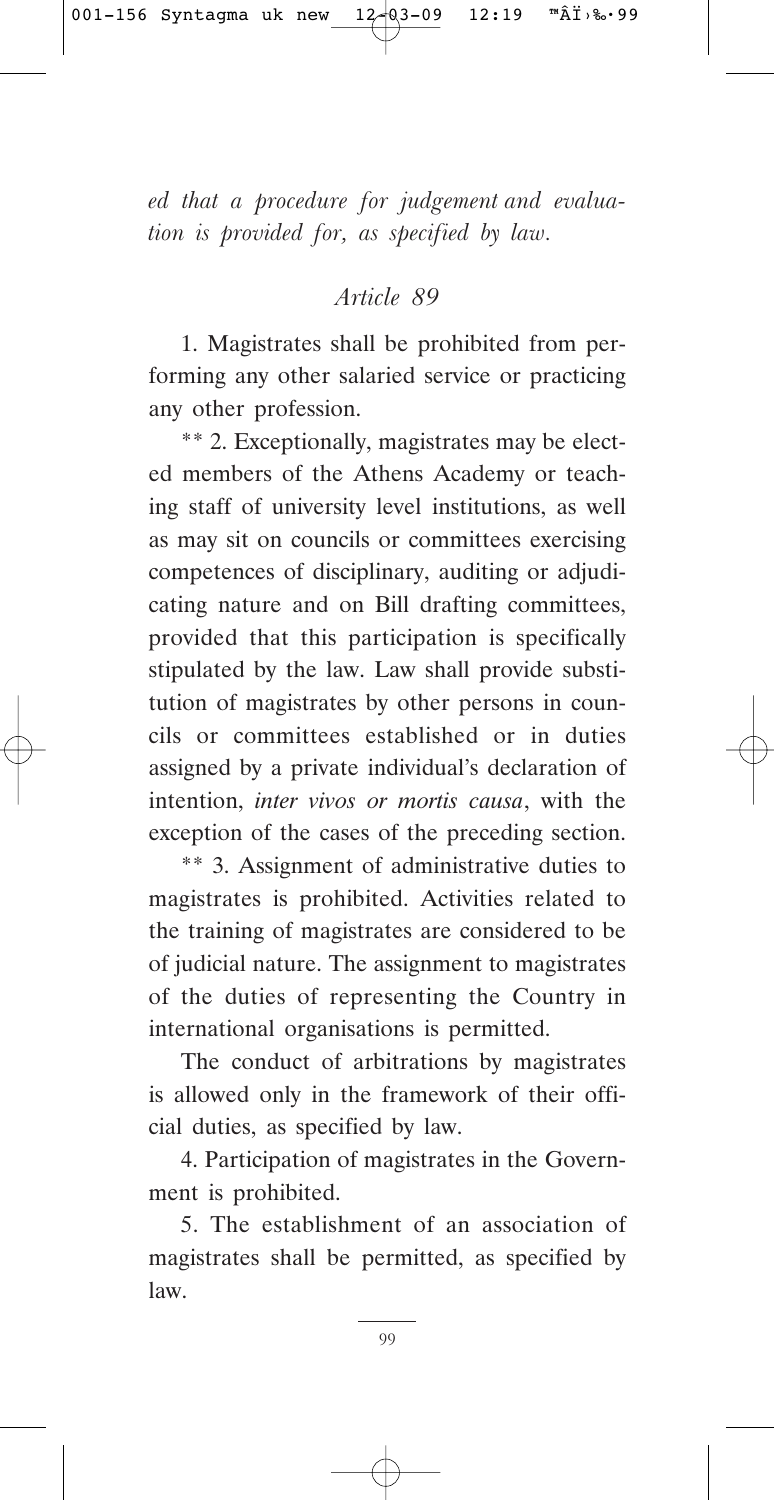001-156 Syntagma uk new 12-03-09 12:19

### *Article 90*

\*\* 1. Promotions, assignments to posts, transfers, detachments, and transfers to another branch of magistrates shall be effected by presidential decree, issued after prior decision by the supreme judicial council. This council shall be composed of the president of the respective supreme court and of members of the same court chosen by lot from among those having served in it for at least two years, as specified by law. The Prosecutor of the Supreme Civil and Criminal Court shall participate in the supreme judicial council on civil and criminal justice, as well as two Deputy Prosecutors of the Supreme Civil and Criminal Court who are chosen by lot from among those having served for at least two years in the Public Prosecutor's Office of the Supreme Civil and Criminal Court, as specified by law. In the supreme judicial council on the Supreme Administrative Court and on administrative justice shall also participate the General Commissioner of State who serves in them on issues relating to magistrates of ordinary administrative courts and of the General Commission. In the supreme judicial council on the Court of Audit shall also participate the General Commissioner of State who serves in it.

In the supreme judicial council shall also participate, without right to vote, two magistrates of the branch concerned by the changes in the service status, who must be at least of the rank of Judge of Appeals or of an equivalent one, and are chosen by lot, as specified by law.

\*\* 2. In the case of judgments concerning promotions to the posts of Councillors of State, Supreme Civil and Criminal Court Judges, Deputy Prosecutors of the Supreme Civil and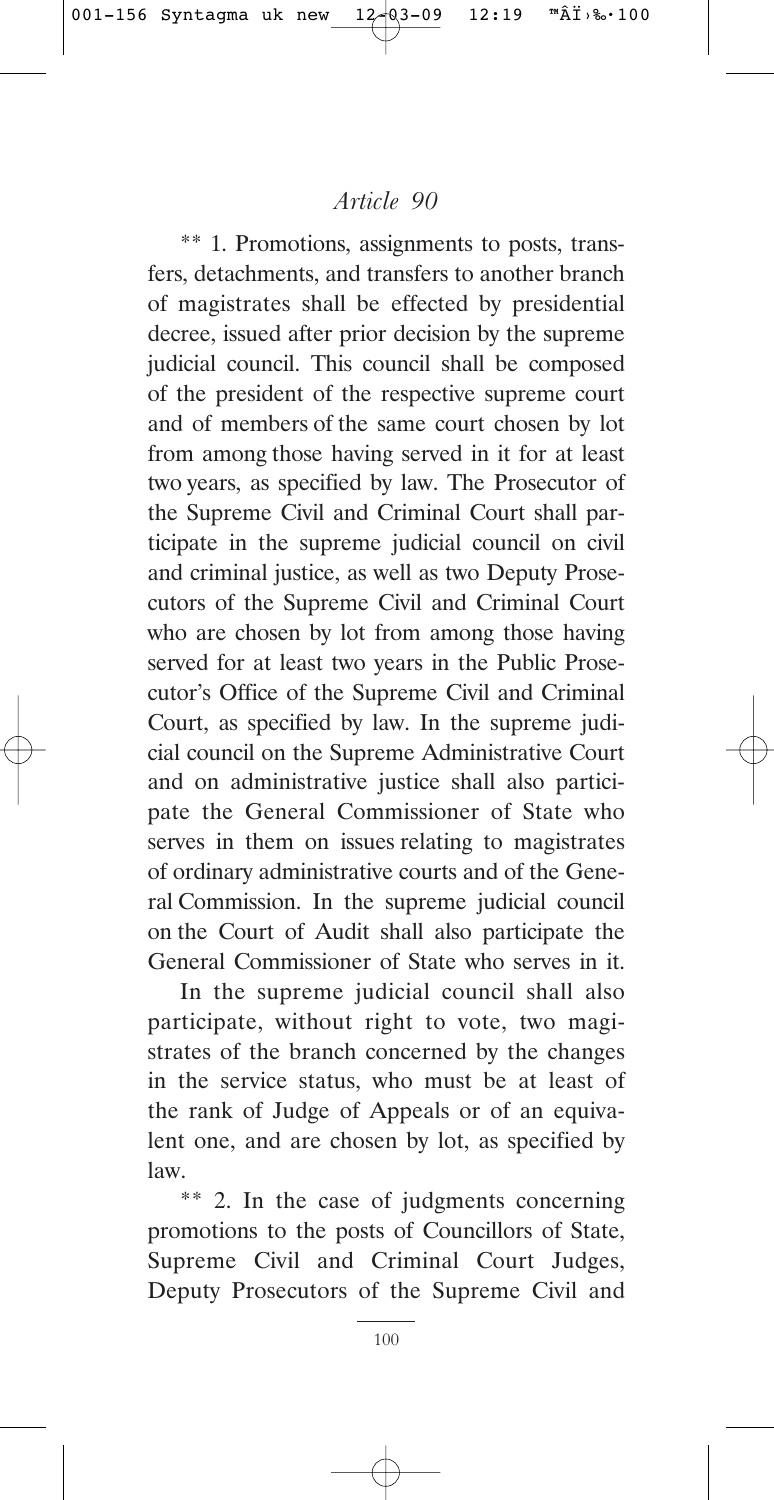Criminal Court, Councillors of the Court of Audit, President Judges of Appeals and Prosecutors of Appeals, as well as concerning the selection of the members of the General Commissions of administrative courts and of the Court of Audit, the council prescribed in paragraph 1 shall be supplemented by additional members, as specified by law. As for the rest, the provisions of paragraph 1 shall also apply in this case.

\*\* 3. Should the Minister of Justice disagree with the judgement of a supreme judicial council, he may refer the matter to the plenum of the respective supreme court, as specified by law. The magistrate concerned by the judgement has as well the right of recourse, under the conditions specified by the law. As regards the session of the plenum of the respective highest court, as a second instance supreme judicial council, the provisions of sections three to six of paragraph 1 shall apply. In the plenum of the Supreme Civil and Criminal Court, in the cases of the preceding section, shall also participate with right to vote the members of the Public Prosecutor's office of the Supreme Civil and Criminal Court.

\*\* 4. The decisions of the plenum, as a second instance supreme judicial council, on a matter referred to it as well as the decisions of the supreme judicial council with which the Minister has not disagreed, shall be binding upon him.

\*\* 5. Promotion to the post of President or Vice-President of the Supreme Administrative Court, of the Supreme Civil and Criminal Court and of the Court of Audit shall be effected by presidential decree issued on the proposal of the Cabinet, by selection from among the members of the respective supreme court, as speci-

101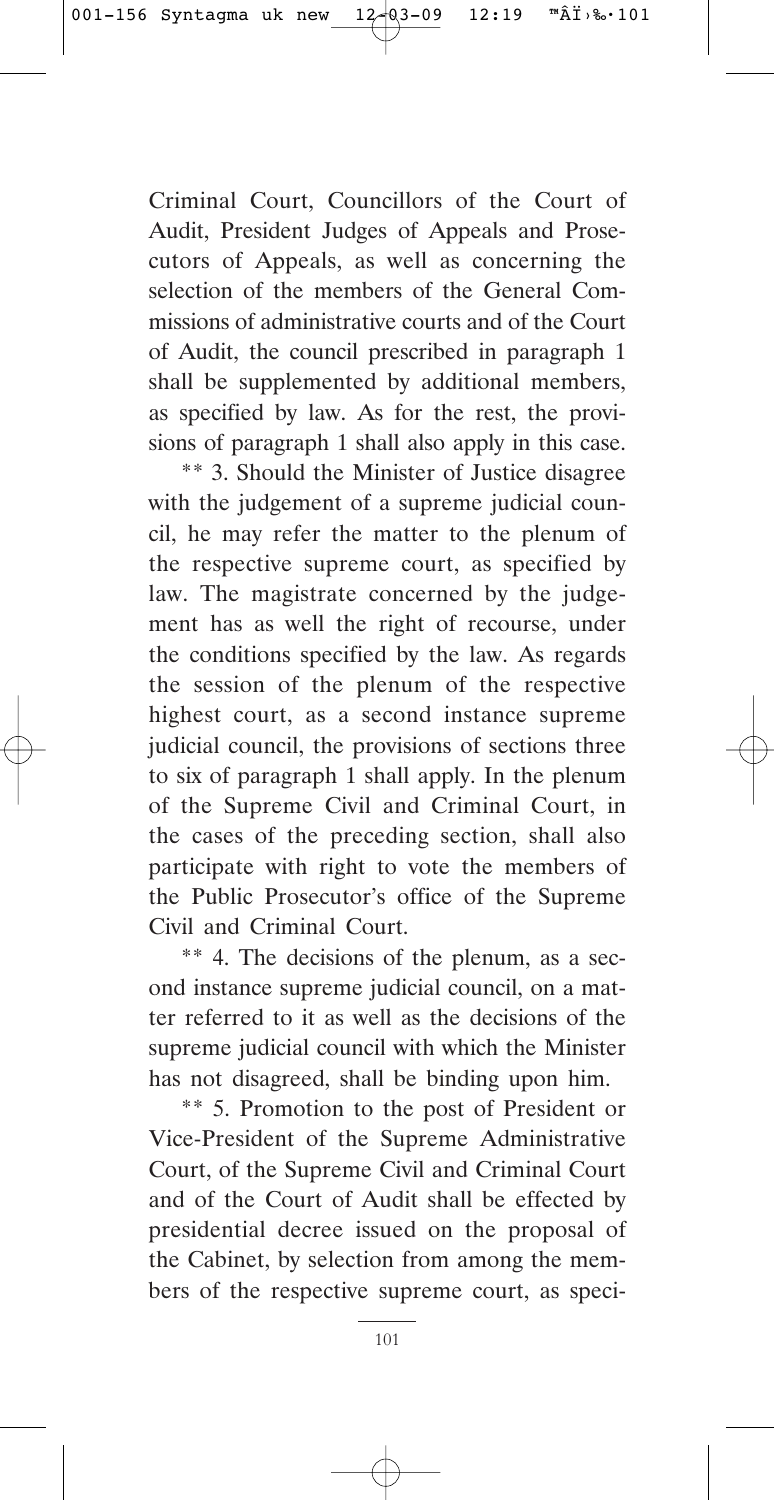fied by law. Promotion to the post of Supreme Civil and Criminal Court Prosecutor shall be effected by similar decree, by selection from among the members of the Supreme Civil and Criminal Court and Deputy Public Prosecutors of this Court, as specified by law. Promotion to the post of General Commissioner of the Court of Audit shall be effected by similar decree, by selection from among the members of the Court of Audit and of the respective General Commission, as specified by law. Promotion to the post of General Commissioner of administrative courts shall also be effected by similar decree, by selection from among the members of the respective General Commission and the President Judges of Appeals of the administrative courts, as specified by law.

The tenure of the President of the Supreme Administrative Court, of the Supreme Civil and Criminal Court and of the Court of Audit, as well as of the Public Prosecutor of the Supreme Civil and Criminal Court and of the General Commissioners of administrative courts and of the Court of Audit may not exceed four years, even if the magistrate holding this office has not reached the retirement age. Any period of time which remains until completion of the retirement age, shall be calculated as actual pensionable service, as specified by law.

6. Decisions or acts in compliance with the provisions of the present article shall not be subject to remedies before the Supreme Administrative Court.

## *Article 91*

1. Disciplinary authority over magistrates from and above the rank of member of the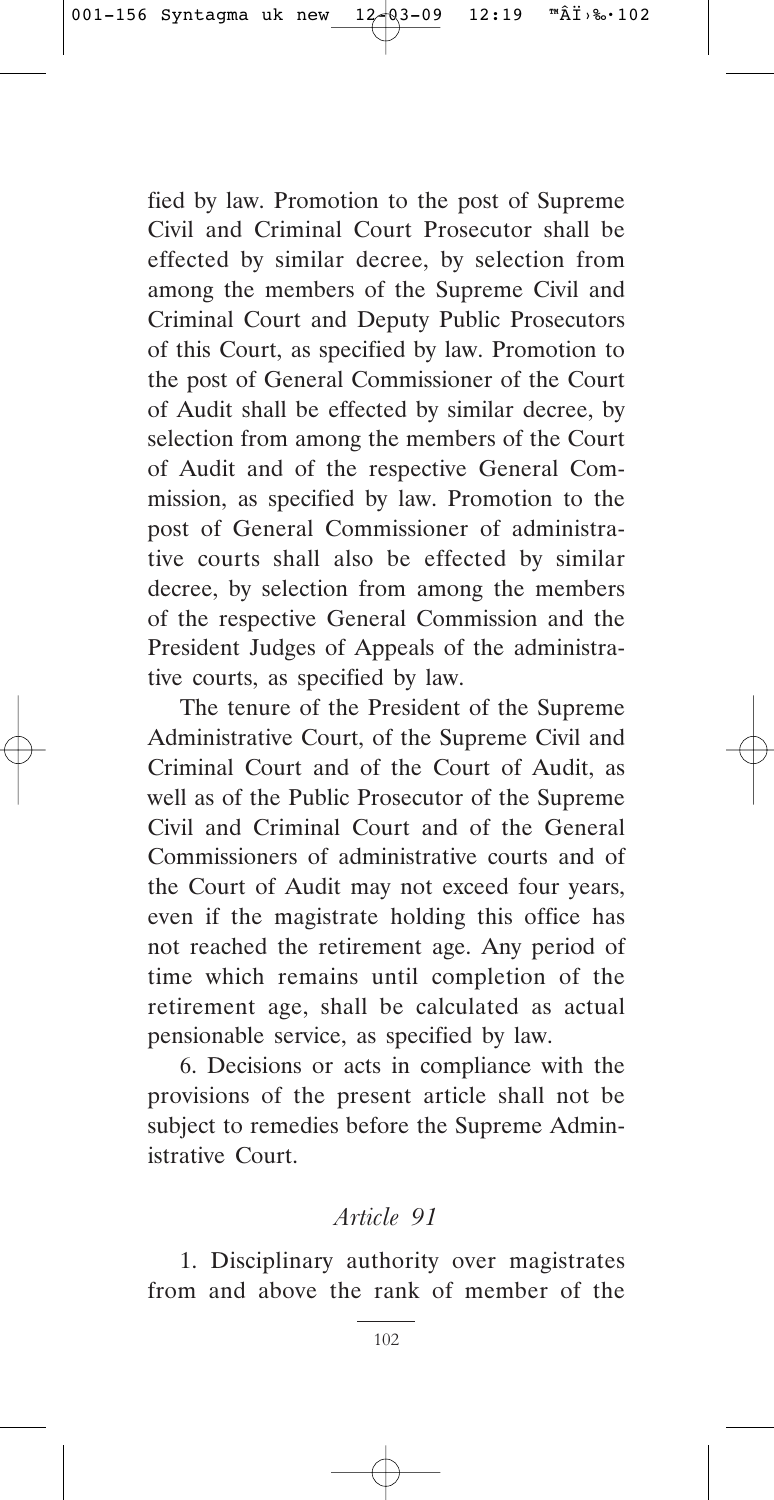Supreme Civil and Criminal Court or Deputy Prosecutor of the Supreme Civil and Criminal Court, or a rank corresponding thereto, shall be exercised by a Supreme Disciplinary Council, as specified by law.

Disciplinary action shall be initiated by the Minister of Justice.

2. The Supreme Disciplinary Council shall be composed of the President of the Supreme Administrative Court as Chairman, and of two Vice-Presidents or Councillors of the Supreme Administrative Court, two Vice-Presidents or members of the Supreme Civil and Criminal Court, two Vice-Presidents or Councillors of the Court of Audit and two law professors from the Law Schools of the country's universities, as members. The members of the Council shall be chosen by lot from among those having at least three years of service in the respective supreme court or law school. Members belonging to the supreme court of which the conduct of one of the judges, prosecutors or commissioners the Council has been called on to decide, shall be excluded. In cases involving disciplinary action against members of the Supreme Administrative Court, the Supreme Disciplinary Council shall be presided over by the President of the Supreme Civil and Criminal Court.

3. The disciplinary authority over all other magistrates shall be exercised, in the first and second instance by councils composed of regular judges chosen by lot, as specified by law. Disciplinary action may also be initiated by the Minister of Justice.

4. Disciplinary rulings in accordance with the provisions of this Article shall not be sub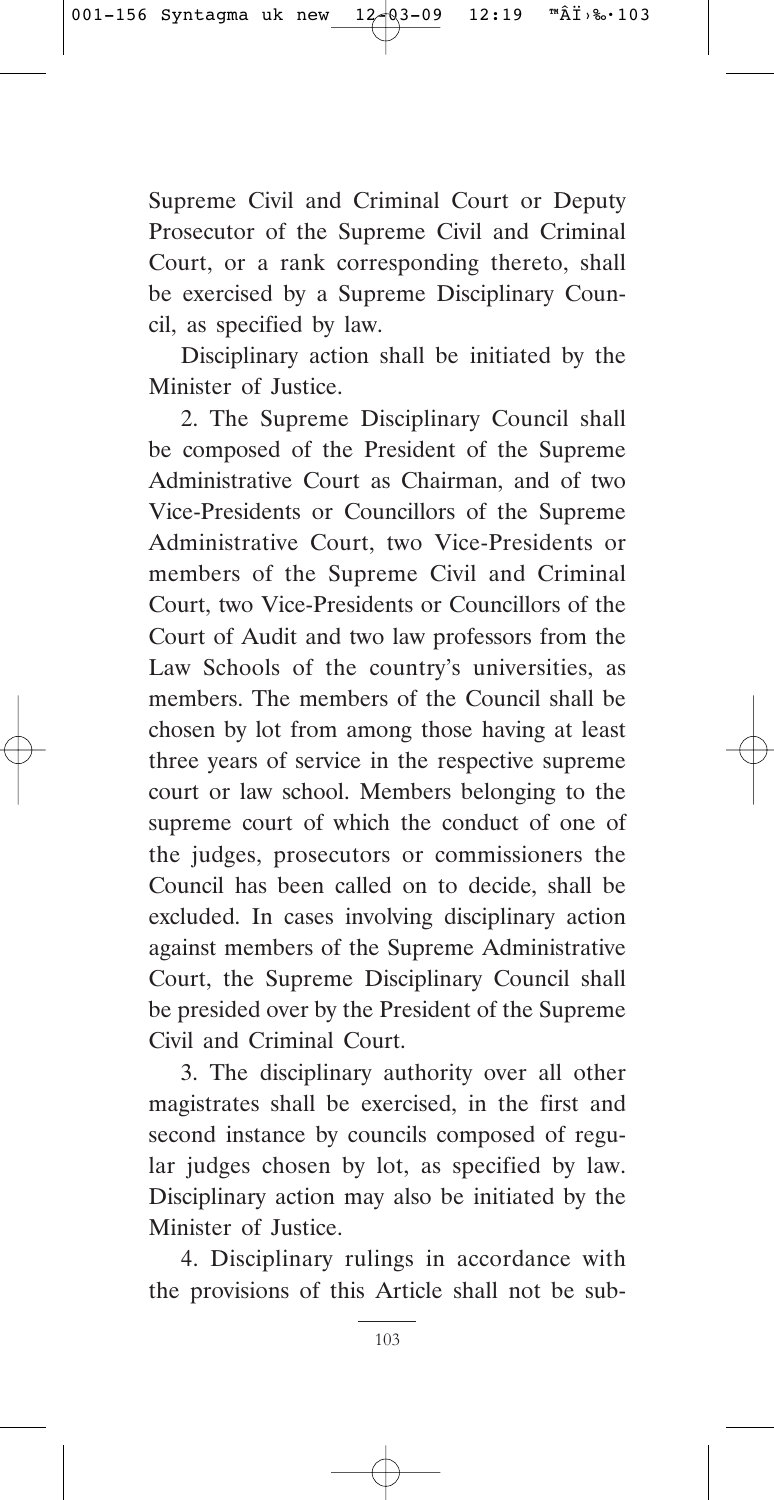001-156 Syntagma uk new 12-03-09 12:19

ject to remedies before the Supreme Administrative Court.

## *Article 92*

1. The civil servants of all courts' offices and prosecutors' offices shall be permanent. They may be dismissed only pursuant to a court judgement resulting from a criminal conviction or to decision of a judicial council on account of a grave disciplinary breach, illness or disability, or professional incompetence which shall be ascertained, as specified by law.

2. The qualifications of the judicial staff and its general status shall be specified by law.

\*\* 3. Promotions, assignments to posts, transfers, detachments and transfers to another branch of the civil servants of the courts shall be effected with the concurrent opinion of service councils, which are composed in majority of magistrates and such civil servants, as specified by law. Disciplinary authority over the civil servants of the courts shall be exercised by the hierarchically superior judges, prosecutors, commissioners or servants, as well as by the service council, as specified by law. Recourse against decisions regarding changes in the service status of the civil servants of the courts, as well as against disciplinary decisions of the service councils shall be permitted, as specified by law.

\*\* 4. The servants of land registries are civil servants of the courts. Notaries public and unsalaried registrars of mortgages and property transfers shall be permanent as long as corresponding services and posts exist. The provisions of the preceding paragraphs shall apply accordingly in this case.

5. Retirement shall be compulsory for no-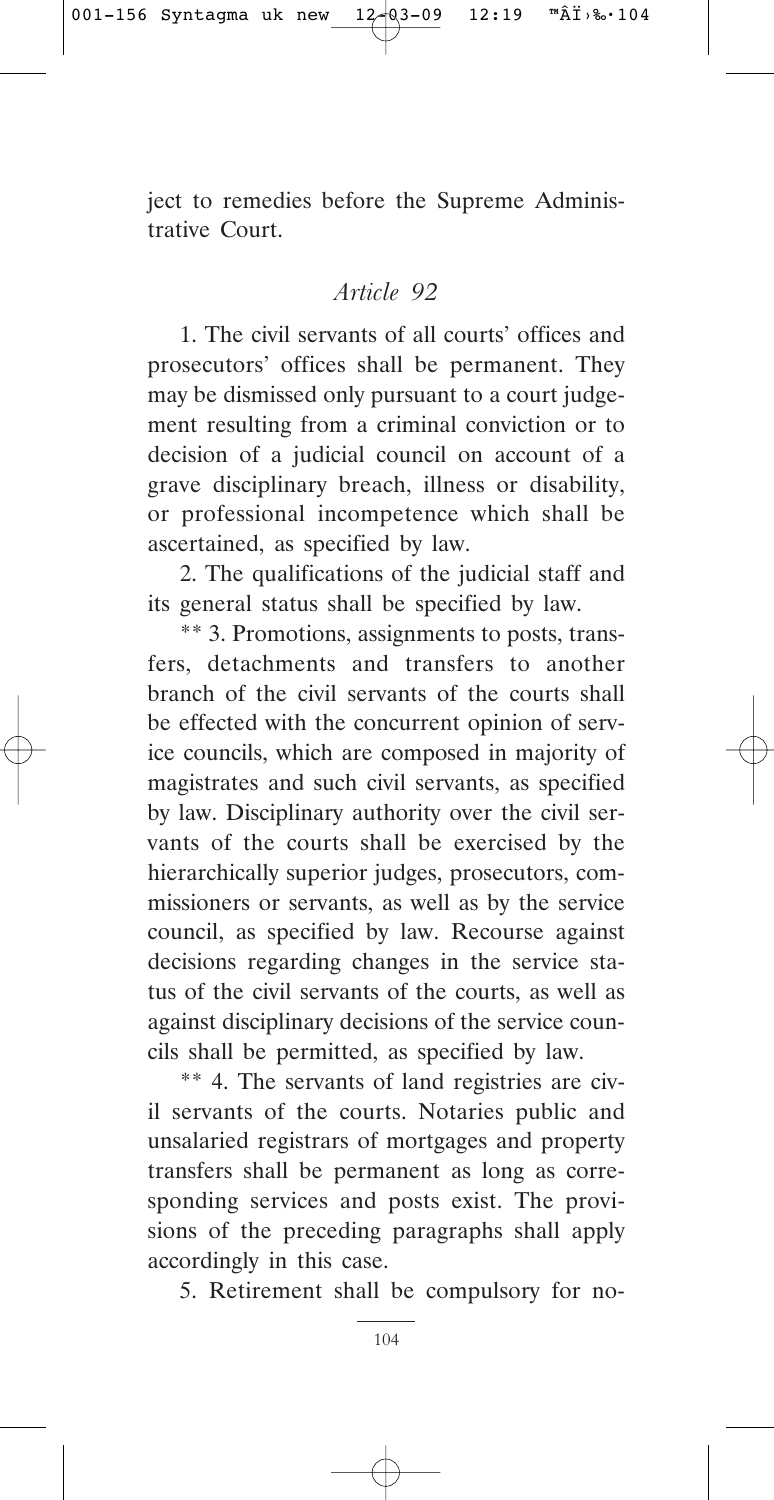taries public and unsalaried registrars of mortgages and property transfers upon attainment of the age of seventy years; all others shall be obliged to retire upon attainment of the age specified by law.

# **CHAPTER TWO Organization and Jurisdiction of the Courts**

## *Article 93*

1. Courts are distinguished into administrative and civil and criminal courts, and they are organized by special statutes.

2. The sittings of all courts shall be public, except when the court decides that publicity would be detrimental to the good usages or that special reasons call for the protection of the private or family life of the litigants.

\*\* 3. Every court judgment must be specifically and thoroughly reasoned and must be pronounced in a public sitting.

In case of violation of the preceding section, law shall specify the ensuing legal consequences as well as the imposed sanctions. Publication of the dissenting opinion shall be compulsory. Law shall specify matters concerning the entry of any dissenting opinion into the minutes as well as the conditions and prerequisites for the publicity thereof.

4. The courts shall be bound not to apply a statute whose content is contrary to the Constitution.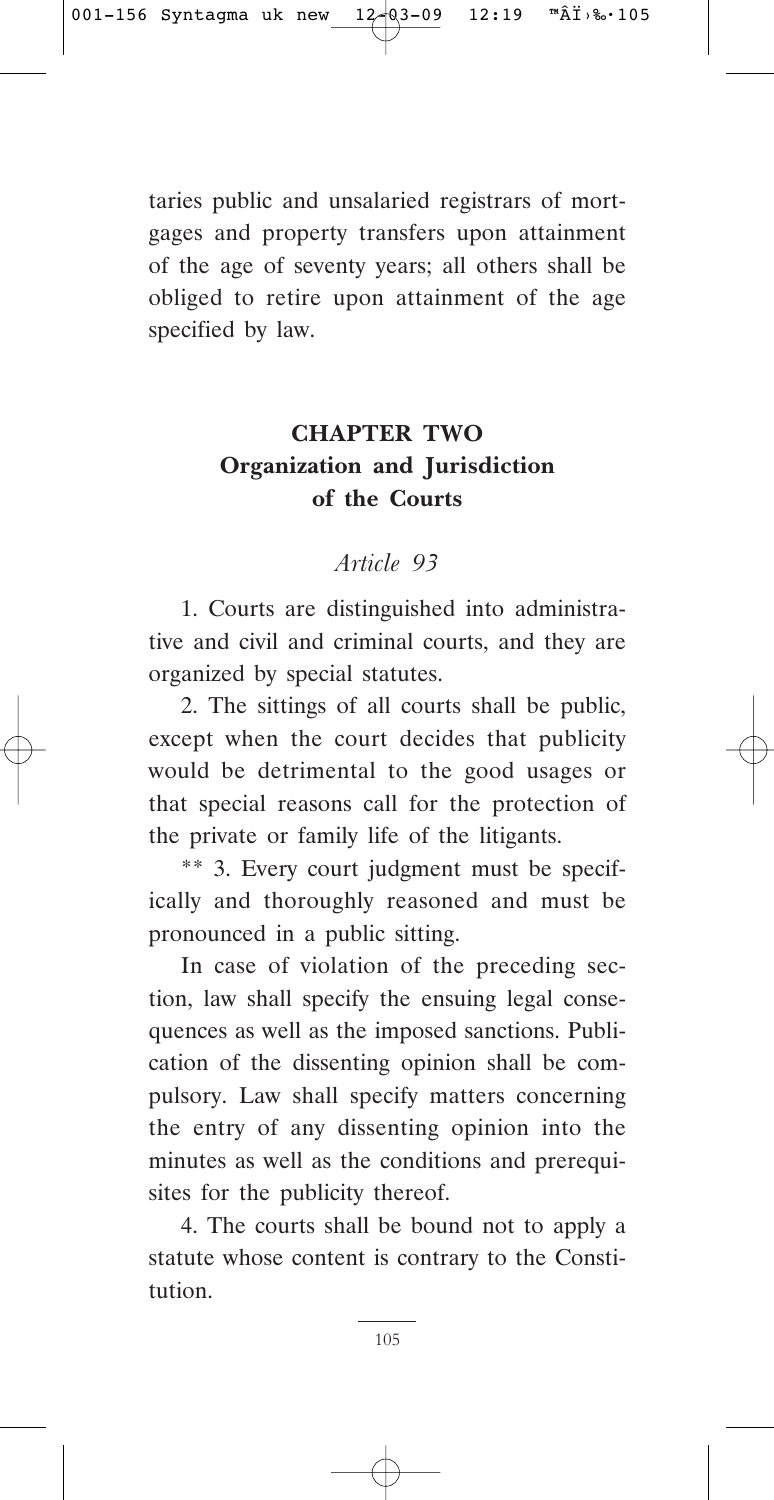#### *\*\* Article 94*

1. The Supreme Administrative Court and ordinary administrative courts shall have jurisdiction on administrative disputes, as specified by law, without prejudice to the competence of the Court of Audit.

2. Civil courts shall have jurisdiction on private disputes, as well as on cases of non-contentious jurisdiction, as specified by law.

3. In special cases and in order to achieve unified application of the same legislation, law may assign the hearing of categories of private disputes to administrative courts or the hearing of categories of substantive administrative disputes to civil courts.

4. Any other competence of an administrative nature may be assigned to civil or administrative courts, as specified by law. These competences include the adoption of measures for compliance of the Public Administration with judicial decisions. Judicial decisions are subject to compulsory enforcement also against the Public Sector, local government agencies and public law legal persons, as specified by law.

## *Article 95*

1. The jurisdiction of the Supreme Administrative Court pertains mainly to:

a) The annulment upon petition of enforceable acts of the administrative authorities for excess of power or violation of the law.

\*\* b) The reversal upon petition of final judgements of ordinary administrative courts, as specified by law.

c) The trial of substantive administrative dis-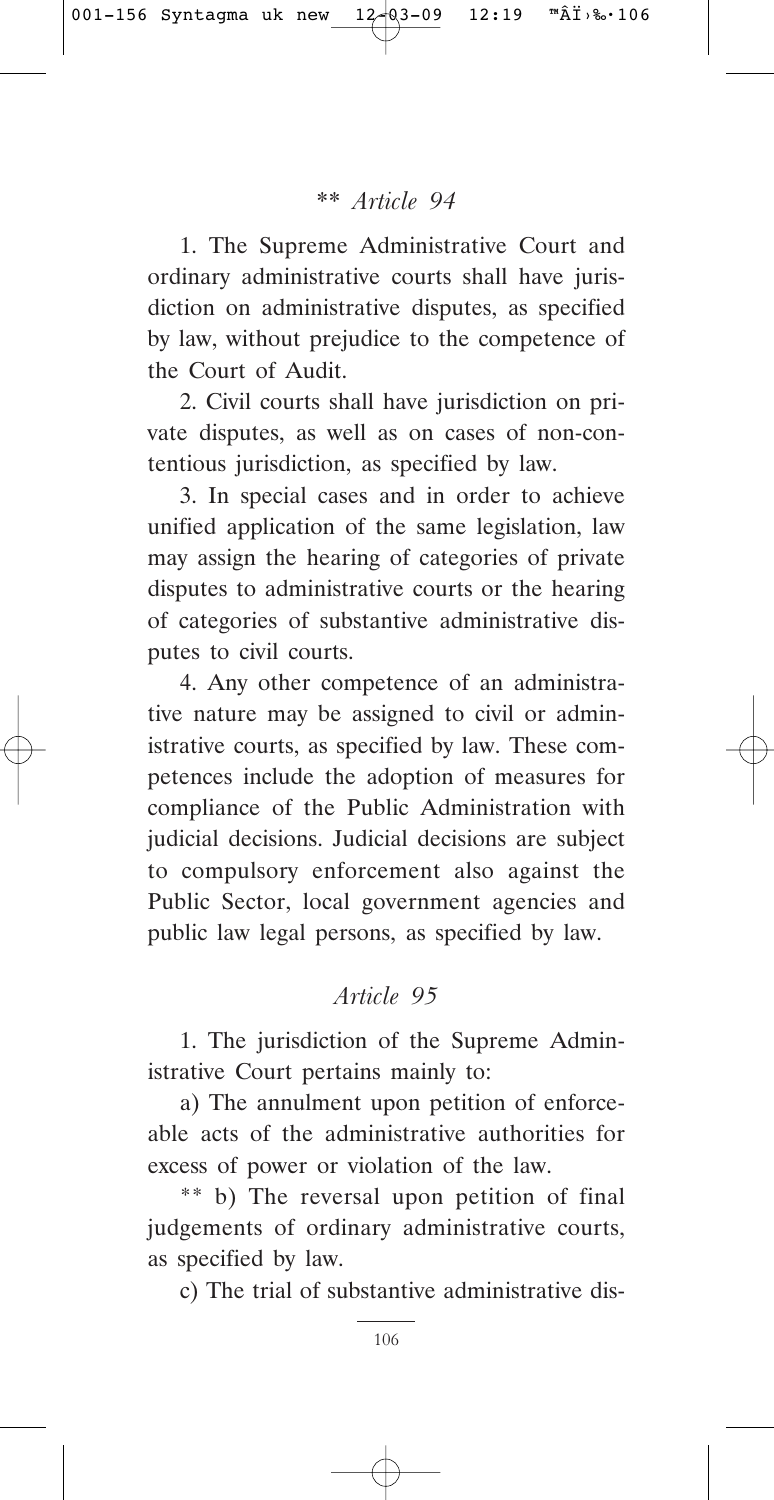putes submitted thereto as provided by the Constitution and the statutes.

d) The elaboration of all decrees of a general regulatory nature.

2. The provisions of article 93 paragraphs 2 and 3 shall not be applicable in the exercise of the competence specified under subparagraph (d) of the preceding paragraph.

\*\* 3. The trial of categories of cases that come under the Supreme Administrative Court's jurisdiction for annulment may by law come under ordinary administrative courts, depending on their nature or importance. The Supreme Administrative Court has the second instance jurisdiction, as specified by law.

4. The jurisdiction of the Supreme Administrative Court shall be regulated and exercised as specifically provided by law.

\*\* 5. The Public Administration shall be bound to comply with judicial decisions. The breach of this obligation shall render liable any competent agent, as specified by law. Law shall specify the measures necessary for ensuring the compliance of the Public Administration.

## *Article 96*

1. The punishment of crimes and the adoption of all measures provided by criminal laws belong to the jurisdiction of ordinary criminal courts.

2. Statutes may: (a) assign the trial of police offences punishable by fine to authorities exercising police duties, (b) assign the trial of petty offences related to agrarian property and private disputes arising there from, to agrarian security authorities.

In both cases judgments shall be subject to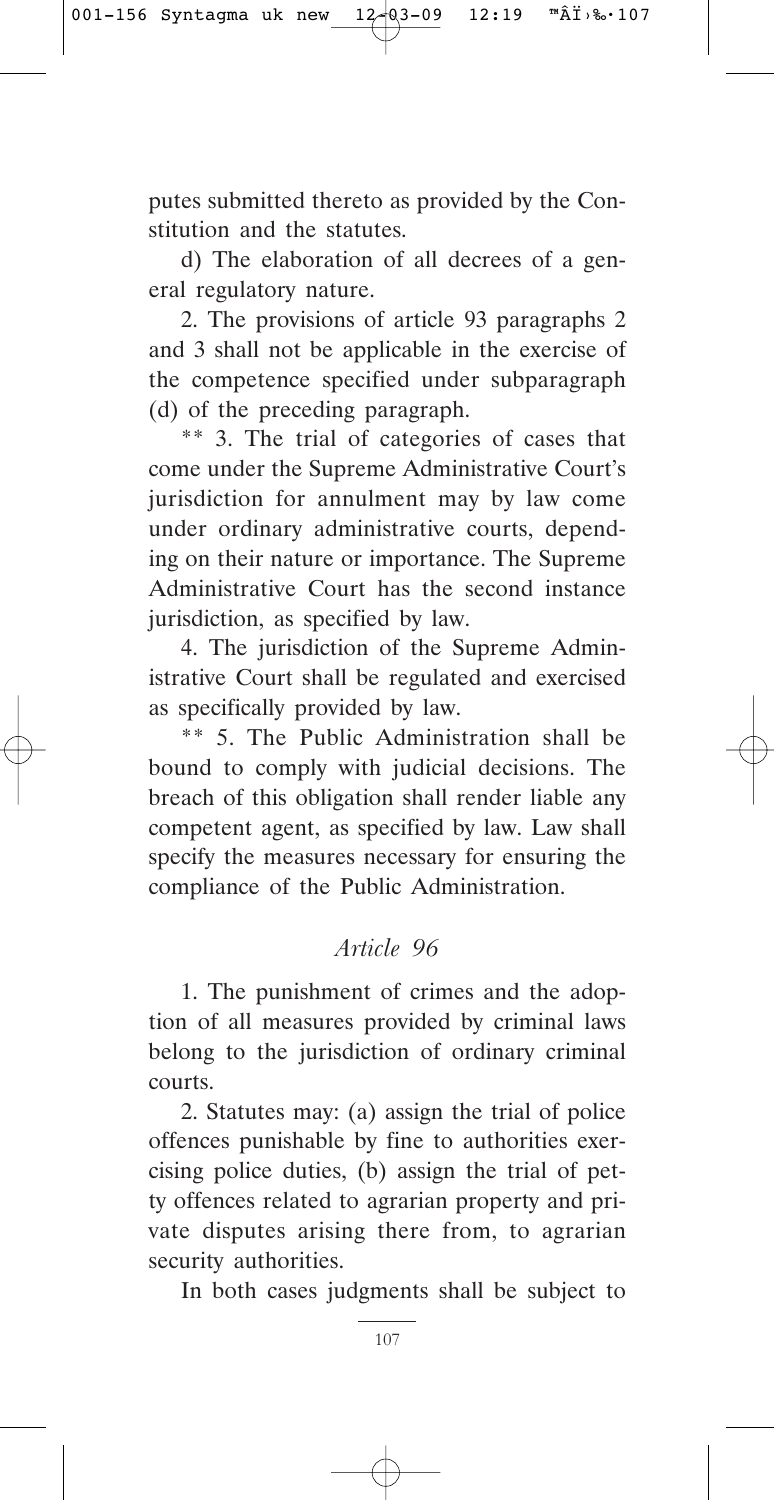appeal before the competent ordinary court; such appeal shall suspend the execution of the judgment.

3. Special statutes shall regulate matters pertaining to juvenile courts. The provisions of articles 93 paragraph 2 and 97 need not apply in this case. The judgments of these courts may be pronounced in camera.

4. Special statutes provide for:

a) Military, naval and air force courts which shall have no jurisdiction over civilians.

b) Prize courts.

5. The courts specified under section (a) of the previous paragraph shall be composed in majority of members of the judicial branch of the armed forces, vested with the guaranties of functional and personal independence specified in article 87 paragraph 1 of the Constitution. The provisions of paragraphs 2 to 4 of article 93 shall apply to the sittings and judgements of these courts. Matters pertaining to the application of provisions of this paragraph, as well as the time upon which they shall enter into force, shall be specified by law.

### *Article 97*

1. Felonies and political crimes shall be tried by mixed jury courts composed of ordinary judges and jurors, as specified by law. The judgments of these courts shall be subject to the legal remedies specified by law.

2. Felonies and political crimes which prior to the date of entry into force of this Constitution have, by constituent acts, parliamentary resolutions and special statutes, come under the jurisdiction of courts of appeal shall continue to be tried by the said courts, as long as a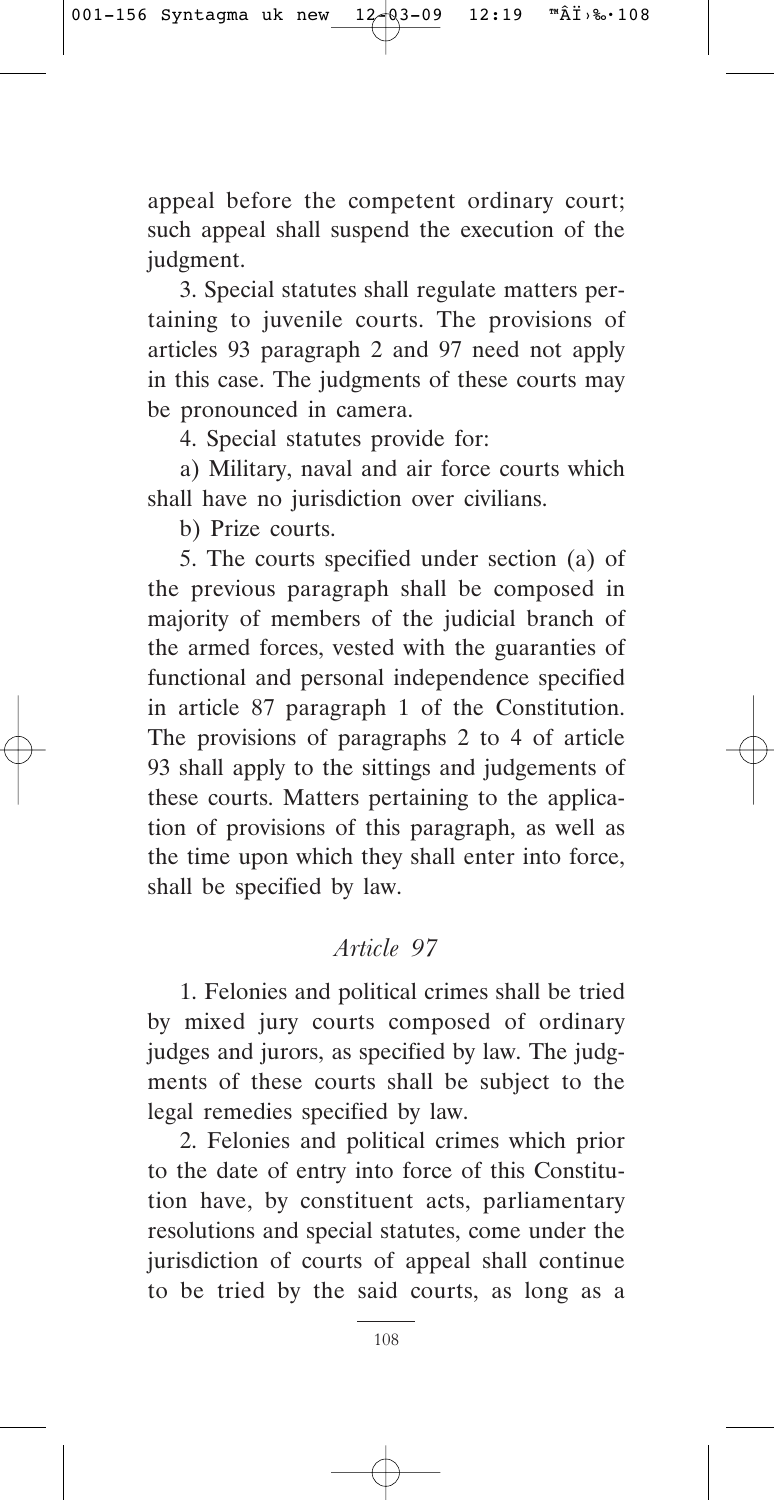statute does not transfer them to the jurisdiction of mixed jury courts.

Other felonies may be transferred to the jurisdiction of the same courts of appeal by statute.

3. Crimes of any degree committed through the press shall be under the jurisdiction of ordinary criminal courts, as specified by law.

## *Article 98*

\*\* 1. The jurisdiction of the Court of Audit pertains mainly to:

a) The audit of the expenditures of the State as well as of local government agencies or other legal entities subject to this status by special provision of law.

b) The audit of high financial value contracts in which contracting partner is the State or any other legal entity which in this respect is equated to the State, as specified by law.

c) The audit of the accounts of accountable officials and of the local government agencies or other legal entities subject to the audit provided by section (a).

d) Advisory opinions concerning Bills on pensions or on the recognition of service for granting of the right to a pension, in accordance with article 73 paragraph 2, as well as on all other matters specified by law.

e) The drawing up and submission to Parliament of a report on the financial statement and balance sheet of the State, according to article 79 paragraph 7.

f) The trial of disputes concerning the granting of pensions as well as the audit of accounts under section (c).

g) The trial of cases related to liability of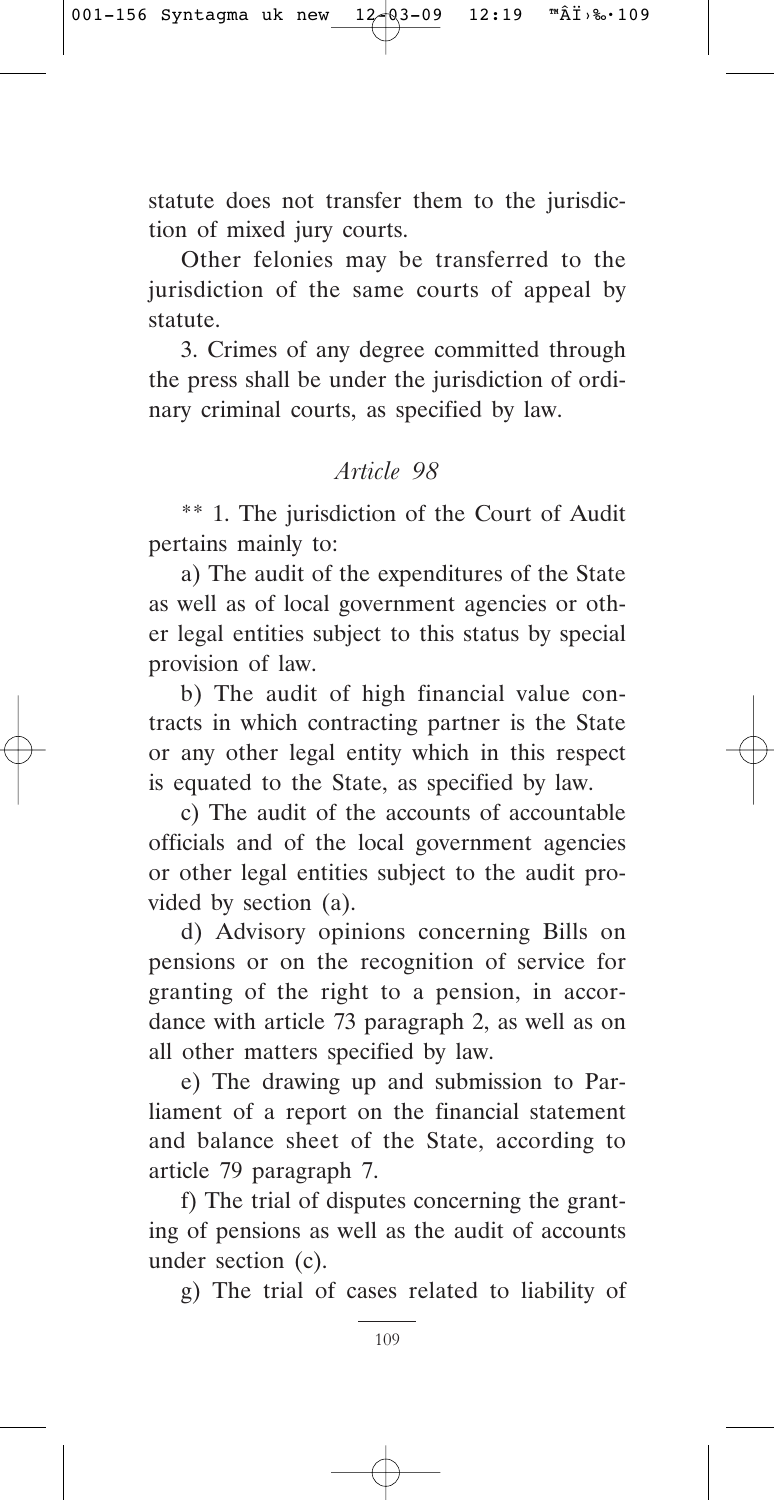civil or military servants of the State, as well as of civil servants of local government agencies and of the other public law legal persons, for any loss that through intent or negligence incurred upon the State, the local government agencies or other public law legal persons.

2. The jurisdiction of the Court of Audit shall be regulated and exercised as specified by law.

The provisions of article 93 paragraphs 2 and 3 shall not be applicable in the cases specified in (a) through (d) of the preceding paragraph.

3. The judgments of the Court of Audit in the cases specified in paragraph 1 shall not be subject to the control of the Supreme Administrative Court.

# *Article 99*

1. Suits against magistrates for faulty wrongful judgment shall be tried, as specified by law, by a special court composed of the President of the Supreme Administrative Court, as President, and one Councillor of the Supreme Administrative Court, one Supreme Civil and Criminal Court judge, one Councillor of the Court of Audit, two law professors of the law schools of the country's universities and two barristers from among the members of the Supreme Disciplinary Council for barristers, as members, all of whom shall be chosen by lot.

2. Each time, that member of the special court shall be exempted who belongs to the judicial corps or branch, the actions or omissions of a magistrate of which the court is called upon to judge. In the case of a suit against a member of the Supreme Administrative Court or a magistrate of the ordinary administrative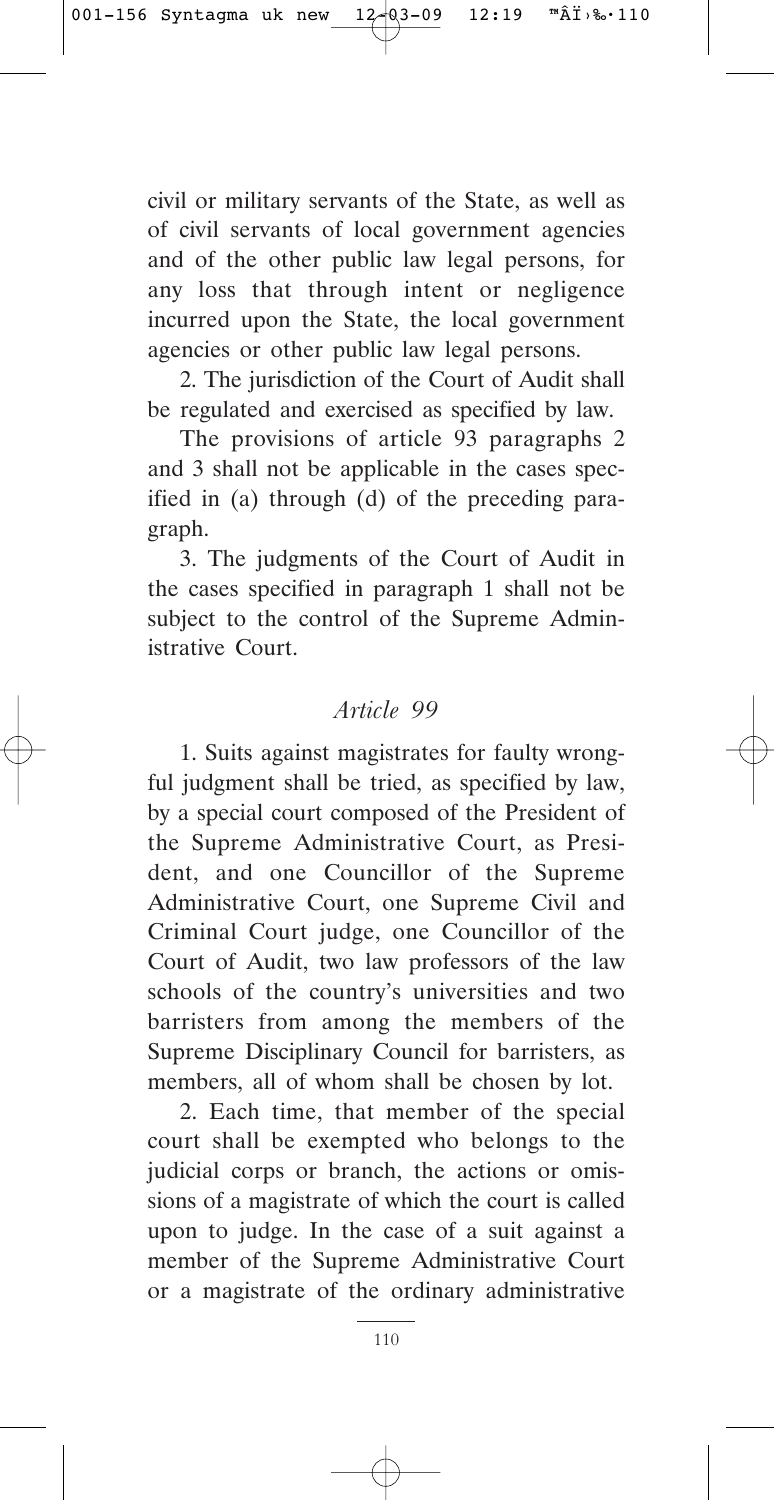courts, the special court shall be presided over by the President of the Supreme Civil and Criminal Court.

3. No permission shall be required to institute a suit for faulty wrongful judgement.

## *Article 100*

1. A Special Highest Court shall be established, the jurisdiction of which shall comprise:

a) The trial of objections in accordance with article 58.

b) Verification of the validity and returns of a referendum held in accordance with article 44 paragraph 2.

c) Judgment in cases involving the incompatibility or the forfeiture of office by a Member of Parliament, in accordance with article 55 paragraph 2 and article 57.

d) Settlement of any conflict between the courts and the administrative authorities, or between the Supreme Administrative Court and the ordinary administrative courts on one hand and the civil and criminal courts on the other, or between the Court of Audit and any other court.

e) Settlement of controversies on whether the content of a statute enacted by Parliament is contrary to the Constitution, or on the interpretation of provisions of such statute when conflicting judgments have been pronounced by the Supreme Administrative Court, the Supreme Civil and Criminal Court or the Court of Audit.

f) The settlement of controversies related to the designation of rules of international law as generally acknowledged in accordance with article 28 paragraph 1.

2. The Court specified in paragraph 1 shall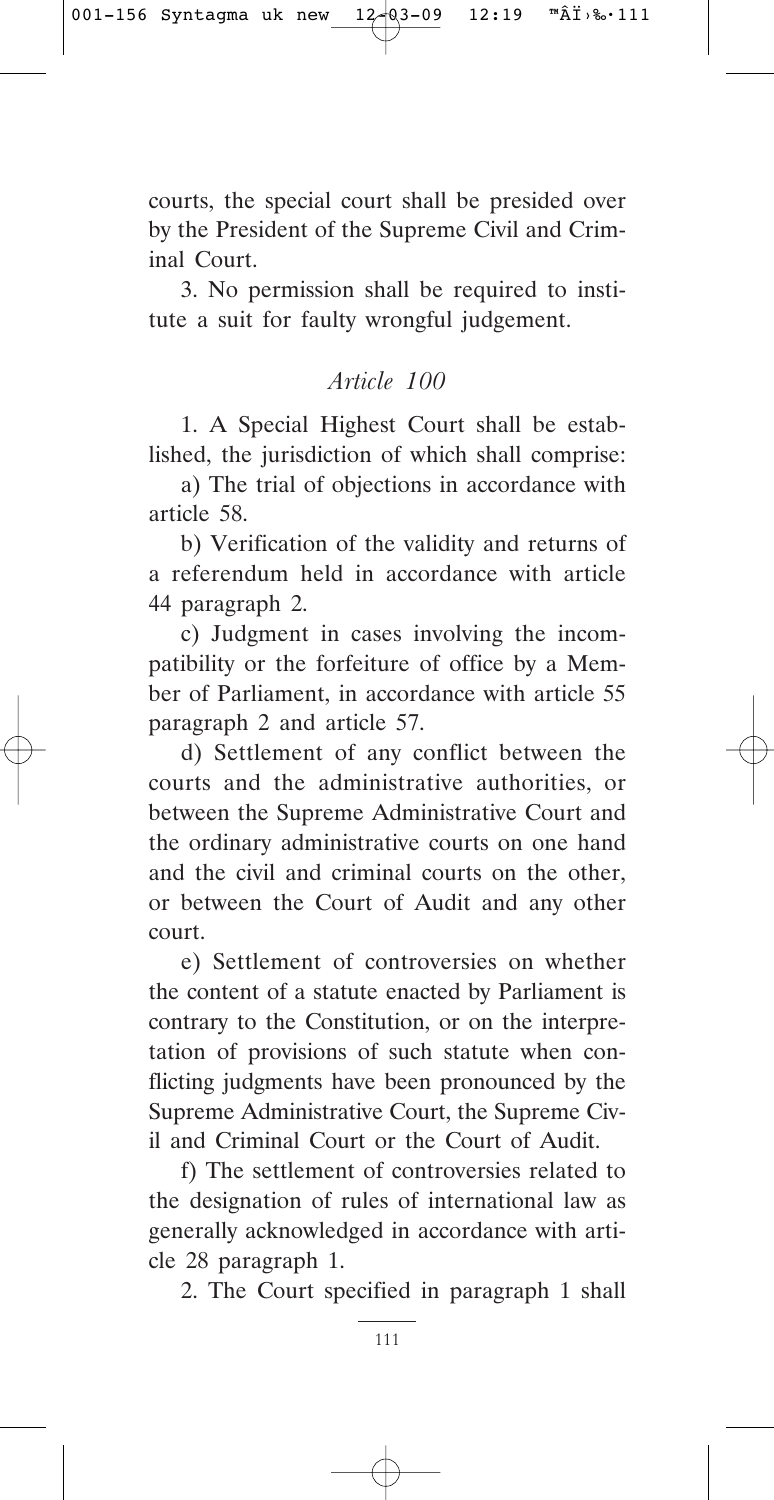be composed of the President of the Supreme Administrative Court, the President of the Supreme Civil and Criminal Court and the President of the Court of Audit, four Councillors of the Supreme Administrative Court and four members of the Supreme Civil and Criminal Court chosen by lot for a two-year term. The Court shall be presided over by the President of the Supreme Administrative Court or the President of the Supreme Civil and Criminal Court, according to seniority.

In the cases specified under sections (d) and (e) of the preceding paragraph, the composition of the Court shall be expanded to include two law professors of the law schools of the country's universities, chosen by lot.

3. The organization and functioning of the Court, the appointment, replacement of and assistance to its members, as well as the procedure to be followed shall be determined by special statute.

4. The judgments of this Court shall be irrevocable.

Provisions of a statute declared unconstitutional shall be invalid as of the date of publication of the respective judgment, or as of the date specified by the ruling.

\*\* 5. When a section of the Supreme Administrative Court or chamber of the Supreme Civil and Criminal Court or of the Court of Audit judges a provision of a statute to be contrary to the Constitution, it is bound to refer the question to the respective plenum, unless this has been judged by a previous decision of the plenum or of the Special Highest Court of this article. The plenum shall be assembled into judicial formation and shall decide definitively,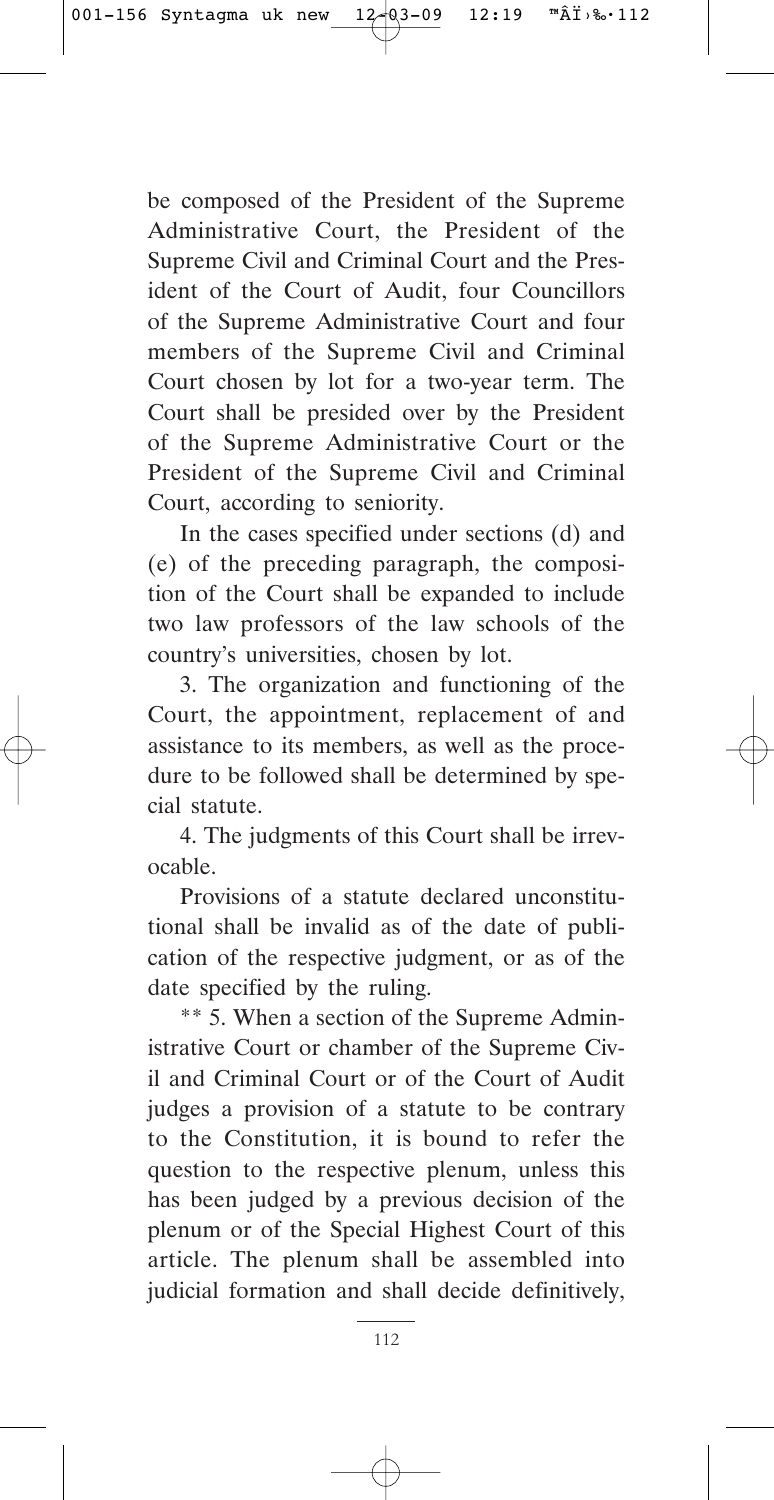as specified by law. This regulation shall also apply accordingly to the elaboration of regulatory decrees by the Supreme Administrative Court.

## *\*\* Article 100A*

Matters relating to the establishment and functioning of the Legal Council of the State, as well as matters relating to the service status of functionaries and servants who serve therein, shall be specified by law. The competence of the Legal Council of the State pertains mainly to the judicial support and representation of the State and to the recognition of claims against it or to the settlement of disputes with the State. The provisions of article 88 paragraphs 2 and 5, and of article 90 paragraph 5, shall apply accordingly to the main staff of the Legal Council of the State.

# **SECTION VI Administration**

# **CHAPTER ONE Organization of the Administration**

# *Article 101*

1. The administration of the State shall be organized according to the principle of decentralization.

2. The administrative division of the Country shall be based on geoeconomic, social and transportation conditions.

\*\*3. Regional administrations of the State shall have general decisive authority on matters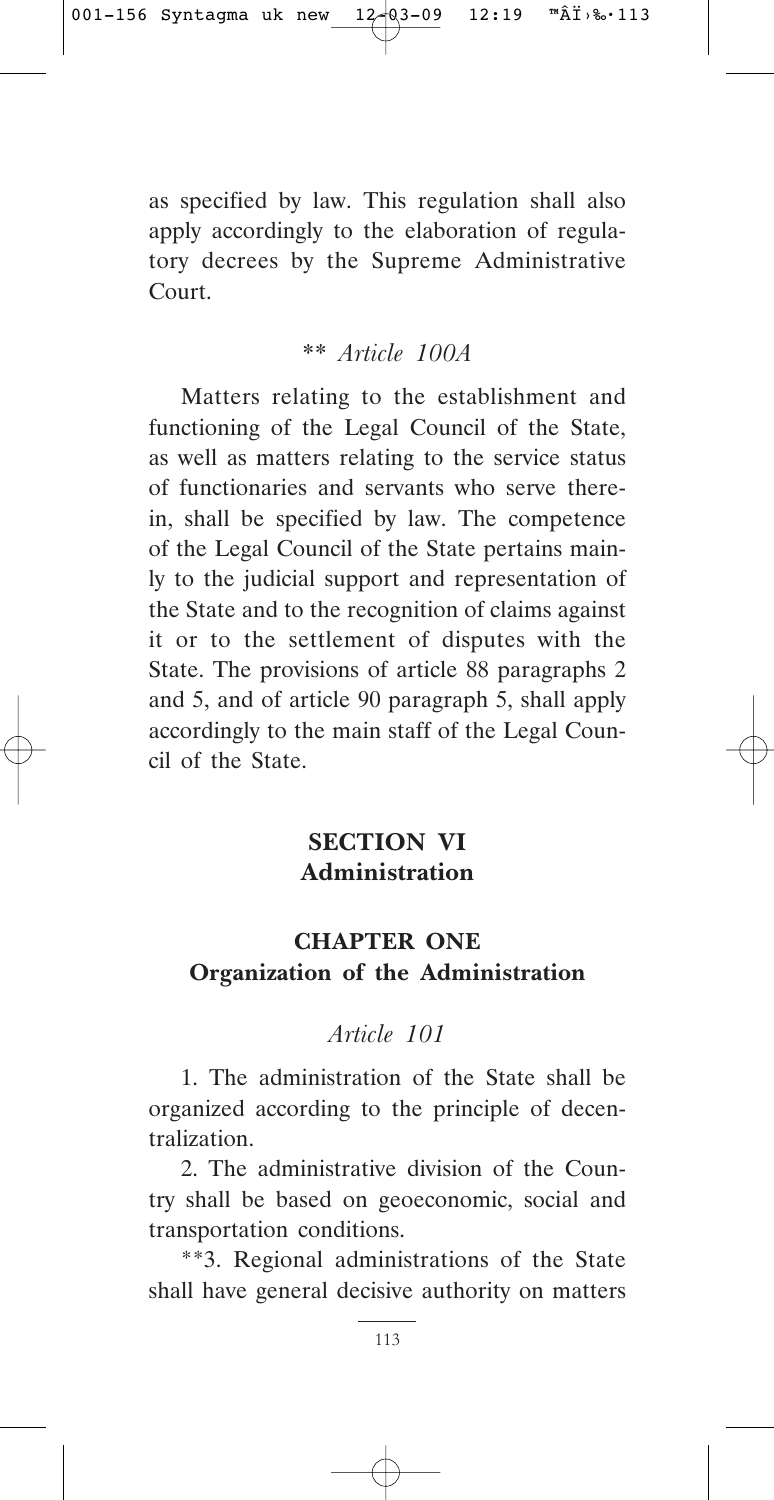of their district. The central administrations of the State, in addition to special powers, shall have the general guidance, coordination and review of the legality of the acts of regional administrations, as specified by law.

\*\*\* 4. The legislator and the Public Administration, when acting in their regulatory capacity, must take into consideration the special circumstances of the insular and mountainous areas caring for their development.

\*\*\* (*The interpretative clause to article 101 is repealed*).

## *\*\* Article 101A*

1. In cases where the establishment and functioning of an independent authority is provided by the Constitution, its members shall be appointed for a fixed tenure and shall enjoy personal and functional independence, as specified by law.

2. Matters relating to the appointment and service status of the scientific and other staff of the service that is constituted for the support and functioning of every independent authority shall be specified by law. The members of the independent authorities must possess the corresponding qualifications, as specified by law. Their selection is made by decision of the Conference of Parliamentary Chairmen seeking unanimity or in any case by the increased majority of four fifths of its members. Matters relating to the selection procedure are specified by the Standing Orders of the Parliament.

3. Matters concerning the relation between the independent authorities and the Parliament, and the manner, in which parliamentary con-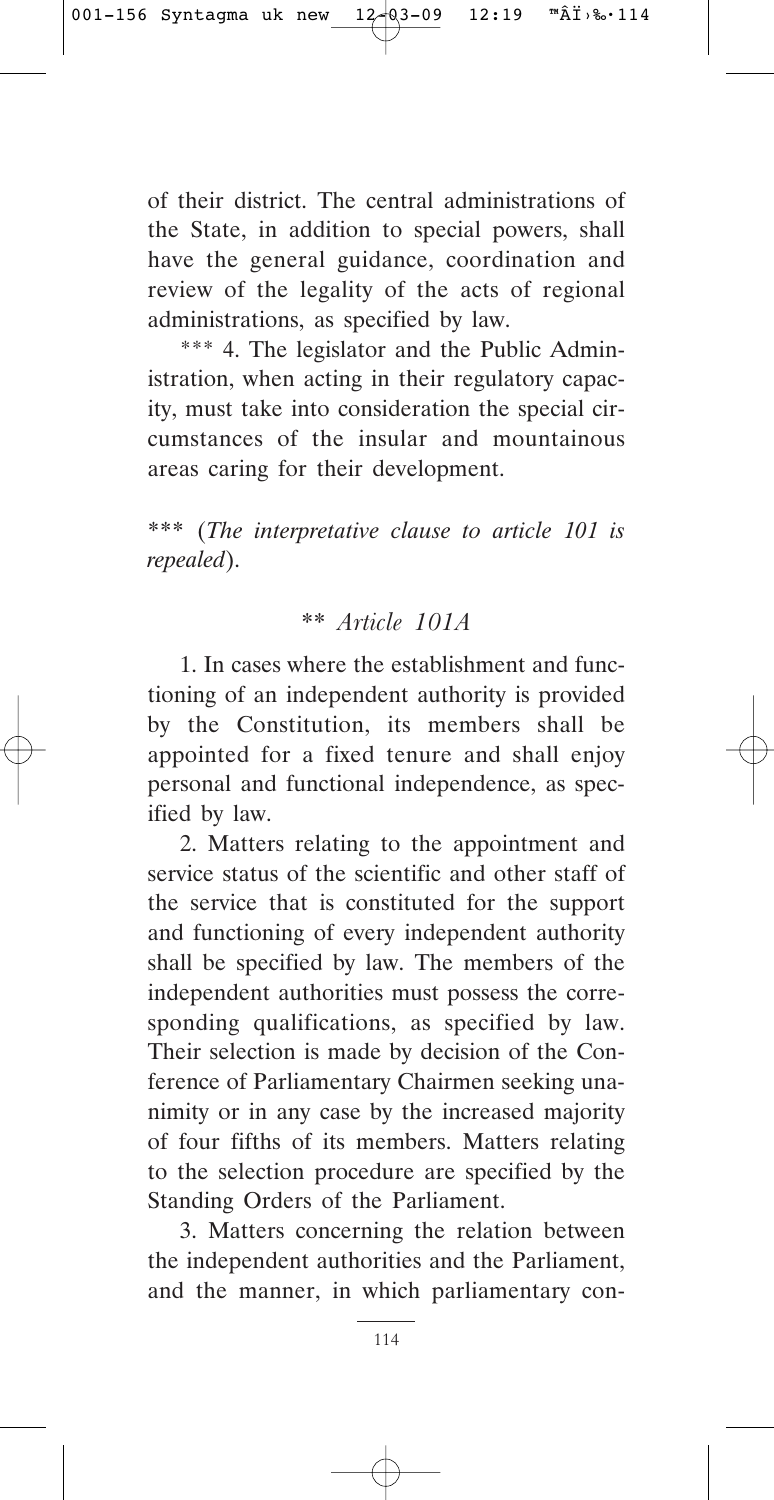trol is exercised, are specified by the Standing Orders of the Parliament.

## *\*\* Article 102*

1. The administration of local affairs shall be exercised by local government agencies of first and second level. For the administration of local affairs, there is a presumption of competence in favour of local government agencies. The range and categories of local affairs, as well as their allocation to each level, shall be specified by law. Law may assign to local government agencies the exercise of competences constituting mission of the State.

2. Local government agencies shall enjoy administrative and financial independence. Their authorities shall be elected by universal and secret ballot, as specified by law.

3. Law may provide for compulsory or voluntary associations of local government agencies to execute works or render services or exercise competences belonging to local government agencies; these shall be governed by elected administrations.

4. The State shall exercise the supervision of local government agencies, which shall consist exclusively in the review of the legality and shall not be allowed to impede their initiative and freedom of action. The review of legality shall be exercised as specified by law. With the exception of cases involving *ipso jure* forfeiture of office or suspension, disciplinary sanctions to elected administrations of local government agencies shall be imposed only with the concurrent opinion of a council composed in its majority of judges, as specified by law.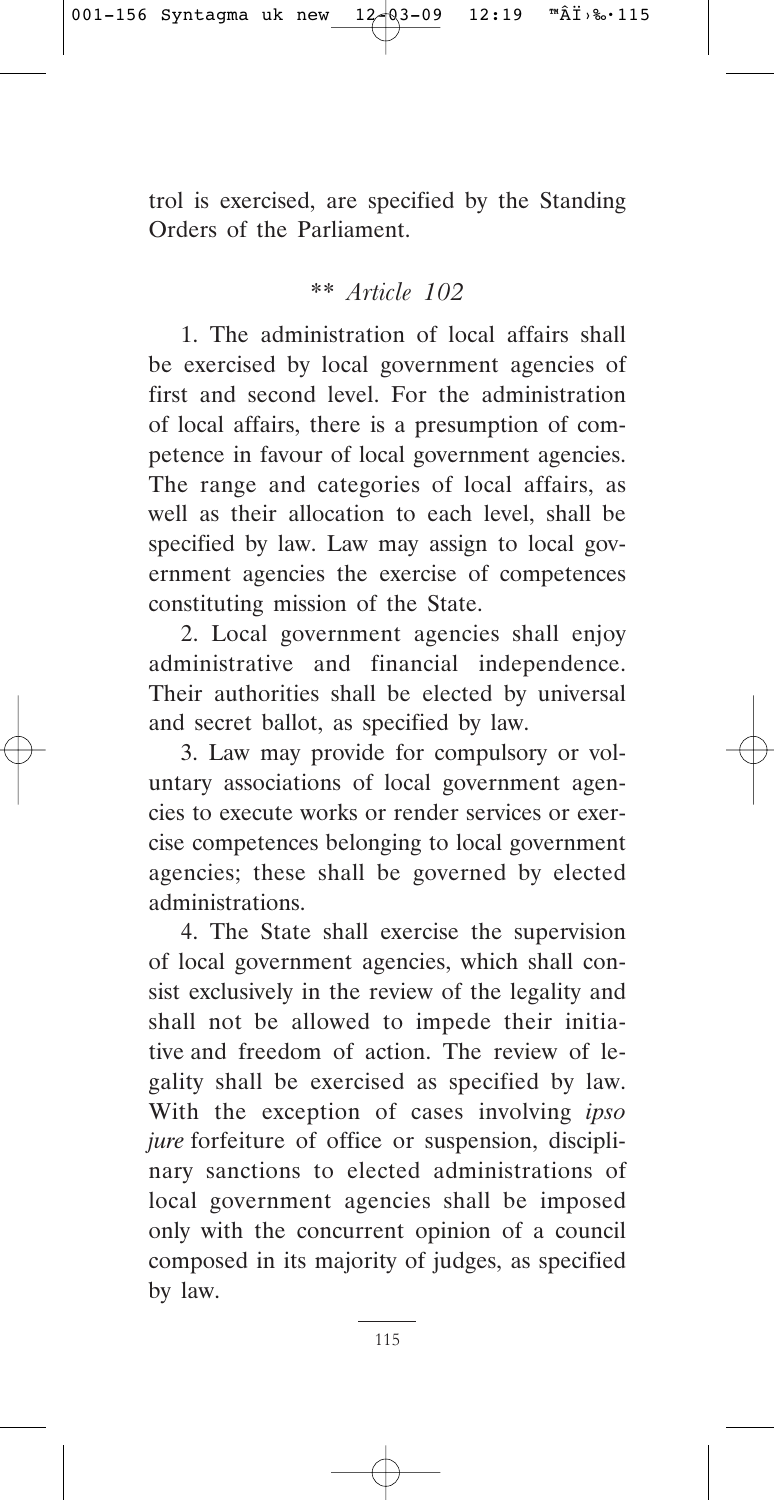5. The State shall adopt the legislative, regulatory and fiscal measures required for ensuring the financial independence and the funds necessary to the fulfilment of the mission and exercise of the competences of local government agencies, ensuring at the same time the transparency in the management of such funds. Matters pertaining to the attribution and allocation, among local government agencies, of the taxes or duties provided in their favour and collected by the State shall be specified by law. Every transfer of competences from central or regional administrations of the State to local government also entails the transfer of the corresponding funds. Matters pertaining to the determination and collection of local revenues directly from local government agencies shall be specified by law.

# **CHAPTER TWO Status of Administrative Agents**

## *Article 103*

1. Civil servants shall be the executors of the will of the State and shall serve the people, owing allegiance to the Constitution and devotion to the Fatherland. The qualifications and the manner of their appointment shall be specified by law.

2. No one may be appointed to a post not provided by law. Special statutes may provide for exceptions in order to fill unforeseeable and urgent needs with personnel hired for a certain period of time on a private law contract.

3. Posts of specialized scientific and technical or auxiliary personnel provided by law, may be filled by personnel hired on private law con-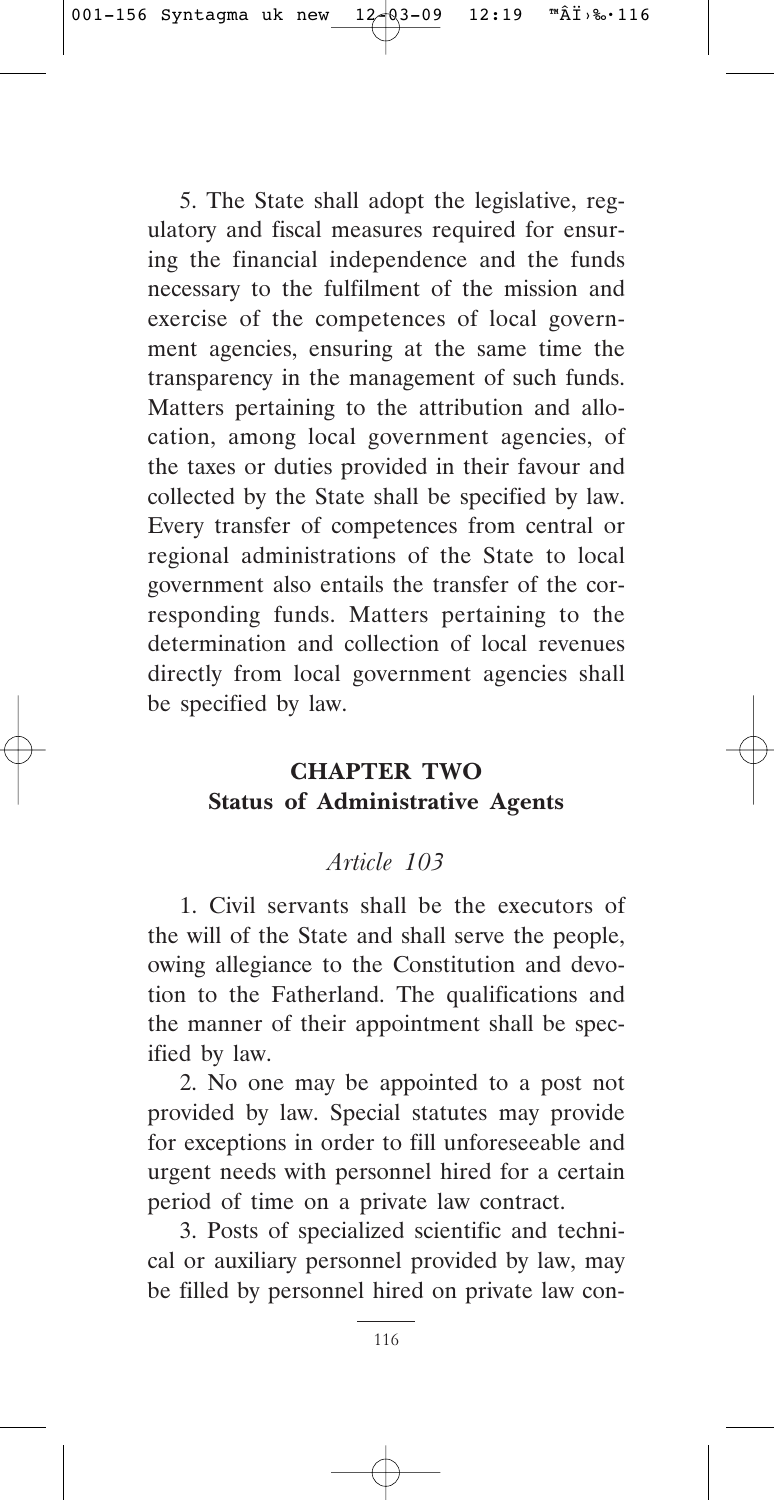tracts. The terms of employment and the specific guarantees under which this personnel shall be employed, shall be specified by law.

4. Civil servants holding posts provided by law shall be permanent so long as these posts exist. Their salaries shall evolve in accordance with the provisions of the law ; with the exception of those retiring upon attainment of the age limit or when dismissed by court judgement, civil servants may not be transferred without an opinion or lowered in rank or dismissed without a decision of a service council consisting of at least two-thirds of permanent civil servants.

Recourse against the decisions of these councils may be sought before the Supreme Administrative Court, as specified by law.

5. Highest civil servants holding posts outside of the civil service hierarchy, persons directly appointed on an ambassadorial rank, employees of the Presidency of the Republic and the offices of the Prime Minister, Ministers and Undersecretaries may by law be exempted from permanency.

6. The provisions of the preceding paragraphs shall apply to the staff of Parliament, which in other aspects shall be entirely subject to its Standing Orders, and to the civil servants of local government agencies and other public law legal persons.

\*\* 7. Engagement of servants in the Public Administration and in the wider Public Sector, as this is defined each time, with the exception of cases under paragraph 5, shall take place either by competitive entry examination or by selection on basis of predefined and objective criteria, and shall be subject to the control of an independent authority, as specified by law.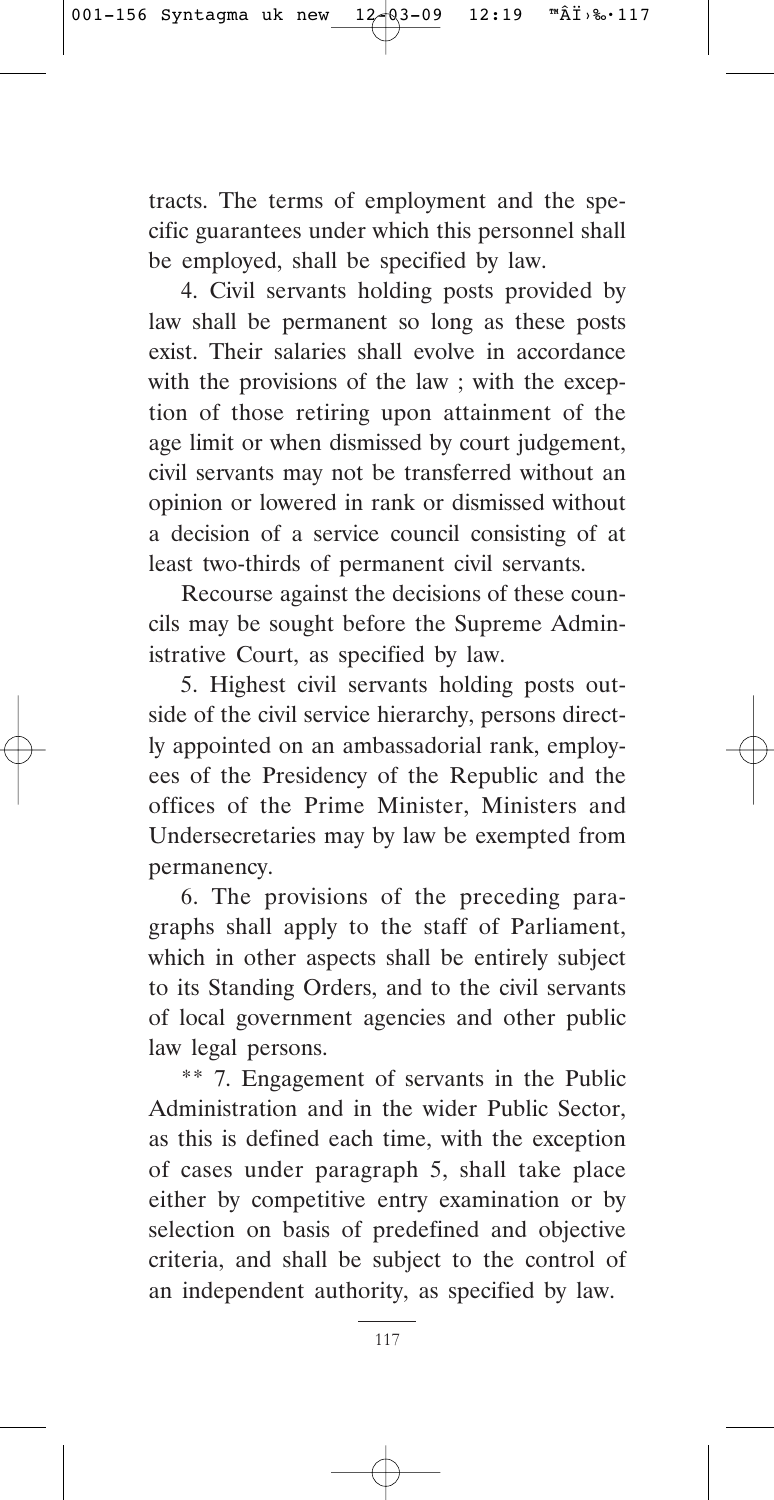The law may provide for special selection procedures that are subject to increased guarantees of transparency and meritocracy, or for special procedures for personnel selection to posts whose activities are subject to special constitutional guarantees or are similar to a mandate.

\*\* 8. The law shall specify the conditions and duration of private law employment relations in the Public Administration and in the wider Public Sector, as this is defined each time, either to fill in posts beyond those provided for in the first section of paragraph 3, or to fill in temporary or unforeseeable and urgent needs according to the second section of paragraph 2. The law shall also specify the duties that may be undertaken by the personnel of the preceding section. Conversion by law of the employees under the first section to permanent civil servants or conversion by law of their employment contracts into contracts of unlimited duration is prohibited. The prohibitions of the present paragraph also apply to those employed on the basis of services for the performance of a specific task.

\*\* 9. Law shall specify matters relating to the establishment and activities of the "Ombudsman", who functions as an independent authority.

## *Article 104*

1. None of the employees mentioned in the preceding article may be appointed to another post of the civil service or of local government agencies or of other public law legal persons, or of public enterprises or public utility agencies. As an exception, appointment to a second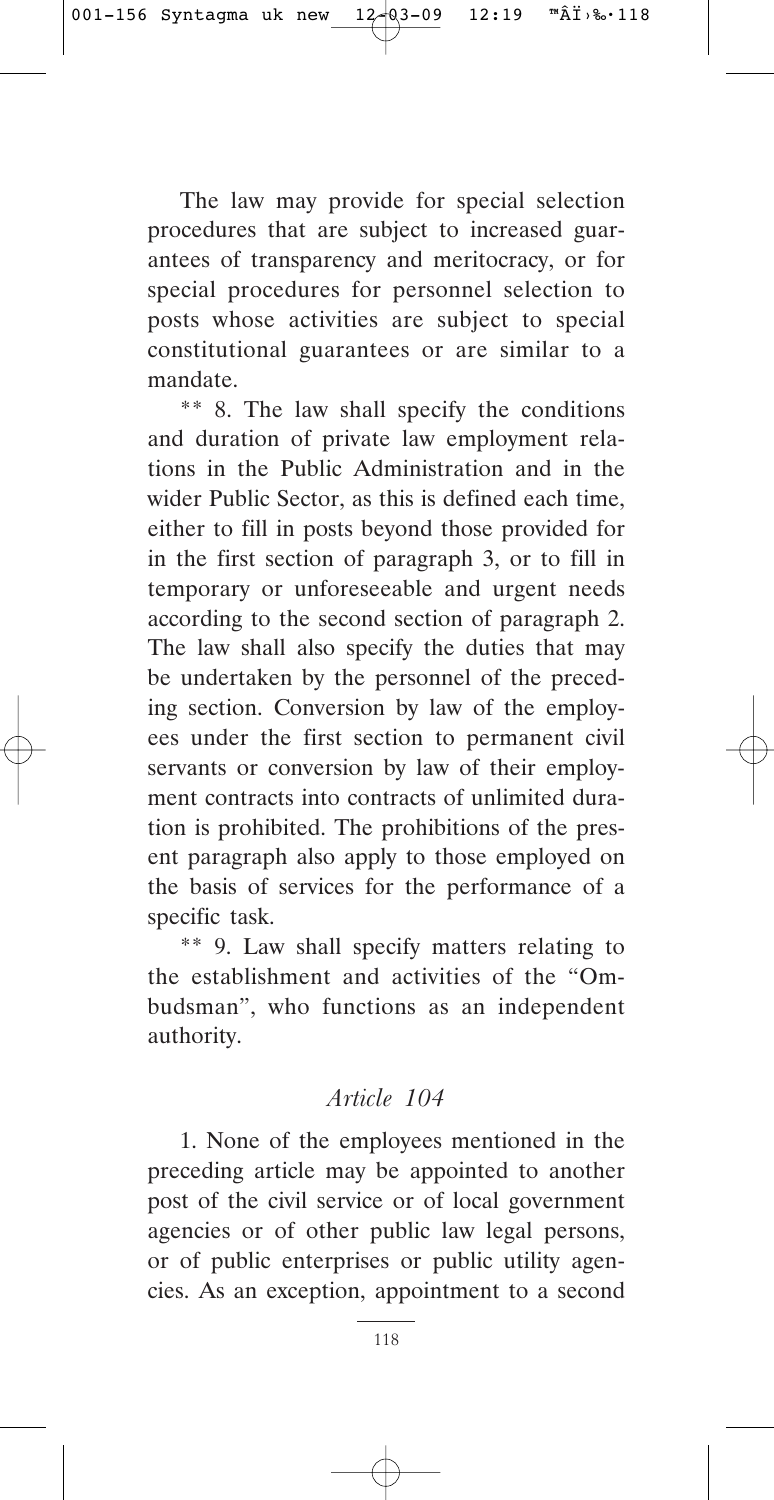post may be permitted by special statute, in compliance with the provisions of the following paragraph.

2. Additional salaries or emoluments of any kind of employees mentioned in the preceding article may not exceed the total salary received per month from their post which is provided by law.

3. No prior permission shall be required to bring to trial civil servants or employees of local government agencies or of other public corporate bodies.

# **CHAPTER THREE Regime of Aghion Oros (Mount Athos)**

# *Article 105*

1. The Athos peninsula extending beyond Megali Vigla and constituting the region of Aghion Oros shall, in accordance with its ancient privileged status, be a self-governed part of the Greek State, whose sovereignty thereon shall remain intact. Spiritually, Aghion Oros shall come under the direct jurisdiction of the Ecumenical Patriarchate. All persons leading a monastic life thereon acquire Greek citizenship without further formalities, upon admission as novices or monks.

2. Aghion Oros shall be governed, according to its regime, by its twenty Holy Monasteries among which the entire Athos peninsula is divided; the territory of the peninsula shall be exempt from expropriation. The administration of Aghion Oros shall be exercised by representatives of the Holy Monasteries constituting the Holy Community. No change whatsoever shall be permitted in the administrative system or in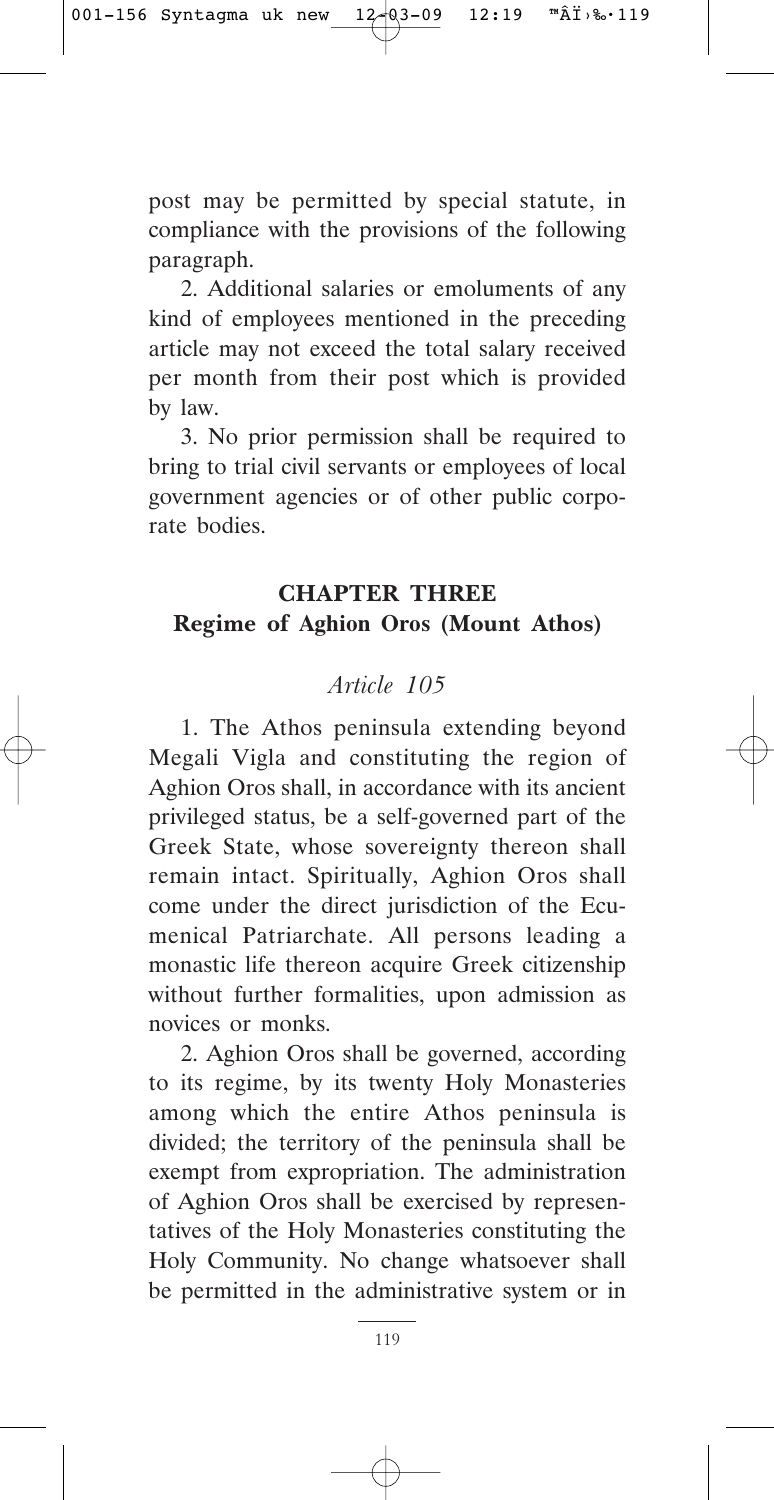the number of Monasteries of Aghion Oros, or in their hierarchical order or in their position to their subordinate dependencies. Heterodox or schismatic persons shall be prohibited from dwelling thereon.

3. The determination in detail of the regimes of the Aghion Oros entities and the manner of operation thereof is effected by the Charter of Aghion Oros which, with the cooperation of the State representative, shall be drawn up and voted by the twenty Holy Monasteries and ratified by the Ecumenical Patriarchate and the Parliament of the Hellenes.

4. Faithful observance of the regimes of the Aghion Oros entities shall in the spiritual field be under the supreme supervision of the Ecumenical Patriarchate, and, in the administrative, under the supervision of the State, which shall also be exclusively responsible for safeguarding public order and security.

5. The afore-mentioned powers of the State shall be exercised through a governor whose rights and duties shall be determined by law.

The law shall likewise determine the judicial power exercised by the monastic authorities and the Holy Community, as well as the customs and taxation privileges of Aghion Oros.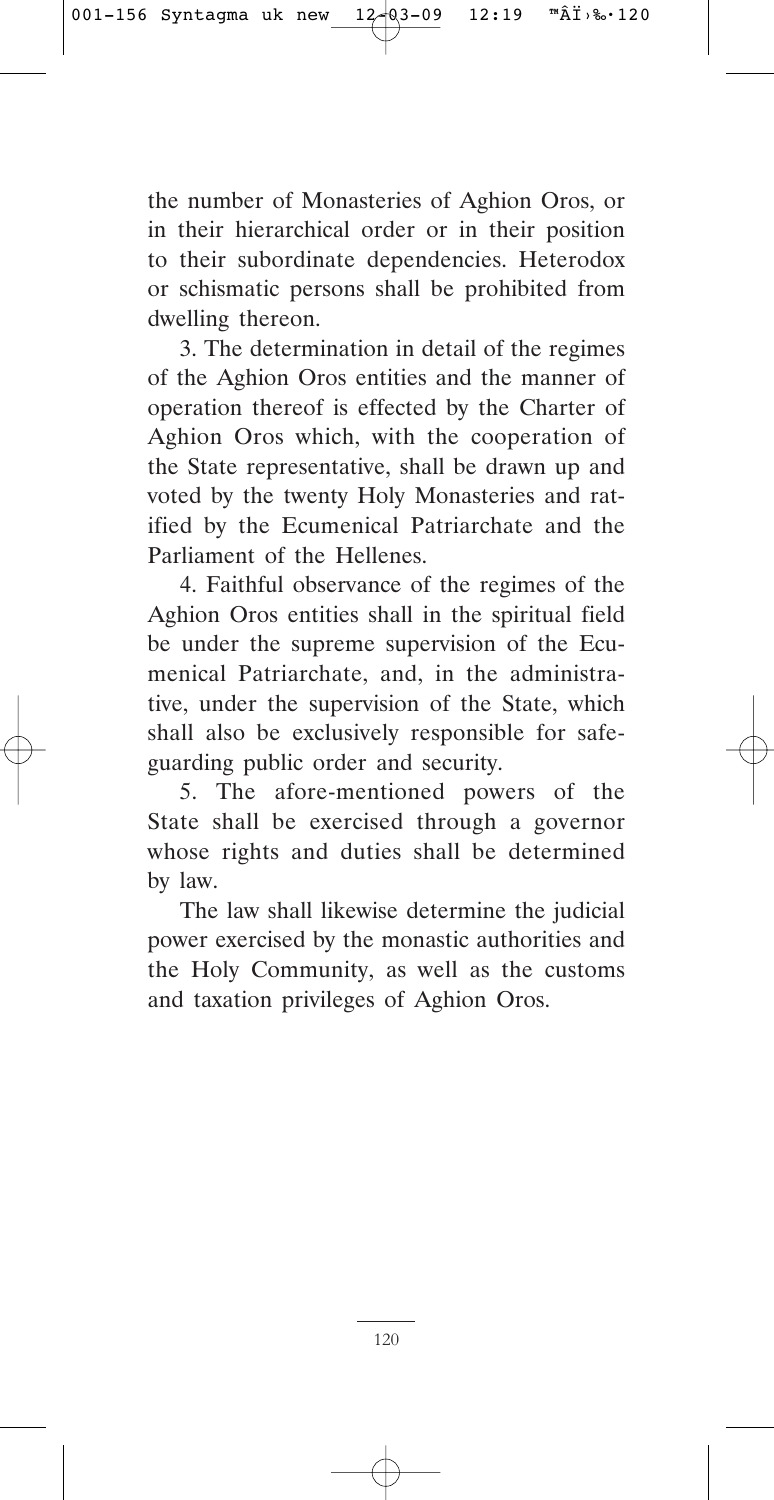# *PART FOUR* **Special, Final and Transitory Provisions**

# **SECTION I Special Provisions**

#### *Article 106*

1. In order to consolidate social peace and protect the general interest, the State shall plan and coordinate economic activity in the Country, aiming at safeguarding the economic development of all sectors of the national economy. The State shall take all measures necessary to develop sources of national wealth in the atmosphere, in underground and underwater deposits, and to promote regional development and to further especially the economy of mountainous, insular and frontier areas.

2. Private economic initiative shall not be permitted to develop at the expense of freedom and human dignity, or to the detriment of the national economy.

3. With the reservation of the protection provided in article 107 in connection with the re-export of foreign capital, the law may regulate the acquisition by purchase of enterprises or the compulsory participation therein of the State or other public agencies, in the event these enterprises are of the nature of a monopoly or are of vital importance to the development of sources of national wealth or are primarily intended to offer services to the community as a whole.

4. The cost of purchase or the counterpart to the compulsory participation of the State or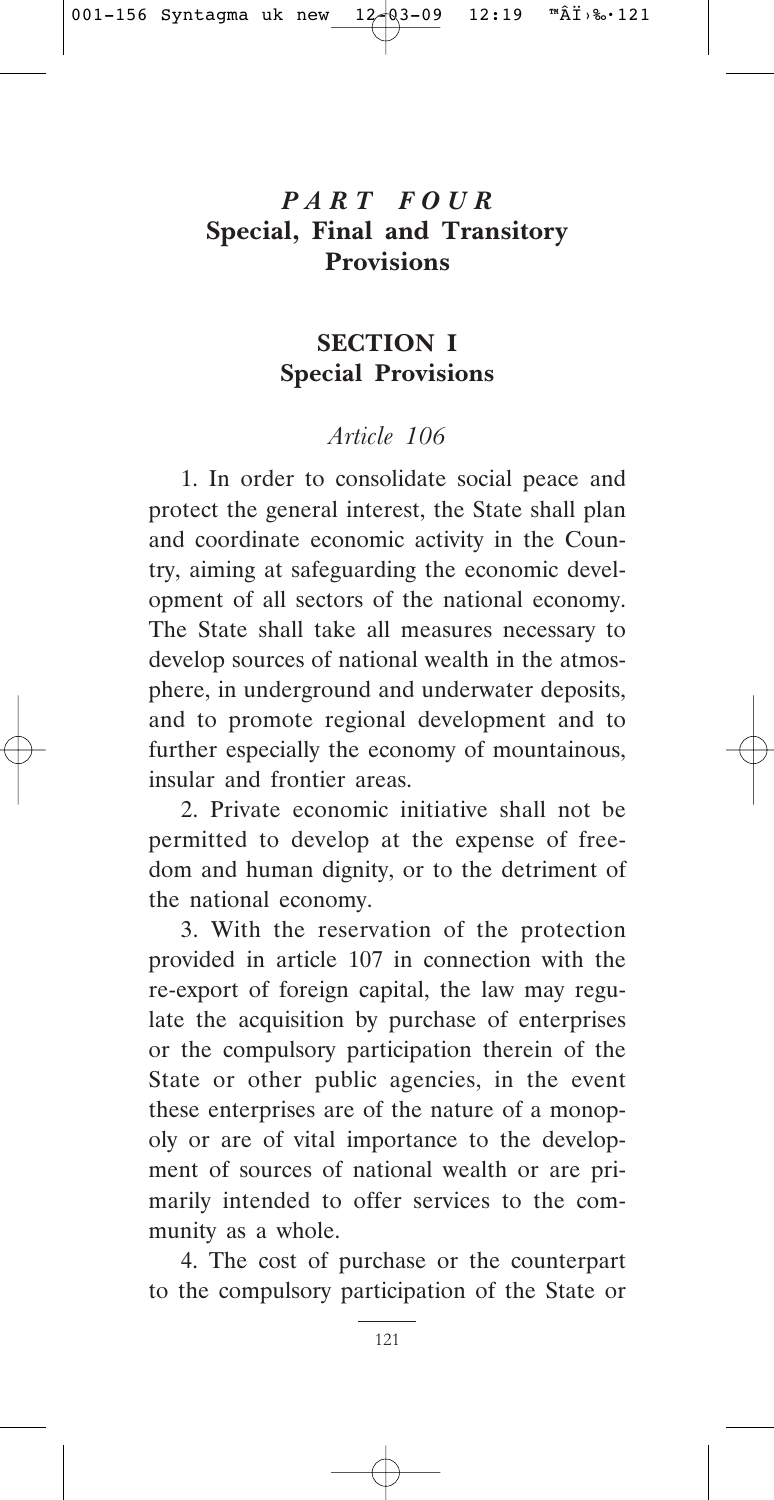other public agencies must indispensably be determined by a court and must be in full, so as to correspond to the value of the purchased enterprise or the participation therein.

5. A shareholder, partner or owner of an enterprise, the control of which devolves upon the State or upon an agency controlled by the State as a result of compulsory participation in accordance with paragraph 3, shall be entitled to request the purchase of his share in the enterprise, as specified by law.

6. The law may specify matters pertaining to the contribution to the State expenditure by beneficiaries from the execution of public utility works or works of a more general significance for the economic development of the Country.

#### Interpretative clause:

*The value specified in paragraph 4 does not include such value as is due to the monopolistic nature of the enterprise.*

#### *Article 107*

1. Legislation enjoying legal force higher than that of statutes, enacted before April 21, 1967, pertaining to the protection of foreign capital shall continue to enjoy such legal force and shall be applicable to capital imported henceforth.

The same legal force is enjoyed by the provisions of Chapters A through D of Section A of Statute 27/1975 «on the taxation of ships, compulsory contributions for the development of the merchant marine, establishment of foreign shipping companies and regulation of related matters».

2. A statute, to be promulgated once and for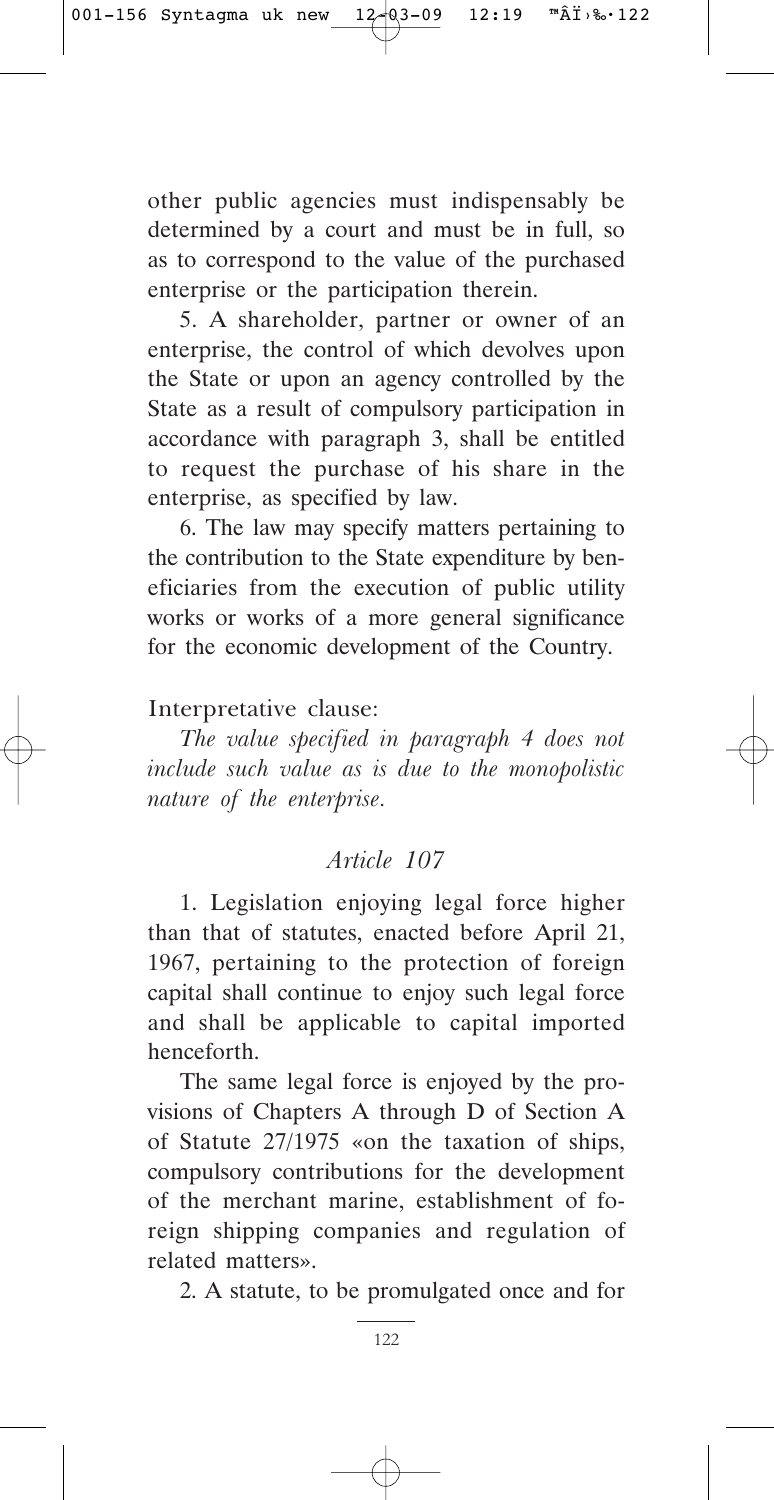all within three months of the date of entry into force of this Constitution, shall specify the terms and the procedure for the revision or cancellation of administrative acts approving investments in application of legislative decree 2687/1953 and issued in any form whatsoever, or agreements contracted on investment of foreign capital between April 21, 1967 and July 23, 1974, with the exception of those pertaining to the registration of ships under the Greek flag.

# *Article 108*

1. The State must take care for emigrant Greeks and for the maintenance of their ties with the Fatherland. The State shall also attend to the education, the social and professional advancement of Greeks working outside the State.

\*\* 2. Law shall specify matters relating to the organisation, operation and competences of the Council of Hellenes Abroad, whose mission is the expression of all communities of Hellenes across the world.

# *Article 109*

1. Alteration of the contents or terms of a will, codicil or donation as to the provisions benefiting the State or a charitable cause is prohibited.

2. Exceptionally, a more beneficial use or disposal of a bequest or donation, for the same or for another charitable cause in the area designated by the donor or the testator, or in the greater district thereabout, shall be permitted, as specified by law, after it is certified by a court judgement that for any reason whatsoever, the will of the donor or the testator cannot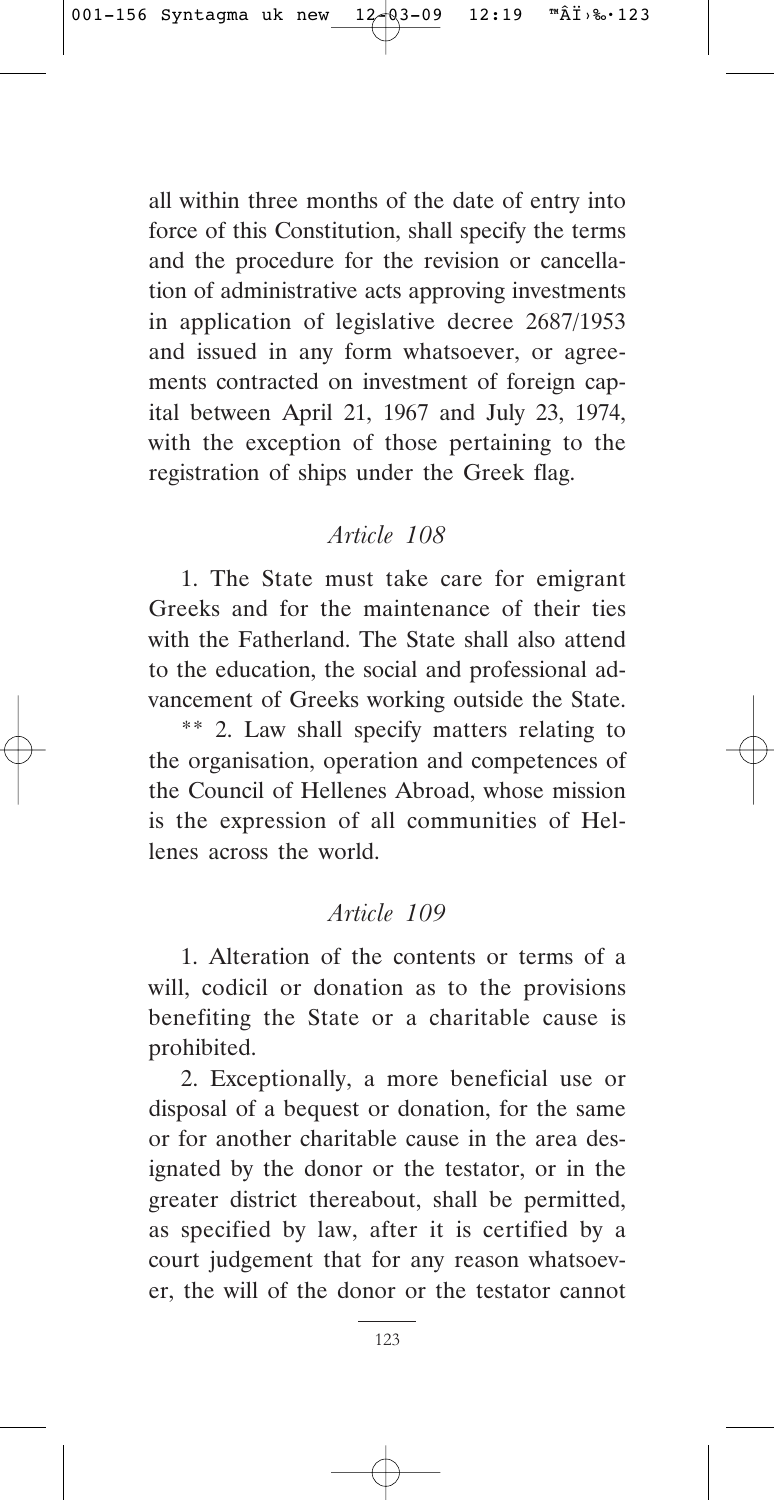be fulfilled, either in whole or to its greatest extent as well as if it can be more fully satisfied by the change of use.

\*\* 3. Law shall specify matters relating to the compilation of a register of bequeaths or devises in general and by region, to the registration and classification of their property, to the administration and management of each bequeath or devise in accordance with the will of the devisor or donor, and any other relevant issue.

# **SECTION II Revision of the Constitution**

# *Article 110*

1. The provisions of the Constitution shall be subject to revision with the exception of those which determine the form of government as a Parliamentary Republic and those of articles 2 paragraph 1, 4 paragraphs 1, 4 and 7 , 5 paragraphs 1 and 3, 13 paragraph 1, and 26.

2. The need for revision of the Constitution shall be ascertained by a resolution of Parliament adopted, on the proposal of not less than fifty Members of Parliament, by a three-fifths majority of the total number of its members in two ballots, held at least one month apart. This resolution shall define specifically the provisions to be revised.

3. Upon a resolution by Parliament on the revision of the Constitution, the next Parliament shall, in the course of its opening session, decide on the provisions to be revised by an absolute majority of the total number of its members.

4. Should a proposal for revision of the Constitution receive the majority of the votes of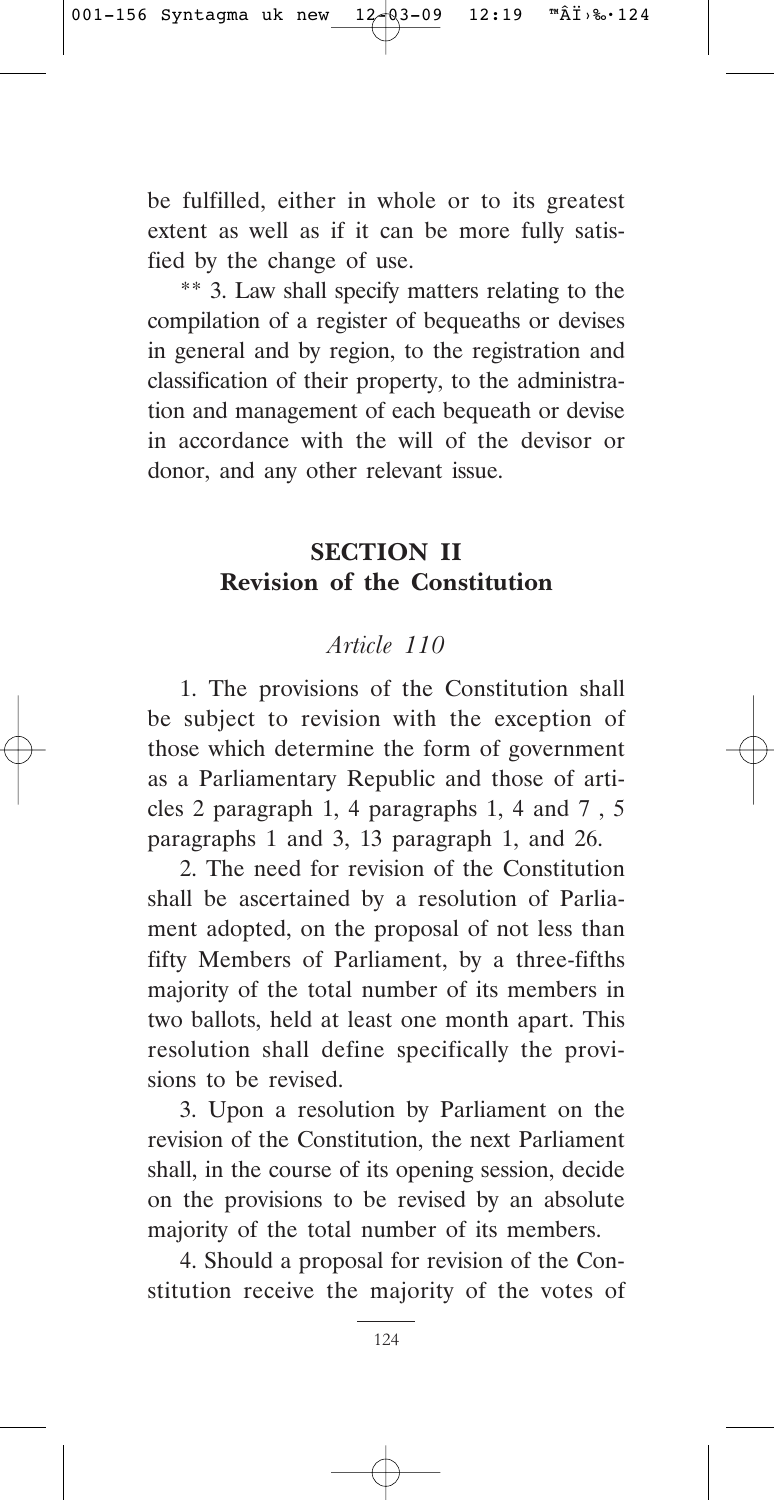the total number of members but not the threefifths majority specified in paragraph 2, the next Parliament may, in its opening session, decide on the provisions to be revised by a three-fifths majority of the total number of its members.

5. Every duly voted revision of provisions of the Constitution shall be published in the Government Gazette within ten days of its adoption by Parliament and shall come into force through a special parliamentary resolution.

6. Revision of the Constitution is not permitted before the lapse of five years from the completion of a previous revision.

# **SECTION III Transitory Provisions**

## *Article 111*

1. All provisions of statutes or of administrative acts of a regulatory nature which are contrary to the Constitution are abolished as of the date the Constitution comes into force.

2. Constituent acts promulgated between July 24, 1974 and the convocation of the Fifth Revisionary Parliament, as well as parliamentary resolutions thereof shall continue to be in force even if their provisions are contrary to the Constitution; they can be amended or abolished by statute. As of the date of coming into force of the Constitution, the provision of article 8 of the constituent act of September 3, 1974 concerning the retirement age limit for professors of university level institutions is abolished.

3. Article 2 of the presidential decree 700 of October 9, 1974 «on the partial re-enactment of articles 5, 6, 8, 10, 12, 14, 95, and 97 of the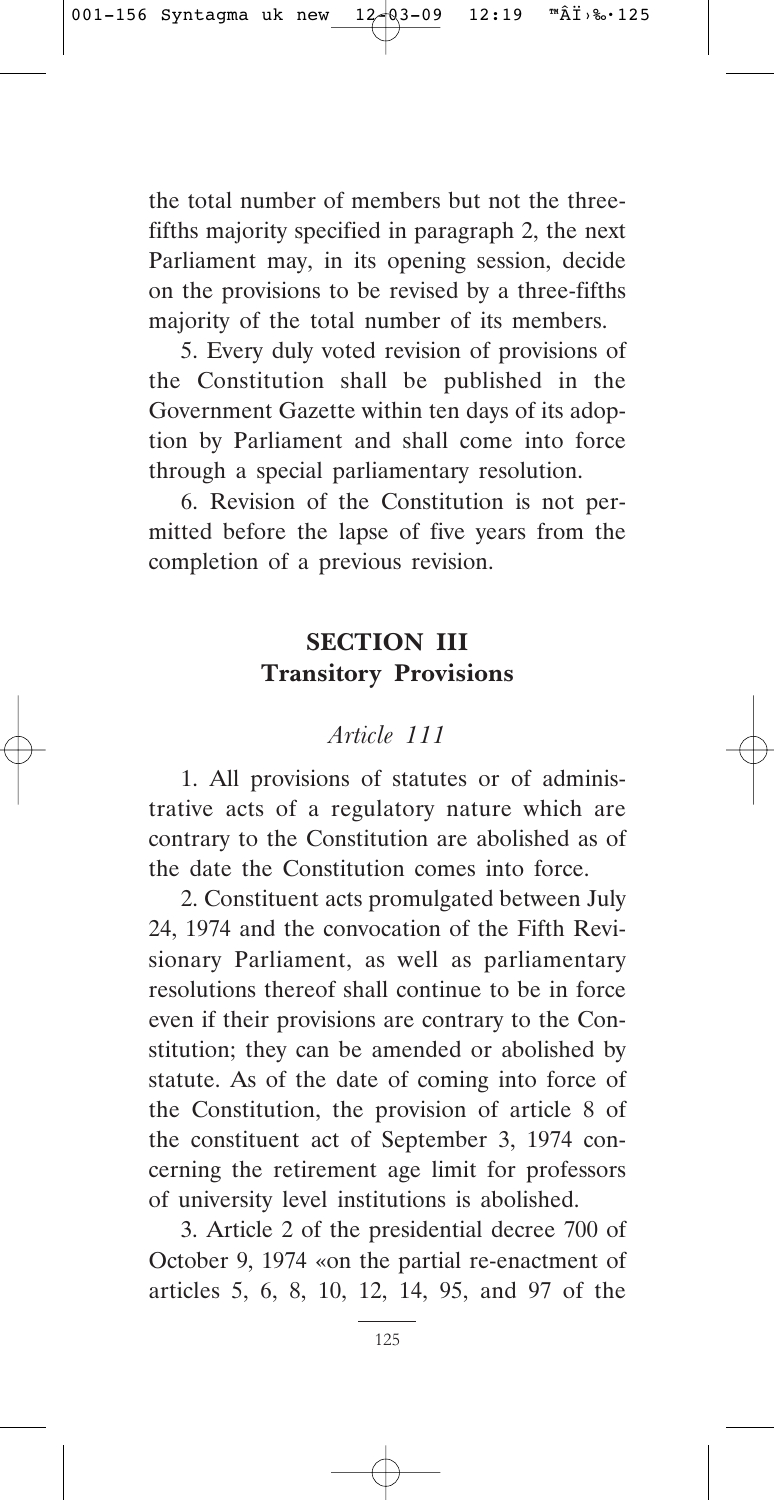Constitution and the lifting of the statute «on a state of siege» and Legislative Decree 167 of November 16, 1974 «on granting of the legal remedy of appeal against the judgments of the military tribunal», shall remain in force, allowing for their amendment or abolition by statute.

4. The parliamentary resolution of April 16/29, 1952 shall remain in force for six months from the date of coming into force of this Constitution. Within this time-limit, the amendment, completion or abolition by statute of the constituent acts and resolutions referred to in article 3 paragraph 1 of the aforementioned resolution shall be permitted, as well as the maintenance of some of these, in whole or in part, even after the lapse of this time-limit, on condition that the provisions amended, completed or remaining in force cannot be contrary to this Constitution.

5. Greeks deprived in any manner whatsoever of their citizenship prior to the coming into force of this Constitution shall re-acquire it upon a decision by special committees of magistrates as specified by law.

6. The provision of article 19 of legislative decree 3370/1955 «on sanctioning of the Code of Greek citizenship» shall remain in force until it is repealed by law.

#### *Article 112*

1. On matters where provisions of this Constitution explicitly require the promulgation of a statute to regulate them, the statutes or the administrative acts of a regulatory nature which are in force, as the case may be, at the time this Constitution comes into force, shall remain in force until the statute shall be promulgated,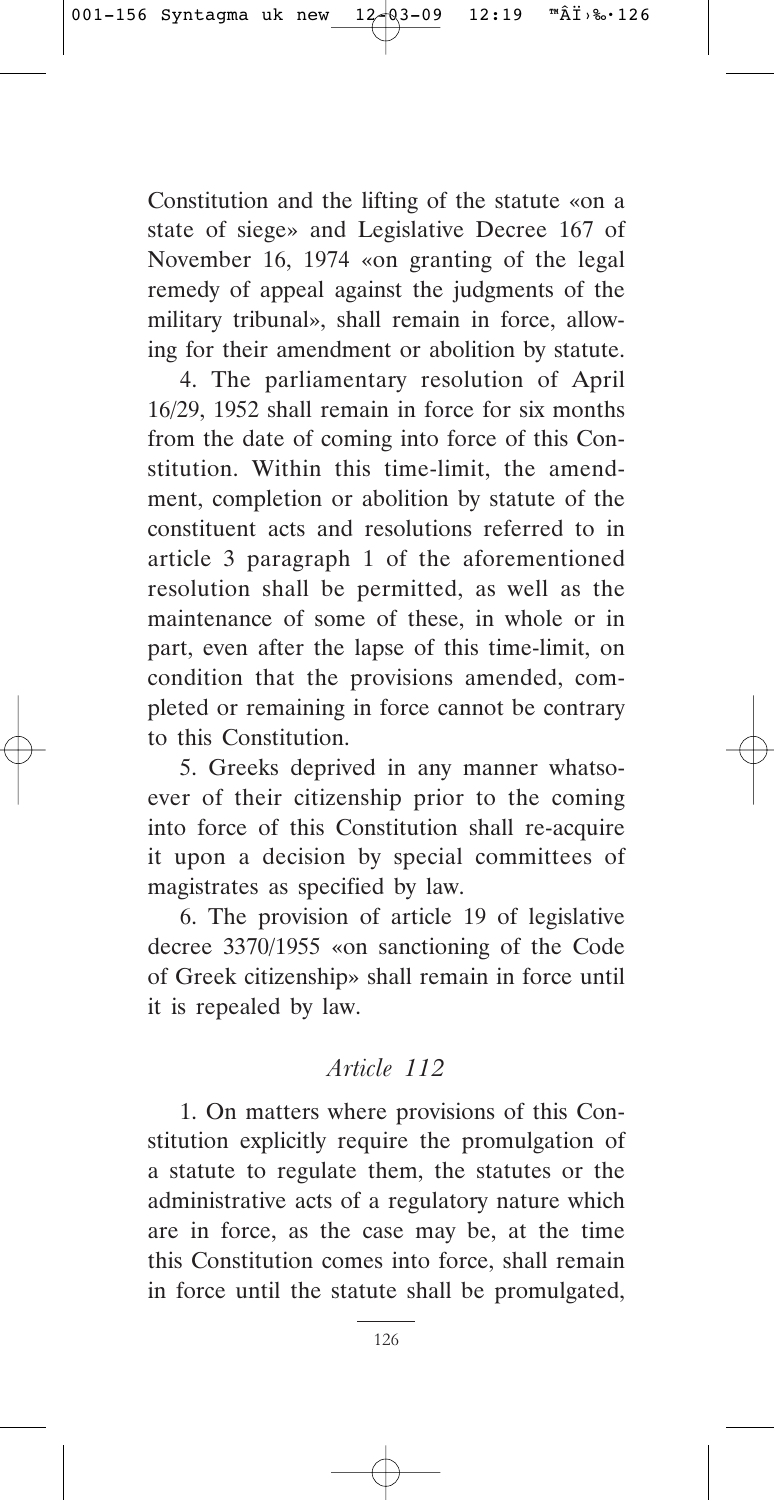with the exception of those which are contrary to the provisions of the Constitution.

2. The provisions of article 109 paragraph 2 and 79 paragraph 8 shall enter into force as of the date of the coming into force of each of the statutes especially provided therein which must be promulgated at the latest by the end of the year 1976. Until the statute provided for in article 109 paragraph 2 comes into force, the already existing constitutional and legislative regulation at the time this Constitution enters into force shall continue to be applicable.

3. Constituent Act of October 5, 1974, which shall remain in force, shall be construed as meaning that the suspension of the exercise of the duties of professors as of their election as Members of Parliament shall not, throughout the duration of the present parliamentary term, be extended to include teaching, research, authorship, and scientific work in laboratories and classrooms of the respective schools; but the participation of these professors in the administration of schools and in the election of teaching personnel in general or in the examination of students shall be excluded.

4. The application of article 16 paragraph 3, on the number of years of compulsory education, shall be fulfilled by means of a statute, within five years of the coming into force of this Constitution.

# *Article 113*

The Standing Orders of Parliament, the parliamentary resolutions pertaining thereto and the statutes specifying the manner in which Parliament shall function, shall continue to be in force pending the date of enactment of the new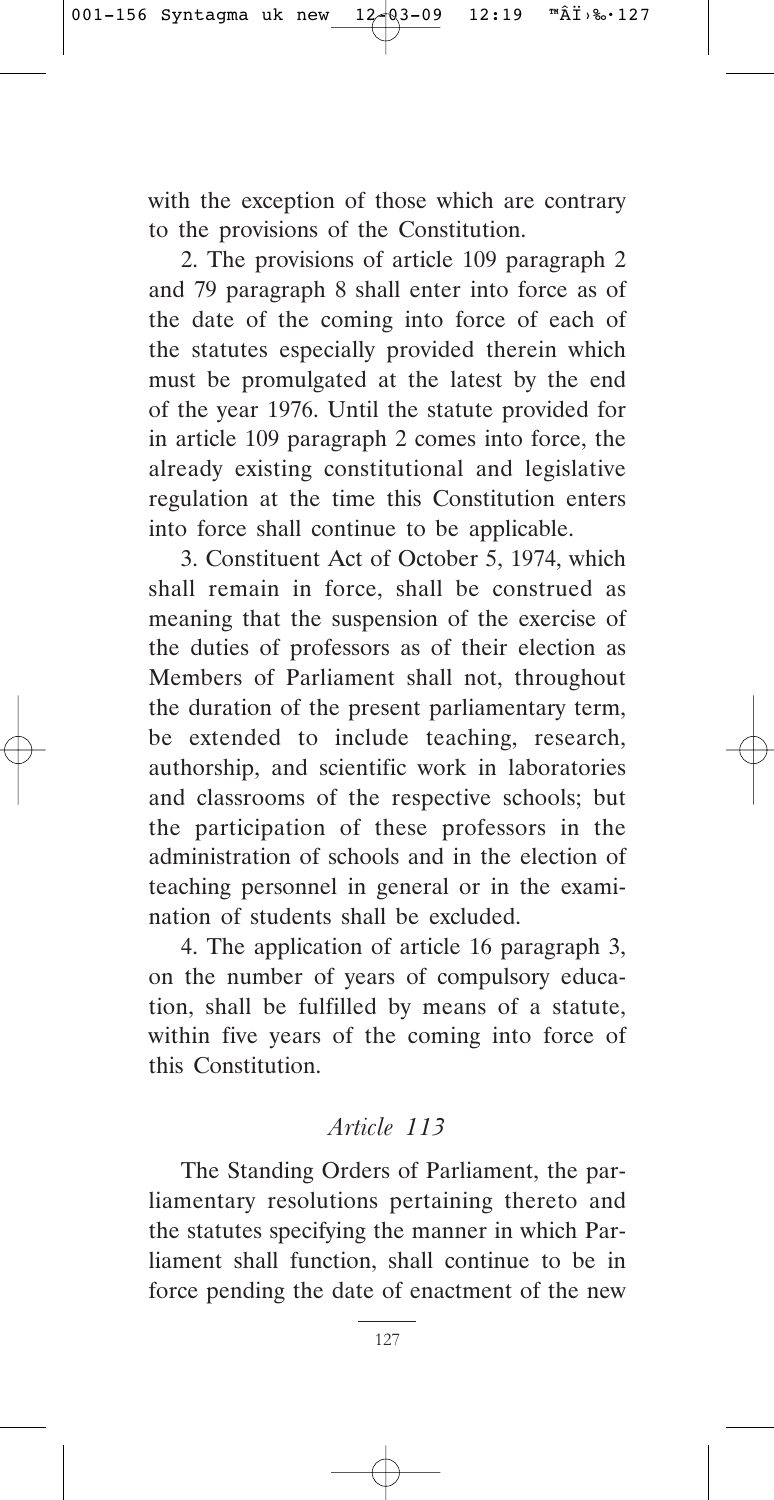Standing Orders, with the exception of those which are contrary to the provisions of this Constitution.

As to the function of the Sections of Parliament provided by articles 70 and 71 of the Constitution, the provisions of the last Standing Orders regulating the work of the Special Legislative Committee of article 35 of the Constitution of January 1, 1952 shall apply in a supplementary manner, as provided by article 3 of parliamentary resolution A' dated December 14, 1974. Pending the enactment of the new Standing Orders the Committee of article 71 of the Constitution shall be composed of sixty regular members and thirty alternate, to be selected by the Speaker from among all parties and groups, in proportion to their strength. In case of dispute, prior to the publication of the new Standing Orders, on the provisions to be applied, the Plenum or the Section of Parliament in the operation of which the question has arisen shall decide.

# *Article 114*

1. The election of the first President of the Republic must take place within two months of the publication of this Constitution at the latest, in a special session of Parliament, to be called by the Speaker at least five days in advance; the provisions of the Standing Orders as to the election of the Speaker shall be analogously applied.

The President to be elected shall assume the discharge of his duties upon being sworn in, within five days of his election at the latest.

The statute specified in article 49 paragraph 5 on the regulation of matters related to the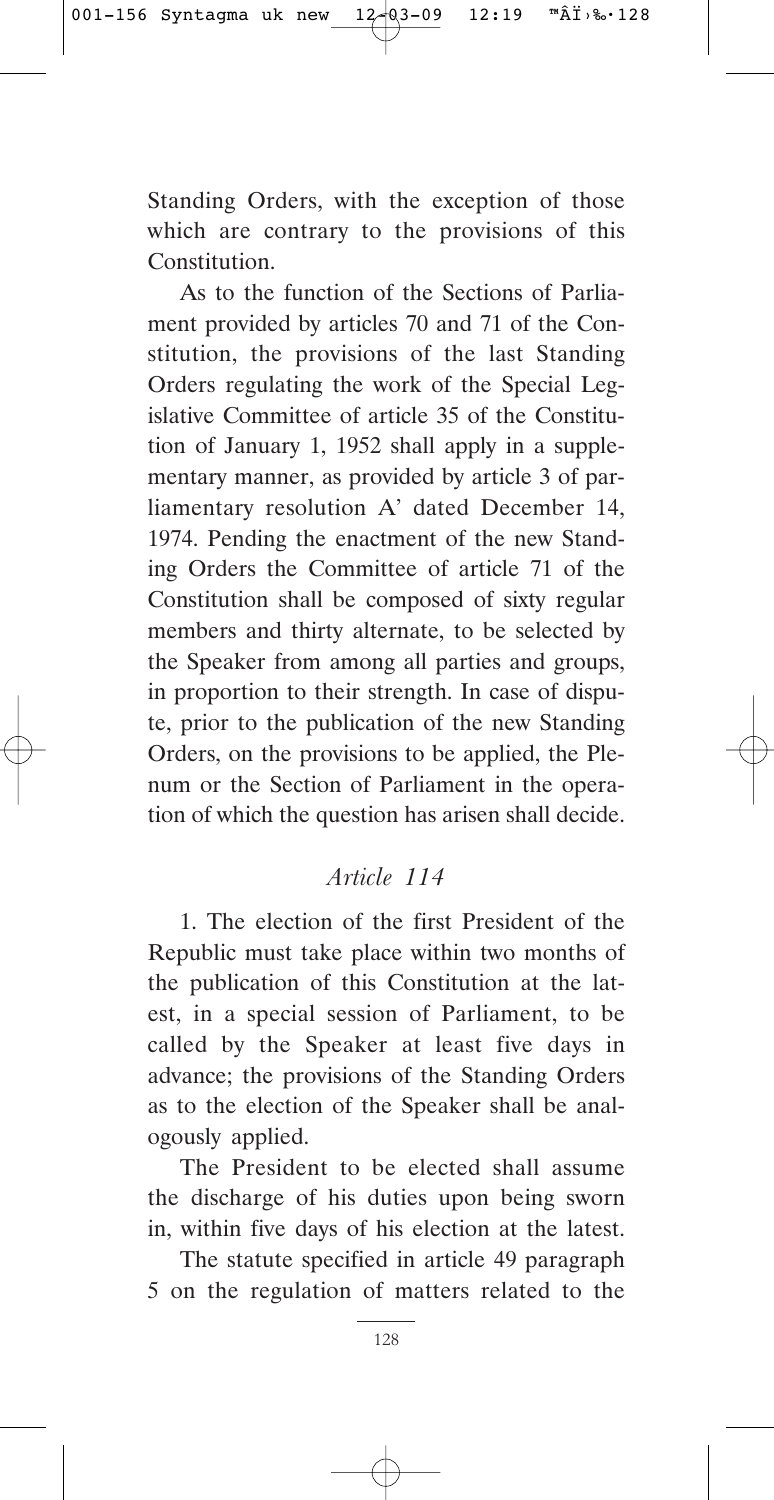liabilities of the President of the Republic must be promulgated before December 31, 1975.

Pending the enactment of the statute specified in article 33 paragraph 3, matters defined therein shall be regulated by the provisions pertaining to the provisional President of the Republic.

2. As of the date of enactment of this Constitution and until the President of the Republic to be elected assumes the discharge of his duties, the provisional President of the Republic shall exercise the authority vested in the President by the Constitution, with the restrictions specified in article 2 of parliamentary resolution B' of the Fifth Revisionary Parliament dated December 24, 1974.

# \*\*\* *Article* 115

1. Pending the enactment of the statute provided in article 86 paragraph 1, the standing provisions on prosecution, interrogation and trial of acts and omissions specified in article 49 paragraph 1 and article 85 shall be applicable.

2. Pending the entry into force of the statute provided by article 99, suits for faulty wrongful judgment shall be tried by the court provided under article 110 of the Constitution of January 1, 1952, and in accordance with the procedure effective at the time of publication of this Constitution.

3. Pending the entry into force of the statute provided by the article 87 paragraph 3 and the establishment of the judicial and disciplinary committees provided under article 90 paragraphs 1 and 2 and article 91, the relevant provisions valid at the time of the entry into force of this Constitution shall remain in force. The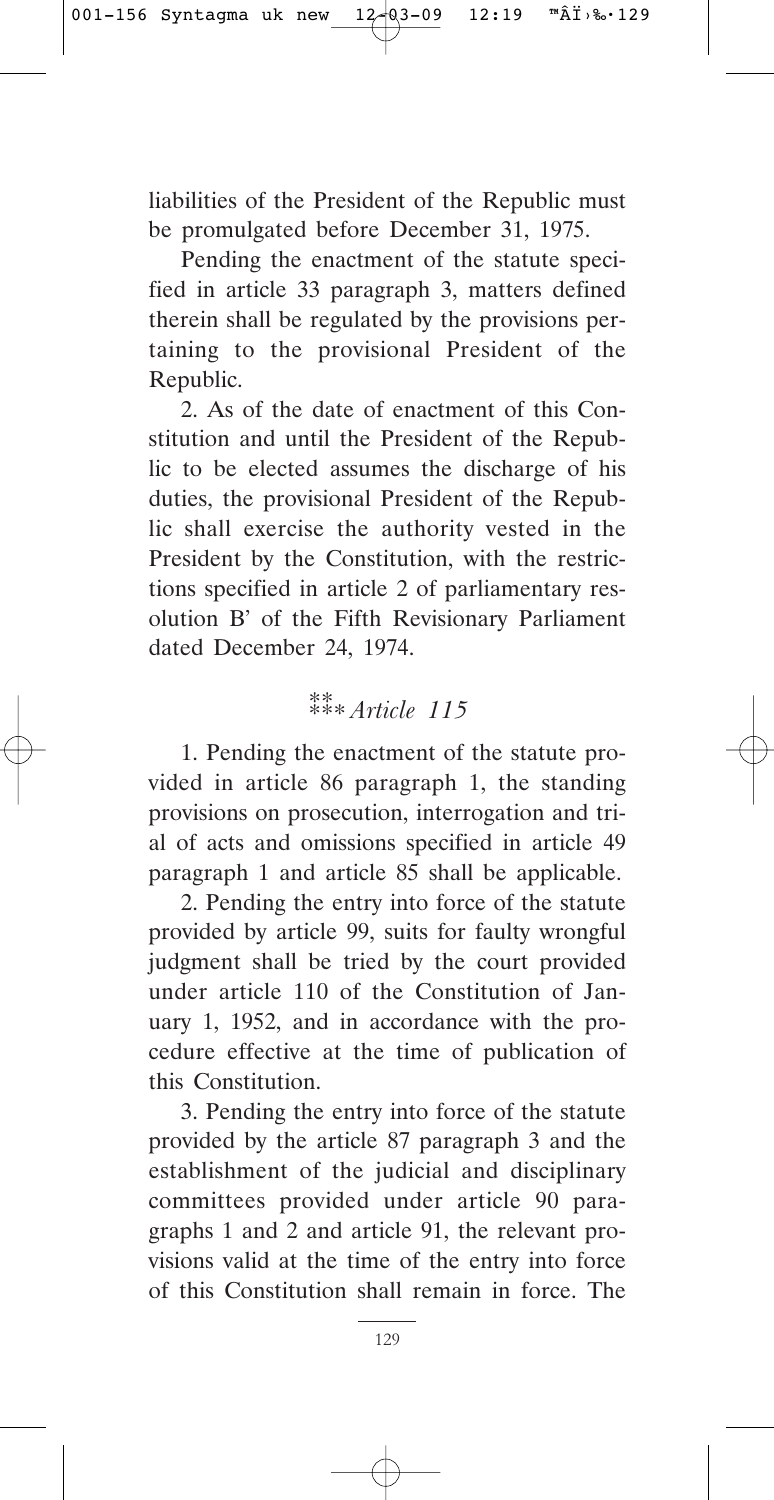statuses on the above matters must be promulgated not later than one year from the date of coming into force of this Constitution.

4. Pending the entry into force of the statuses provided under article 92, the provisions existing at the time this Constitution enters into force shall remain in force. The said statuses must be promulgated not later than one year from the date of coming into force of this Constitution.

## *Article 116*

1. Existing provisions contrary to article 4 paragraph 2 shall remain in force pending their abolition by statute not later than December 31, 1982.

\*\* 2. Adoption of positive measures for promoting equality between men and women does not constitute discrimination on grounds of sex. The State shall take measures for the elimination of inequalities actually existing, in particular to the detriment of women.

3. Ministerial decisions of a regulatory nature as well as provisions of collective agreements or arbitration decisions fixing the remuneration for employment which are contrary to the provisions of article 22 paragraph 1 shall remain in force until they are replaced not later than three years from the date of entry into force of this Constitution.

## *Article 117*

1. Laws issued before April 21, 1967, in application of article 104 of the Constitution of January 1, 1952 shall be deemed not to be con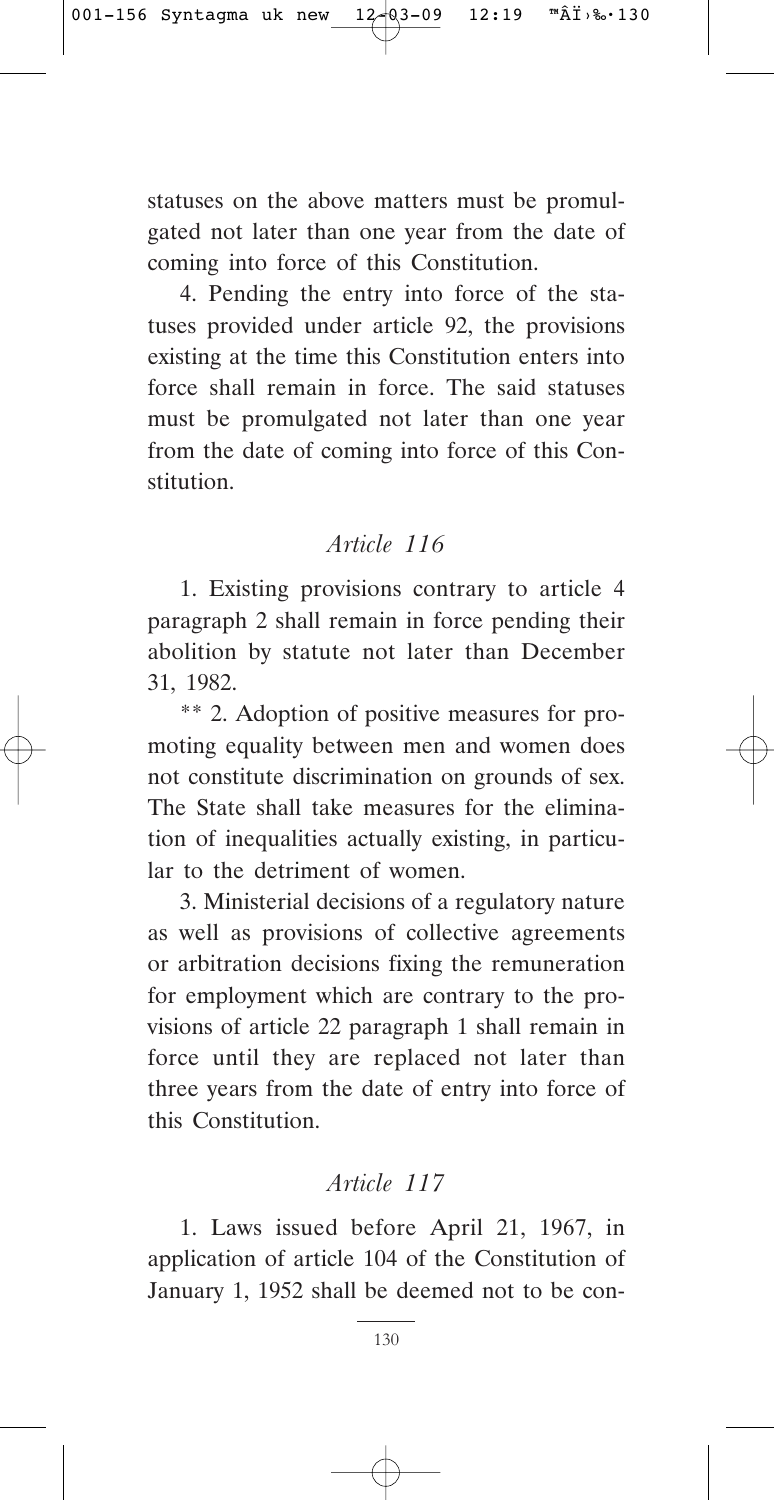trary to this Constitution and shall remain in force.

2. Notwithstanding article 17, the legislative regulation and dissolution of existing leases of farms and other land onuses, the purchase of bare ownership by long leasers of long leased plots and the abrogation of peculiar real property relationships shall be permitted.

3. Public or private forests or forest expanses which have been destroyed or are being destroyed by fire or have otherwise been de ed or are being deforested, shall not thereby relinquish their previous designation and shall compulsorily be proclaimed reforestable, the possibility of their disposal for other uses being excluded.

4. The expropriation of forests and forest expanses owned by individuals or by private or public law legal persons shall be permitted only in cases benefiting the State, in accordance with the provisions of article 17, for reasons of public utility; but their designation as forests shall not be altered.

5. The expropriations which have been declared or are being declared until the existing statutes on expropriation have been adapted to this Constitution, shall be governed by provisions in force at the time of their declaration.

6. Paragraphs 3 and 5 of article 24 shall be applicable to residential areas which have been designated or are being reformed as such as of the coming into force of the laws provided for therein.

\*\* 7. The revised provision of the first section of paragraph 4 of article 17 shall come into force upon entry into force of the corre-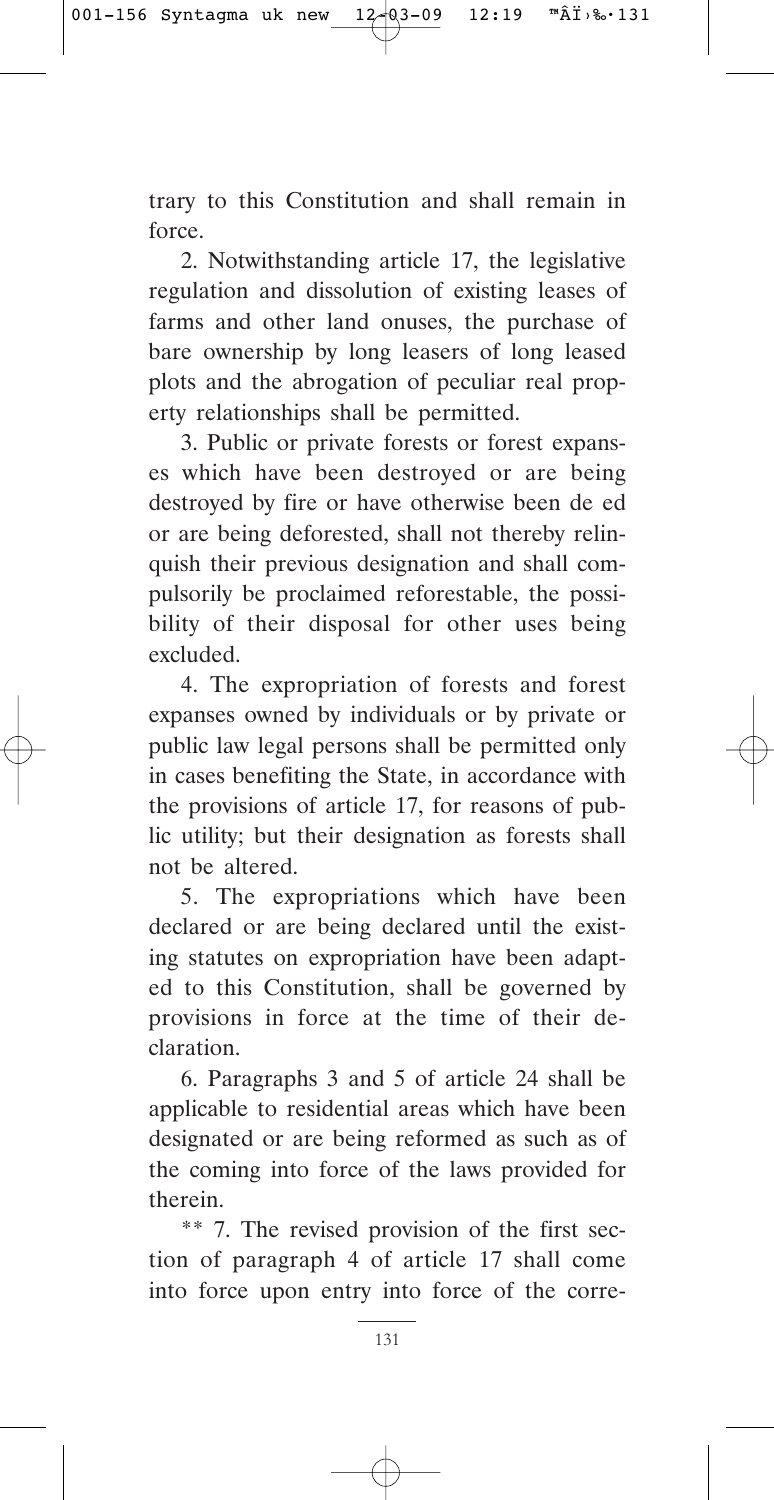sponding implementing law and in any case as of 1.1.2002.

# *Article 118*

1. As of the date of entry into force of this Constitution magistrates from the rank of president or public prosecutor of the Court of Appeals and up or of corresponding ranks, shall retire from service, as before that time, upon attainment of the age of seventy years; this age limit shall annually be lowered by one year until the age of sixty-seven years, beginning in 1977.

2. Highest magistrates who were not in service at the time the constituent act of September 4/5, 1974 «on the restoration of order and harmony in the judicial branch» came into force and who were demoted on that basis, due to the time at which their promotion was made and against whom the disciplinary prosecution specified in article 6 of the said constituent act was not initiated, shall be compulsorily committed by the competent Minister to the Highest Disciplinary Council, within three months of the coming into force of this Constitution.

The Highest Disciplinary Council shall decide whether the conditions of promotion have reduced the prestige and the special position in the service of the promoted person and shall by final decision rule on re-acquisition or not of the automatically forfeited rank and the rights attached thereto, the retroactive payment of salary or pension being however excluded.

The decision must be pronounced within three months of committal.

The closest living relatives of a magistrates having been demoted and deceased, may exer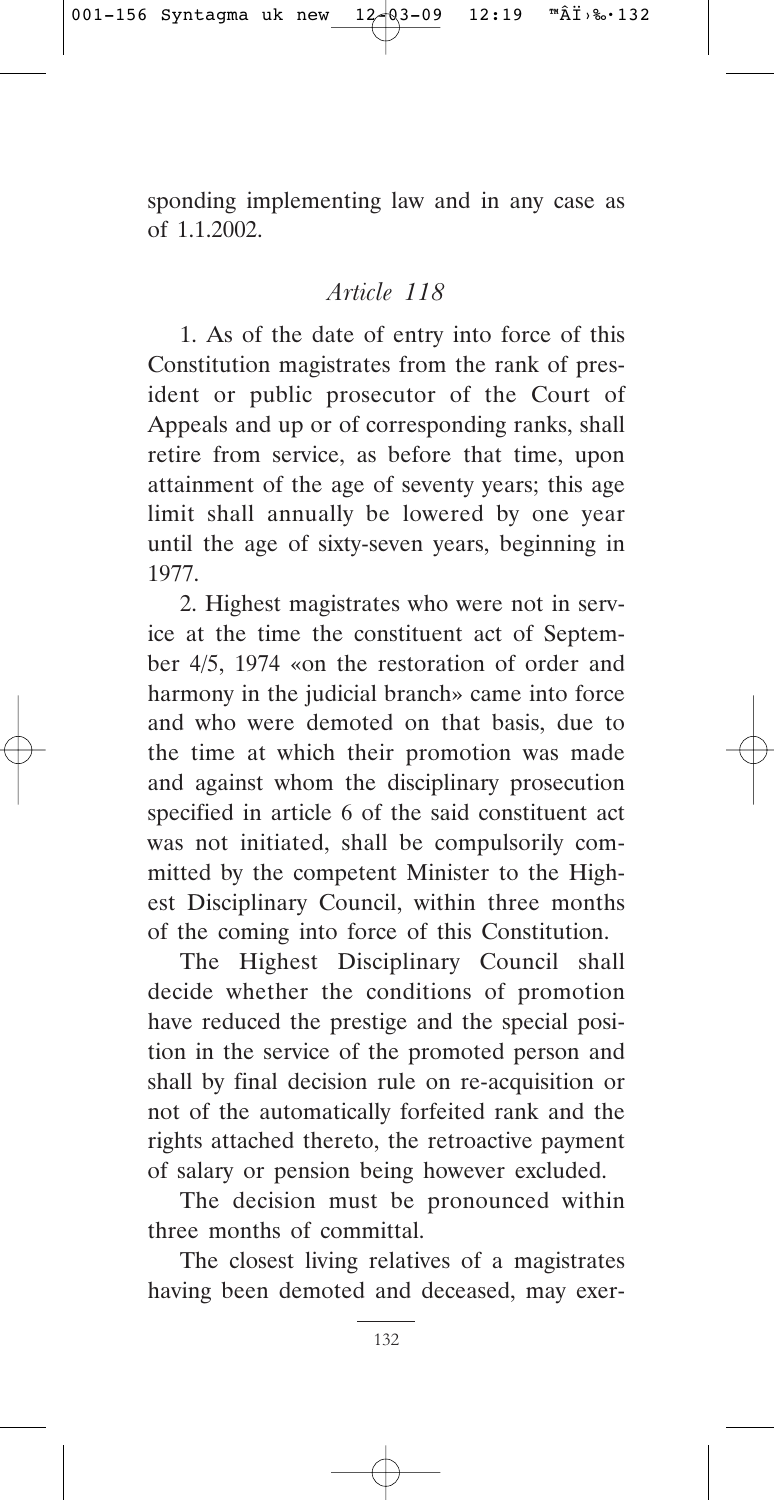cise all the rights accorded to persons under disciplinary trial before the Highest Disciplinary Council.

3. Pending the publication of the law provided under article 101 paragraph 3, provisions in force pertaining to the distribution of authority between central and regional services shall continue to be applied. These provisions may be amended by the transfer of special authority from central to regional services.

\*\* 4. The revised provisions of paragraphs 2 and 3 under article 89 shall come into force upon entry into force of the corresponding implementing law and in any case as of 1.1.2002.

\*\* 5. The presidents of the supreme courts, the Public Prosecutor of the Supreme Civil and Criminal Court, the general commissioners of administrative courts and of the Court of Audit, as well as the President of the Legal Council of the State who are in service at the time of entry into force of the revised provision of paragraph 5 of article 90, shall retire, as provided by paragraph 5 of article 88.

\*\* 6. Exceptions from the competence of the Highest Personnel Selection Council provided for or maintained in statute 2190/1994, as in force, continue to apply.

\*\* 7. Legislative regulations concerning the finalisation of the service status for staff coming under paragraph 8 of article 103 continue to apply until the relevant procedures are completed.

## *Article 119*

1. The inadmissibility of petitions for annulment of acts issued between April 21, 1967 and July 23, 1974, irrespective of the way it operat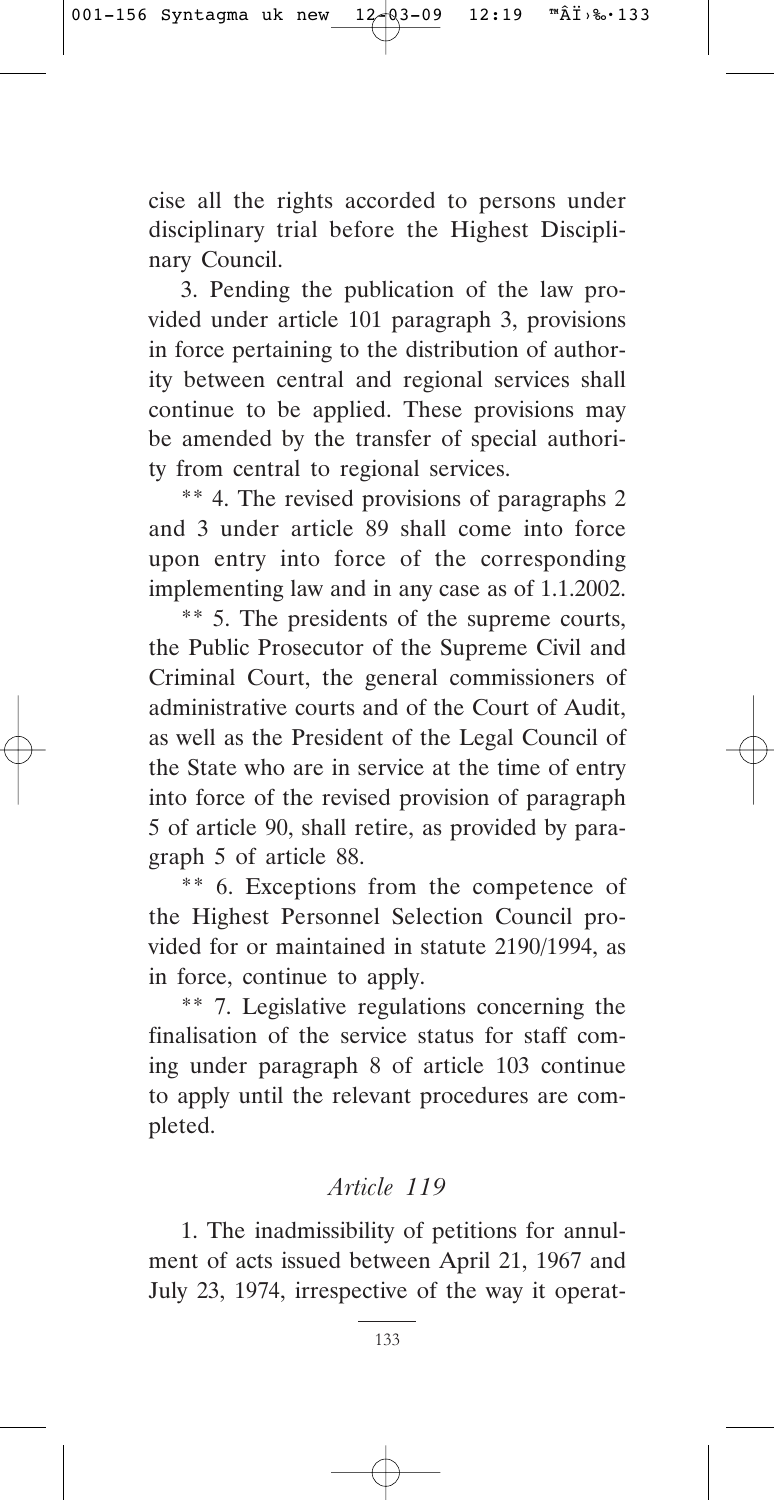ed, may be lifted by statute regardless of whether or not such a petition had been submitted; in no case, however, may retroactive wages be paid to persons who prevail through this legal remedy.

2. Military or civil servants who by law have been restored ipso jure to the public posts they occupied and who have become Members of Parliament, may within an eight-day limit state their choice between their parliamentary office and their public post.

# **SECTION IV Final Provision**

# *Article 120*

1. This Constitution, voted by the Fifth Revisionary Parliament of the Hellenes, is signed by its Speaker and published by the provisional President of the Republic in the Government Gazette by decree countersigned by the Cabinet and shall enter into force on the eleventh of June 1975.

2. Respect towards the Constitution and the law concurrent thereto, and devotion to the Fatherland and to Democracy constitute a fundamental duty of all Greeks.

3. Usurpation, in any way whatsoever, of popular sovereignty and of powers deriving therefrom shall be prosecuted upon restoration of the lawful authority; the limitation from which punishment for the crime is barred shall begin as of the restoration of lawful authority.

4. Observance of the constitution is entrusted to the patriotism of the Greeks who shall have the right and the duty to resist by all pos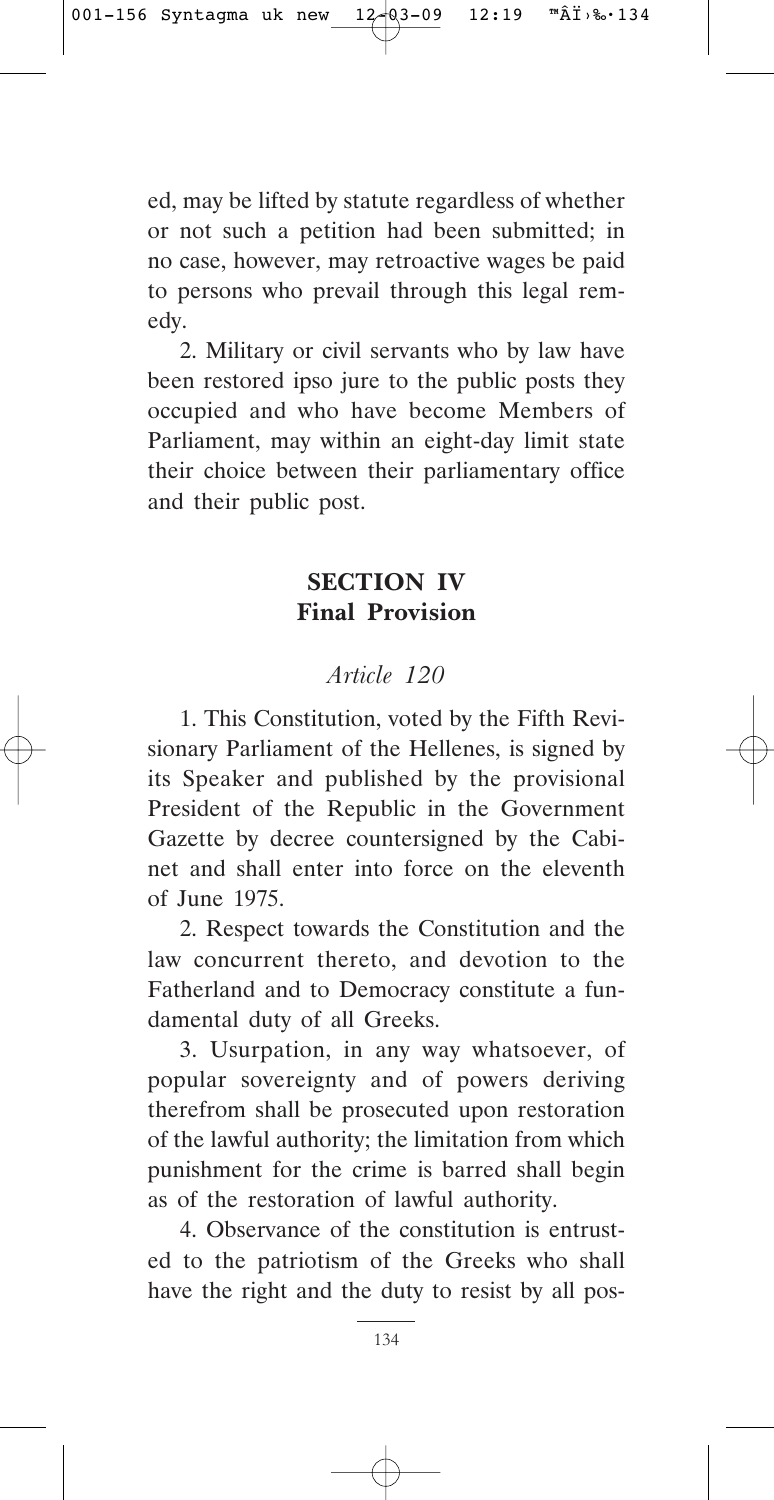sible means against anyone who attempts the violent abolition of the Constitution.

*Athens, 27 June 2008*

THE SPEAKER OF THE PARLIAMENT **DIMITRIOS G. SIOUFAS**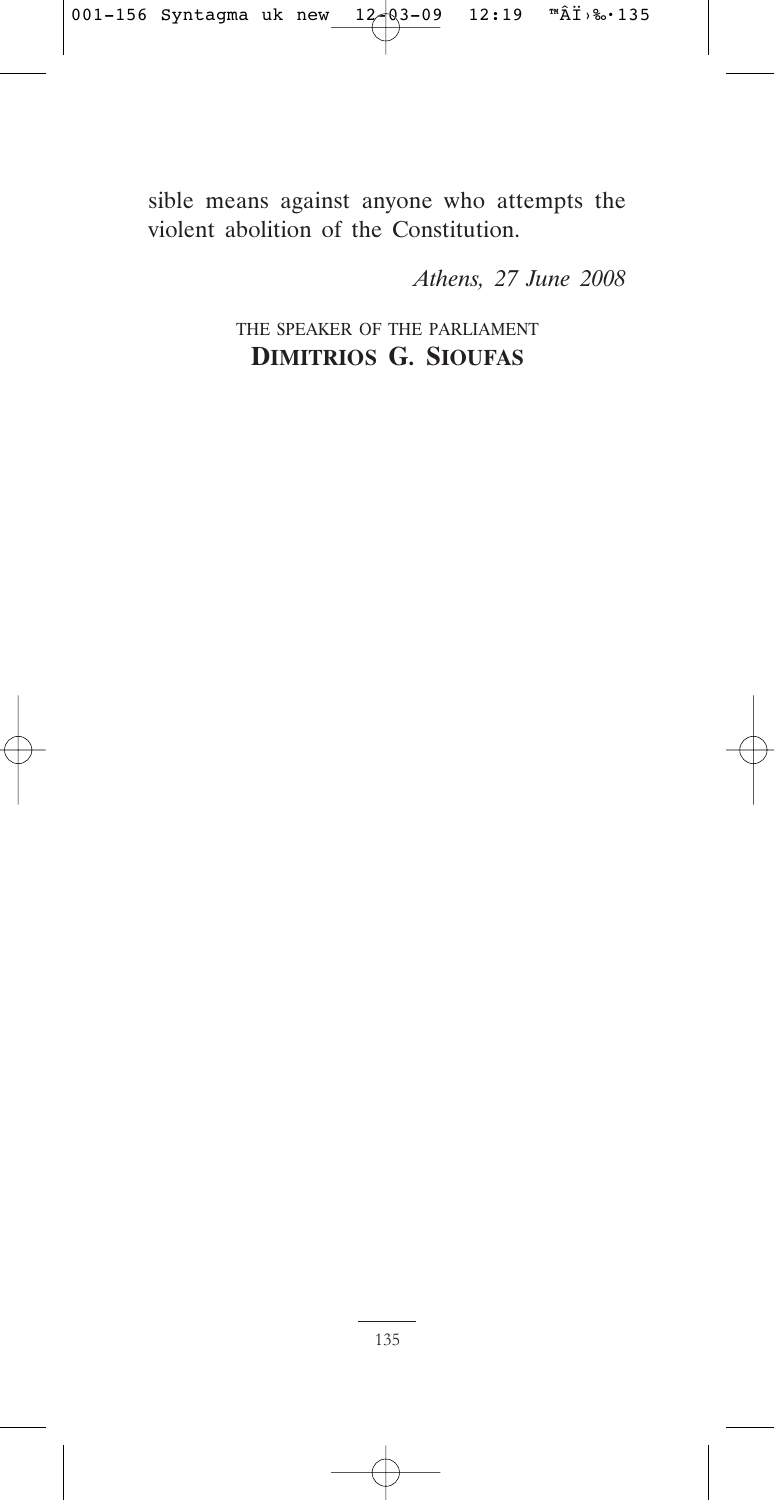001-156 Syntagma uk new 12-03-09 12:19 ™ÂÏ›‰·136

 $\phi$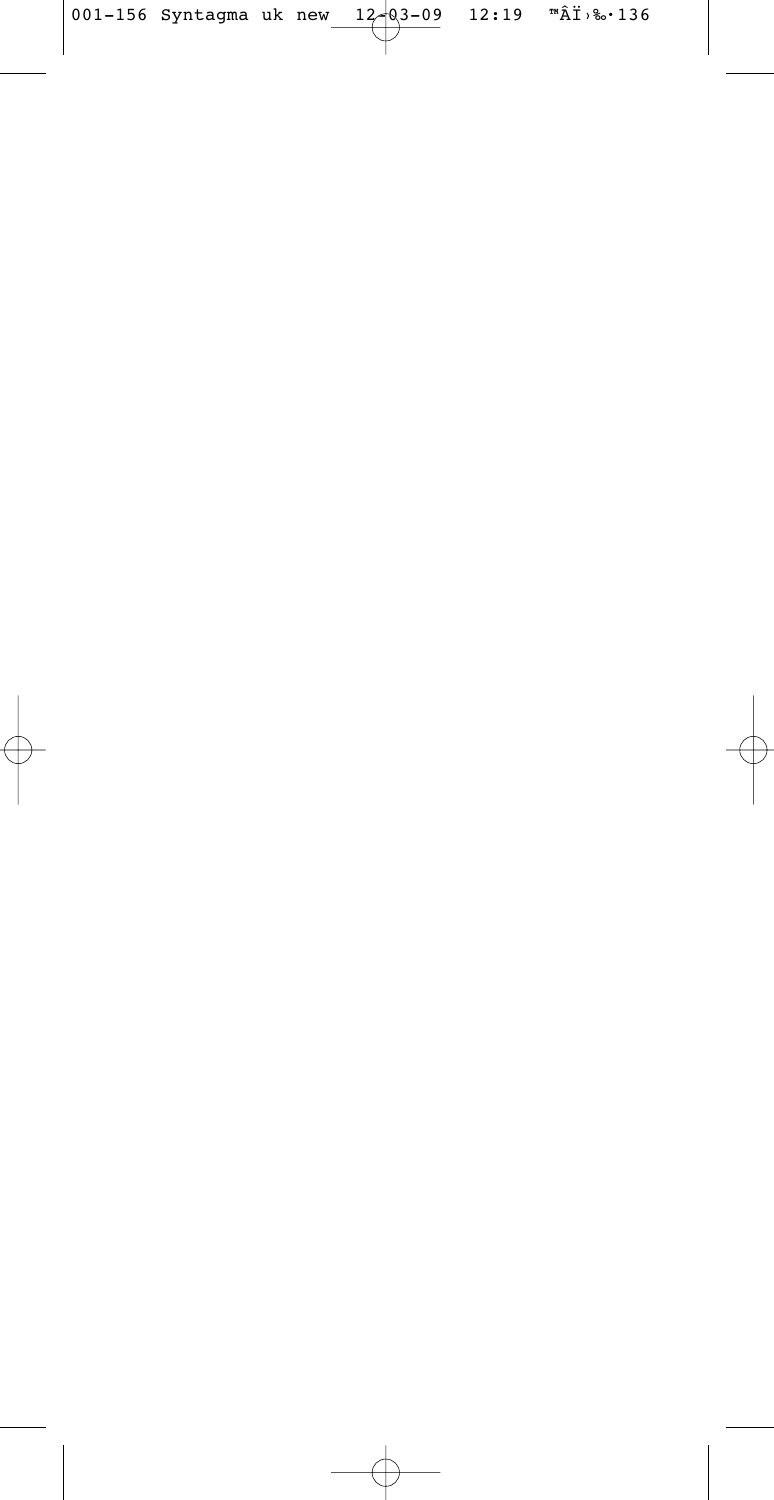001-156 Syntagma uk new 12-03-09 12:19 ™ÂÏ›‰·137

# **ALPHABETICAL INDEX**

#### **A**

Academy of Athens election of magistrates as members 89§2 act constituent 97§2, 111§§2,4, 112§3 of legislative content 44§1, 48§5 administration obligation of compliance to judicial decisions 95§5 of local affairs 102§1 organization of 101, 101A, 102 administrative division of the country 101§2 Aghion Oros 105 aliens, extradition (see extradition of aliens) alternative service (see service, military) amendment/s (see Bills) amnesty for common crimes 47§4 for political crimes 47§3 apostolic canons 3§1 appeal 14§4, 96§2, 111§3 b arbitration 22§2, 89§3, 118§4 archaeological treasures 18§1 sites 18§1 armed forces 4, 18§3, 45 arrest 5§3, 6§§1,2,3 art 16§1 assemblies, public outdoor 11§§1,2 associations athletic 16§9 student 16§5 asylum 9§2 athletics 16§9 independence, administrative 102 §2 authority/ies independent 9A, 15§2, 19§2, 56§3, 101A, 103§7 secrecy of letters, free correspondence 19§§1,2 appointment of members 101A §§1,2 judicial 19§1 monastic 105§5 parliamentary control 70§6, 101A§§1,3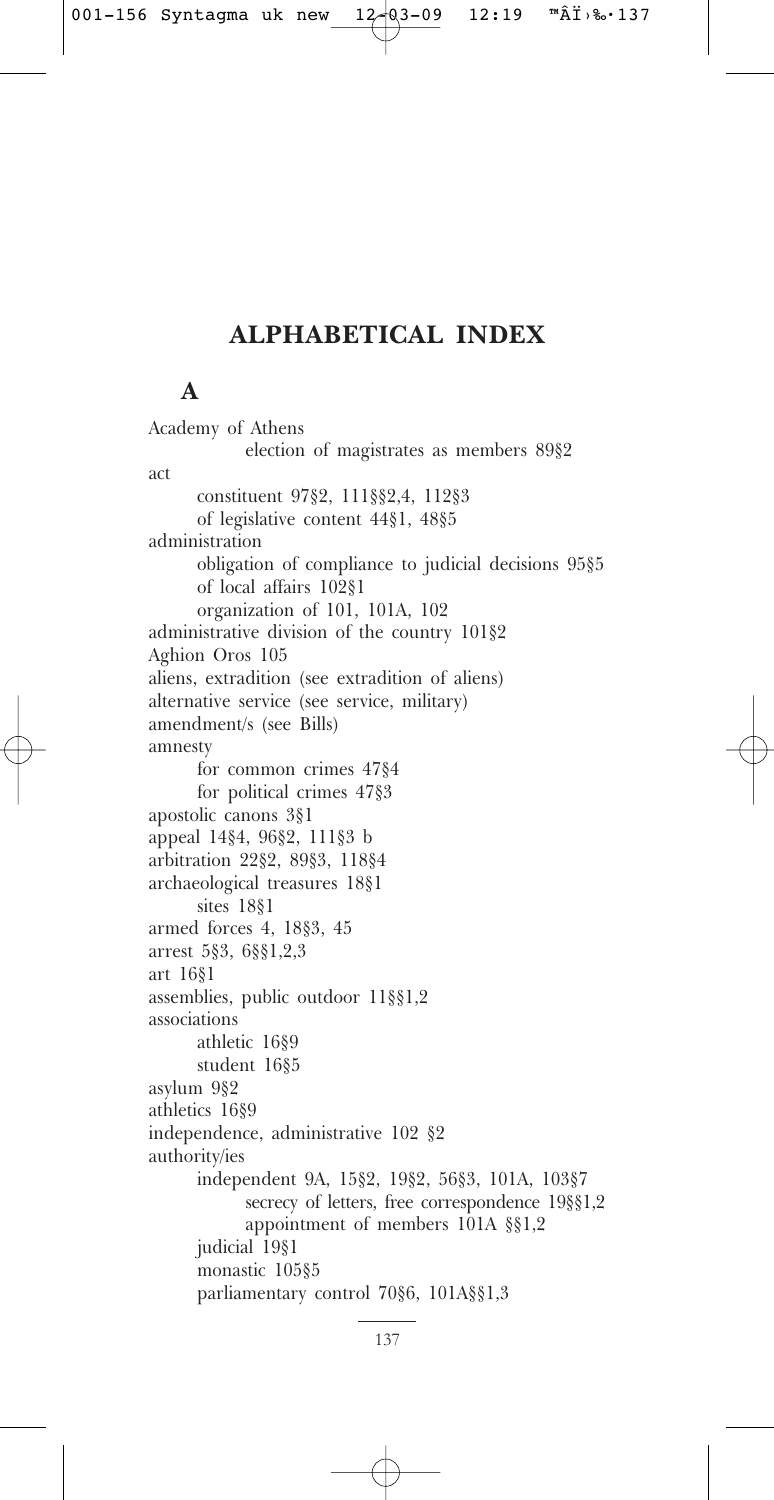petition 10 public 10§1

## **B**

ballot direct 51§3 universal, secret 51§3, 102§2 beliefs political 5§2 religious 5§2, 13§§1,4 bequeaths 109§3 Bills 42§§1,2, 71-76, 98§1d additions 73§§3,4, 74§5, 76§3 amendments 73§§3,4, 74§§3,4, 75§2, 76§3 burdening the Budget 75§§1,3 Economic and Social Committee 82§3 expenditure/reduction of revenues 75§3 explanatory report 74§1 of an urgent nature 76§5 provisions not related to the main subject matter 74§5 referendum on bills 44§2 report of the General Accounting Office 75 scientific service 65§5, 74§1 sent back/return to Parliament 35§2, 42§§1,2, 76§2 voted in Plenum 72§1 biomedical interventions 5§5 budget 64, 72, 75, 79, 80 voting of 79§§1,3,5 proposals for the modification of individual items 79§1 boundaries, of the Country 27§1

#### **C**

cabinet 34§1, 35§1, 37§§1,2,3,4, 38§1, 41§§2,3, 81§1, 85, 86§§1,5 member of 85, 86§§1,2 state of siege 48§§1,2,5 cadastre, national 24§2 censorship 14§2 census 54§2 childhood 21§1 Church of Greece 3§§1,3 citizenship 4§3, 105§1, 111§§5,6 civil/public servants 23§2, 29§3, 46§1, 56§§1,3,4, 103, 104 code

administrative 76§6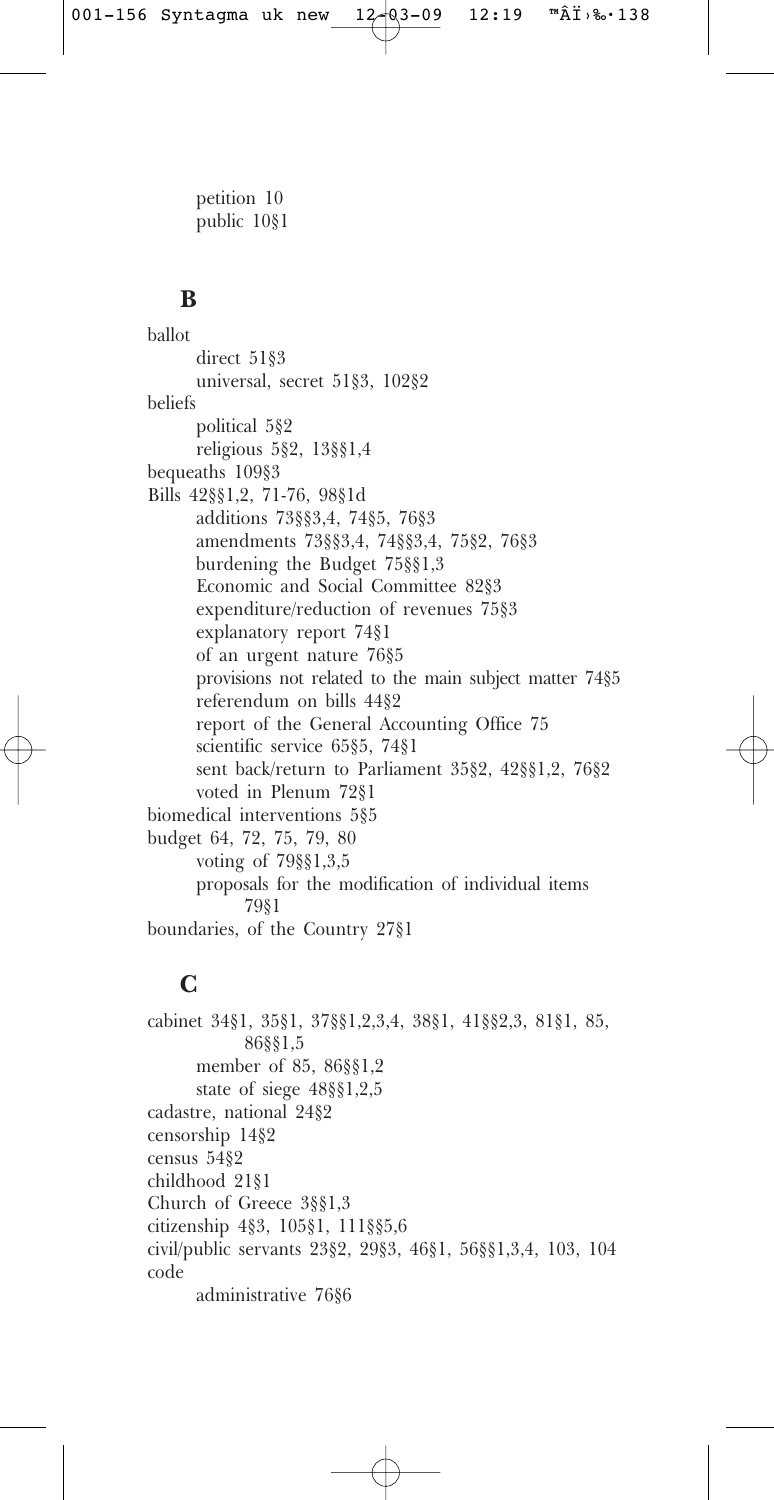judicial 76§6 codification of legislative provisions in force 76§7 committee/s economic and social 82§3 judicial 8 investigation 68§§2,3 parliamentary 66§3, 68§3, 70§4, 71, 74§2 standing 68§1, 70§§2,3,5,6, 72§§2-4, 79§3 transmission of workings 15§2 communication/correspondence 19§1 secrecy 19§1 communities, Hellenic 108§2 compensation 17§§2,4,5,7, 18§6 confiscation, general 7§3 conscience, religious 13§1 constituency 54§2 constitution 1§3, 5§1 constituent acts 97§2, 111§§2,4, 112§3 revision 110 resolutions 111, 113 suspension of force of provisions 48§1 cooperatives 12§4 council/s 90, 91, 92§§1,3, 115§3 Highest Personnel Selection Council 118§6 service 103§4 Legal Council of the State 100A National Council of Foreign Policy 82§4 National Radio and Television Council 15§2 of Hellenes Abroad 108§2 pardons 47§1 Court of Audit 73§2, 90§1, 98 courts 20§1, 26§3, 87§1, 93-100A air force, naval, military 96§§4a, 5 civil servants 92§§1,3,4 extraordinary 8, 48§1 prize courts 96§4b crime 6§§1,2, 7§1 political 97§§1,2 currency 80§2

#### **D**

death, penalty 7§3 decentralization 101§1 decision of authority 10§2 of police authority 11§2 disciplinary 92§3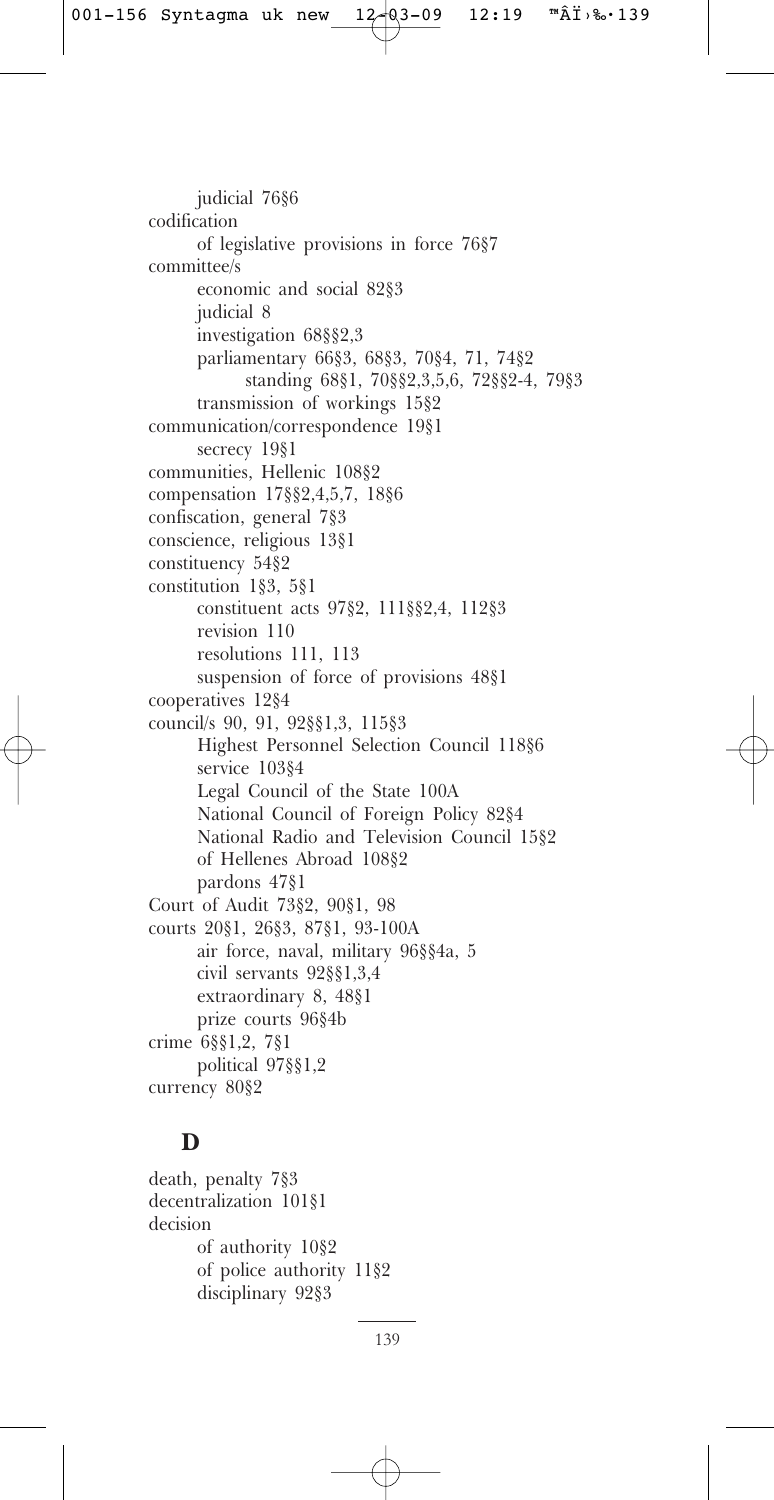judicial/court judgement 7§4, 12§2, 88§4, 103§4, 109§2 ministerial, regulatory 116§3 decree/s 35§1, 43§§1,2,4, 95§1d necessary for the execution of statutes 43§1 on the dissolution of parliament 41§3 on the proclamation of a referendum 44§2 regulatory 43§§2,4, 95§1 state of siege 48§2 defence 4§6, 22§4, 68§2 delegation of legislative power 36§4, 43§§1,2,4,5, 78§§4,5 democratic government 29§1 demographic policy 21§5 detention 6§§1,3,4 development cultural 15§2 economic 106§§1,6 of art, science, research, teaching 16§1 of merchant marine 107§1 of personality 5§1 of towns, residential areas, settlements 24§2 social and economic plans 79§8 disabled, disability 21§§2,3,6, 88§4, 92§1 discriminations/ nationality, race, language 5 disputes administrative, substantive 94§§1,3, 95§1c private 94§§2,3 document/s supply of 10§3 donation, benefiting the State 109§§1,2

#### **E**

economy, national 18§6, 24§1, 106§§1,2 Economic and Social Committee 82§3 Economic and Monetary Union 80 (int. clause) economic development (see development) education 16, 108, 112§4 elections (see parliamentary) electoral expenses 29§2 electoral constituency 54§2 electoral system 54§1 employment/work 22 strike 33§2 employee/s civil servants 103, 104 enterprise/s acquisition by purchase 106§3 controlled by the State 106§5 compulsory participation of the State 106§§3,4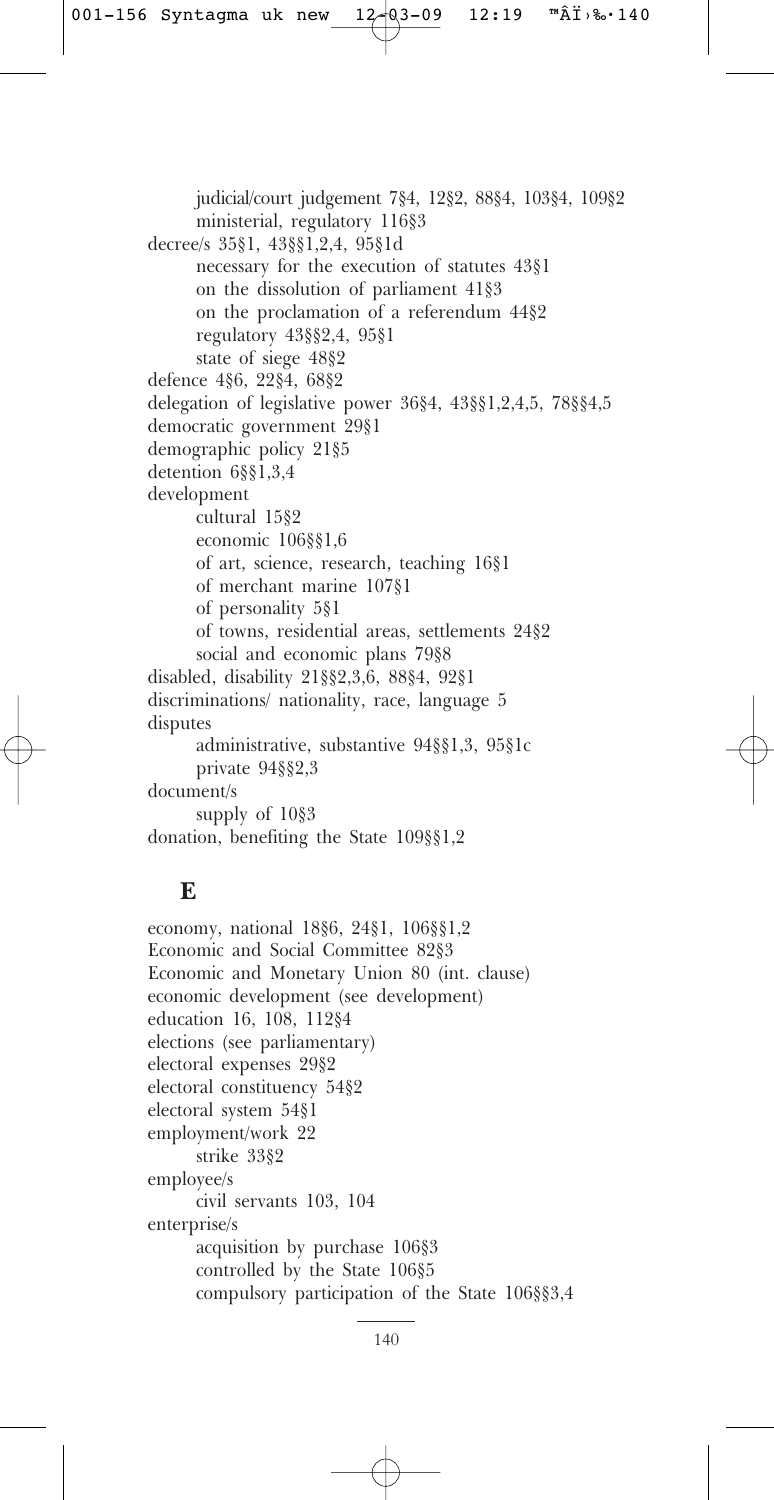Members of Parliament 57§4 of the nature of a monopoly 106§3, int. clause public 23§2, 56§3a, 57§1d,e environment 24§1 equal/equality 4§§1,2, 116§2 establishment free in the country 5§4 European integration 28 (int. clause), 80 (int. clause) European Union 70§8 evidence illegally acquired 19§3 executive power 26§2 explanatory report of Bills and Law proposals 74§§1,4 exploitation, of lakes and lagoons 18§2 exploratory mandate 35§2b, 37§§2,3,4 expropriation 17§§2-6, 18§8, 117§§4,5 extradition, of aliens 5§2

## **F**

family 9§1, 21§§1,2 felonies 97§§1,2 financial statement of the State 72§1, 79§§2,7, 98§1e force majeure 6§2 foreign capital 106§3, 107§§1,2 foreign military force 27§2 forest expanses 24§1, int. clause expropriation 117§§4,5 registry 24§1 form of government (see government) freedom of art and science 16§1 of expression 14§1 of movement 5§4 of personality 5§1 of press 14§2 of religious conscience 13§1 person/personal 5§§1,2,3,5, 6§§1,2, 7§4 to found and join political parties 29§1 to unionize 23§1 fundamental/basic human rights, protection 25§§1,2

# **G**

General Accounting Office 75§§1,2 General Commissioner 90§§1,5 General Commissions 90§§1,2 genetic identity 5§5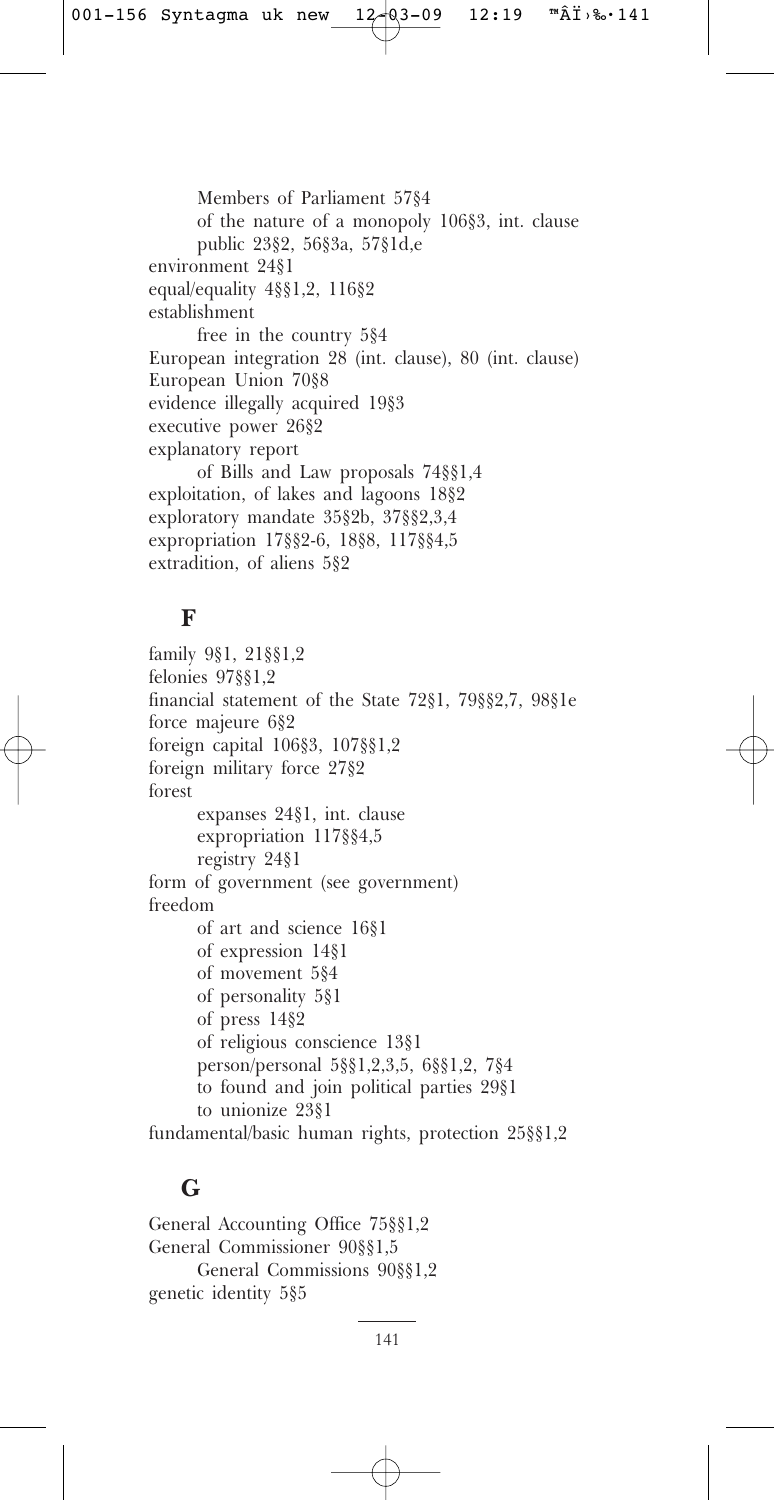good usages 5§1, 13§2, 93§2 government 26§2, 37§2, 41§1, 45, 73§1, 74§3, 66§1, 81-83, 84§§1,2,4,5, 85, 89§4 amendments, discussion 74§3 command of the Nations' Armed Forces 45 composition 81§1 exercise of executive powers 26§2 form of government 1§1, 110§1 Gazette 35§1, 44§3, 65§1, 110§5, 120§1 general policy 85 right to introduce Bills 73§1 withdrawal of confidence 84§2 group, parliamentary 37§4, 38§2, 68§3, 73§4

#### **H**

health protection 5§5, 21§3 public 5 (int. clause), 18§3, 21§3 Hellenes abroad 108§2 Highest Personnel Selection Council 118§6 Holy Monasteries 105§§1-5 Holy Scripture 3§3 home's asylum 9 honour, protection 5§2

#### **I**

imprisonment 5§3, 6§§1,2, 62 incapacity, to vote 51§3 indemnity 7§4 (see also compensation) independent authority (see authority) independence, administrative 102§2 independence, national, defence of 33§2 independence, functional and personal 96§5 information media (see media) information society 5A§2 initiative, private, economic 106§2 institutions, constitutional, restoration 48§5 insular regions 101§4 insult, against the person of the President of the Republic 14§3b integration, professional 21§6 integration, European (see European Integration) integrity, territorial 14§3c interest, general 33§2, 106§1 interest, national 4§3, 28§3 interest, public 17§1 international conventions 28§1, 36§2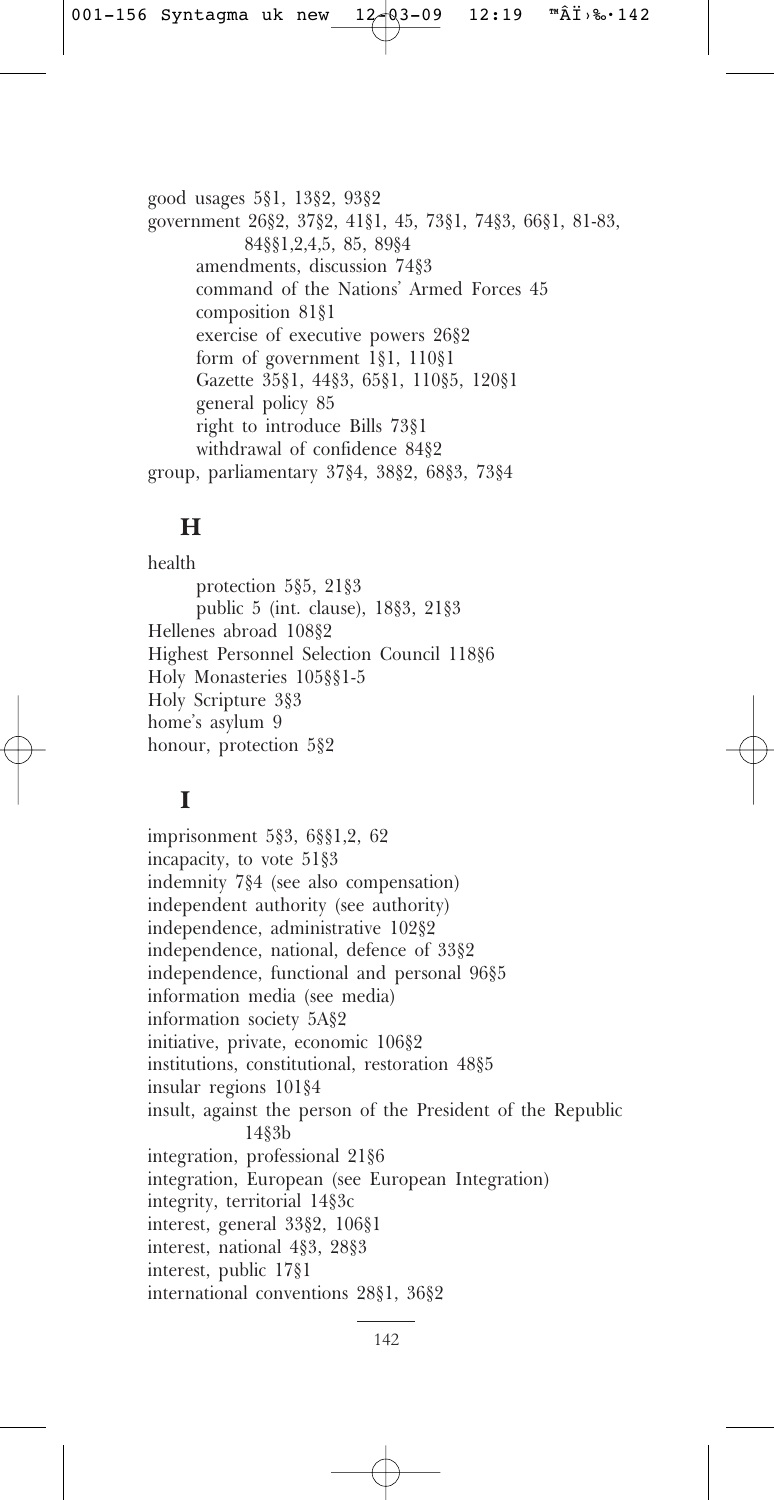001-156 Syntagma uk new 12-03-09 12:19 ™ÂÏ›‰·143

international law 2§2, 5§2, 28§1, 100§1f international organizations 28§2, 36§2 interpretation of the statutes, authentic (see law/statute) intervention, biomedical 5§5 investigation committees of the Parliament 68§§2,3

# **J**

journalist 14§§6,8 judge/s 8, 87-92 assigned by law 8 council of pardons 47§1 discharge of duties 87§2 independence functional and personal 87§1 inspection of regular judges 87§3 presidents of Supreme Court 90§§1,5 regular 87§1, 88§§3,6, 97§1 strike 23§2 subject to Constitution and laws 87§2 Supreme Civil and Criminal Court 87§3 judicial committees 8 judicial decision/court judgement 7§4, 12§2, 26§3, 88§4, 93§3, 103§4, 109§2 criminal conviction 92§1 Special Highest Court 100§4 judicial power 26§3, 87 judicial warrant 6§§1,2 jury courts 97§1 justice courts, administered by 87§1 penal 96

## **L**

lakes, lagoons 18§2 land registries 93§§4,5 language 5§2 law proposal 70-76 law/statute broad framework 43§§4,5, 78§5 contrary to the Constitution 93§4, 111§1 criminal 96§1 execution of 43§1 interpretation of statutes 77§1 authentic 72§1, 77§1 judges, obligation to comply 87§2 legislative power 77§1 parliament plenum 72§1, 79§8 publication 42§1, 112§1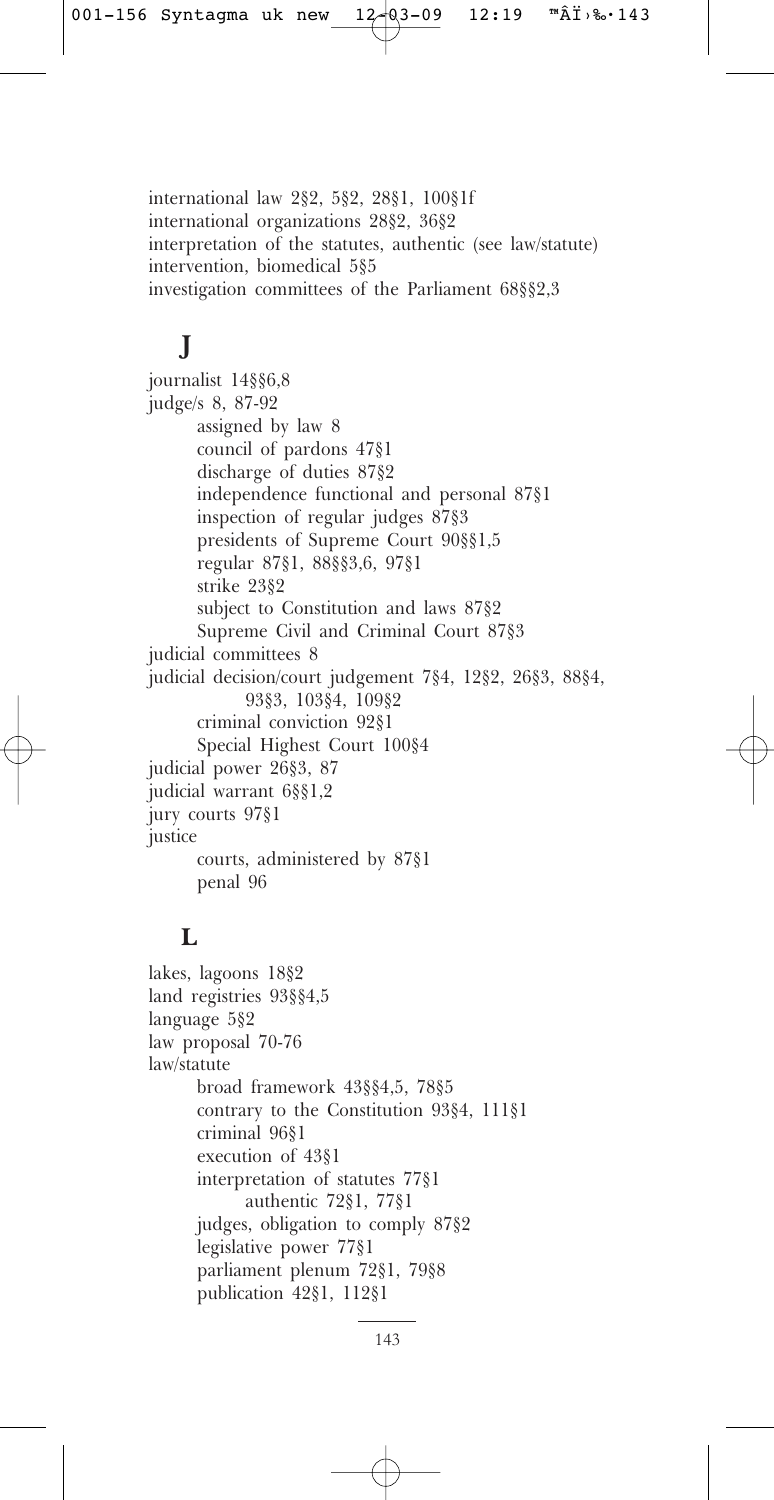retroactive effect of statute 78§2 taxation 76§7, 78 Legal Council of the State 100A legal protection 20§1 legislation protection of foreign capital 107 legislative delegation 36§4, 43§§2,4,5, 78§4 power 26§1, 77§1 liberty personal 5§3 protection of 5§2 list civil of the President of the Republic 33§3 local affairs 102§1 local government agencies 17§7, 22§3, 73§§2,3,4, 98§1a,c,g, 102

#### **M**

magistrate, examining 6§2 magistrates 87-92, 99§§1,2 marriage 21§1 master plan 24§2 maternity, protection 21§1 media/medium of information 14, 15 civil and criminal liability of the press 14§7 direct control of the State 15§2 independent authority 15§2 insulting or defamatory publication 14§5 National Radio and Television Council 15§2 press 14 suspension of publication 14§6 transparency/plurality of information 14§9 Megali Vigla 105§1 Member of Parliament 51-63 compensation, exemptions 63 election/s 51§§3,4, 53, 55§1, 57§2 eligibility 55§1 forfeiture of office 29§2, 55§2, 57§§1,2,3, 100§1c freedom of opinion 60§1, 65§4 impediments of eligibility 56 incompatibilities 57, 100§1 liability 61 oath 59 prosecution 61-62 members of the Cabinet 86 resignation 60§2 merchant marine 107§1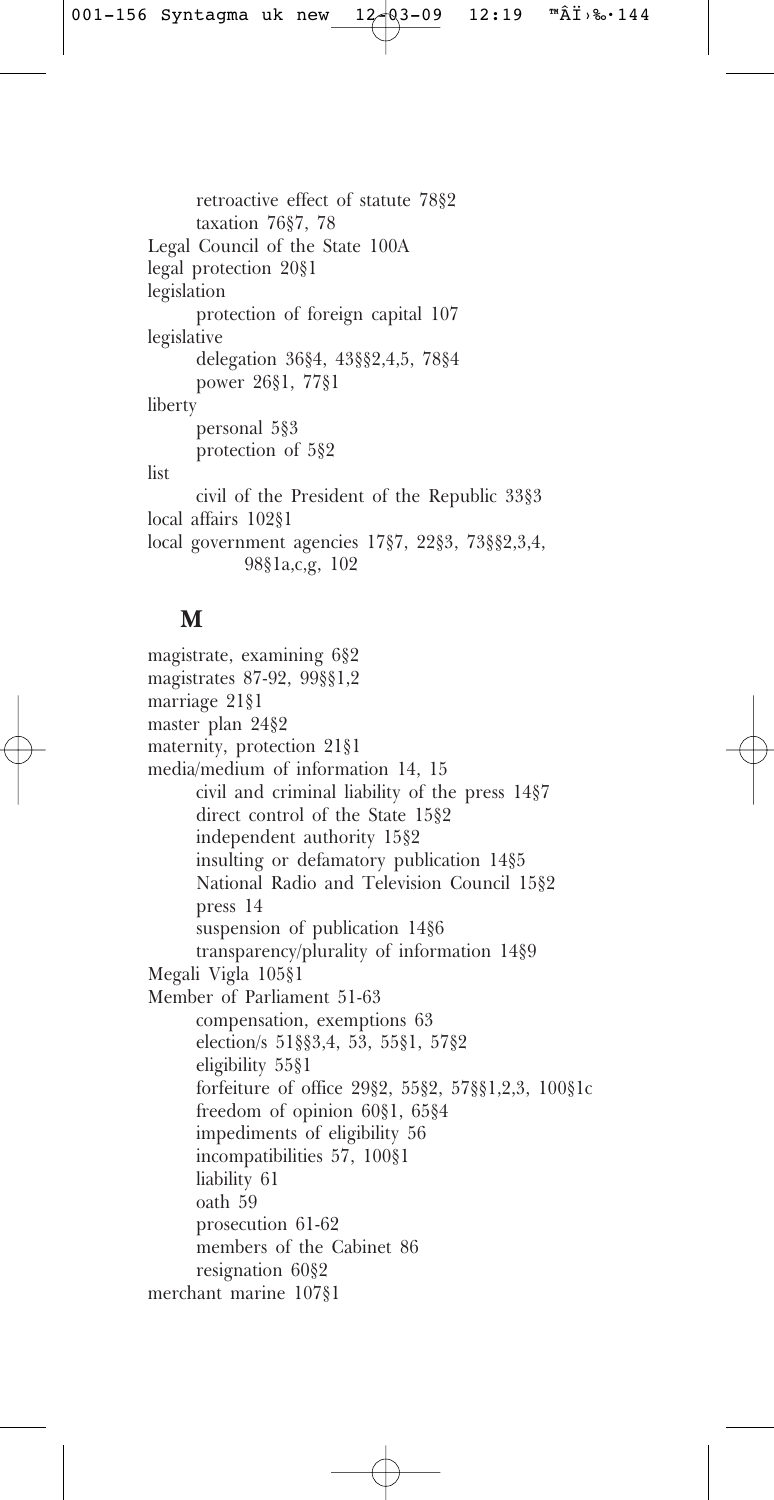001-156 Syntagma uk new 12-03-09 12:19 ™ÂÏ›‰·145

military courts 96§§4a, 5 mines 18§1 Minister 35§1, 43§2, 47§§1,2, 66§§2,3, 69, 73§§2,5, 74§§2,5, 75, 79§3, 81§§1,4,5, 83, 84§7, 85, 90§§3,4, 91§§1,3, 103§5 mixed jury courts 97§1 mobilization 18§3, 22§4, 48§1 monasteries 18§8, 105§§2,3 monuments 24§6 moral damage 6§3 motion of confidence 84§§1,4,5,6,7 motion of censure 84§§2,3,4,5,6,7 Mount Athos, Aghion Oros 105§§1,2 mountainous, areas 101§4

# **N**

nation 1§3, 51§2 National Council of Foreign Policy 82§4 National Radio and Television Council 15§2 nationality 5§2 naval courts 96§§4a,5 negotiations, free 22§2 newspapers 14§§3,4, 57§1c notaries, public 92§§4,5

# **O**

oath 13§5, 33§2, 59 objection, conscientious 4 (int. clause) offense against religion 14§3 old age 21§3 Ombudsman 103§9 order, public 13§2, 18§3 organization/s international 28§2 of political parties 29§1

# **P**

pardon 47§§1,2 Parliamentary committees (see committee/s, parliamentary) control 70§6 resolutions 111§§2,4 elections 41§§1,2, (int. clause), 51§§3,4, 53, 54, 58 republic 1§1, 110§1 session 40§§1-3, 64§§1,2 term 40§1, 48§§2,3, 53, 62, 65§3, 112§3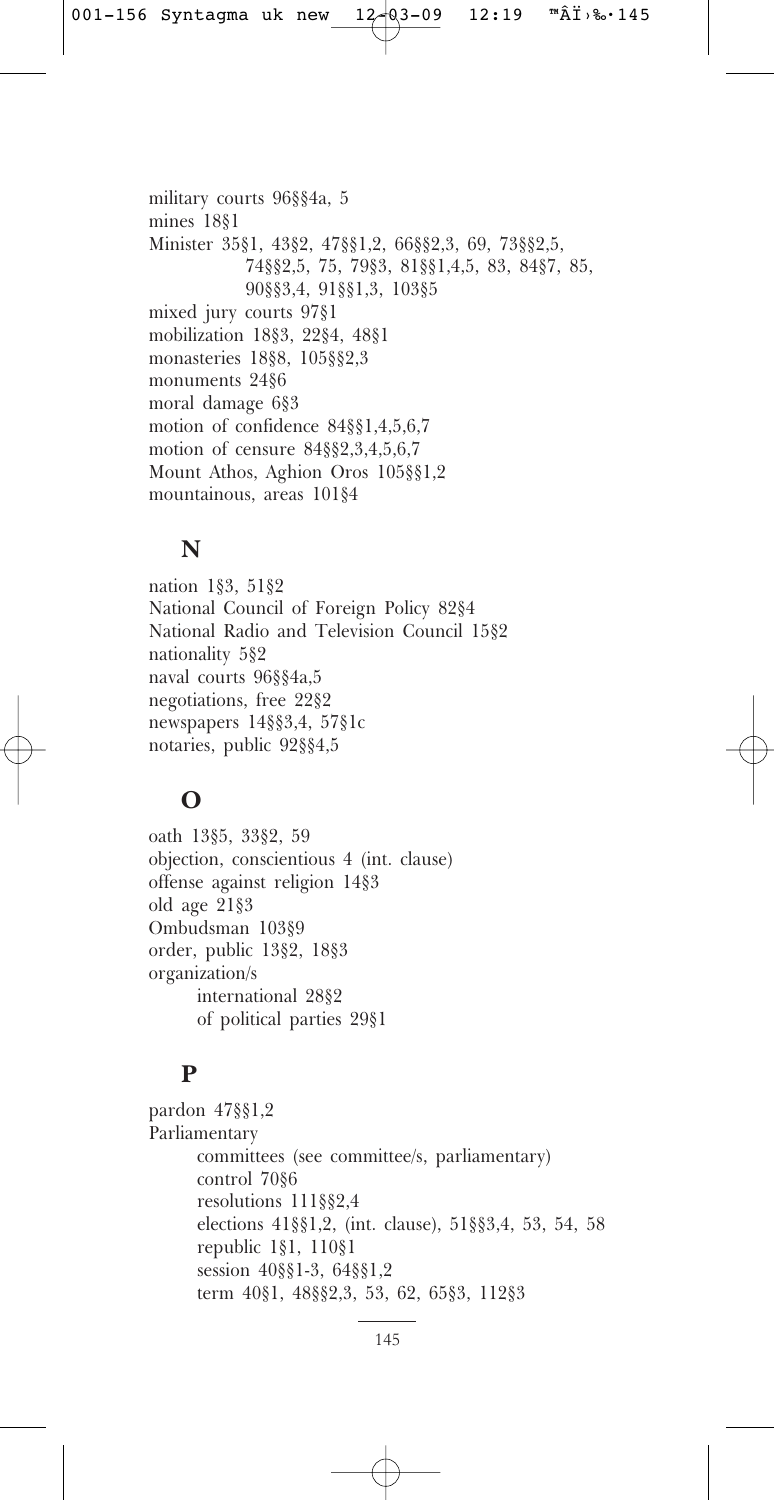Parliament Conference of Parliamentary Chairmen 101A§2 convocation 32§5, 34§2, 40, 48§§2,3, 53§1, 64§1 dissolution 32§4, 34§1, 41§§1,2,5, int. clause, 48§§2,3, 53§3, 62 investigation committees 68§§2,3 legislative work 70-80 Plenum/total number of members/plenary session 42§2, 43§§4,5, 47§3, 49§5, 63§§1,2, 65§1, 70§§1,4,6, 71, 72, 74§§1,3,5, 76§§2,4,6, 113 revision of the Constitution (see Constitution) sections 68§3, 70§§4,5, 71, 72§2, 74§§1,3, 76§4, 113 session 53§1, 64§§1,2, 65§3, 70§2 sittings 59§1, 63§3, 66§§1,2, 76§§2,5, Speaker 35§3, 61§2, 62, 65§§1,2,3,4,6, 69, 81§3, 86§4, 113, 114§1 Standing Orders 32§1, 37 (int. clause), 44§2, 65§§1,2,4,5,6, 66§3, 68, 70-72, 76§§4,5, 79§§3,7, 103§6, 113, 114§1 transmission of workings 15§2 parties, political activities 29§1 electoral and operating expenses 29§2 exploratory mandate 37§§2,3,4, int. clause cabinet composed of all parties 37§3 financial support 29§2 manifestations in favour or against 29§3 organization 29§1 youth sections of parties 29§1 pension Court of Audit 98§1 granting of 73§2, 78§4, 80§1 people/s 1§3, 2§2, 26§3, 33 §2, 103§1 permission 10§2, 12§1, 99§3, 104§3 personal data 9A personality, development (see development) personal liberty (see liberty) petition for annulment 95§1a petition for reversal of final judgements 95§1b plenum, of the Parliament (see Parliament) policy, demographic 21§5 political parties (see parties) popular sovereignty 1§2, 52, 120§3 population, legal 54§2 postal vote 51§4 power/s 1§3 abuse 9§2 executive 26§2 judicial 26§3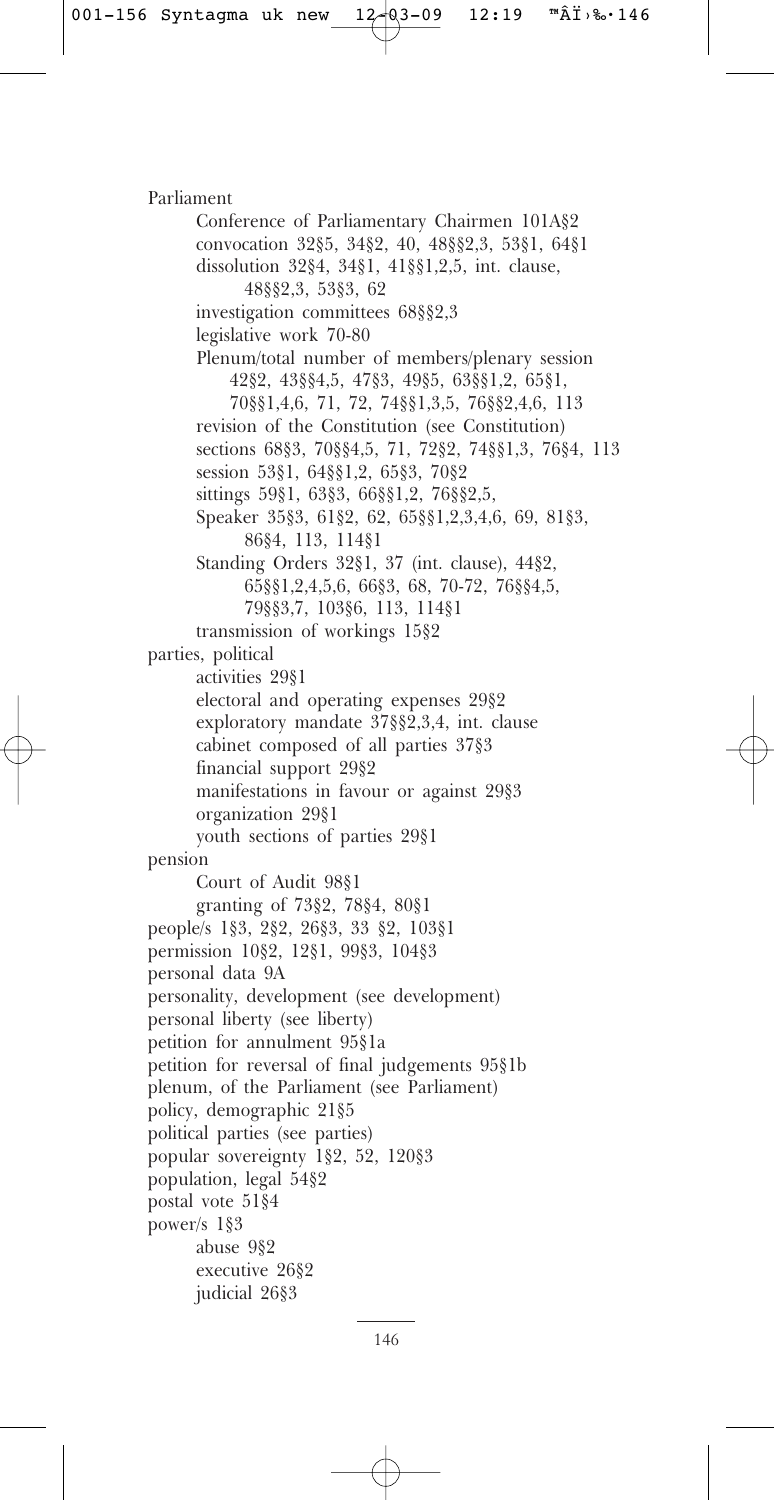001-156 Syntagma uk new 12-03-09 12:19 ™ÂÏ›‰·147

legislative 26§1 separation 26 usurpation of 120§3 President of the Republic appointment of Prime Minister and Cabinet 37§§1,2,3,4, 38§2 civil list 33§3 election/re-election 30§§1,5, 32, 114§§1,2 powers/liabilities of the president of the Republic 35-48, 50 executive 26§2 legislative powers 26§1, 42-44 institutional role 30§1 liability 49, 115§1 message 44§3 oath 33§2 replacement 34§§1,2, 38 (int. clause) validity of his acts 35§1 presidents of the highest courts 90, 118§§1,5 press (see media) freedom of 14 liability, civil and criminal 14§7 right to reply 14§5 Prime Minister 37, 38, 44§3, 81§§1,5, 82§2, 83 appointment 35§2a,e, 37§§1,2, 38§2 provisional alternate 81§5 replacement 38§2 principle of proportionality 25§1 private disputes 94§§2,3 private economic initiative (see initiative) private life 9§1 prize courts (see courts) professors of university level institutions 16§6, 56§2, 112§3 property, ownership 17, 18 confiscation, general 7§3 free use and enjoyment 18§5 public interest 17§1 of mines, of quarries 18§1 of archaeological sites 18§1 restrictive measures 24§6 requisitions of 18§3 proselytism 13§2 protection, legal 20§1 Public Administration 14§9, 94§4, 95§5, 101-104 public charges 4§5 public enterprises (see enterprises) public order 13§2, 18§3, 105§4 Public Sector 14§9, 103§§7,8 public/civil servants (see civil servants)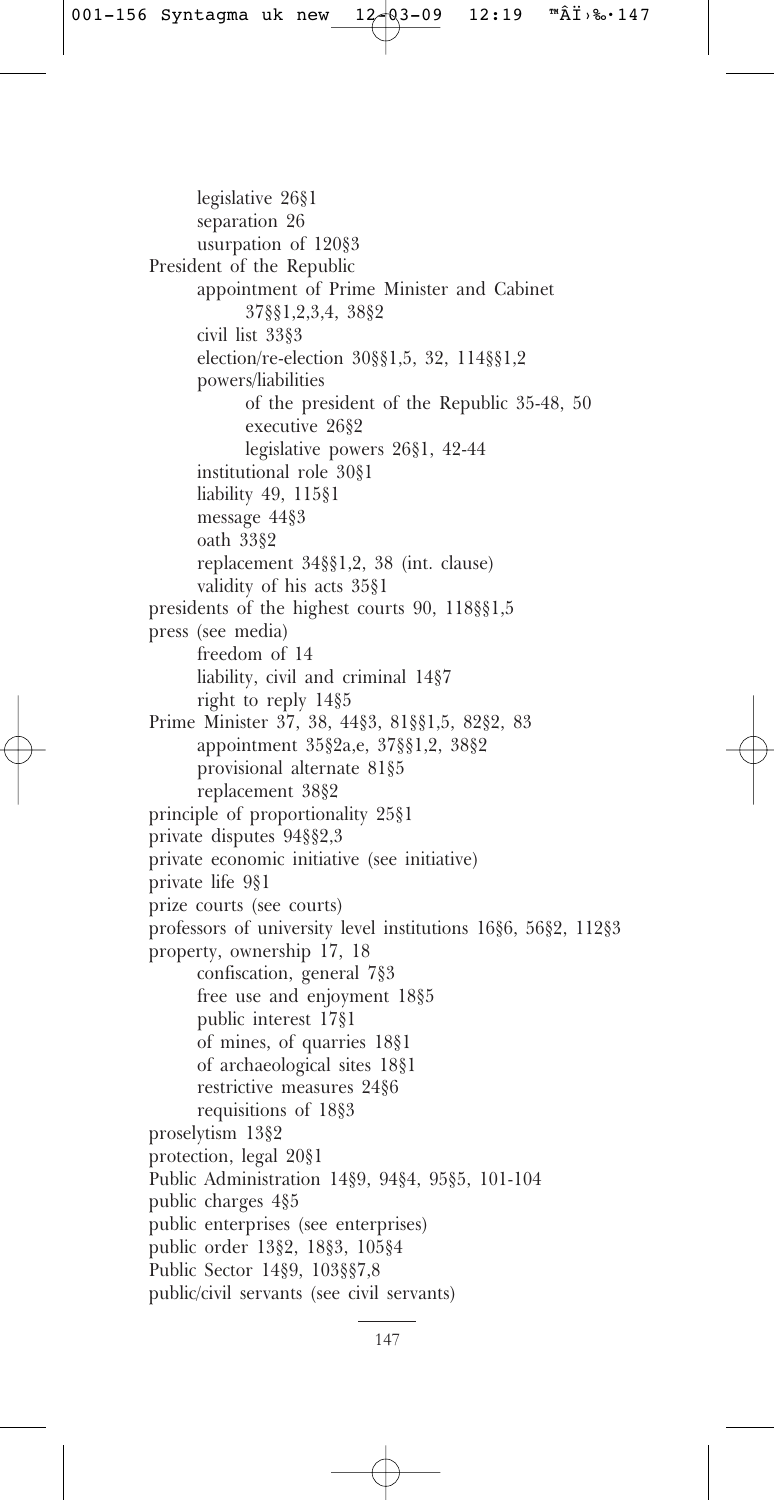publication defamatory 14§5 inaccurate 14§5 obscene 14§3d right to reply 14§5

#### **R**

race 5§2 radio and television (see media) 14§9, 57§1c ratification of international law or convention 28§1 reciprocity, condition of 28§1,3 redistribution of agricultural areas 18§4 referendum 35§3, 44§2, 100§1b crucial national matters 44§2 proposal of the Cabinet 44§2 verification of the validity and returns 100§1b regional development 106§1 regulatory decrees (see decrees) religion 3§1, 13§§2,3, 14§3a, 59§2 republic parliamentary (see parliamentary) research, science, promotion of 16§1 resistance 120§4 resolution/s 97§2, 111§2, 113 restrictive measures 5§4 retroactive criminal statute 7§1 fiscal statute 78§2 statute of taxation 78§2 revenues/expenditures administration of 79§4 Bill 75§3 entrance in the annual budget and financial statement 79§2 revision of the Constitution (see Constitution) right/s of economic liberty 5§1 to assemble 11§1 to be elected 55§1 to form non-profit associations 12§1 to information 5A to petition public authorities 10§§1,2 to prior hearing 20§2 to property 17§1 to protection of environment 24§1 to protection of health 5§5 to strike 23§2 to vote 51§§3,4,5 to work 22§1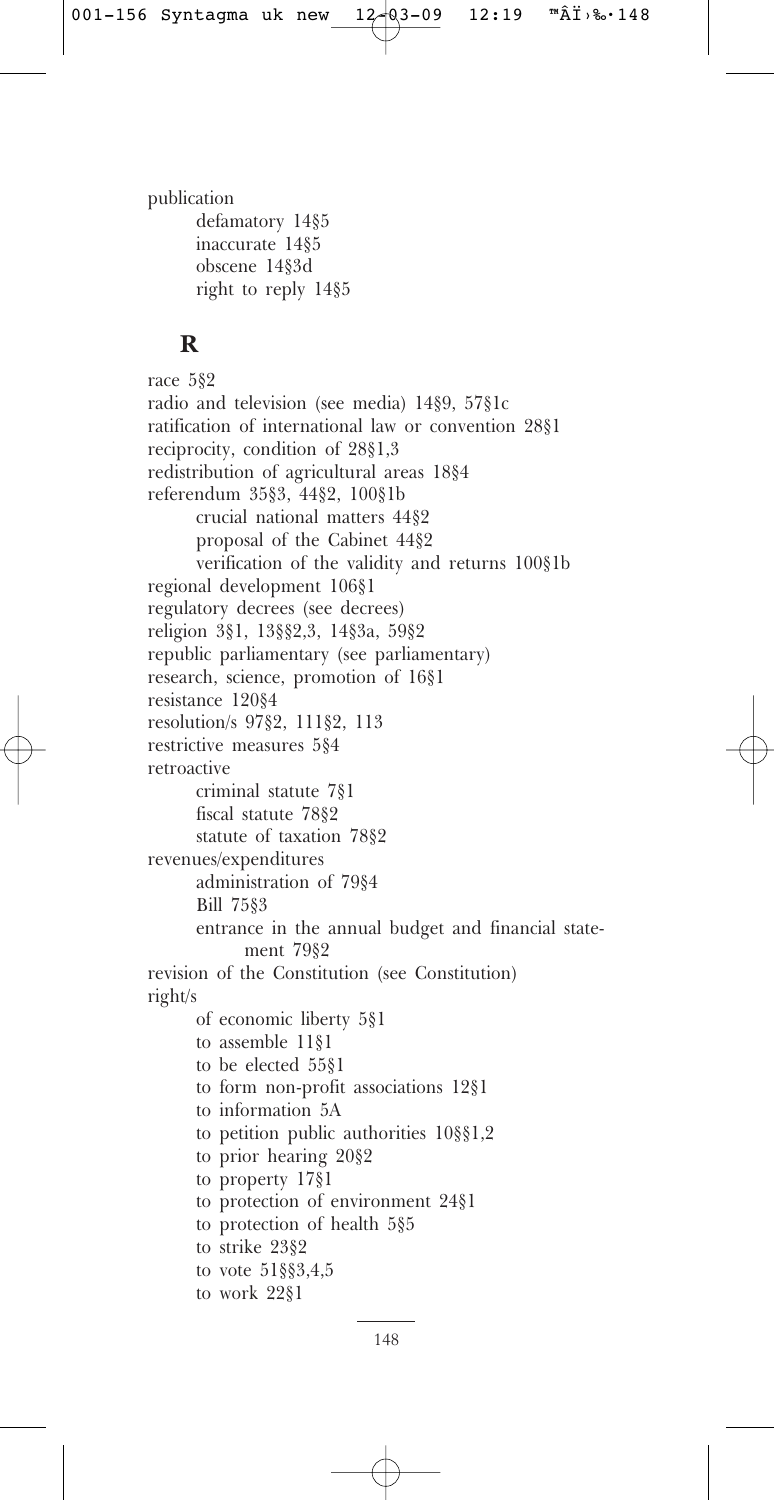rights abusive exercise 25§3 Bills voted by the Plenum 72§1 fundamental/recognition and protection 25§2 general protection 25§§1,2, 28§3 human 25§1, 28§3 individual 72§1

#### **S**

sanctuary 9§1 (see also asylum) science/promotion of 16§1 Scriptures, Holy (see Holy Scriptures) secret/secrecy evidence 19§3 independent authority 19§2 of letters 19§1 of other forms of free correspondence and communication 19§1 violation 19§§1,3 Secretary/ies, Minister/s (see Ministers) appointment 37§1 countersignature of acts of the President of the Republic 35 discharge of duties 81§3 freedom to attend sittings 66§2 incompatibility 81§4 motions of confidence/censure 84§7 of finance 73§§2,5, 75§3, 79§3 of justice 47§1, 91§§1,3 pardon 47§2 parliament committees 66§3 parliament sittings 66§2 provisional alternate 81§5 qualifications 81§2 responsibility/liability 35§1, 85, 86 Vice Presidents of the Cabinet 81§1 without portfolio 83§1 security agrarian 96§2 national 19§1,48§1 public 11§2 separation of powers 26 service, military, alternative 4 (int. clause) site, archaeological (see archaeological treasures) social dialogue 82§3 social security 22§5 Speaker of the Parliament (see Parliament) Special Highest Court 58, 100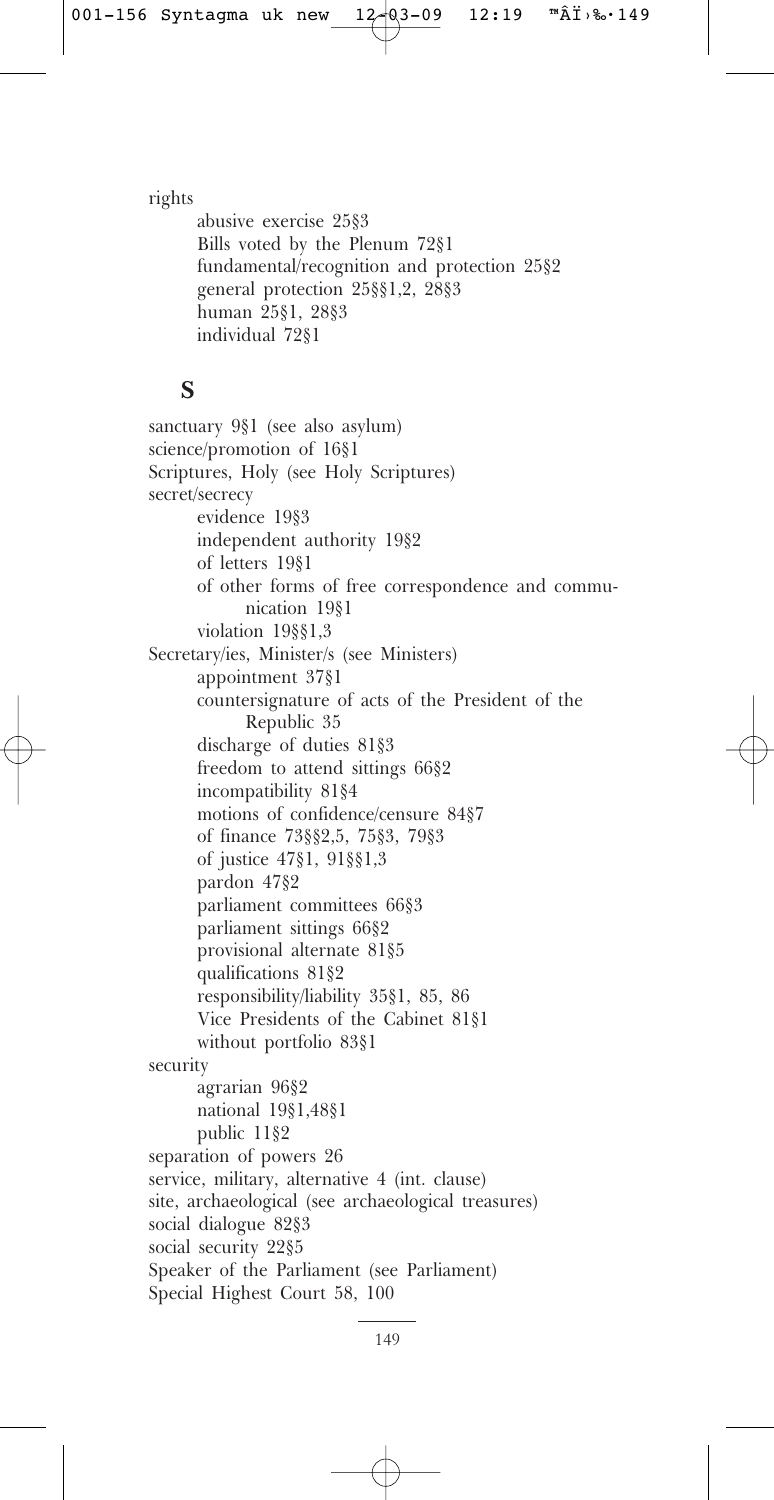001-156 Syntagma uk new 12-03-09 12:19 ™ÂÏ›‰·150

sports 16§9 Standing Orders of Parliament (see Parliament) State Deputies 54§3, 56§3e state of siege/state of emergency 48§§1,5,7 statutes/laws (see laws) suit for faulty, wrongful judgement permission 99§3 special court 99§1 trial 99§1, 115§2 Supreme Administrative Court 88§7, 90§§1,5,6, 91§§2,4, 94-95, 98§3, 99§§1,2,100, 103§4, 118§5 Supreme Disciplinary Council 91, 118§2 Supreme Judicial Council 90 Synod, Holy 3§1

# **T**

taxation 78§§1,2,3,4 taxes imposition of 78§§1-4 television (see radio and television) territory, Greek 27§2 titles of nobility 4§7 torture7§2 transparency of information media 14§9 transparency of electoral expenses 29§2

# **U**

Undersecretary 37§1, 66§§2,3, 69, 81§§1,2,3,4, 83§2, 84§7, 85, 86§§1,4,5 unions 12§§1,2,3 university level institutions 16§5 professors (see professors of university level institutions) utility/benefit, public 17§§2,6,7, 117§4

# **V**

value of human being 2§1, 15§2 victims of war 21§2 violence 7§2 vote, postal 51§4

# **W**

war 18§3, 21§2, 22§4, 30§4, 36§1, 48§§1,4, 53§3 waters, mineral, running, underground 18§1 welfare state 25§1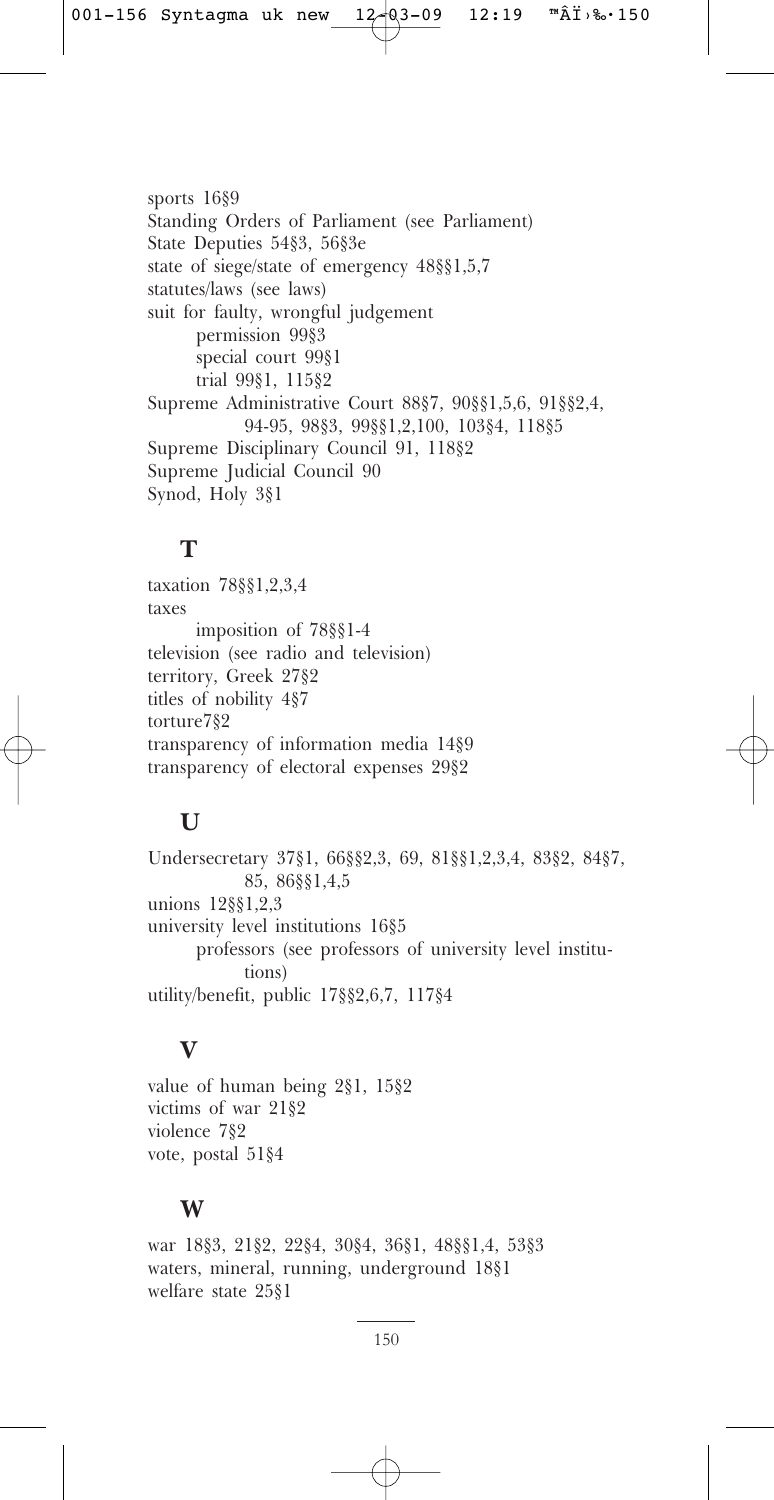will 109§1 work 22 (see also employment)

# Y

youth 15§2, 21§3, 29§1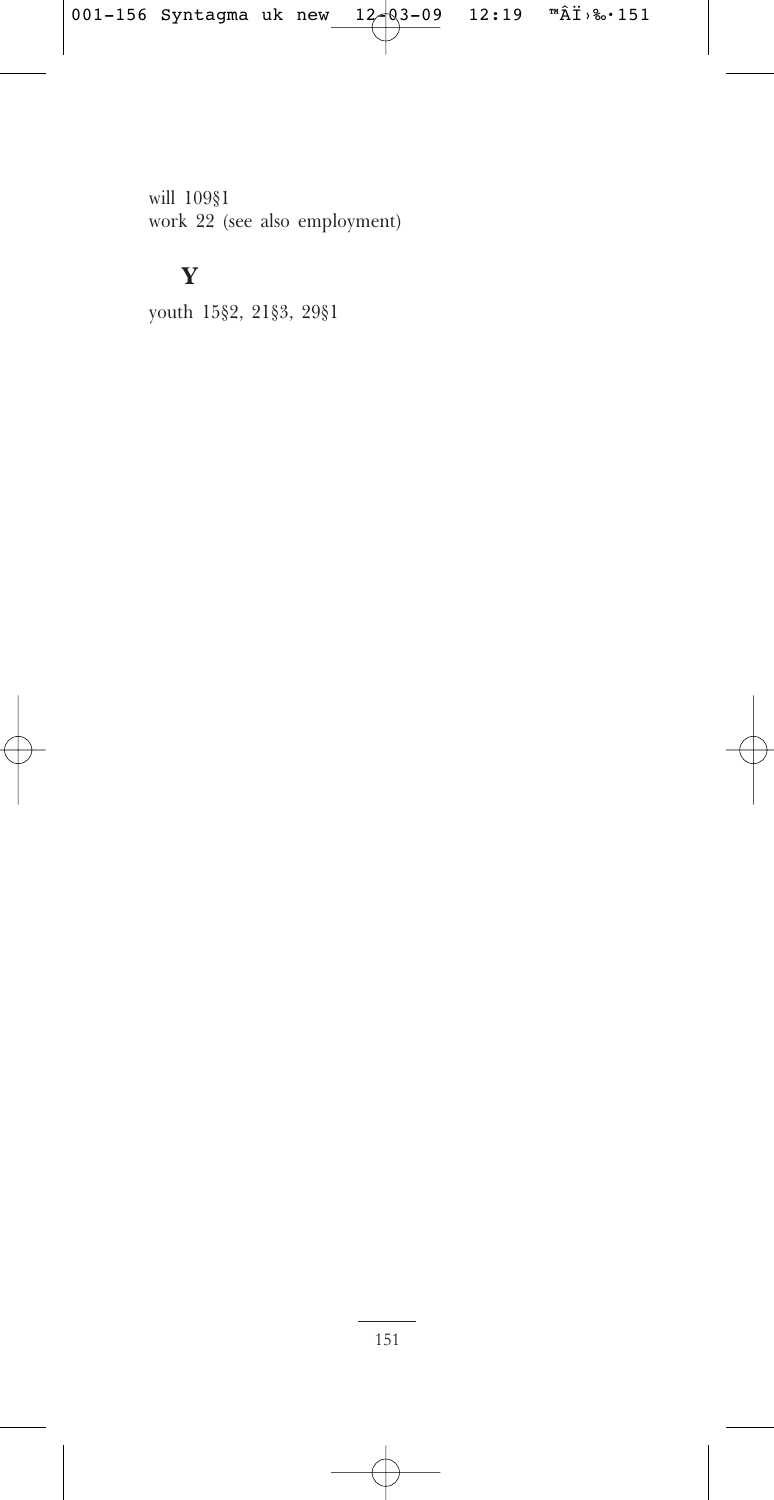001-156 Syntagma uk new 12-03-09 12:19 "ÂÏ, %:152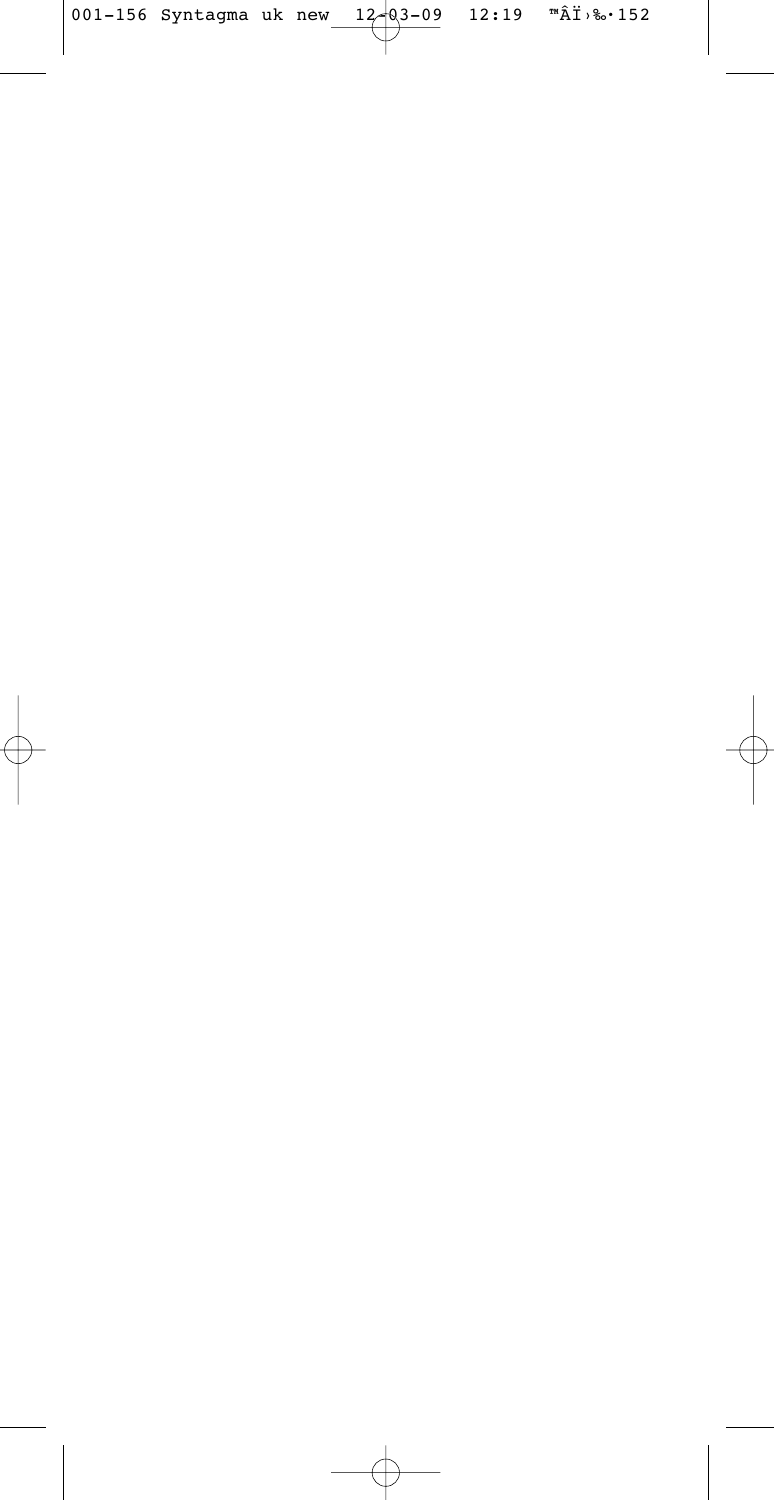001-156 Syntagma uk new 12-03-09 12:19  $\stackrel{\text{m}\hat{A} \text{''}}{\longrightarrow}$  13.19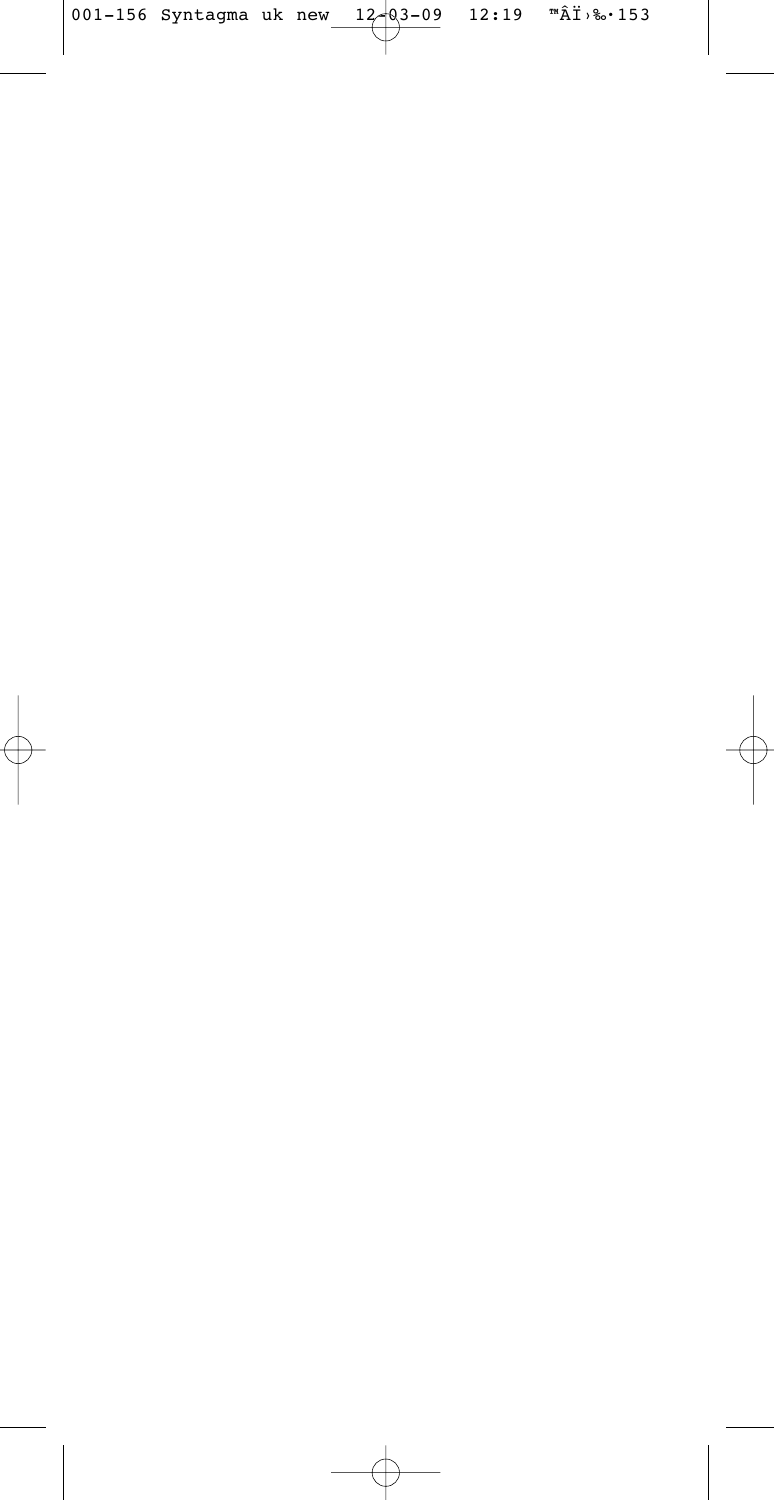001-156 Syntagma uk new 12-03-09 12:19 "ÂÏ, %:154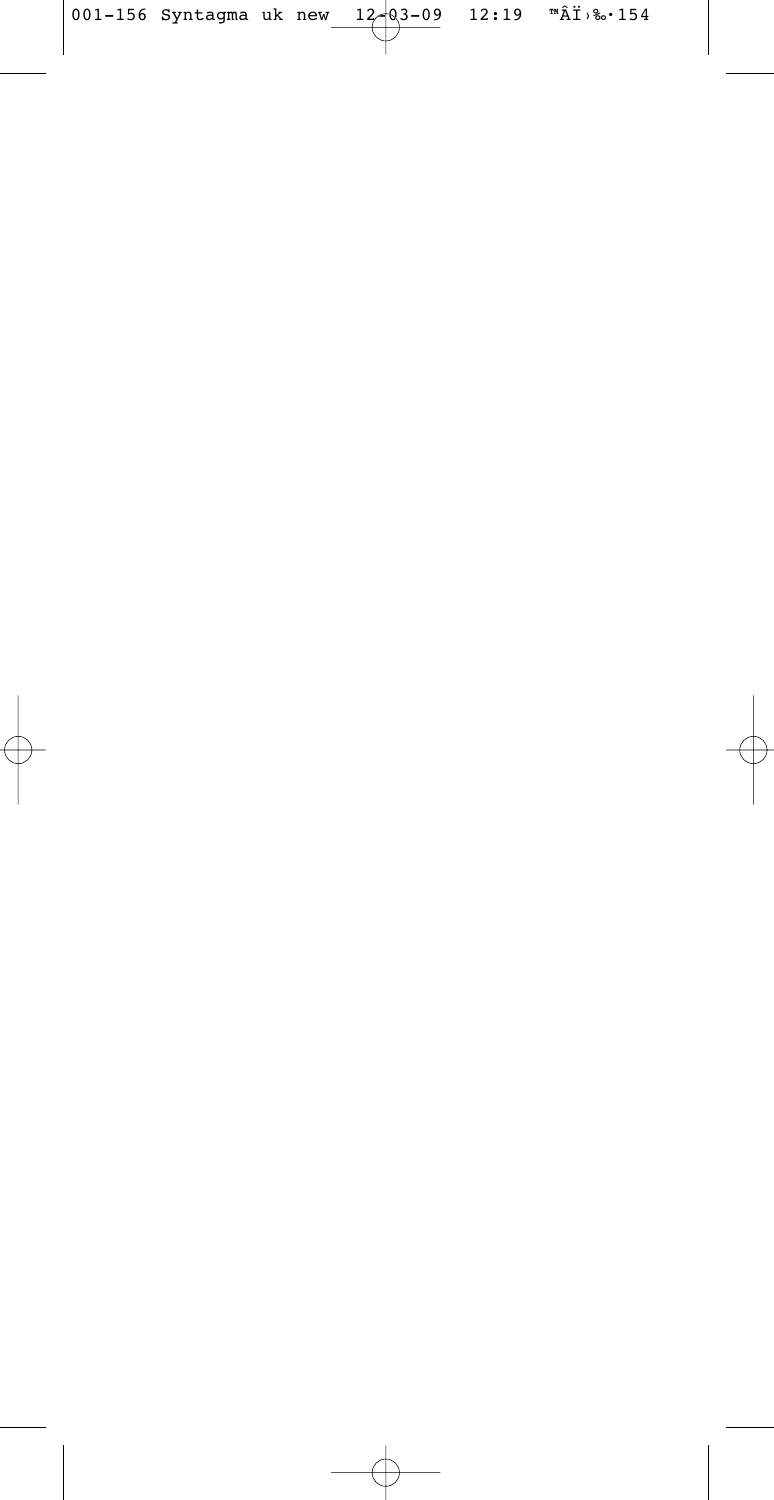001-156 Syntagma uk new 12-03-09 12:19 "ÂÏ, %:155